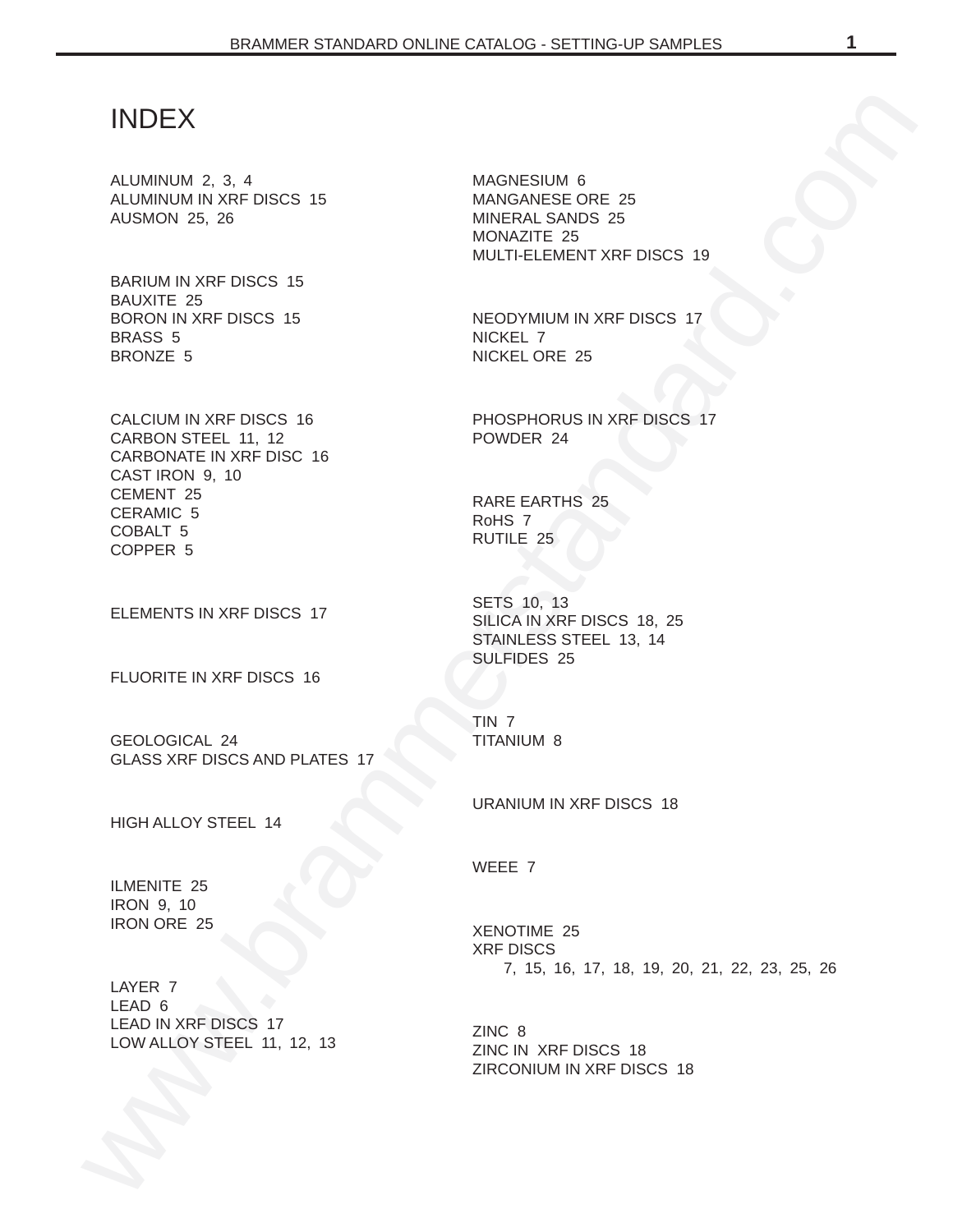## PURITY ALUMINUM SETTING-UP SAMPLES

<span id="page-1-0"></span>

| Number                                                       | Si                                                   | Ag                                                         | As                                                  | $\mathbb{B}^{\,\star}$       | Ba*                                                    | Be                                                    | Вi                                                    |                                                    | Ca                                                    | Cd                                                             | Ce                                                 | Co                                                   | $\operatorname{Cr}$                                  | Cu                                                  | Fe                                               |
|--------------------------------------------------------------|------------------------------------------------------|------------------------------------------------------------|-----------------------------------------------------|------------------------------|--------------------------------------------------------|-------------------------------------------------------|-------------------------------------------------------|----------------------------------------------------|-------------------------------------------------------|----------------------------------------------------------------|----------------------------------------------------|------------------------------------------------------|------------------------------------------------------|-----------------------------------------------------|--------------------------------------------------|
| AL RC11/07<br>R A 10<br>AL RC10/02<br>IARM 220G<br>KUT Al 4N | 0.028<br>< 0.0020<br>< 0.002<br>0.0014<br>0.0013     | 0.010<br>< 0.0005<br>< 0.0002<br>< 0.00001<br><b>Allen</b> | 0.005<br>$\cdot$                                    | < 5<br>$2$<br>5.7<br>0.6     | 10<br>< 1<br>2.2                                       | 0.002<br>< 0.0001<br>< 0.0001<br>< 0.00001<br>0.00001 | 0.010<br>< 0.0020<br>< 0.0002<br>< 0.00001<br>0.00001 |                                                    | 0.0024<br>< 0.0005<br>< 0.0001<br>0.000010<br>0.00002 | 0.0049<br>< 0.0010<br>< 0.0002<br>< 0.00001<br>0.0001          | 0.003                                              | 0.012<br>< 0.0010<br>< 0.0002<br>< 0.00001<br>$\sim$ | 0.011<br>< 0.0010<br>< 0.0002<br>0.000030<br>0.00006 | 0.015<br>< 0.0010<br>< 0.0002<br>0.0027<br>0.0025   | 0.046<br>< 0.0010<br>< 0.001<br>0.0021<br>0.0018 |
| $V$ $E10$<br>V E1/0<br>V EO<br>AA SO-10<br>C Fe 0            | < 0.0010<br>< 0.0005<br>< 0.00008<br>$\lambda$       | < 0.00005<br>< 0.00001<br>< 0.00001                        |                                                     | $2$<br>$\lt2$<br>$< 0$ . $4$ | < 3<br>< 1<br>0.1                                      | < 0.00002<br>< 0.00001<br>< 0.00001                   | < 0.0003<br>< 0.00005<br>< 0.00002                    |                                                    | < 0.0001<br>< 0.0001<br>< 0.00004                     | < 0.0001<br>< 0.00002<br>< 0.00002                             |                                                    | < 0.0001<br>< 0.00001<br>< 0.00001                   | < 0.0001<br>< 0.00005<br>< 0.00003                   | < 0.0004<br>< 0.0004<br>< 0.00004                   | < 0.0005<br>< 0.0003<br>< 0.00005<br>$\cdot$     |
| Number                                                       | Ga                                                   | Hg                                                         | In                                                  | La                           | Li                                                     | Mg                                                    |                                                       | Mn                                                 | Mo                                                    | Na                                                             | Νi                                                 | P                                                    | Pb                                                   | Sb                                                  | Sc                                               |
| AL RC11/07<br>R A 10<br>AL RC10/02<br>IARM 220G<br>KUT Al 4N | 0.021<br>< 0.0010<br>< 0.0002<br>0.00005<br>< 0.0001 | 0.005                                                      | 0.010<br>< 0.0002<br>< 0.00001<br>$\mathbf{r}$      | 0.012<br>$\cdot$             | 0.0008<br>< 0.0010<br>< 0.0001<br>< 0.00001<br>0.00002 | 0.018<br>< 0.0010<br>< 0.0003<br>0.0015               | 0.00087                                               | 0.016<br>< 0.0010<br>< 0.0002<br>0.00023<br>0.0002 | 0.026<br>$\ddot{\phantom{0}}$                         | 0.0015<br>< 0.0001<br>< 0.0001<br>0.000030<br>0.0001           | 0.010<br>< 0.0020<br>0.0002<br>0.000060<br>0.00004 | 0.0029<br>< 0.0005                                   | 0.015<br>< 0.0010<br>< 0.0003<br>0.000015<br>0.0001  | 0.012<br>< 0.0020<br>< 0.0003<br>0.000010<br>0.0002 | 0.010                                            |
| V E10<br>V E1<br>V EO<br>AA SO-10<br>C Al 0                  | < 0.00002<br>< 0.00001                               |                                                            | < 0.0002<br>< 0.00001<br>< 0.00001                  |                              | < 0.00002<br>< 0.00001<br>< 0.00001                    | < 0.0003<br>< 0.0003<br>< 0.00006                     |                                                       | < 0.0001<br>< 0.00005<br>< 0.00002                 |                                                       | < 0.0001<br>< 0.0001<br>< 0.00002                              | < 0.0001<br>< 0.00005<br>< 0.00001                 |                                                      | < 0.0002<br>< 0.00005<br>< 0.00001                   | < 0.0003<br>< 0.0001<br>< 0.00002                   |                                                  |
| Number                                                       | Sn                                                   | Sr                                                         | Τi                                                  |                              | V                                                      | W                                                     | Zn                                                    |                                                    | Zr                                                    | Units                                                          |                                                    |                                                      |                                                      |                                                     |                                                  |
| AL RC11/07<br>R A 10<br>AL RC10/02<br>----- ---              | 0.018<br>< 0.0010<br>< 0.0002<br>0.0000              | 0.005<br>< 0.0010<br>< 0.0001<br>0.0000                    | 0.015<br>< 0.0010<br>0.0004<br>$\sim$ $\sim$ $\sim$ |                              | 0.017<br>< 0.0010<br>< 0.0002<br>0.00000               | 0.0047<br>$\sim$                                      | 0.020<br>< 0.0010<br>< 0.0005<br>0.0000               |                                                    | 0.015<br>< 0.0010<br>< 0.0002<br>0.000000             | 60 mm Ø x 25 mm<br>50 mm Ø x 50 mm<br>60 mm Ø x 25 mm<br>$- -$ |                                                    | Al: 99.96                                            |                                                      |                                                     |                                                  |

| IARM 220G    | < 0.00001 | < 0.00001 | < 0.002   | 0.00052   | 0.0003    | 0.000088  | 57 mm Ø x 38 mm many more elements                |
|--------------|-----------|-----------|-----------|-----------|-----------|-----------|---------------------------------------------------|
| KUT Al 4N    | 0.00005   | 0.0001    | 0.00006   | 0.0001    | 0.0003    | 0.00005   | 50 mm Ø x 35 mm                                   |
| <b>V E10</b> |           | < 0.00005 | < 0.0001  | < 0.0002  |           | < 0.0001  |                                                   |
|              | < 0.0003  |           |           |           | < 0.0003  |           | $60$ mm $\varnothing$ x 40 mm                     |
| V E1         | < 0.00002 | < 0.00005 | < 0.0001  | < 0.00003 | < 0.0002  | < 0.00005 | $60$ mm $\varnothing$ x 40 mm                     |
| V EO         | < 0.00002 | < 0.00002 | < 0.00005 | < 0.00003 | < 0.00005 | < 0.00003 | $60$ mm $\varnothing$ x 40 mm                     |
| AA SO-10     |           |           |           |           |           |           | 1199 Alloy, no analysis issued<br>64 mm Ø x 37 mm |
| C Al 0       |           |           |           |           |           |           | no analysis issued<br>50 mm Ø x 30-50 mm          |

typical analysis

#### POT METAL SETTING-UP SAMPLE typical analysis

| Number   | Base Metal | R    |      | Na   | Units           |
|----------|------------|------|------|------|-----------------|
| AA SO-18 | P0506      | 0.02 | 0.02 | 0.02 | 64 mm Ø x 25 mm |

#### SPECIALTY ALUMINUM SETTING-UP SAMPLES

| Number        |  |  | As Bi Cu Fe Mq P | Pb | - Sb | Sc      | $\sim$ Si | Ti | Units                                                                        |
|---------------|--|--|------------------|----|------|---------|-----------|----|------------------------------------------------------------------------------|
|               |  |  |                  |    |      |         |           |    | PY 10914 . 0.7 0.3 0.2 1.2 . 0.8 . 0.9 0.05 60 mm $\varnothing \times 41$ mm |
| 77 CO-19 0 02 |  |  | 0 0 1 A          |    |      | 002 020 |           |    | $6.1$ mm $(2.32)$ mm                                                         |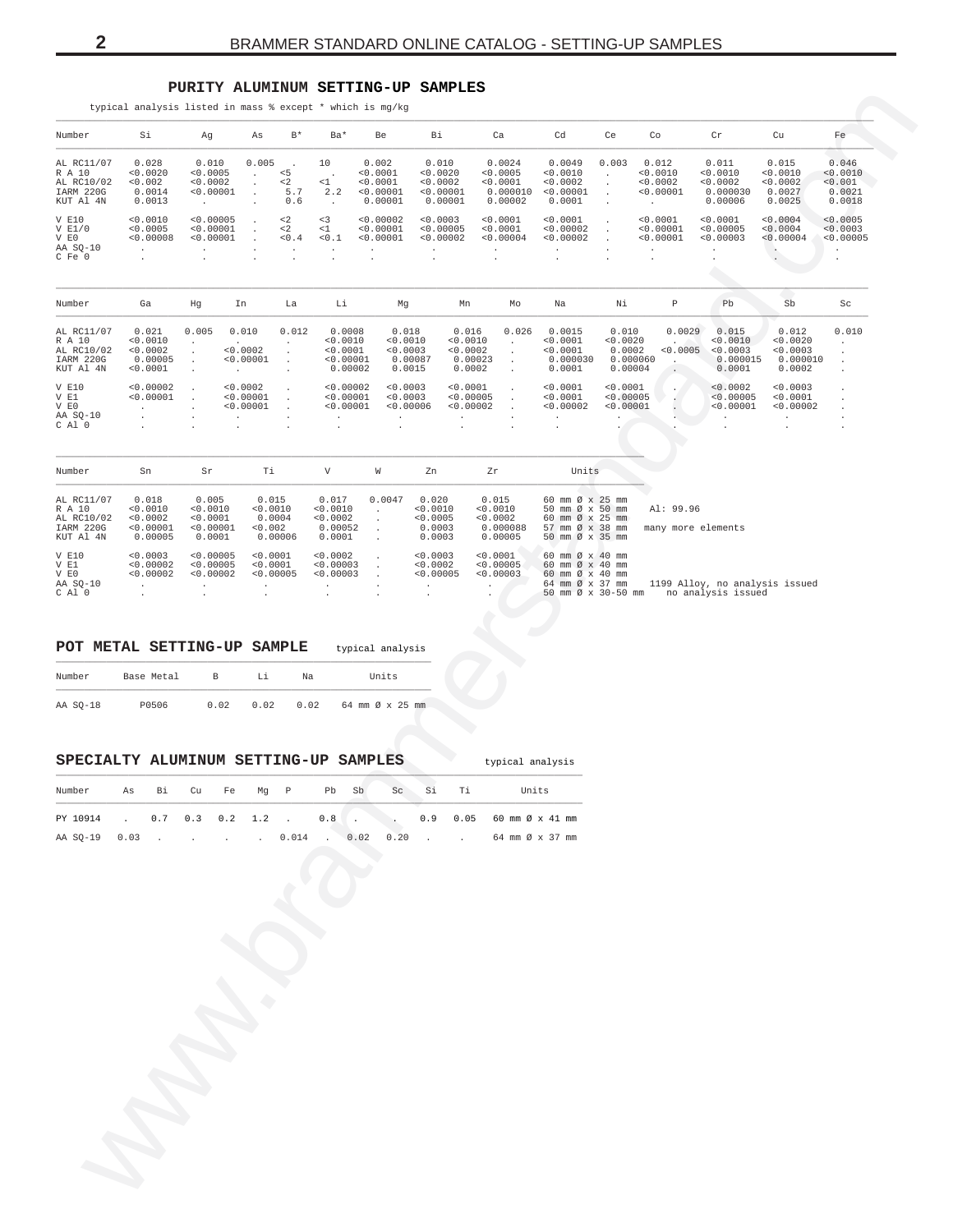<span id="page-2-0"></span>

|                                                                  |                                                    | ALUMINUM SETTING-UP SAMPLES, chart 1 of 2           |                                                                  |                                                           |                                                                |                                                          |                                                       |                                                        |                                                 |                                                                | typical analysis                                      |                                                      |                                                              |                                                              |                                                                             |                                                  |                                            |
|------------------------------------------------------------------|----------------------------------------------------|-----------------------------------------------------|------------------------------------------------------------------|-----------------------------------------------------------|----------------------------------------------------------------|----------------------------------------------------------|-------------------------------------------------------|--------------------------------------------------------|-------------------------------------------------|----------------------------------------------------------------|-------------------------------------------------------|------------------------------------------------------|--------------------------------------------------------------|--------------------------------------------------------------|-----------------------------------------------------------------------------|--------------------------------------------------|--------------------------------------------|
| Number<br>$C$ Al $4$<br>PY 9601<br>R A 16<br>R A 20<br>KUT ASC-1 | Si<br>18<br>17.3<br>15<br>14.8<br>14.0             | Cu<br>0.01<br>1.21<br>$4 -$<br>5.4<br>6.0           | Fe<br>5<br>0.43<br>0.2<br>0.78<br>1.6                            | Mg<br>< 0.001<br>1.09<br>0.2<br>1.1<br>1.2                | Mn<br>0.03<br>0.12<br>0.001<br>0.27<br>0.4                     | Νi<br>1.9<br>1.1<br>2.7<br>2.7<br>0.6                    | Zn<br>0.01<br>0.07<br>0.3<br>0.16<br>0.5              | Be<br>$\cdot$<br>$\cdot$<br>0.001<br>< 0.0002<br>0.003 | Ca<br>0.009<br>0.0026<br>0.002<br>0.006<br>0.02 | Cr<br>$\cdot$<br>$\sim$<br>0.003<br>0.12<br>0.2                | Na<br>0.0003<br>0.003<br>0.01<br>$\sim$               | Pb<br>0.01<br>0.006<br>0.4<br>0.09<br>0.1            | Sb<br>0.02<br>>0.2<br>0.02<br>0.02                           |                                                              | Sn<br>0.004<br>0.1<br>0.06<br>0.1                                           | Sr<br>0.0058<br>0.03<br>0.02<br>0.03             | Тi<br>0.08<br>0.001<br>0.06<br>0.5         |
| R A 18<br>AL RC40/02<br>PY 9327<br>PY 9326<br>AL RC40/03         | 14.08<br>13.2<br>12.8<br>12.8<br>12.5              | 7.99<br>1.03<br>0.01<br>0.01<br>1.03                | 0.42<br>1.19<br>0.15<br>0.15<br>1.23                             | 0.31<br>1.09<br>0.003<br>0.003<br>1.05                    | 0.31<br>$\ddot{\phantom{a}}$<br>0.005<br>0.005<br>$\sim$       | 3.05<br>$\ddot{\phantom{a}}$<br>0.003<br>0.003<br>$\sim$ | 0.41<br>6.03<br>0.01<br>0.01<br>6.14                  | $\cdot$<br>$\cdot$<br>$\cdot$<br>$\cdot$<br>$\cdot$    | 0.01<br>0.0131<br>0.0007<br>0.0007<br>0.0195    | 0.005<br>$\cdot$<br>$\cdot$<br>$\cdot$<br>$\ddot{\phantom{a}}$ | 0.01<br>$\sim$<br>< 0.0004<br>0.0004<br>$\sim$        | 0.09<br>0.10<br>0.001<br>0.001<br>0.11               | 0.01<br>$\cdot$<br>< 0.0003<br>0.0003<br>$\cdot$             |                                                              | 0.31<br>0.21<br>0.0003<br>0.0003<br>0.21                                    | 0.07<br>0.14<br>$\sim$<br>$\overline{a}$<br>0.14 | 0.001<br>0.20<br>0.006<br>0.006<br>0.20    |
| AA SQ-15<br>PY 9415<br>PY 2150<br>V E3<br>164X ALSUS 8           | 12.0<br>11.7<br>10.6<br>10.0<br>9.5                | 0.5<br>1.24<br>0.6<br>4.0<br>0.75                   | 0.7<br>0.53<br>$\sim$<br>0.25                                    | 1.2<br>$\mathbf{1}$<br>0.9<br>0.9                         | 0.05<br>0.12<br>0.4<br>0.45                                    | 2.5<br>0.86<br>0.5<br>0.9<br>0.12                        | $\sim$<br>0.07<br>1.2<br>$\ddot{\phantom{a}}$<br>0.25 | $\cdot$<br>$\cdot$<br>0.015                            | 0.0006<br>$\sim$<br>0.009<br>0.001              | 0.05<br>$\sim$<br>0.06<br>$\sim$<br>0.06                       | 0.00004<br>$\sim$<br>$\cdot$<br>$\cdot$               | 0.01<br>0.8<br>0.25<br>0.001                         | 0.01<br>$\sim$<br>0.3<br>0.03                                |                                                              | 0.01<br>0.3<br>0.13                                                         | 0.02<br>$\sim$<br>0.1<br>0.07                    | 0.1<br>0.02<br>0.3<br>0.02                 |
| C Al 5<br>PY 9313<br>PY 2001<br>PY 9520<br>PY 9517               | 8.8<br>8.8<br>8.5<br>6.6<br>6.4                    | 1.4<br>0.003<br>2.9<br>0.012<br>2.8                 | 0.7<br>0.1<br>0.7<br>0.1<br>0.48                                 | 1.9<br>0.32<br>0.22<br>0.34<br>0.3                        | 0.08<br>0.005<br>0.23<br>0.005<br>0.25                         | 1.3<br>0.002<br>0.05<br>0.003<br>0.02                    | 0.24<br>0.01<br>0.13<br>0.017<br>0.2                  | $\cdot$<br>$\cdot$<br>$\cdot$<br>$\cdot$               | 0.0009<br>0.002<br>0.0044<br>0.009              | 0.08<br>$\sim$<br>$\cdot$<br>$\cdot$<br>$\cdot$                | 0.0004<br>$\sim$<br>0.0005<br>0.001                   | 0.07<br>0.0004<br>0.07<br>0.0001<br>0.02             | 0.003<br>$\sim$<br>0.008<br>0.01                             |                                                              | 0.07<br>0.0004<br>0.012<br>0.0004<br>0.01                                   | $\cdot$<br>$\cdot$<br>0.052<br>0.014             | 0.09<br>0.12<br>0.08<br>0.12<br>0.13       |
| AL RC41/01<br>PY 9809<br>PY 20001<br>58A AC19215b<br>AA SQ-16    | 5.9<br>5.5<br>5.4<br>5.05<br>4.0                   | 5.1<br>$\sim$<br>3.1<br>0.049<br>10.0               | 0.4<br>0.5<br>0.48<br>1.0<br>1.0                                 | 0.09<br>0.23<br>0.08<br>0.3                               | 0.5<br>0.22<br>$\sim$<br>$0.2$                                 | 0.02<br>1.9<br>0.03<br>0.2                               | 1.3<br>0.14<br>0.2                                    |                                                        | 0.004<br>0.0033<br>$\cdot$                      | 0.03                                                           | $\cdot$<br>0.00004<br>$\cdot$                         | 0.02<br>0.01<br>$\cdot$<br>$\cdot$                   | $\cdot$<br>$\cdot$                                           |                                                              | 0.02<br>0.01<br>$\cdot$                                                     | 0.02<br>$\cdot$<br>$\cdot$                       | 0.03<br>0.07<br>$\cdot$<br>$\cdot$         |
| 58A AC19214b<br>58A AC19213b<br>AL RC60/02<br>R A 19<br>C Al 2   | 3.96<br>2.88<br>1.34<br>1.25<br>1.205              | 0.096<br>0.21<br>0.29<br>0.51<br>0.0614             | 2.07<br>3.15<br>0.49<br>0.90<br>0.439                            | 0.041<br>0.017<br>0.92<br>8.0<br>0.809                    | $\cdot$<br>$\ddot{\phantom{0}}$<br>1.1<br>1.1<br>0.662         | $\cdot$<br>0.10<br>0.51<br>$\sim$                        | $\cdot$<br>$\mathbf{r}$<br>0.10<br>7.73<br>$\sim$     | $\cdot$<br>$\cdot$<br>0.006<br>$\cdot$                 | $\cdot$<br>$\cdot$<br>0.001<br>$\sim$           | $\cdot$<br>0.20<br>0.15<br>0.0036                              | $\ddot{\phantom{0}}$<br>0.001<br>$\ddot{\phantom{0}}$ | $\cdot$<br>0.01<br>$\cdot$                           |                                                              |                                                              |                                                                             | $\cdot$<br>$\cdot$<br>$\cdot$<br>$\cdot$         | 0.21<br>0.23<br>0.052                      |
| KUT AMS-1<br>PY 2006<br>AA SQ-12<br>PY 2004<br>164X ALSUS 7      | 1.2<br>1.2<br>1.1<br>1.1<br>0.9                    | 0.6<br>0.07<br>4.8<br>0.08<br>4                     | 0.8<br>0.11<br>0.6<br>0.11<br>0.55                               | 1.3<br>6.2<br>0.15<br>6.1<br>0.15                         | 0.5<br>0.07<br>1.1<br>0.07<br>0.06                             | 0.02<br>0.06<br>0.25<br>0.07<br>1.1                      | $0.4$<br>7.8<br>0.20<br>7.7<br>0.12                   | 0.002<br>0.01<br>0.005<br>0.01<br>0.1                  | 0.01<br>0.03<br>0.03<br>0.001                   | 0.2<br>$\sim$<br>$\sim$<br>0.01                                | 0.005<br>0.02<br>0.03<br>$\sim$                       | 0.05<br>0.04<br>0.06<br>0.04<br>0.11                 | 0.02<br>$\cdot$<br>$\bullet$<br>0.12                         |                                                              | 0.03<br>0.06<br>0.06<br>0.06<br>0.01                                        | $\cdot$<br>$\bullet$<br>0.003                    | 0.2<br>0.06<br>0.06<br>0.3                 |
| V E2<br>Number                                                   | 0.9<br>Si                                          | 0.20<br>Cu                                          | 0.9<br>Fe                                                        | 0.20<br>Mg                                                | 0.20<br>Mn                                                     | 0.20<br>Νi                                               | 0.10<br>Zn                                            | 0.004<br>Be                                            | 0.008<br>Ca                                     | 0.05<br>Cr                                                     | 0.008<br>Na                                           | 0.10<br>Pb                                           | Sb                                                           |                                                              | 0.20<br>Sn                                                                  | 0.11<br>Sr                                       | 0.20<br>$\mathbb{T}\underline{\textbf{i}}$ |
| Number                                                           | Αg                                                 | As                                                  | В                                                                | Вi                                                        | Cd                                                             | Co                                                       | Ga                                                    | In                                                     | Li                                              | Mo                                                             | Р                                                     | V                                                    | Ζr                                                           | Al                                                           | Ø X H mm                                                                    |                                                  |                                            |
| $C$ Al $4$<br>PY 9601<br>R A 16<br>R A 20<br>KUT ASC-1           | < 0.001<br>$\cdot$                                 | $\cdot$<br>$\cdot$<br>$\cdot$<br>$\cdot$<br>$\cdot$ | 0.0008<br>0.01<br>0.001<br>$\cdot$                               | $\cdot$<br>0.001<br>0.1                                   | $\cdot$<br>0.01<br>0.05                                        | $\cdot$<br>< 0.001<br>0.007<br>$\ddot{\phantom{1}}$      | $\cdot$<br>0.01<br>0.04                               | $\cdot$<br>0.001<br>$\cdot$                            | $\cdot$<br>< 0.001<br>< 0.001<br>K.             | $\cdot$<br>$\cdot$                                             | 0.0086<br>0.005<br>0.017<br>$\cdot$                   | $\cdot$<br>0.001<br>0.12<br>0.02                     | $\cdot$<br>0.002<br>0.08<br>0.01                             | 75<br>$\cdot$<br>Rem<br>Rem<br>$\cdot$                       | $50x30 - 50$<br>$50 \times 50$<br>$50 \times 45$<br>50 x 50<br>45 x 35      |                                                  | last                                       |
| R A 18<br>AL RC40/02<br>PY 9327<br>PY 9326<br>AL RC40/03         |                                                    | 0.001<br>$\cdot$<br>$\cdot$                         | 0.003<br>$\cdot$<br>$\cdot$<br>$\cdot$                           | 0.01<br>$\cdot$<br>$\cdot$<br>$\cdot$                     | $\cdot$<br>$\cdot$                                             | 0.01<br>$\bullet$<br>$\ddot{\phantom{0}}$                | 0.008<br>$\cdot$<br>$\cdot$<br>$\cdot$<br>$\cdot$     | $\bullet$<br>$\bullet$<br>$\sim$                       |                                                 | 0.10<br>$\cdot$<br>$\cdot$<br>$\cdot$                          | 0.01<br>0.0017<br>0.0017<br>$\cdot$                   | 0.001<br>$\bullet$<br>$\cdot$<br>$\cdot$             | 0.01<br>$\cdot$<br>$\cdot$<br>$\cdot$<br>$\cdot$             | Rem<br>$\cdot$<br>$\cdot$<br>$\cdot$<br>$\cdot$              | $50 \times 50$<br>60 x 25<br>$50 \times 50$<br>$50 \times 50$<br>60 x 25    |                                                  | Sc: 0.20<br>Sc: 0.20                       |
| AA SQ-15<br>PY 9415<br>PY 2150<br>V E3<br>164X ALSUS 8           | 0.9<br>0.09                                        | $\cdot$<br>$\cdot$<br>$\cdot$                       | $\cdot$<br>$\cdot$<br>0.01                                       | 0.02<br>$\cdot$                                           |                                                                | $\cdot$<br>0.04<br>0.025                                 | $\cdot$<br>$\cdot$                                    | 0.06<br>$\cdot$                                        | $\cdot$<br>0.007<br>$\cdot$                     | $\cdot$<br>0.04<br>$\blacksquare$<br>$\cdot$                   | 0.0058<br>$\ddot{\phantom{a}}$<br>$\cdot$             | $\cdot$<br>0.02<br>$\cdot$<br>$\cdot$                | $\cdot$<br>0.025                                             | $\cdot$<br>$\cdot$<br>$\cdot$<br>$\cdot$                     | 64 x 37<br>50 x 50<br>60 x 40<br>60 x 40<br>50 x 25                         |                                                  |                                            |
| C Al 5<br>PY 9313<br>PY 2001<br>PY 9520<br>PY 9517               |                                                    | $\cdot$<br>$\cdot$<br>$\cdot$                       | 0.0010<br>$\cdot$<br>$\cdot$                                     |                                                           |                                                                |                                                          | $\cdot$<br>$\cdot$                                    |                                                        |                                                 |                                                                | 0.0050<br>0.0011<br>0.0009<br>0.002                   | $\cdot$<br>$\cdot$                                   | $\cdot$<br>$\cdot$                                           | 85.3<br>$\cdot$<br>$\cdot$                                   | $50x30-50$<br>$50 \times 50$<br>$50 \times 50$<br>50 x 50<br>$50 \times 50$ |                                                  |                                            |
| AL RC41/01<br>PY 9809<br>PY 20001<br>58A AC19215b<br>AA SQ-16    | $\cdot$<br>$\cdot$                                 | $\cdot$<br>$\cdot$<br>$\cdot$                       | $\cdot$<br>$\cdot$<br>$\cdot$<br>$\cdot$<br>$\ddot{\phantom{1}}$ | $\cdot$<br>$\cdot$<br>$\cdot$<br>$\cdot$<br>$\cdot$       | 0.001<br>$\cdot$<br>$\ddot{\phantom{1}}$<br>$\cdot$<br>$\cdot$ |                                                          | 0.01<br>$\bullet$<br>0.083<br>$\cdot$                 |                                                        | $\cdot$                                         | $\cdot$<br>$\cdot$<br>$\cdot$                                  | 0.01<br>0.001<br>$\cdot$<br>$\cdot$                   | 0.008<br>0.12<br>$\cdot$<br>$\cdot$<br>$\cdot$       | 0.005<br>0.14<br>$\cdot$<br>$\cdot$<br>$\cdot$               | $\cdot$<br>$\cdot$<br>$\cdot$<br>$\cdot$<br>$\cdot$          | 60 x 25<br>60 x 40<br>$50 \times 50$<br>45 x 35<br>64 x 37                  |                                                  |                                            |
| 58A AC19214b<br>58A AC19213b<br>AL RC60/02<br>R A 19<br>C Al 2   | $\cdot$<br>$\cdot$<br>0.19<br>$\ddot{\phantom{a}}$ |                                                     | $\cdot$<br>$\cdot$<br>0.002<br>$\cdot$                           | 0.10<br>0.10<br>$\sim$                                    | . .<br>$\sim$<br>0.03<br>$\cdot$                               | 0.38<br>$\cdot$                                          | 0.044<br>0.024<br>0.011<br>0.06<br>0.010              | $\cdot$<br>$\cdot$<br>0.06<br>$\cdot$                  | $\cdot$<br>$\cdot$<br>0.01<br>$\cdot$           |                                                                | $\cdot$<br>0.0045<br>$\cdot$                          | $\cdot$<br>0.11<br>0.14<br>$\sim$                    | $\cdot$<br>$\cdot$<br>$\sim$<br>0.18<br>$\ddot{\phantom{0}}$ | $\cdot$<br>$\cdot$<br>$\cdot$<br>Rem<br>$\ddot{\phantom{1}}$ | 45 x 35<br>45 x 35<br>60 x 25<br>50 x 50<br>$50x30-50$                      |                                                  |                                            |
| KUT AMS-1<br>PY 2006<br>AA SO-12<br>PY 2004<br>164X ALSUS 7      | $\cdot$<br>0.05<br>$\cdot$<br>$\cdot$              | $\cdot$<br>$\cdot$                                  | 0.004<br>$\cdot$<br>$\cdot$                                      | 0.01<br>$\ddot{\phantom{1}}$<br>0.06<br>$\sim$<br>$\cdot$ | 0.03<br>0.01<br>0.20<br>0.02<br>$\bullet$                      | $\cdot$<br>0.01<br>0.2                                   | 0.01<br>0.03<br>0.03<br>0.03<br>$\sim$                | $\cdot$                                                | 0.01<br>0.01<br>0.01<br>$\cdot$                 |                                                                | $\cdot$<br>$\cdot$                                    | 0.03<br>$\overline{a}$<br>0.10<br>$\cdot$<br>$\cdot$ | $\ddot{\phantom{a}}$<br>0.02<br>0.15<br>0.02<br>0.18         | $\cdot$<br>$\cdot$<br>$\cdot$<br>$\cdot$<br>$\cdot$          | 45 x 35<br>50 x 50<br>64 x 37<br>60 x 40<br>$50 \times 25$                  |                                                  | Hg: 0.01                                   |
|                                                                  | 0.22                                               | $\cdot$                                             |                                                                  | Bi                                                        | $\cdot$<br>Cd                                                  | 0.04                                                     | 0.06                                                  | $\cdot$                                                | $\cdot$<br>Li                                   | $\cdot$                                                        | P                                                     | 0.11<br>V                                            | $\cdot$                                                      | $\cdot$                                                      | 60 x 40                                                                     |                                                  |                                            |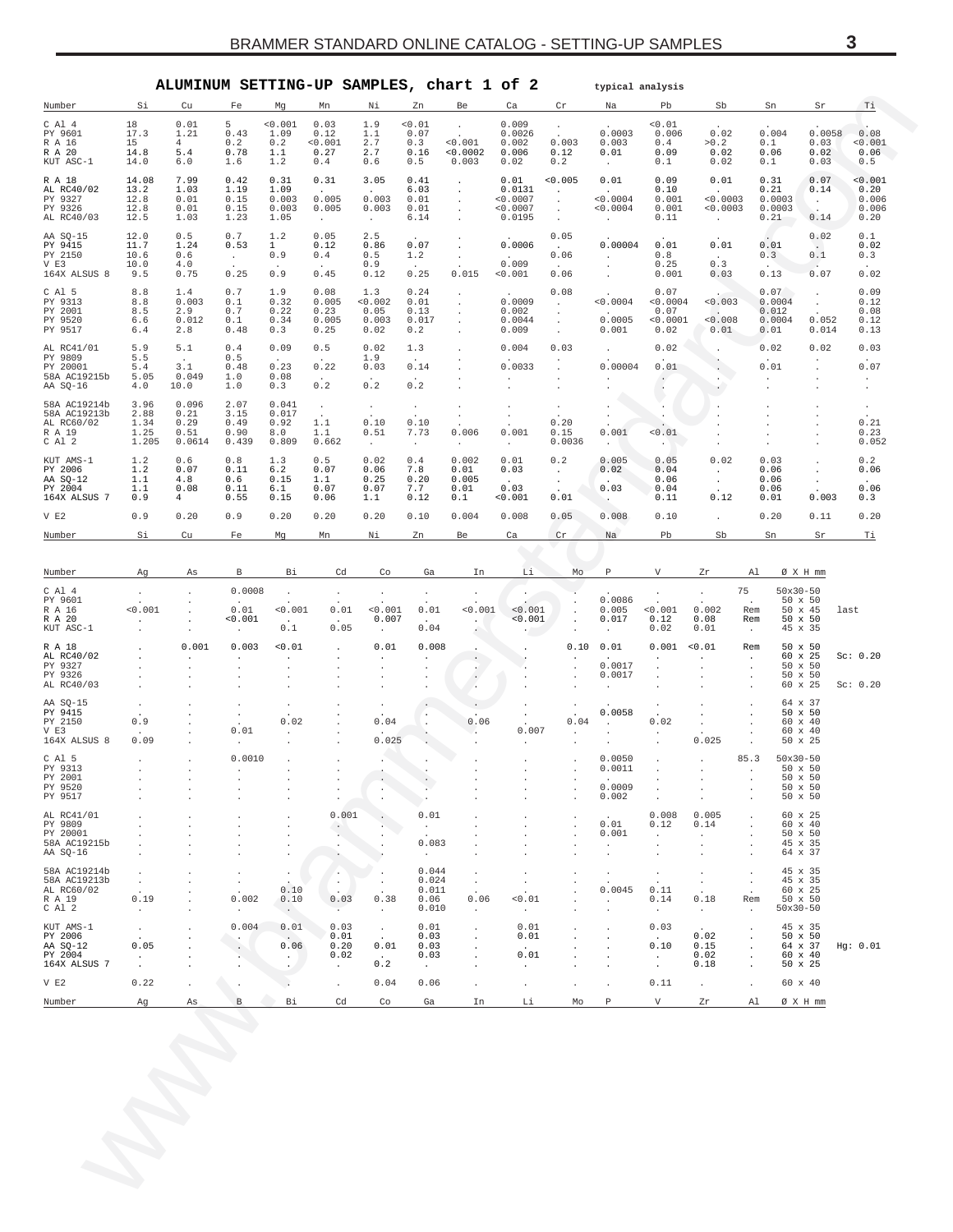<span id="page-3-0"></span>

|                                                          |                                                  |                                                                                           |                                                               |                                                   | ALUMINUM SETTING-UP SAMPLES, chart 2 of 2                        |                                                                 |                                                                               |                                                                                           |                                                                        |                                                                    |                                                                    | typical analysis                             |                                                     |                                                                                             |                                            |                                  |                                          |
|----------------------------------------------------------|--------------------------------------------------|-------------------------------------------------------------------------------------------|---------------------------------------------------------------|---------------------------------------------------|------------------------------------------------------------------|-----------------------------------------------------------------|-------------------------------------------------------------------------------|-------------------------------------------------------------------------------------------|------------------------------------------------------------------------|--------------------------------------------------------------------|--------------------------------------------------------------------|----------------------------------------------|-----------------------------------------------------|---------------------------------------------------------------------------------------------|--------------------------------------------|----------------------------------|------------------------------------------|
| Number                                                   | Si                                               | Cu                                                                                        | Fe                                                            | Mg                                                | Mn                                                               | Νi                                                              | Zn                                                                            | Be                                                                                        | Ca                                                                     | Cr                                                                 | Na                                                                 |                                              | Pb                                                  | Sb                                                                                          | Sn                                         | Sr                               | Ti l                                     |
| PY 9632<br>AA SQ-17<br>BS 6061<br>AA SQ-13<br>AL RC50/02 | 0.8<br>0.7<br>0.55<br>0.5<br>0.5                 | 4.1<br>0.35<br>0.29<br>0.04<br>0.003                                                      | 0.32<br>0.4<br>0.19<br>0.6<br>0.85                            | 0.48<br>1.6<br>0.81<br>0.04<br>4.5                | 0.71<br>0.12<br>0.010<br>0.04<br>0.005                           | 0.12<br>0.004<br>0.04<br>0.5                                    | 0.033<br>0.12<br>0.04<br>0.04<br>0.02                                         | 0.005<br>$\sim$<br>0.005<br>0.005                                                         | $\ddot{\phantom{a}}$<br>$\cdot$<br>$\sim$<br>0.02                      | 0.0181<br>0.25<br>0.050<br>0.04<br>0.5                             | $\ddot{\phantom{0}}$<br>$\sim$<br>$\sim$<br>0.004                  |                                              | 0.0096<br>0.1<br>0.010<br>0.04<br>$\sim$            | $\ddot{\phantom{a}}$<br>$\cdot$<br>$\cdot$<br>0.05                                          | 0.1<br>< 0.001<br>0.04<br>0.3              | $\overline{\phantom{a}}$<br>0.02 | 0.022<br>0.08<br>0.024<br>0.04<br>24.    |
| PY 906<br>BS 2017<br>IARM 221C<br>IARM 221D<br>IARM 221B | 0.40<br>0.30<br>0.2<br>0.2<br>0.2                | 0.005<br>4.05<br>0.6<br>0.6<br>0.6                                                        | 0.19<br>0.25<br>0.2<br>0.2<br>0.2                             | 0.43<br>0.51<br>4.8<br>4.7<br>4.8                 | 0.03<br>0.51<br>0.4<br>0.4<br>0.4                                | 0.005<br>0.006<br>$\sim$<br>$\cdot$<br>$\cdot$                  | 0.019<br>0.065<br>6.8<br>6.7<br>6.8                                           | $\sim$<br>0.005<br>0.005<br>0.005                                                         | $\sim 10^{-11}$<br>0.03<br>0.03<br>0.03                                | 0.004<br>0.015<br>0.2<br>0.2<br>0.2                                | < 0.0001<br><b>Contract Contract</b><br>$\sim$<br>$\sim$<br>$\sim$ |                                              | 0.010<br><b>Carl Corporation</b><br>$\sim$          | $\sim$<br>0.01<br>0.02<br>0.01                                                              | 0.002<br>$\sim$ $\sim$<br>$\sim$<br>$\sim$ |                                  | 0.011<br>0.020<br>0.1<br>0.1<br>0.1      |
| AA SQ-11<br>PY 9627<br>PY 310<br>C Al 3<br>PY 9325       | 0.2<br>0.2<br>0.16<br>0.11<br>0.11               | 0.5<br>0.13<br>0.0037<br>0.02<br>0.0069                                                   | 0.2<br>0.57<br>0.58<br>0.26<br>0.24                           | 3.0<br>0.0004<br>0.0003<br>2.86<br>4.33           | 0.4<br>1.06<br>0.0078<br>0.44<br>0.4                             | 0.01<br>0.004<br>0.005<br>$\sim 10^{-11}$                       | 6.6<br>0.057<br>0.017<br>0.05<br>0.014                                        | 0.005<br>$\sim$<br>$\sim$<br>0.0001                                                       | 0.02<br>$\sim$<br>$\sim$<br>0.0003                                     | 0.25<br>0.13                                                       | 0.0223 < 0.00002<br>0.0028 < 0.00002<br>0.0007 < 0.00002           |                                              | 0.0065<br>0.0019<br>0.009<br>0.007                  | $\ddot{\phantom{a}}$<br>$\cdot$<br>$\ddot{\phantom{0}}$                                     | < 0.0003<br>$\sim$                         |                                  | 0.10<br>0.022<br>0.004<br>0.007<br>0.005 |
| PY 9324<br>BS 7075<br>AA SQ-14<br>PY 9630<br>PY 325      | 0.11<br>0.10<br>0.1<br>0.1<br>0.1                | 0.0055<br>1.40<br>0.5<br>0.062<br>0.003                                                   | 0.24<br>0.13<br>0.1<br>0.46<br>0.27                           | 4.28<br>2.26<br>0.9<br>0.0006<br>0.74             | 0.4<br>0.03<br>0.4<br>0.0123<br>0.005                            | 0.005<br>0.4<br>0.008<br>< 0.001                                | 0.014<br>5.6<br>1.2<br>0.054<br>0.021                                         | 0.0001<br>0.002<br>$\sim$<br>$\sim$                                                       | 0.0003<br><b>Contract</b><br>$\sim$<br>0.0011                          | 0.19<br>0.0216<br>0.011                                            | 0.0007 < 0.00002                                                   | <b>Carl Corporation</b><br>0.00003<br>0.0001 | 0.007<br>0.003<br>0.5<br>0.0035<br>0.001            | $\ddot{\phantom{a}}$                                                                        | 0.001<br>0.1<br>$\cdot$<br>$\cdot$         |                                  | 0.005<br>0.028<br>0.1<br>0.018<br>0.01   |
| PY 9806-1<br>BS 2024<br>PY 9614<br>PY 9321<br>BS 2011    | 0.08<br>0.08<br>0.08<br>0.07<br>0.052            | 6.9<br>4.7<br>0.043<br>4.2<br>5.2                                                         | 1.3<br>0.20<br>0.18<br>0.013<br>0.32                          | 0.08<br>1.30<br>2.28<br>0.27<br>0.016             | 1.9<br>0.57<br>0.055<br>0.02<br>0.010                            | 0.006<br>0.01<br>0.01<br>0.004                                  | 0.05<br>0.07<br>0.051<br>0.04<br>0.024                                        | $\cdot$<br>$\bullet$<br>$\cdot$<br>$\cdot$<br>$\cdot$                                     | $\sim$<br>0.0009<br>$\cdot$<br>$\cdot$                                 | 0.3<br>0.03<br>0.21<br>0.001                                       | $\sim$<br><b>Contract Contract</b>                                 | 0.00006<br>< 0.00002                         | 0.006<br>0.0057<br>0.001<br>0.56                    | 0.4<br>ч.<br>$\ddot{\phantom{a}}$                                                           | 0.001<br>$\sim 10^{-11}$<br>0.001          |                                  | 0.030<br>0.019<br>0.21<br>0.006          |
| PY 9401<br>AL RC20/02<br>V E8<br>R Al Mn 12<br>R Al Ce   | 0.04<br>0.029<br>0.012<br>$\sim$<br>Ce: 1.0      | 1.58<br>6.0<br>0.020<br>$\sim$                                                            | 0.12<br>0.061<br>0.013<br>$\sim$<br>$\sim$                    | 2.29<br>0.29<br>0.005<br>$\sim$<br>4.6            | 0.01<br>0.24<br>0.006<br>12<br>La: $0.4$                         | 0.007<br>1.45<br>0.004<br>$\bullet$<br>$\overline{\phantom{a}}$ | 5.84<br>0.24<br>0.005<br>$Nd: 0.1$ .                                          | $\cdot$<br>0.001                                                                          | $\cdot$<br>0.004                                                       | 0.006<br>0.005<br>$Pr: 0.07$ .                                     | $\cdot$<br>$\cdot$                                                 | < 0.00002<br>$Sm: 0.01$ .                    | 0.41<br>0.003<br>$\sim$                             | 0.20<br>0.010<br>Y: 0.2                                                                     | 0.051<br>0.004<br>$\cdot$                  | 0.002<br>$\sim$<br>$\cdot$       | 0.032<br>0.004<br>$\sim$                 |
| $V$ E5<br>V E4<br>V E13                                  | $\cdot$<br>$\ddot{\phantom{a}}$                  | $\cdot$                                                                                   | $\cdot$<br>4.8                                                | 4.8<br>1.1<br>$\overline{\cdot}$                  | 1.3<br>0.7<br>$\overline{\cdot}$                                 |                                                                 | 5.2                                                                           | $\ddot{\phantom{a}}$                                                                      | $\cdot$                                                                | 0.2                                                                | $\cdot$                                                            |                                              | $\cdot$                                             | $\ddot{\phantom{0}}$                                                                        | $\cdot$                                    | $\cdot$                          | $\cdot$                                  |
| Number                                                   | Si                                               | Cu                                                                                        | Fe                                                            | Mg                                                | Mn                                                               | Νi                                                              | Zn                                                                            | Be                                                                                        | Ca                                                                     | Cr                                                                 | Na                                                                 |                                              | Pb                                                  | Sb                                                                                          | Sn                                         | Sr                               | Тi                                       |
| Number                                                   | Ag                                               | B                                                                                         | Ba                                                            | Bi                                                | Cd                                                               | Co                                                              | Ga                                                                            | Hg                                                                                        | In                                                                     | Li                                                                 | V                                                                  | Zr                                           | Al                                                  | $\varnothing$ X H mm                                                                        |                                            |                                  |                                          |
| PY 9632<br>AA SO-17<br>BS 6061<br>AA SQ-13<br>AL RC50/02 | Ce:0.1                                           | $\sim$<br>0.005                                                                           | $0.02$ La: $0.1$                                              | 0.08<br>0.006<br>0.04                             | $\cdot$<br>0.04<br>$0.2 \quad Mo:0.03$                           | 0.01                                                            | 0.03<br>0.03<br>$0.03$ $P:0.005$                                              |                                                                                           | $\cdot$<br>0.05                                                        | 0.003                                                              | 0.03<br>0.01<br>0.04<br>0.01                                       | 0.033<br>< 0.002<br>0.4<br>0.01              | $\ddot{\phantom{a}}$<br>W:0.04                      | $50 \times 50$<br>64 x 37<br>62 x 50<br>64 x 37<br>60 x 25                                  |                                            |                                  |                                          |
| PY 906<br>BS 2017<br>IARM 221C<br>IARM 221D<br>IARM 221B |                                                  | $\cdot$<br>$\cdot$<br>$\blacksquare$<br>$\cdot$                                           | $\cdot$<br>$\cdot$                                            | 0.002<br>$\sim$<br>$\cdot$                        | $\cdot$<br>$\ddot{\phantom{a}}$<br>$\cdot$<br>$\cdot$            | 0.2<br>0.2<br>0.2                                               | $\cdot$<br>0.03<br>0.03<br>0.03                                               | $\mathbf{r}$<br>$\ddot{\phantom{0}}$                                                      |                                                                        |                                                                    | 0.007<br>$\ddot{\phantom{a}}$<br>$\cdot$                           | 0.002<br>$\ddot{\phantom{0}}$<br>$\cdot$     |                                                     | $50 \times 50$<br>62 x 50<br>63 x 39<br>63 x 39<br>63 x 39                                  |                                            |                                  |                                          |
| AA SO-11<br>PY 9627<br>PY 310<br>C Al 3<br>PY 9325       |                                                  | $\cdot$<br>$\cdot$<br>$\cdot$                                                             | $\cdot$<br>$\cdot$                                            | $\cdot$<br>$\cdot$                                | < 0.0001<br>< 0.0002<br>< 0.0001                                 | 0.01<br>$\ddot{\phantom{a}}$                                    | 0.03<br><b>College</b><br>0.009<br>$\sim$                                     | 0.0001<br>< 0.00002                                                                       |                                                                        | 0.00002<br>0.00004                                                 | $\cdot$<br>$\cdot$<br>$\cdot$                                      | 0.01<br>$\sim$<br>$\blacksquare$ .           | $\sim$                                              | 64 x 37<br>$50 \times 50$<br>$50 \times 50$<br>$96.1 -40-50 \times 30-50$<br>$50 \times 50$ |                                            |                                  |                                          |
| PY 9324<br>BS 7075<br>AA SQ-14<br>PY 9630<br>PY 325      |                                                  | $\blacksquare$<br><b>Contractor</b><br>0.0007                                             | $\cdot$<br>$\cdot$                                            | 0.001<br>0.5<br>$\sim 100$<br>$\sim 100$          | < 0.0001<br><b>Contract Contract</b><br>$0.0002$ .<br>$\sim 100$ |                                                                 |                                                                               | $0.0001$ .<br><b>Carl Corporation</b>                                                     | $\cdot$<br>$\sim$                                                      | 0.00007<br><b>Contract Contract</b>                                | 0.006                                                              | 0.006<br><b>TELEVISION</b><br>$0.006$ 0.0005 | $\ddot{\phantom{a}}$                                | $50 \times 50$<br>62 x 50<br>64 X 37<br>$50 \times 50$<br>$50 \times 50$                    |                                            |                                  |                                          |
| PY 9806-1<br>BS 2024<br>PY 9614<br>PY 9321<br>BS 2011    | $\sim$<br>$\sim$<br>$\sim$<br>$\sim$<br>$\sim$   | $\ddot{\phantom{a}}$<br>$\ddot{\phantom{a}}$<br>$\sim$<br>$\cdot$<br>$\ddot{\phantom{0}}$ | $\cdot$<br>$\cdot$<br>$\cdot$<br>$\cdot$<br>$\cdot$           | 0.7<br>0.002<br><b>Contract</b><br>$\sim$<br>0.44 | <b>Contract Contract</b><br>$\sim$<br>0.0001                     | 0.9<br>$\sim$<br>$\sim$                                         | $\cdot$<br>$\cdot$<br>$\ddot{\phantom{a}}$<br>$\ddot{\phantom{a}}$<br>$\cdot$ | $\ddot{\phantom{a}}$<br>$\sim$<br>0.0004<br><b>Service</b><br>$\cdot$                     | $\cdot$<br>$\cdot$<br>$\overline{a}$<br>$\ddot{\phantom{a}}$<br>$\sim$ | $\cdot$<br>$\ddot{\phantom{a}}$<br>$\cdot$<br>$\ddot{\phantom{a}}$ | 0.01<br>$\sim 10^{-11}$                                            | 0.01<br>0.02<br>$\sim$<br>0.007 < 0.002      | $\cdot$<br>$\sim$<br>$\cdot$<br>$\cdot$<br>$\sim$   | 60 x 40<br>62 x 50<br>$50 \times 50$<br>$50 \times 50$<br>62 x 50                           |                                            |                                  |                                          |
| PY 9401<br>AL RC20/02<br>$V$ E8<br>R Al Mn 12<br>R Al Ce | 0.73<br>$0.005$ .<br><b>Carl Corp.</b><br>$\sim$ | $\sim$<br>$\sim 100$<br>$\sim$<br>$\ddot{\phantom{a}}$                                    | $\sim 100$<br>$\sim$<br>0.005<br>$\sim$ 100 $\sim$<br>$\cdot$ | 0.38<br>0.006<br>$\sim$                           | 0.036<br>0.003<br>$\sim$ $ \sim$<br>$\sim$                       | 0.44<br>0.003<br>$\sim$<br>$\ddot{\phantom{a}}$                 | $\ddot{\phantom{a}}$<br>$\sim$<br>0.006<br>$\sim$<br>$\ddot{\phantom{a}}$     | $\sim$<br>$\cdot$<br>$\ddot{\phantom{a}}$<br>$\ddot{\phantom{a}}$<br>$\ddot{\phantom{a}}$ | $\sim$<br>$\overline{a}$<br>0.005<br>$\sim$<br>$\ddot{\phantom{a}}$    | $\sim$<br>$\cdot$<br>$\cdot$                                       | $\sim$<br>$\sim$<br>0.003<br>$\sim$<br>$\sim$                      | 0.13<br>0.17<br>0.003<br>$\cdot$ 3<br>0.02   | $\sim 100$<br>$\sim 100$<br>$\sim$<br>$\sim$<br>Rem | $50 \times 50$<br>60 x 25<br>60 x 40<br>$50 \times 50$<br>40 x 25                           |                                            |                                  |                                          |
| $V$ E5<br>V E4<br>$V$ $E13$                              | 0.20                                             | $\sim$                                                                                    | $\cdot$<br>$\sim$                                             | 0.2<br><b>CONTRACTOR</b>                          | 0.06                                                             | $\sim$<br>0.4                                                   | $\cdot$<br>$\sim$                                                             | $\cdot$<br>$\cdot$                                                                        | $\ddot{\phantom{0}}$<br>$\cdot$                                        | 0.01<br>$\sim$ $-$                                                 | $\cdot$<br>$\sim$                                                  | 0.2<br>$\overline{\cdot}$                    | $\cdot$<br>$\ddot{\phantom{a}}$                     | 60 x 40<br>60 x 40<br>$60 \times 40$                                                        |                                            |                                  |                                          |
|                                                          | Ag                                               | $\mathbf{B}$                                                                              | Ba                                                            | Bi                                                | Cd                                                               | Co                                                              | Ga                                                                            | Hg                                                                                        | In                                                                     | Li                                                                 | $\mathbf{V}$                                                       | Zr                                           | Al                                                  | Ø X H mm                                                                                    |                                            |                                  |                                          |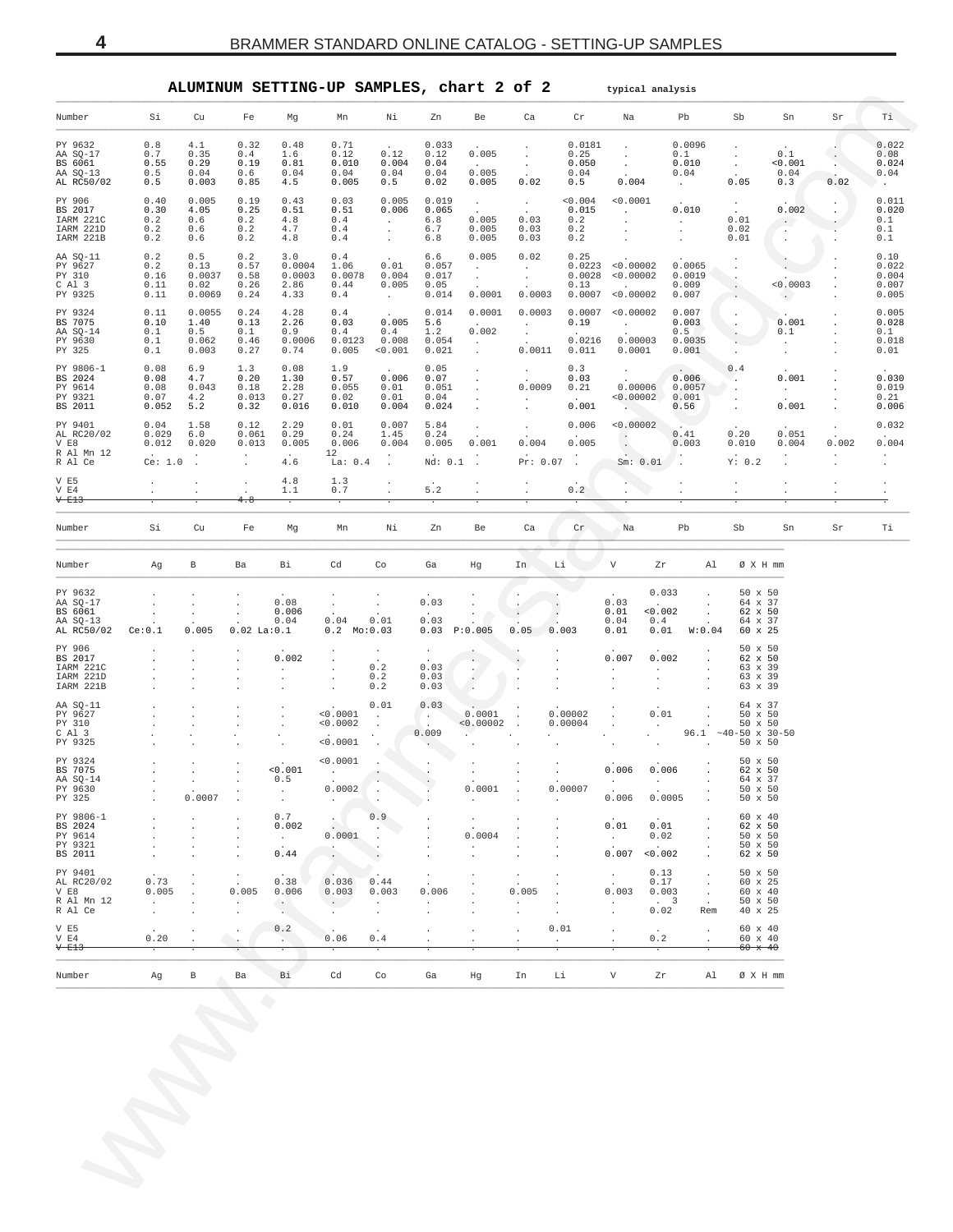## **CERAMIC SETTING-UP SAMPLE**

| Number     | Al | $\mathbb{C}$ | Fe    | $\circ$ | Тi    | W   | Units                             |
|------------|----|--------------|-------|---------|-------|-----|-----------------------------------|
| JK CE 650A | 34 |              | 6 2.1 |         | 30 21 | 0.8 | $\sim$ 25 mm $\varnothing$ x 8 mm |

|  |  | typical analysis |  |  |  |  |  | $T = trace.$ such as "<0.005" or "<0.01 |  |  |
|--|--|------------------|--|--|--|--|--|-----------------------------------------|--|--|
|--|--|------------------|--|--|--|--|--|-----------------------------------------|--|--|

| mm                                       |                                         |              |                         |                                   |                                                  |                               |                          |                    |                           |                                         |                          |                         |     |                        |     |                                       |                     |           |
|------------------------------------------|-----------------------------------------|--------------|-------------------------|-----------------------------------|--------------------------------------------------|-------------------------------|--------------------------|--------------------|---------------------------|-----------------------------------------|--------------------------|-------------------------|-----|------------------------|-----|---------------------------------------|---------------------|-----------|
| Number                                   | Al                                      | B            | $\mathbb{C}$            | Cr                                | Cu                                               | Fe                            | Mn                       | Mo Nb              | Νi                        | $\mathbb{P}$                            | S                        | Si                      | Sn  | Ta                     | Ti  | $\mathbf{V}$                          |                     | Zr        |
| R Co 16<br>R Co 15<br>R Co 14<br>R Co 11 | 0.05<br>0.05<br>0.05<br>$^{\mathrm{T}}$ | 0.04<br>0.05 | 0.2<br>0.8<br>0.5<br>T. | 0.06<br>0.3<br>29<br>$\mathbf{r}$ | $0.8$ 21<br>$\overline{2}$<br>Co:51<br><b>PP</b> | -22<br>0.9<br>$^{\mathrm{m}}$ | 0.01<br>0.3<br><b>TP</b> | 2.12<br>8 2<br>ዋ ዋ | 0.1<br>10<br>$\mathbf{r}$ | $0.03 \le 0.01$<br>0.03<br>< 0.001<br>T | < 0.01<br>0.06<br>< 0.01 | 0.3<br>0.9<br>0.7<br>T. | 0.2 | $\sim$ 0 . 0 4<br>0.08 | 0.5 | 0.7<br>0.1<br>< 0.01<br>$\mathcal{T}$ | 0.1<br>$\mathbf{r}$ | <b>TP</b> |

COPPER BASE SETTING-UP SAMPLES typical analysis listed in mass %

<span id="page-4-0"></span>

| Number                                                       | Al                                                     | C<br>Fe                                                     | $\circ$                                   | Τi<br>W                                                 |                                                     | Units                                                                              |                                                   |                                                       |                                                      |                                                                         |                             |                                 |                                            |                                                                  |                                        |                                                                                               |                                                     |
|--------------------------------------------------------------|--------------------------------------------------------|-------------------------------------------------------------|-------------------------------------------|---------------------------------------------------------|-----------------------------------------------------|------------------------------------------------------------------------------------|---------------------------------------------------|-------------------------------------------------------|------------------------------------------------------|-------------------------------------------------------------------------|-----------------------------|---------------------------------|--------------------------------------------|------------------------------------------------------------------|----------------------------------------|-----------------------------------------------------------------------------------------------|-----------------------------------------------------|
| JK CE 650A                                                   | 34                                                     | 6<br>2.1                                                    | 30                                        | 21<br>0.8                                               |                                                     | $\sim$ 25 mm $\varnothing$ x 8 mm                                                  |                                                   |                                                       |                                                      |                                                                         |                             |                                 |                                            |                                                                  |                                        |                                                                                               |                                                     |
|                                                              | typical analysis                                       | COBALT BASE SETTING-UP                                      |                                           |                                                         |                                                     | SAMPLES<br>T = trace, such as "< 0.005" or "< $0.01"$                              |                                                   |                                                       |                                                      |                                                                         |                             |                                 |                                            | $~10^{-3}$ mm Ø x $~125-35$                                      |                                        |                                                                                               |                                                     |
| mm                                                           |                                                        |                                                             |                                           |                                                         |                                                     |                                                                                    |                                                   |                                                       |                                                      |                                                                         |                             |                                 |                                            |                                                                  |                                        |                                                                                               |                                                     |
| Number                                                       | Al                                                     | $\mathtt{C}$<br>В                                           | Cr                                        | Cu<br>Fe                                                | Mn                                                  | Mo Nb                                                                              | Νi                                                | Р                                                     | S                                                    | Si                                                                      | Sn                          | Ta                              | Тi                                         | V                                                                | W<br>Zr                                |                                                                                               |                                                     |
| R Co 16<br>R Co 15<br>R Co 14<br>R Co 11                     | 0.05<br>0.05<br>0.05<br>т                              | 0.04<br>0.2<br>0.8<br>0.05<br>0.5<br>$\mathbb T$<br>$\cdot$ | 0.06<br>0.3<br>29<br>$\mathbb T$          | 0.8<br>21<br>22<br>2<br>Co:51<br>$\mathbb T$<br>T       | 0.01<br>0.9<br>0.3<br>т                             | 2.12<br>8<br>2<br>$\ddot{\phantom{a}}$<br>$\ddot{\phantom{a}}$<br>T<br>$\mathbb T$ | 0.03<br>0.1<br>10<br>$\mathbb T$                  | 0.01<br>0.03<br>< 0.001<br>$_{\rm T}$                 | 0.01<br>0.06<br>< 0.01                               | 0.3<br>0.9<br>0.7<br>T                                                  | 0.2<br>$\cdot$              | ~0.04<br>0.08<br>$\cdot$        | 0.5<br>$\cdot$<br>T                        | 0.7<br>0.1<br>< 0.01<br>$\mathbb T$                              | 0.1<br>7<br>$\mathbb T$<br>$\mathbb T$ |                                                                                               |                                                     |
|                                                              |                                                        | COPPER BASE SETTING-UP                                      |                                           |                                                         |                                                     | <b>SAMPLES</b>                                                                     |                                                   |                                                       | typical analysis listed in mass %                    |                                                                         |                             |                                 |                                            |                                                                  |                                        |                                                                                               |                                                     |
| Number                                                       | Cu                                                     | Sn                                                          | Zn                                        | Al                                                      | Вi                                                  | Cr                                                                                 | Fe                                                | Mn                                                    | Νi                                                   |                                                                         | Pb                          | Si                              |                                            | Ag                                                               | As                                     | Au                                                                                            | Be                                                  |
| COPPER                                                       |                                                        |                                                             |                                           |                                                         |                                                     |                                                                                    |                                                   |                                                       |                                                      |                                                                         |                             |                                 |                                            |                                                                  |                                        |                                                                                               |                                                     |
| R C 11<br>BS SU Cul                                          | 99.98<br>99.96                                         | < 0.0030<br>0.0001                                          | < 0.0005<br>0.0001                        | 0.0001                                                  | 0.0010<br>$\ddot{\phantom{a}}$                      | < 0.0005<br>0.0001                                                                 | < 0.0005<br>0.0002                                | 0.0010<br>0.0001                                      |                                                      | < 0.0010<br>0.0002                                                      | < 0.0010<br>0.0001          | < 0.0010<br>0.0001              |                                            | 0.0010<br>0.0012                                                 | 0.0010<br>0.0001                       |                                                                                               | 0.0001                                              |
| R C 20<br>R C 110                                            | 99.9<br>Rem                                            | 0.006                                                       | 0.006                                     | 0.002                                                   | 0.004                                               | 0.004                                                                              | 0.005                                             | 0.004                                                 |                                                      | 0.002                                                                   | 0.003                       | 0.003                           |                                            | 0.005                                                            | 0.001                                  | 0.002                                                                                         | 0.0002                                              |
| R C 14<br>C Cu 2                                             | Rem<br>$\ddot{\phantom{a}}$                            | < 0.005<br>0.2180                                           | 0.001<br>0.1150                           | 0.002<br>$\sim$                                         | < 0.002<br>0.0090                                   | 0.7<br>0.0110                                                                      | < 0.01<br>0.0227                                  | < 0.005<br>0.0113                                     | < 0.005                                              | 0.4220                                                                  | 0.005<br>0.3710             | 0.03<br>$\sim$                  |                                            | 0.4930                                                           |                                        | 0.0047                                                                                        |                                                     |
| $C$ $Cu$ 3<br>R C 38<br><b>BRASS</b>                         | 67                                                     | 0.01                                                        | 0.01                                      | < 0.01                                                  | 0.01                                                | 0.001                                                                              | 0.7                                               | 0.8                                                   | 31                                                   |                                                                         | 0.01                        | 0.02                            |                                            | < 0.001                                                          | 0.0875<br>0.02                         | $\cdot$                                                                                       |                                                     |
| <b>BS SU 464</b><br>R C 32                                   | [60.3]<br>59.4                                         | 0.73<br>0.17                                                | 38.8<br>34.8                              | 1.57                                                    | 0.01                                                | < 0.01                                                                             | 0.05<br>0.18                                      | 1.79                                                  | 0.75                                                 | 0.007                                                                   | 0.04<br>0.82                | 0.004<br>0.41                   |                                            | 0.001                                                            | 0.001<br>0.02                          |                                                                                               |                                                     |
| <b>BRONZE</b>                                                |                                                        |                                                             |                                           |                                                         |                                                     |                                                                                    |                                                   |                                                       |                                                      |                                                                         |                             |                                 |                                            |                                                                  |                                        |                                                                                               |                                                     |
| R C 12<br>165X PB10SUS<br>BS SU 932A<br>BS SU 932B           | Rem<br>Rem<br>83.5<br>83.1                             | 0.21<br>11<br>6.88<br>6.15                                  | 0.19<br>0.05<br>2.29<br>2.77              | 0.13<br>0.001<br>$\cdot$<br>$\cdot$                     | 0.009<br>0.02<br>0.003<br>$\cdot$                   | 0.04<br>0.001<br>$\cdot$                                                           | 0.10<br>0.002<br>0.008<br>0.05                    | 0.08<br>< 0.001<br>0.002<br>0.0005                    | 0.04<br>0.06<br>0.19<br>0.52                         |                                                                         | 0.09<br>0.04<br>6.9<br>7.1  | 0.08<br>0.001<br>0.011<br>0.004 |                                            | 0.06<br>0.0198<br>0.0006                                         | 0.09<br>0.02<br>0.047<br>0.016         | (0.002)                                                                                       | 0.002<br>$\ddot{\phantom{0}}$<br>$\cdot$<br>$\cdot$ |
| BS SU 936                                                    | 82.5<br>82.5                                           | 7.0<br>7.0                                                  | 0.25                                      | 0.001<br>0.0003                                         | $\cdot$                                             | $\cdot$                                                                            | 0.003<br>0.0007                                   | 0.001<br>0.0006                                       | 0.36<br>0.35                                         |                                                                         | 9.6<br>9.7                  | 0.004                           |                                            | $\cdot$                                                          | 0.002<br>0.004                         |                                                                                               | $\cdot$                                             |
| BS SU 936A<br>BS SU 932<br>BS SU 936B<br>R C 40              | 82.1<br>81.0<br>Rem                                    | 7.28<br>7.5<br>0.01                                         | 0.24<br>2.80<br>0.54<br>0.01              | < 0.005<br>8                                            | 0.002<br>$\sim$<br>$\cdot$                          | $\overline{\phantom{a}}$<br>< 0.005<br>0.01                                        | 0.03<br>0.006<br>1.5                              | 0.002<br>0.001<br>5.5                                 | 0.19<br>0.51<br>2                                    |                                                                         | 7.4<br>10.2<br>0.02         | 0.004<br>0.015<br>0.003<br>0.02 |                                            | 0.0107<br>$\cdot$                                                | 0.049<br>0.01<br>0.01                  |                                                                                               | $\cdot$<br>$\cdot$<br>$\cdot$                       |
| 165X ALB1 SUS<br>R C 33<br>R C 36<br>BS SU 863               | 82<br>80<br>76<br>62.7                                 | 0.03<br>0.03<br>7.4<br>0.031                                | 0.06<br>0.08<br>1.0<br>27.1               | 9.0<br>11<br>< 0.005<br>4.87                            | 0.015<br>< 0.006<br>0.01<br>$\ddot{\phantom{a}}$    | 0.01<br>0.03<br>0.001<br>0.0005                                                    | 2.8<br>3.8<br>0.03<br>2.3                         | 0.08<br>0.2<br>0.005<br>2.85                          | 5.3<br>4.6<br>1.6<br>0.06                            |                                                                         | 0.20<br>0.01<br>14<br>0.040 | 0.10<br>0.05<br>0.005<br>0.025  |                                            | 0.001<br>0.015                                                   | 0.005<br>0.02<br>0.009<br>0.005        |                                                                                               | $\cdot$<br>0.001<br>$\cdot$                         |
| Number                                                       | Cu                                                     | Sn                                                          | Zn                                        | Al                                                      | Вi                                                  | Cr                                                                                 | Fe                                                | Mn                                                    | Νi                                                   |                                                                         | Pb                          | Si                              |                                            | Αg                                                               | As                                     | Au                                                                                            | Be                                                  |
|                                                              |                                                        |                                                             |                                           |                                                         |                                                     |                                                                                    |                                                   |                                                       |                                                      |                                                                         |                             |                                 |                                            |                                                                  |                                        |                                                                                               |                                                     |
| Number                                                       | $\mathtt{C}$                                           | Ca                                                          | Cd                                        | Co                                                      | Мg                                                  | $\circ$                                                                            | $\, {\bf p}$                                      | $\rm S$                                               | Sb                                                   | Se                                                                      |                             | Te                              | Тi                                         | Ζr                                                               |                                        | Units                                                                                         |                                                     |
| COPPER                                                       |                                                        |                                                             |                                           |                                                         |                                                     |                                                                                    |                                                   |                                                       |                                                      |                                                                         |                             |                                 |                                            |                                                                  |                                        |                                                                                               |                                                     |
| R C 11<br>BS SU Cul<br>R C 20<br>R C 110                     | 0.0003<br>$\ddot{\phantom{a}}$<br>$\ddot{\phantom{a}}$ | 0.0001<br>$\cdot$<br>$\cdot$                                | < 0.0001<br>$\sim$ $\sim$<br>0.003        | < 0.0010<br>0.0001<br>0.003                             | < 0.0001<br>0.0001<br>$\sim$<br>0.003               | (0.0010) < 0.0005<br>0.0300<br>0.038<br>$\cdot$                                    | 0.0001<br>0.003                                   | < 0.0001<br>0.0003<br>0.004                           | < 0.0010<br>0.0001<br>0.006                          | < 0.0001<br>$\sim$<br>0.005                                             |                             | < 0.0010<br>0.0001<br>0.007     | $\cdot$<br>0.001                           | $\ddot{\phantom{a}}$<br>< 0.002                                  |                                        | 40 mm Ø x 40 mm<br>45 mm Ø x 40+ mm<br>40 mm Ø x 40 mm<br>40 mm Ø x 40 mm                     |                                                     |
| R C 14<br>$C$ $Cu$ $2$<br>$C$ $Cu$ 3<br>R C 38               |                                                        | $\cdot$<br>$\cdot$                                          | $\cdot$<br>0.0096<br>< 0.01               | $\overline{\phantom{a}}$<br>$\sim$<br>0.0496<br>< 0.001 | $\sim$<br>0.001                                     | $\cdot$<br>$\cdot$                                                                 | 0.005<br>$\sim$<br>$\ddot{\phantom{a}}$<br>< 0.01 | < 0.001<br><b>Contract Contract</b><br>0.0229<br>0.01 | 0.2830<br><b>Carlos</b><br>0.01                      | $\cdot$<br>0.0475<br>$\ddot{\phantom{a}}$                               |                             | $\cdot$<br>0.0194<br>$\cdot$    | $\cdot$<br>$\cdot$                         | 0.1<br>last<br>last<br>< 0.001                                   |                                        | 40 mm Ø x 40 mm<br>40 mm Ø x 30 mm<br>40 mm Ø x 30 mm<br>40 mm Ø x 40 mm                      |                                                     |
| <b>BRASS</b>                                                 |                                                        |                                                             |                                           |                                                         |                                                     |                                                                                    |                                                   |                                                       |                                                      |                                                                         |                             |                                 |                                            |                                                                  |                                        |                                                                                               |                                                     |
| BS SU 464<br>R C 32                                          | 0.0006<br>$\cdot$                                      | $\cdot$<br>$\ddot{\phantom{a}}$                             | 0.001                                     | < 0.01                                                  |                                                     | 0.0009<br>$\ddot{\phantom{a}}$                                                     | 0.005<br>$\sim$                                   | 0.001<br>$\sim$                                       | 0.006<br>$\sim$                                      | $\cdot$<br>$\ddot{\phantom{0}}$                                         |                             | $\cdot$                         | $\cdot$<br>$\cdot$                         | $\cdot$                                                          |                                        | 38 mm Ø x 40 mm<br>40 mm Ø x 40 mm                                                            |                                                     |
| <b>BRONZE</b>                                                |                                                        |                                                             |                                           |                                                         |                                                     |                                                                                    |                                                   |                                                       |                                                      |                                                                         |                             |                                 |                                            |                                                                  |                                        |                                                                                               |                                                     |
| R C 12<br>165X PB10SUS<br>BS SU 932A<br>BS SU 932B           | $\cdot$<br>0.001<br>0.002                              | $\cdot$                                                     | 0.05<br>$\langle \cdot \rangle$<br>$\sim$ | 0.05<br>0.01<br>$\blacksquare$<br>$\cdot$               | 0.002<br>$\cdot$<br>$\cdot$<br>$\ddot{\phantom{a}}$ | $\cdot$<br>$\ddot{\phantom{a}}$<br>$\cdot$<br>$\cdot$                              | 0.09<br>0.002<br>0.007<br>0.008                   | 0.04<br>0.03<br>0.053<br>0.046                        | 0.01<br>0.15<br>0.15<br>0.19                         | (0.02)<br>0.01<br>$\cdot$<br>$\blacksquare$                             |                             | (0.04)<br>$\ddot{\phantom{a}}$  | (0.002)<br>$\cdot$<br>$\ddot{\phantom{a}}$ | 0.002<br>$\ddot{\phantom{a}}$<br>$\cdot$<br>$\ddot{\phantom{a}}$ |                                        | 40 mm Ø x 40 mm<br>$\sim$ 42 mm Ø x $\sim$ 18 mm<br>38 mm Ø x 40+ mm<br>38 mm Ø x 40+ mm      |                                                     |
| BS SU 936<br>BS SU 936A<br>BS SU 932<br>BS SU 936B<br>R C 40 | 0.0008<br>0.009<br>0.002<br>0.05<br>$\blacksquare$     | $\cdot$<br>$\cdot$<br>$\Box$                                | $\ddot{\phantom{a}}$<br>0.01<br>$\sim$    | 0.009<br>0.008<br>$\sim$<br>$\cdot$<br>$\cdot$          | $\cdot$<br>$\cdot$<br>$\cdot$<br>< 0.01             | 0.003<br>0.0037<br>0.01<br>$\cdot$                                                 | 0.07<br>0.031<br>0.008<br>0.03<br>0.01            | 0.007<br>0.007<br>0.051<br>0.03<br>$\sim$             | 0.10<br>0.13<br>0.13<br>0.14<br>$\ddot{\phantom{a}}$ | $\cdot$<br>$\cdot$<br>$\blacksquare$<br>$\cdot$<br>$\ddot{\phantom{0}}$ |                             |                                 | $\cdot$<br>$\cdot$<br>$\cdot$<br>$\cdot$   | $\cdot$<br>$\cdot$<br>$\cdot$<br>$\cdot$                         |                                        | 50 mm Ø x 19 mm<br>50 mm Ø x 19 mm<br>38 mm Ø x 40+ mm<br>38 mm Ø x 40+ mm<br>40 mm Ø x 40 mm |                                                     |
| 165X ALB1 SUS                                                |                                                        |                                                             |                                           |                                                         | 0.04                                                | $\cdot$                                                                            | 0.015                                             |                                                       | $\cdot$                                              | $\cdot$                                                                 |                             | $\cdot$                         | $\cdot$                                    |                                                                  |                                        | 40 mm Ø x 18 mm                                                                               |                                                     |
| R C 33<br>R C 36<br>BS SU 863                                | $\bullet$<br>0.002                                     | $\cdot$<br>$\cdot$                                          | 0.005<br>0.001<br>$\sim$                  | 0.01<br>0.001<br>< 0.005                                | 0.001<br>0.001<br>< 0.005                           | $\blacksquare$<br>$\ddot{\phantom{a}}$<br>$\cdot$                                  | 0.01<br>0.01<br>0.0081                            | 0.005<br>0.04<br>0.0003                               | $\ddot{\phantom{a}}$<br>0.23<br>0.009                | $\cdot$<br>$\ddot{\phantom{0}}$                                         |                             | $\cdot$                         | $\blacksquare$<br>0.001<br>$\sim$          | 0.001<br>0.001<br>< 0.005                                        |                                        | 40 mm Ø x 40 mm<br>40 mm Ø x 40 mm<br>38 mm Ø x 40+ mm                                        |                                                     |
| Number                                                       | $\mathtt{C}$                                           | $\mathtt{Ca}$                                               | Cd                                        | Co                                                      | Mg                                                  | $\circ$                                                                            | $\, {\bf p}$                                      | $\mbox{\bf S}$                                        | Sb                                                   | Se                                                                      |                             | Te                              | Тi                                         | Ζr                                                               |                                        | Units                                                                                         |                                                     |

| Number                                                                     | C                                        | Ca      | Cd                                                   | Co                                             | Mg                                           | $\circ$                                       | P                                                   | S                                                       | Sb                           | Se                | Te                           | Тi                | Zr                                                    | Units                                                                                         |
|----------------------------------------------------------------------------|------------------------------------------|---------|------------------------------------------------------|------------------------------------------------|----------------------------------------------|-----------------------------------------------|-----------------------------------------------------|---------------------------------------------------------|------------------------------|-------------------|------------------------------|-------------------|-------------------------------------------------------|-----------------------------------------------------------------------------------------------|
| <b>COPPER</b>                                                              |                                          |         |                                                      |                                                |                                              |                                               |                                                     |                                                         |                              |                   |                              |                   |                                                       |                                                                                               |
| R C 11<br>BS SU Cul<br>R C 20<br>R C 110                                   | 0.0003                                   | 0.0001  | < 0.0001<br>$\overline{\phantom{a}}$<br>0.003        | < 0.0010<br>0.0001<br>0.003                    | < 0.0001<br>0.0001<br>$\sim$ $\sim$<br>0.003 | (0.0010)<br>0.0300<br>0.038<br>$\overline{a}$ | < 0.0005<br>0.0001<br>$\ddot{\phantom{1}}$<br>0.003 | < 0.0001<br>0.0003<br>$\cdot$<br>0.004                  | < 0.0010<br>0.0001<br>0.006  | < 0.0001<br>0.005 | < 0.0010<br>0.0001<br>0.007  | 0.001             | < 0.002                                               | 40 mm Ø x 40 mm<br>45 mm Ø x 40+ mm<br>40 mm Ø x 40 mm<br>40 mm Ø x 40 mm                     |
| R C 14<br>$C$ $Cu$ $2$<br>$C$ $Cu$ 3<br>R C 38                             |                                          |         | $\cdot$<br>0.0096<br>0.01                            | $\overline{a}$<br>0.0496<br>< 0.001            | $\cdot$<br>$\cdot$<br>< 0.001                | $\ddot{\phantom{0}}$                          | < 0.005<br>$\sim$<br>0.01                           | < 0.001<br>$\sim$<br>0.0229<br>0.01                     | $\cdot$<br>0.2830<br>0.01    | 0.0475<br>$\cdot$ | $\cdot$<br>0.0194<br>$\cdot$ |                   | 0.1<br>last<br>last<br>< 0.001                        | 40 mm Ø x 40 mm<br>40 mm Ø x 30 mm<br>40 mm Ø x 30 mm<br>40 mm Ø x 40 mm                      |
| <b>BRASS</b>                                                               |                                          |         |                                                      |                                                |                                              |                                               |                                                     |                                                         |                              |                   |                              |                   |                                                       |                                                                                               |
| BS SU 464<br>R C 32                                                        | 0.0006<br>$\ddot{\phantom{a}}$           | $\cdot$ | 0.001                                                | < 0.01                                         |                                              | 0.0009<br>$\cdot$                             | 0.005<br>$\cdot$                                    | 0.001<br>$\cdot$                                        | 0.006                        |                   |                              |                   |                                                       | 38 mm Ø x 40 mm<br>40 mm Ø x 40 mm                                                            |
| <b>BRONZE</b>                                                              |                                          |         |                                                      |                                                |                                              |                                               |                                                     |                                                         |                              |                   |                              |                   |                                                       |                                                                                               |
| R C 12<br>165X PB10SUS<br>BS SU 932A<br>BS SU 932B                         | 0.001<br>0.002                           |         | 0.05<br>$\Delta$<br>$\cdot$                          | 0.05<br>0.01                                   | 0.002<br>$\mathbf{r}$                        | $\ddot{\phantom{0}}$<br>$\lambda$<br>$\cdot$  | 0.09<br>0.002<br>0.007<br>0.008                     | 0.04<br>0.03<br>0.053<br>0.046                          | 0.01<br>0.15<br>0.15<br>0.19 | (0.02)<br>0.01    | (0.04)                       | (0.002)           | 0.002<br>$\lambda$                                    | 40 mm Ø x 40 mm<br>$\sim$ 42 mm Ø x $\sim$ 18 mm<br>38 mm Ø x 40+ mm<br>38 mm Ø x 40+ mm      |
| <b>BS SU 936</b><br>BS SU 936A<br><b>BS SU 932</b><br>BS SU 936B<br>R C 40 | 0.0008<br>0.009<br>0.002<br>< 0.05       |         | $\ddot{\phantom{0}}$<br>0.01<br>$\ddot{\phantom{0}}$ | 0.009<br>0.008<br>$\mathbf{r}$<br>$\mathbf{r}$ | $\lambda$<br>0.01                            | 0.003<br>0.0037<br>$\cdot$<br>0.01<br>$\cdot$ | 0.07<br>0.031<br>0.008<br>0.03<br>0.01              | 0.007<br>0.007<br>0.051<br>0.03<br>$\ddot{\phantom{0}}$ | 0.10<br>0.13<br>0.13<br>0.14 |                   |                              |                   | $\lambda$<br>$\lambda$                                | 50 mm Ø x 19 mm<br>50 mm Ø x 19 mm<br>38 mm Ø x 40+ mm<br>38 mm Ø x 40+ mm<br>40 mm Ø x 40 mm |
| 165X ALB1 SUS<br>R C 33<br>R C 36<br><b>BS SU 863</b>                      | $\cdot$<br>$\ddot{\phantom{1}}$<br>0.002 |         | $\sim$<br>< 0.005<br>< 0.001<br>$\mathbf{A}$         | $\cdot$<br>0.01<br>< 0.001<br>< 0.005          | 0.04<br>< 0.001<br>< 0.001<br>< 0.005        | $\ddot{\phantom{0}}$<br>$\cdot$<br>÷          | 0.015<br>0.01<br>0.01<br>0.0081                     | $\cdot$<br>< 0.005<br>0.04<br>0.0003                    | $\cdot$<br>0.23<br>0.009     |                   |                              | < 0.001<br>$\sim$ | $\ddot{\phantom{a}}$<br>< 0.001<br>< 0.001<br>< 0.005 | 40 mm Ø x 18 mm<br>40 mm Ø x 40 mm<br>40 mm Ø x 40 mm<br>38 mm Ø x 40+ mm                     |
| Number                                                                     | C                                        | Ca      | Cd                                                   | Co                                             | Mg                                           | $\circ$                                       | P                                                   | S                                                       | Sb                           | Se                | Te                           | Тi                | Zr                                                    | Units                                                                                         |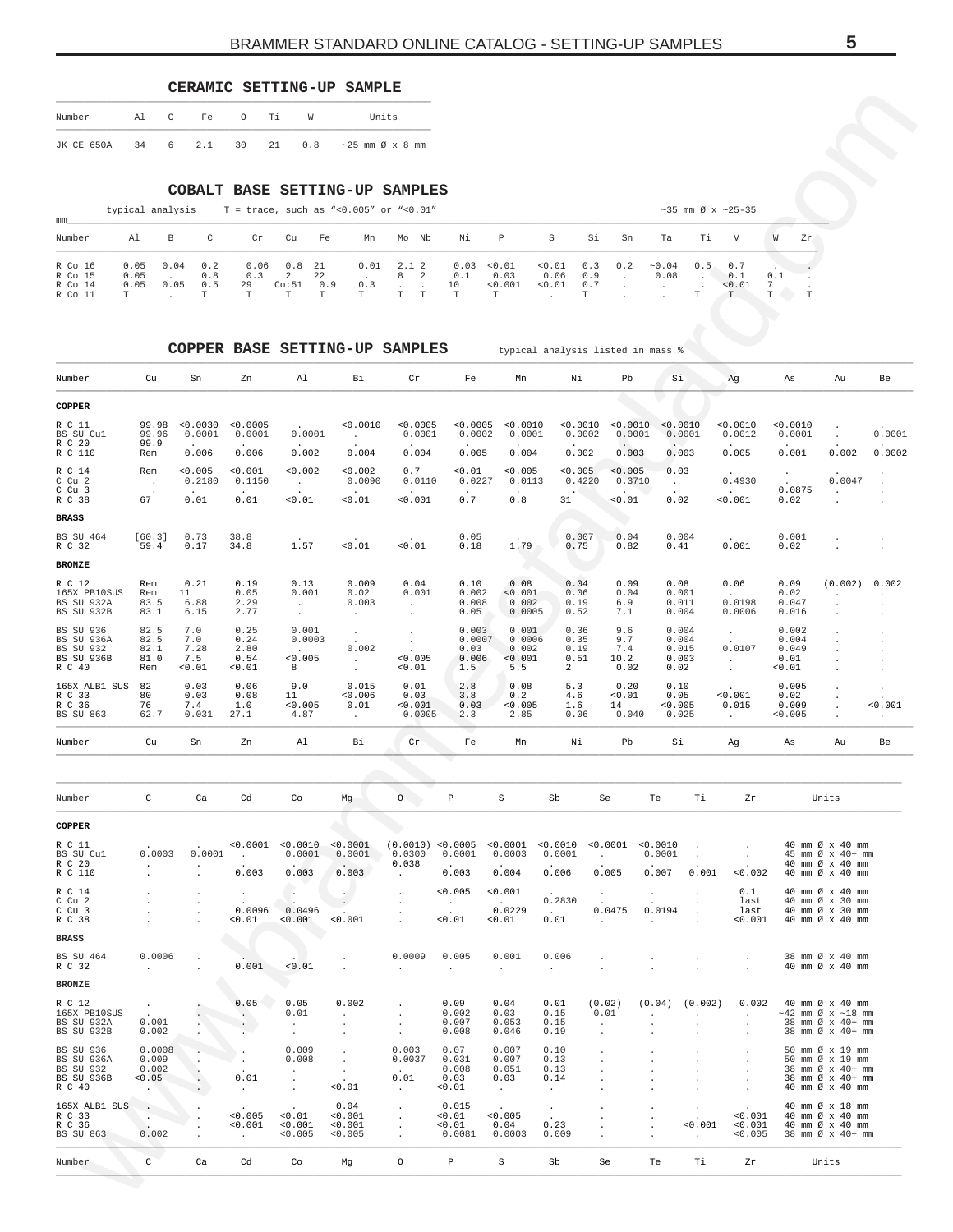<span id="page-5-0"></span>

| chill cast                         |                               |                             | typical analysis listed in mass % except * which is mg/kg |                             |                                          |                               |                      |                                              |                                                   |                               |                                           |                               |                    |                                         |                                |                            |                               |
|------------------------------------|-------------------------------|-----------------------------|-----------------------------------------------------------|-----------------------------|------------------------------------------|-------------------------------|----------------------|----------------------------------------------|---------------------------------------------------|-------------------------------|-------------------------------------------|-------------------------------|--------------------|-----------------------------------------|--------------------------------|----------------------------|-------------------------------|
| Number                             | Sn                            | Sb                          | Ag                                                        | As                          | Вi                                       | Cd                            |                      | Cu                                           |                                                   | Fe                            | In                                        | Νi                            |                    | $\rm S$                                 | Te                             | T1                         | Zn                            |
| R Pb 15<br>R Pb 17<br>168X Pb SUS1 | 30<br>3.5<br>1.3              | 2.2<br>14<br>6.2            | 2.6<br>2.1<br>0.01                                        | 0.07<br>0.14<br>0.37        | 0.10<br>0.13<br>0.04                     | 0.02<br>< 0.001<br>0.015      |                      | 1.5<br>2.0<br>0.03                           |                                                   | < 0.001<br>< 0.001<br>0.002   | < 0.01<br>< 0.0005<br>0.01                | 0.002<br>0.001<br>0.003       |                    | < 0.001<br>0.002                        | $\sim$<br>0.01<br>0.01         | < 0.001<br>0.001           | 0.08<br>< 0.01<br>0.001       |
| R Pb 13<br>R Pb 16<br>R Pb 18      | 0.14<br>0.12<br>0.07          | 0.15<br>< 0.001<br>1.28     | 0.05<br>0.002<br>0.11                                     | 0.05<br>< 0.001<br>3.32     | 0.29<br>< 0.01<br>>3.34                  | 0.06<br>< 0.001<br>0.02       |                      | 0.14<br>< 0.001<br>0.05                      |                                                   | $\sim$<br>< 0.001<br>< 0.0001 | < 0.0005<br>0.02                          | $\sim$<br>< 0.001<br>< 0.001  |                    | $\sim$<br>0.002<br>0.003                | 0.03<br>$\sim$ $\sim$<br>0.02  | (0.03)<br>< 0.001<br>0.019 | 0.06<br>< 0.001<br>0.0001     |
| R Pb 14<br>R Pb 11<br>R Pb PM      | < 0.005<br>< 0.0005<br>$\sim$ | 12.6<br>< 0.0005<br>$\cdot$ | 0.008<br>< 0.0010<br>0.0100                               | 1.4<br>< 0.0010<br>$\Delta$ | 0.02<br>< 0.0030<br>$\ddot{\phantom{0}}$ | < 0.005<br>< 0.0005<br>$\sim$ |                      | 0.06<br>< 0.0005<br>$\sim$                   | $\cdot$                                           | < 0.001<br>< 0.0005           | < 0.002<br>$\sim$<br>$\ddot{\phantom{0}}$ | < 0.001<br>< 0.0005<br>$\sim$ |                    | 0.01<br>$\ddot{\phantom{0}}$<br>$\cdot$ | < 0.005<br>< 0.0005<br>$\cdot$ | $\mathcal{L}$<br>$\cdot$   | < 0.001<br>< 0.0005<br>$\sim$ |
| Number                             | Sn                            | ${\tt Sb}$                  | Ag                                                        | As                          | Bi                                       | Cd                            |                      | Cu                                           |                                                   | Fe                            | In                                        | Νi                            | $\mbox{\bf S}$     |                                         | Te                             | Tl                         | Zn                            |
| continued                          |                               |                             |                                                           |                             |                                          |                               |                      |                                              |                                                   |                               | R Pb: 40 mm Ø x 30 mm                     |                               |                    | $168X: ~ -45-50$ mm Ø x $~20-40$ mm     |                                |                            |                               |
| Number                             | Al                            | Au                          | Ba                                                        | Ca                          | $Co*$                                    | $Cr*$                         | Ge                   | Hq                                           | Ir*                                               | Mq*                           | Mn*                                       | Na                            | Pd                 | Pt                                      | Rh*                            | Ru*                        | Se                            |
| R Pb 15<br>R Pb 17<br>168X Pb SUS1 | 0.01<br>$\sim$                | (0.002)<br>0.001            |                                                           | $\cdot$                     | < 30<br>$\cdot$                          | < 10                          | (0.001)<br>$\cdot$   |                                              | $\lambda$                                         |                               | $<10$<br>$\cdot$                          |                               | (0.001)<br>$\cdot$ | (0.001)                                 | $\cdot$<br>$\cdot$             | $\lambda$                  | $\sim$<br>0.01                |
| R Pb 13<br>R Pb 16<br>R Pb 18      | $\sim$<br>0.03<br>< 0.0001    | $\cdot$<br>$\overline{a}$   | (0.01)<br>$\sim$                                          | 0.2<br>< 0.0001             | $\!<\!1$                                 | $\mathbf{1}$                  | $\ddot{\phantom{a}}$ | $\ddot{\phantom{0}}$<br>$\ddot{\phantom{a}}$ | ٠<br>$\ddot{\phantom{0}}$<br>$\ddot{\phantom{0}}$ | (10)<br>$\sim$                | < 10                                      | 0.001                         |                    |                                         | $\cdot$                        | ×.<br>$\overline{a}$       | 0.003<br>(0.01)               |
| R Pb 14<br>R Pb 11<br>R Pb PM      | $\ddot{\phantom{0}}$          | 0.0100                      | $\cdot$                                                   | $\cdot$                     | $\bullet$                                | $\cdot$                       | $\cdot$              | $\cdot$                                      | 3                                                 |                               |                                           |                               | 0.0050             | 0.0050                                  | 50                             | 50                         | $\ddot{\phantom{a}}$          |
| Number                             | Al                            | Au                          | Ba                                                        | Ca                          | $Co*$                                    | $Cr*$                         | Ge                   | Hq                                           | Ir*                                               | Mq*                           | Mn*                                       | Na                            | Pd                 | Pt                                      | Rh*                            | Ru*                        | Se                            |

#### LEAD BASE SETTING-UP SAMPLES

## MAGNESIUM BASE SETTING-UP SAMPLES

typical analysis listed in mass %  $\operatorname{\mathsf{cast}}$ 

| Number               | Al     | Cd      | Cu      | Fe      | Mq   | Mn    | Νi      | Pb    | Si    | Sn    | Zn      | Zr      |
|----------------------|--------|---------|---------|---------|------|-------|---------|-------|-------|-------|---------|---------|
| R Mg 17              | 7.5    | < 0.01  | < 0.01  | 0.009   | Rem  | 0.2   | 0.001   |       | 0.04  | 0.03  | 0.4     | < 0.001 |
| R Mg 13 *            | 5.7    | 0.0001  | 0.006   | 0.001   | Rem  | 0.2   | 0.001   | 0.001 | 0.01  | 0.001 | 0.8     | 0.004   |
| $C$ Mg $2$<br>$\ast$ | 5.7    | 0.0001  | 0.006   | 0.001   | Rem  | 0.2   | 0.001   | 0.001 | 0.01  | 0.001 | 0.8     | 0.004   |
| 166X MG SUS3         | 0.4    | 0.005   | 0.07    | < 0.005 | Rem  | 0.8   | 0.02    | 0.04  | 0.01  | 0.005 | 0.09    |         |
| R Mg 11              | 0.022  |         | < 0.003 | < 0.004 | 99.9 | 0.022 | < 0.005 |       | 0.037 |       | < 0.005 |         |
| 58A ST7310           | 0.004  |         | 1.64    | 0.0098  | Rem  | 0.967 | 0.002   |       | 0.025 |       | 7.2     |         |
| R Ma 16              | $\sim$ | $\cdot$ |         | 0.001   | Rem  |       | $\sim$  |       | . .   |       |         | 0.06    |

 $\text{continued}$ \* currently R Mg 13 and C Mg 2 have the same chemistry

| Number                                | Αq                                                       | Be                     | Ce                                             | Na                             | Nd                                                   | P                                                                                                                                                                                                                                                                | Pr           | Τi                           | Y   | Units                                                               |
|---------------------------------------|----------------------------------------------------------|------------------------|------------------------------------------------|--------------------------------|------------------------------------------------------|------------------------------------------------------------------------------------------------------------------------------------------------------------------------------------------------------------------------------------------------------------------|--------------|------------------------------|-----|---------------------------------------------------------------------|
| R Mg 17<br>R Mg 13 *<br>C $Mq$ 2 $*$  | $\sim$<br>$\mathbf{r}$                                   | $\mathbf{r}$<br>$\sim$ | $\ddot{\phantom{0}}$<br>$\sim$<br>$\mathbf{r}$ | < 0.001<br>0.001<br>0.001      | $\mathbf{r}$                                         | $\sim$ $\sim$<br>$\sim$ . The set of the set of the set of the set of the set of the set of the set of the set of the set of the set of the set of the set of the set of the set of the set of the set of the set of the set of the set of the s<br>$\mathbf{r}$ | $\mathbf{r}$ | $\mathbf{r}$<br>$\mathbf{r}$ |     | 50 mm Ø x 50 mm<br>50 mm Ø x 50 mm<br>50 mm Ø x 40-50 mm            |
| 166X MG SUS3<br>R Mg 11<br>58A ST7310 | 0.02<br>$\ddot{\phantom{0}}$<br>$\overline{\phantom{a}}$ | 0.0005<br>$\mathbf{r}$ | $\cdot$<br>$\overline{a}$                      | $\mathbf{r}$<br>$\overline{a}$ | $\mathbf{r}$<br>$\ddot{\phantom{0}}$<br>$\mathbf{r}$ | < 0.001<br>$\ddot{\phantom{0}}$<br>$\mathbf{r}$                                                                                                                                                                                                                  | $\mathbf{r}$ | < 0.001<br>$\mathbf{r}$      |     | $\sim$ 50 mm Ø x $\sim$ 20 mm<br>50 mm Ø x 50 mm<br>45 mm Ø x 25 mm |
| R Mg 16                               | $\overline{\phantom{a}}$                                 | $\mathbf{r}$           | 2.2                                            |                                | 1.6                                                  | a z                                                                                                                                                                                                                                                              | 0.26         | $\overline{a}$               | 2.2 | 50 mm Ø x 50 mm                                                     |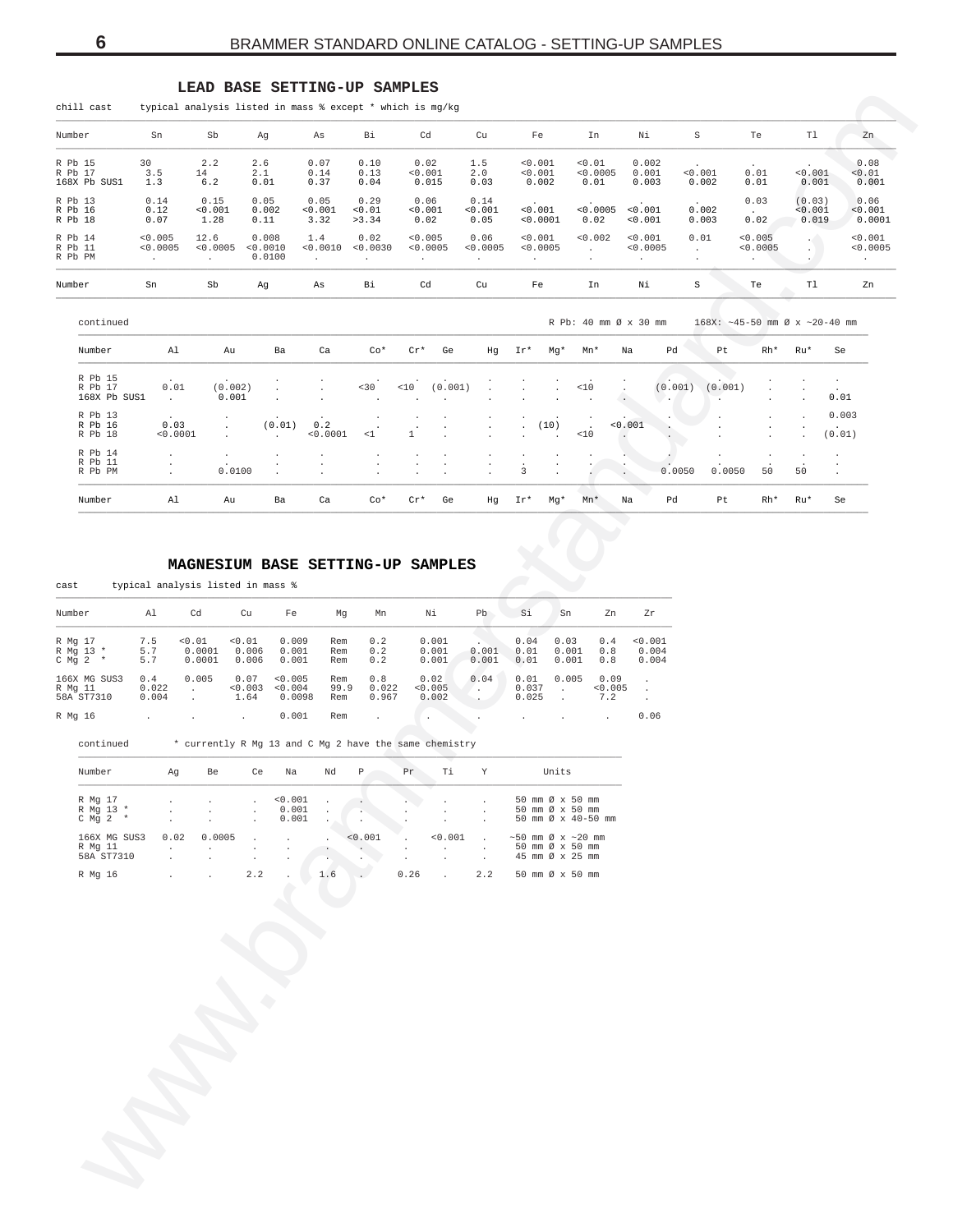## BRAMMER STANDARD ONLINE CATALOG - SETTING-UP SAMPLES

<span id="page-6-0"></span>

| NICKEL BASE SETTING-UP SAMPLES                                    |                              |                                        |                                    |                                 |                                 |                                               |                               |                            |                                             | typical analysis                              |                                |                                    |                                                                            |                                  |                               |                            |
|-------------------------------------------------------------------|------------------------------|----------------------------------------|------------------------------------|---------------------------------|---------------------------------|-----------------------------------------------|-------------------------------|----------------------------|---------------------------------------------|-----------------------------------------------|--------------------------------|------------------------------------|----------------------------------------------------------------------------|----------------------------------|-------------------------------|----------------------------|
| Number                                                            | Νi                           | A1                                     |                                    | C                               | Co                              | $\operatorname{Cr}$                           | Cu                            | Fe                         | Mn                                          | Mo                                            | Nb                             | P                                  | S                                                                          | Si                               | Ti                            | W                          |
| R Ni 10<br>R Ni 11<br><b>BS SU 750</b><br>R Ni 17                 | >99.9<br>99.4<br>71.0<br>Rem | < 0.001<br>< 0.01<br>0.92<br>0.01      |                                    | < 0.005<br>0.02<br>0.05<br>0.20 | < 0.001<br>0.05<br>0.11<br>0.2  | $\ddot{\phantom{0}}$<br>< 0.01<br>15.3<br>0.8 | < 0.001<br>0.027<br>0.3       | 0.02<br>0.06<br>8.22<br>18 | 0.27<br>0.155<br>0.25                       | 0.147<br>0.2                                  | 1.05<br>0.2                    | < 0.01<br>0.006<br>< 0.01          | < 0.001<br>< 0.01<br>0.002<br>0.01                                         | < 0.002<br>0.18<br>0.148<br>0.32 | < 0.01<br>2.56<br>0.3         | < 0.5<br>10                |
| R Ni 12<br><b>BS SU 625</b><br>BS SU H230 60<br>BS SU C-22 [57.8] | 65<br>[60.8]                 | $\overline{3}$<br>0.16<br>0.26<br>0.19 |                                    | 0.1<br>0.022<br>0.087<br>0.002  | < 0.01<br>0.040<br>0.26<br>0.11 | 0.01<br>21.8<br>22.4<br>21.3                  | 29<br>0.15<br>0.08<br>0.057   | 1.2<br>3.83<br>1.2<br>3.45 | 0.6<br>0.096<br>0.47<br>0.32                | 9.11<br>1.44<br>13.6                          | 3.52<br>0.016<br>0.016         | < 0.01<br>0.008<br>0.0004<br>0.008 | 0.01<br>< 0.005<br>0.0002<br>< 0.005                                       | 0.09<br>0.11<br>0.42<br>< 0.05   | 0.6<br>0.23<br>0.016<br>0.004 | 0.036<br>12.7<br>3.09      |
| R Ni 13<br><b>BS SU 617</b><br>R Ni 15<br>R Ni 14                 | 57<br>[53.5]<br>Rem<br>50.5  | 0.3<br>1.04<br>0.6<br>0.5              |                                    | 0.01<br>0.07<br>0.01<br>0.05    | 0.06<br>12.3<br>0.2<br>19.4     | 17<br>21.4<br>18<br>20.9                      | 0.01<br>0.007<br>0.06<br>0.01 | 4.6<br>1.6<br>18<br>0.3    | 0.04<br>0.15<br>0.10<br>0.2                 | 17<br>9.2<br>$\overline{3}$<br>5.2            | 0.05<br>0.03<br>5              | < 0.01<br>0.004<br>< 0.01<br>0.01  | 0.01<br>< 0.005<br>< 0.01<br>< 0.01                                        | (0.01)<br>0.2<br>0.09<br>0.05    | 0.02<br>0.4<br>1<br>2.2       | 3.3<br>0.02<br>0.09<br>0.1 |
| Number                                                            |                              | As                                     | В                                  | Ca                              | Mq                              | Ν                                             | 0                             | Pb                         | Sn                                          | Ta                                            | V                              | Zr                                 | Units                                                                      |                                  | $\color{red} \bullet$         |                            |
| R Ni 10<br>R Ni 11<br><b>BS SU 750</b><br>R Ni 17                 |                              | < 0.005<br>$\sim$                      | 0.005<br>0.02                      |                                 | 0.02<br>0.003<br>$\cdot$        | 0.005                                         | < 0.05                        |                            | ÷<br>$\ddot{\phantom{a}}$                   | < 0.05<br>0.02                                | $\bullet$<br>0.04<br>0.06      | 0.035<br>$\sim$                    | 40 mm Ø x 40 mm<br>40 mm Ø x 40 mm<br>38 mm Ø x 40+ mm<br>40 mm Ø x 30 mm  |                                  |                               |                            |
| R Ni 12<br><b>BS SU 625</b><br>BS SU H230<br>BS SU C-22           |                              | < 0.005<br>0.0040<br>< 0.005           | 0.0025<br>0.010<br>0.001           |                                 | 0.005<br>0.004                  | 0.028<br>0.059<br>< 0.05                      | 0.001<br>0.0003<br>< 0.005    |                            | 0.001<br>$\sim$<br>0.002                    | < 0.01<br>< 0.05<br>0.079<br>0.004            | 0.015<br>0.005<br>0.009        | 0.001<br>0.004<br>$\sim$           | 40 mm Ø x 40 mm<br>38 mm Ø x 40+ mm<br>38 mm Ø x 40+ mm<br>38 mm Ø x 40 mm |                                  |                               |                            |
| R Ni 13<br>BS SU 617<br>R Ni 15<br>R Ni 14                        |                              | 0.002<br>$\ddot{\phantom{0}}$<br>0.5   | < 0.01<br>0.005<br>< 0.01<br>0.003 | < 0.005<br>$\cdot$              | < 0.005<br>$\cdot$              | 0.004                                         | < 0.005                       | < 0.005<br>$\cdot$         | < 0.005<br>$\ddot{\phantom{a}}$<br>$\Delta$ | < 0.01<br>0.004<br>< 0.01<br>$\sim$ 100 $\mu$ | 0.2<br>0.005<br>0.09<br>< 0.01 | 0.02<br>0.02<br>0.01               | 40 mm Ø x 40 mm<br>38 mm Ø x 40+ mm<br>40 mm Ø x 40 mm<br>40 mm Ø x 40 mm  |                                  |                               |                            |

#### NICKEL-PHOSPHORUS LAYER ON STEEL

| Number       | Νi | $P_{\infty}$ |                    | Pb% Laver Intended For | Unit                              |
|--------------|----|--------------|--------------------|------------------------|-----------------------------------|
| JK SUS NiP-1 |    |              | Rem 5.8 0.26 8.7um |                        | GD-OES plate 102mm x 68mm x 0.5mm |

#### ROHS/WEEE DIRECTIVE XRF DISCS

available individually or in SET/3 typical analysis 40 mm  $\varnothing$  x 5 mm

| Number $A_2O_3$ B <sub>2</sub> O <sub>3</sub> Br CaO CdO Cl Cr <sub>2</sub> O <sub>3</sub> MgO Na <sub>2</sub> O PbO Sb <sub>2</sub> O <sub>3</sub> SiO <sub>2</sub>                                      |  |  |  |  |  |  |
|-----------------------------------------------------------------------------------------------------------------------------------------------------------------------------------------------------------|--|--|--|--|--|--|
| BR ROHS 1/3 7.0 5.5 0 10.0 0 0 0 6.5 17.0 0 1.0 53.0<br>BR ROHS 2/3 7.0 4.536 0.100 10.0 0.011 0.5 0.146 6.5 17.0 0.107 1.1 53.0<br>BR ROHS 3/3 7.0 2.118 0.5 10.0 0.114 1.0 0.73 6.5 17.0 0.538 1.5 53.0 |  |  |  |  |  |  |

#### TIN BASE SETTING-UP SAMPLES typical analysis

| Number         | Sn     | As       | Bi       | Cu       | Fe       | Pb       | Sb           | Ag       | Al       | Au    | Cd       | Co      | Ge           |
|----------------|--------|----------|----------|----------|----------|----------|--------------|----------|----------|-------|----------|---------|--------------|
| R Sn 10        | >99.99 | < 0.0010 | < 0.0005 | < 0.0005 | < 0.0005 | < 0.0010 | < 0.0020     | < 0.0001 | < 0.0005 |       | < 0.0001 |         |              |
| R Sn 11        | 99.9   | < 0.002  | 0.002    | 0.002    | 0.001    | 0.02     | 0.005        |          |          |       |          | . .     |              |
| 1611X SAC305   |        |          | $\cdot$  | 0.47     |          | 0.11     |              | 2.9      |          |       | 0.35     |         |              |
| R Sn 21        | Rem    | 0.006    | 0.1      | 0.4      | 0.1      | 0.09     | 0.06         | 10       | 0.02     |       | < 0.001  | 0.1     | 0.1          |
| R Sn 13        | 84.7   | < 0.01   | 0.05     | 0.2      | 0.13     | 1.3      | 13.4         | < 0.01   | 0.04     |       | 0.02     | 0.05    | $\cdot$      |
| 1611X Sn SUS 7 |        | 2.1      | 2.3      | 11       | (0.06)   | 0.35     | 9            | 0.3      | < 0.001  | 0.005 | 0.03     | 0.005   |              |
| R Sn 15        | Rem    |          | 0.3      | 7.0      | 0.04     |          | 8            | 2.5      | 0.04     | 0.01  |          |         | 0.8          |
| R Sn 20        | Rem    | < 0.001  | 10       | < 0.01   | < 0.01   | 0.07     | 0.02         | < 0.001  | < 0.001  |       | < 0.001  | < 0.001 | $\mathbf{r}$ |
| R Sn 12        | Rem    | 0.3      | 0.1      |          | 0.01     | 34       | $\mathbf{2}$ | 0.2      | < 0.001  |       | 0.1      | < 0.001 | $\mathbf{r}$ |
| R Sn 14        | 45     |          | 40       |          |          |          |              |          | $\cdot$  |       | 12       | $\cdot$ |              |

| Number         | In       | Νi                   | P        | Pt                   | S        | Se      | Te      | T1       | Zn       | Units                            |      |
|----------------|----------|----------------------|----------|----------------------|----------|---------|---------|----------|----------|----------------------------------|------|
| R Sn 10        | < 0.0005 | < 0.0005             | < 0.0003 |                      | < 0.0003 |         |         | < 0.0005 | < 0.0001 | 40 mm $\varnothing \times 40$ mm |      |
| R Sn 11        |          | $\sim$               |          | $\ddot{\phantom{a}}$ |          |         |         |          | < 0.001  | 40 mm $\varnothing \times 40$ mm |      |
| 1611X SAC305   | $\sim$   |                      | $\cdot$  |                      |          |         |         |          |          | 40 mm $\varnothing$ x 6-10 mm    | last |
| R Sn 21        | 0.08     | 0.4                  | < 0.001  |                      |          |         |         | < 0.001  | 0.3      | 40 mm $\varnothing \times 40$ mm |      |
| R Sn 13        | < 0.01   | 0.23                 |          |                      |          |         |         | < 0.001  | 0.02     | 40 mm $\varnothing \times 40$ mm |      |
| 1611X Sn SUS 7 | 0.03     | 0.05                 |          |                      |          | 0.005   | 0.003   | 0.03     | 0.005    | 50 mm $\varnothing \times 20$ mm |      |
| R Sn 15        |          | 0.03                 |          |                      |          |         |         |          | 0.06     | 40 mm $\varnothing \times 40$ mm |      |
| R Sn 20        | 7.7      | < 0.01               | < 0.01   |                      |          |         |         | < 0.001  | 25       | 40 mm $\varnothing \times 40$ mm |      |
| R Sn 12        | 0.1      | < 0.001              |          |                      |          |         |         | (0.03)   | 0.03     | 40 mm $\varnothing \times 40$ mm |      |
| R Sn 14        |          | $\ddot{\phantom{0}}$ | 0.05     | $\ddot{\phantom{a}}$ | $\cdot$  | $\cdot$ | $\cdot$ |          |          | 40 mm $\varnothing$ x 40 mm      |      |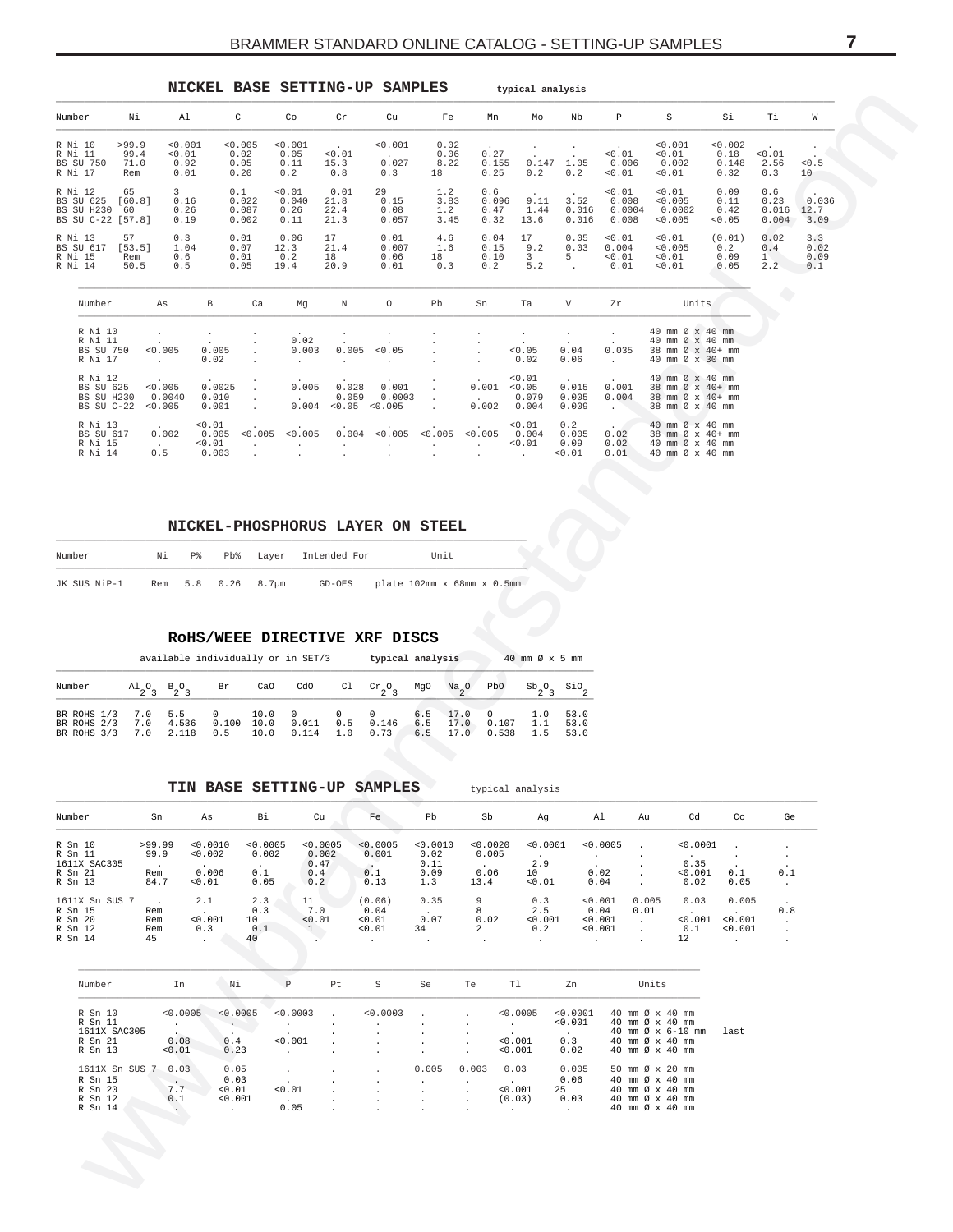## **TITANIUM BASE SETTING-UP SAMPLES**

|                                          | typical analysis             |        |                                  |                            |    |                                 | 40 mm $\varnothing \times 40$ mm      |                                                         |    |
|------------------------------------------|------------------------------|--------|----------------------------------|----------------------------|----|---------------------------------|---------------------------------------|---------------------------------------------------------|----|
| Number                                   | Тi                           | Al     | C                                | Fe                         | Mo | ÞЯ                              | Sn                                    | V                                                       | Zr |
| R Ti 11<br>R Ti 12<br>R Ti 13<br>R Ti 14 | 99.9<br>Rem.<br>Rem.<br>Rem. | 6<br>6 | 0.01<br>0.02<br>< 0.01<br>< 0.01 | 0.05<br>0.2<br>0.2<br>0.03 | 2  | 0.2<br>$\overline{\phantom{a}}$ | $\blacksquare$<br>$\lambda$<br>٠<br>2 | $\blacksquare$<br>$\blacksquare$<br>4<br>$\blacksquare$ |    |

## **ZINC BASE SETTING-UP SAMPLES**

<span id="page-7-0"></span>

| typical analysis                                 |                                       |                                        |                                          |                                   |                                                                 | 40 mm Ø x 40 mm                       |                                          |                                  |                                                                              |                                       |                                          |                                            |                                          |                     |                                                     |                                          |                             |                                     |
|--------------------------------------------------|---------------------------------------|----------------------------------------|------------------------------------------|-----------------------------------|-----------------------------------------------------------------|---------------------------------------|------------------------------------------|----------------------------------|------------------------------------------------------------------------------|---------------------------------------|------------------------------------------|--------------------------------------------|------------------------------------------|---------------------|-----------------------------------------------------|------------------------------------------|-----------------------------|-------------------------------------|
| Number                                           | Τi                                    | Al<br>C                                | Fe                                       | Mo                                | Pd                                                              | Sn<br>V                               | Ζr                                       |                                  |                                                                              |                                       |                                          |                                            |                                          |                     |                                                     |                                          |                             |                                     |
| R Ti 11<br>R Ti 12<br>R Ti 13<br>R Ti 14         | 99.9<br>Rem.<br>Rem.<br>Rem.          | 0.01<br>0.02<br>0.01<br>6<br>0.01<br>6 | 0.05<br>0.2<br>0.2<br>0.03               | $\sqrt{2}$                        | $0.2\,$<br>$\cdot$<br>$\overline{a}$                            | 4                                     | $\,4$                                    |                                  |                                                                              |                                       |                                          |                                            |                                          |                     |                                                     |                                          |                             |                                     |
|                                                  |                                       |                                        |                                          |                                   |                                                                 |                                       |                                          |                                  |                                                                              |                                       |                                          |                                            |                                          |                     |                                                     |                                          |                             |                                     |
|                                                  | typical analysis                      |                                        |                                          |                                   | ZINC BASE SETTING-UP SAMPLES                                    |                                       |                                          |                                  |                                                                              | 169X, 1690X: 50 mm Ø x 20 mm          |                                          |                                            | $C: 40$ mm $\varnothing \times 30-40$ mm |                     | JK, R: 40 mm Ø x 30 mm                              |                                          |                             |                                     |
| Number                                           | Al                                    | $_{\rm Cd}$                            | Cu                                       | Fe                                | Mg                                                              | Mn                                    | Νi                                       | Pb                               | Sb                                                                           | Sn                                    | $\mathtt{T}1$                            | Ag                                         | Вi                                       | $\operatorname{Cr}$ | Ga                                                  | In                                       | Тi                          | Zn                                  |
| R Zn 14<br>C $Zn$ 3/4<br>C Zn 3/3<br>C $Zn$ 4/8  | 8<br>3.93<br>3.92<br>0.93             | 0.02<br>0.001<br>0.0001<br>0.10        | $\overline{a}$<br>0.071<br>0.064<br>0.51 | 0.06<br>0.016<br>0.0106<br>$\sim$ | 0.09<br>0.055<br>0.046<br>$\sim$                                | 0.03<br>$\cdot$<br>$\cdot$<br>$\cdot$ | < 0.001<br>$\cdot$<br>$\cdot$<br>$\cdot$ | 0.09<br>0.0056<br>0.0054<br>1.26 | < 0.001<br>$\cdot$<br>$\cdot$<br>$\cdot$                                     | 0.04<br>0.001<br>0.0010<br>0.99       | < 0.001<br>$\cdot$<br>$\cdot$<br>$\cdot$ | < 0.001<br>$\ddot{\phantom{0}}$<br>$\cdot$ |                                          |                     | $\cdot$<br>$\mathcal{L}$<br>last<br>$\cdot$         | < 0.001<br>$\cdot$<br>$\cdot$<br>$\cdot$ | 0.009<br>$\cdot$<br>$\cdot$ | 90<br>$\cdot$<br>$\cdot$<br>$\cdot$ |
| R Zn 13<br>R Zn 15<br>R Zn 16<br>JK SUS Zn-1     | 0.4<br>0.23<br>0.23<br>0.2024         | 0.3<br>0.39<br>0.049<br>0.0014         | 0.3<br>0.30<br>0.011<br>0.0014           | 0.01<br>0.19<br>0.092<br>0.0273   | < 0.01<br>$\sim$<br>$\bullet$<br>$\cdot$                        | < 0.01<br>0.005<br>0.0006             | 0.04<br>$\sim$<br>0.0043                 | 0.6<br>0.15<br>0.23<br>0.0021    | 0.2<br>0.03<br>0.00001                                                       | 0.3<br>0.06<br>0.009<br>0.00003       | 0.05<br>$\cdot$<br>0.0008                | 0.05<br>$\cdot$<br>0.0002                  | 0.00002                                  | 0.0055              | 0.00004                                             | 0.2<br>$\cdot$                           | 0.01<br>$\cdot$             | 97<br>Rem<br>$\cdot$<br>$\cdot$     |
| JK SUS Zn-5<br>JK SUS Zn-2<br>R Zn 12<br>R Zn 11 | 0.1992<br>0.1394<br>0.006<br>< 0.0005 | 0.0063<br>0.0075<br>0.008              | 0.0015<br>0.0019<br>0.009                | 0.0318<br>0.0314<br>0.024         | $\cdot$<br>0.005<br>$< 0.0005$ $< 0.0005$ $< 0.0005$ $< 0.0005$ | 0.0009<br>0.0007<br>0.002<br>< 0.0005 | 0.0047<br>0.0043<br>0.008<br>< 0.0005    | < 0.0005                         | $0.0108$ 0.0024<br>0.0077 0.0034<br>$0.009$ $(0.01)$<br>$\ddot{\phantom{a}}$ | 0.0099<br>0.0061<br>0.007<br>< 0.0005 | 0.0003<br>0.0005<br>0.007<br>$\cdot$     | 0.0002<br>0.0002<br>0.004                  | 0.0136<br>0.0056<br>0.006                | $\cdot$             | 0.0081 0.0019 0.0029<br>$0.0063$ 0.00004<br>$\cdot$ | 0.009<br>$\ddot{\phantom{a}}$            | 0.006<br>< 0.0010           | $\cdot$<br>99.9<br>99.99            |
| RM                                               |                                       | ZINC BINARY                            |                                          |                                   |                                                                 |                                       |                                          |                                  |                                                                              |                                       |                                          |                                            |                                          |                     |                                                     |                                          |                             |                                     |
| cast                                             |                                       | typical analysis listed in mass %      |                                          |                                   |                                                                 |                                       |                                          |                                  |                                                                              |                                       |                                          |                                            |                                          |                     |                                                     |                                          |                             |                                     |
| Number                                           | Mn                                    | Zn                                     |                                          | Size                              |                                                                 |                                       |                                          |                                  |                                                                              |                                       |                                          |                                            |                                          |                     |                                                     |                                          |                             |                                     |
|                                                  |                                       |                                        |                                          |                                   |                                                                 |                                       |                                          |                                  |                                                                              |                                       |                                          |                                            |                                          |                     |                                                     |                                          |                             |                                     |
|                                                  |                                       | and a                                  |                                          |                                   |                                                                 |                                       |                                          |                                  |                                                                              |                                       |                                          |                                            |                                          |                     |                                                     |                                          |                             |                                     |

| RM | ZINC BINARY |
|----|-------------|
|    |             |

| cast   |    | typical analysis listed in mass % |      |  |
|--------|----|-----------------------------------|------|--|
| Number | Mn | 7.n                               | Size |  |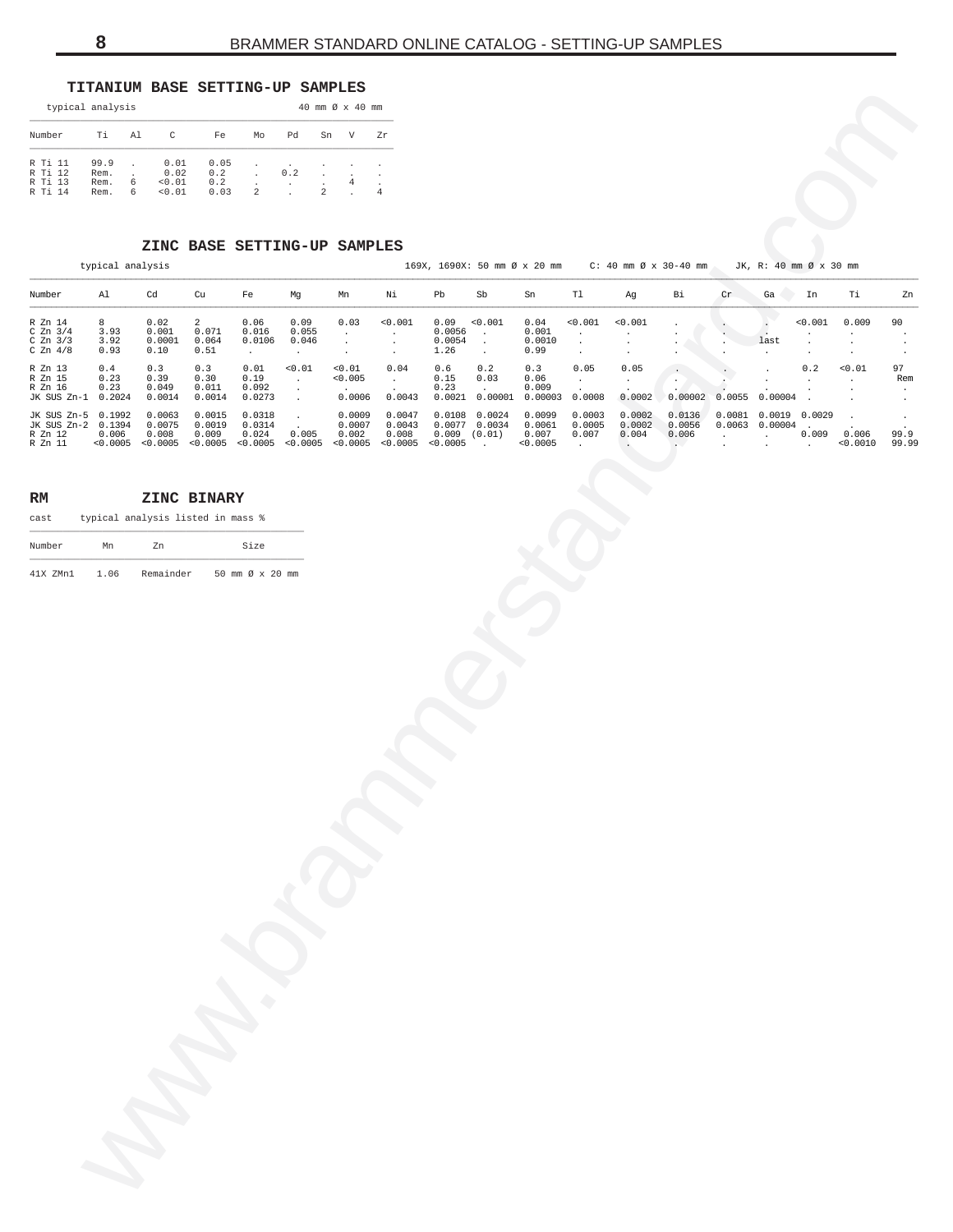#### CAST IRON SETTING-UP SAMPLES

<span id="page-8-0"></span>

| chill cast                                                   |                                                              | typical analysis                        |                                         |                                         |                                                      |                                        |                                      |                                                 |                                                         |                                          |                                                  |                                        |                                         |                                        |                                                                                                                |                                    |                             |
|--------------------------------------------------------------|--------------------------------------------------------------|-----------------------------------------|-----------------------------------------|-----------------------------------------|------------------------------------------------------|----------------------------------------|--------------------------------------|-------------------------------------------------|---------------------------------------------------------|------------------------------------------|--------------------------------------------------|----------------------------------------|-----------------------------------------|----------------------------------------|----------------------------------------------------------------------------------------------------------------|------------------------------------|-----------------------------|
| Number                                                       | C                                                            | Mn                                      | P                                       | S                                       | Si                                                   | Cu                                     | Νi                                   | $\operatorname{Cr}$                             | Mo                                                      | Al                                       | Nb                                               | Sn                                     | Τi                                      | V                                      | W                                                                                                              | Mg                                 | Ce                          |
| C Fe 5<br>NCS AH11355a<br>SUS 5/58<br>SUS 2/49<br>SUS GGG    | 4.12<br>4.07<br>3.8<br>3.7<br>3.5                            | 0.2<br>0.220<br>0.60<br>0.74<br>0.3     | 0.09<br>0.054<br>0.23<br>0.03           | 0.03<br>0.041<br>0.006<br>0.12<br>0.008 | 0.36<br>1.45<br>2.1<br>1.9<br>2.1                    | 0.08<br>0.266<br>0.006<br>0.20<br>0.6  | 0.08<br>1.46<br>1.02<br>0.48<br>0.02 | 0.11<br>2.12<br>0.02<br>0.07<br>0.04            | 0.11<br>0.724<br>$\sim$<br>0.11<br>0.008                | 0.05<br>0.073<br>0.04<br>0.01<br>0.03    | < 0.0015<br>0.022                                | 0.003<br>0.146<br>0.07<br>0.10<br>0.08 | 0.02<br>0.042<br>0.004<br>0.06<br>0.01  | 0.13<br>0.090<br>0.49<br>0.55<br>0.004 | 0.039<br>$\cdot$                                                                                               | 0.09<br>0.03                       | $0.0024$ $(0.0006)$<br>0.03 |
| R G 13+Se<br>SUS 3/21<br>BS SU CCD<br>C Fe 8<br>SUS 4/28     | 3.4<br>3.4<br>3.28<br>3.2<br>3.2                             | 1.0<br>0.90<br>0.59<br>0.42<br>0.15     | 0.6<br>1.0<br>0.020<br>0.025<br>$\sim$  | 0.06<br>0.10<br>0.008<br>0.02<br>0.02   | 2.1<br>2.2<br>2.53<br>1.3<br>2.7                     | 0.7<br>0.01<br>0.050<br>0.062<br>0.79  | 0.5<br>0.01<br>0.020<br>0.11<br>0.11 | 1.0<br>0.25<br>0.030<br>0.05<br>0.08            | 0.3<br>< 0.005<br>0.002<br>0.01<br>$\ddot{\phantom{a}}$ | 0.05<br>< 0.005<br>0.015<br>0.05<br>0.02 | 0.01<br>$\cdot$<br>$\cdot$<br>< 0.001<br>$\cdot$ | 0.3<br>0.005<br>0.002<br>0.01<br>0.005 | 0.03<br>0.11<br>0.006<br>0.05<br>0.06   | 0.3<br>0.27<br>0.014<br>0.04<br>0.50   | 0.01<br>٠.<br>$\mathcal{L}$<br>< 0.01                                                                          | $\cdot$<br>$\sim$<br>0.032<br>0.03 |                             |
| R G 16<br>R G 14<br>R G 13<br>SUS 1/19<br>R N 15             | 3.19<br>3.18<br>3.1<br>3.1<br>2.9                            | 0.19<br>0.18<br>0.8<br>0.44<br>1.6      | 0.21<br>0.05<br>0.3<br>0.05<br>0.008    | 0.01<br>0.05<br>0.07<br>0.07            | 1.92<br>1.89<br>2.0<br>2.8<br>< 0.1                  | 0.06<br>0.07<br>0.5<br>0.47<br>$\cdot$ | 1.13<br>1.16<br>0.4<br>0.19<br>2.3   | 0.96<br>0.97<br>0.9<br>0.50<br>0.05             | $\ddot{\phantom{a}}$<br>0.3<br>0.33<br>$\blacksquare$   | 0.04<br>0.04<br>0.05<br>0.02<br>0.14     |                                                  | 0.17<br>0.16<br>0.3<br>0.05<br>0.05    | 0.01<br>0.01<br>0.02<br>< 0.005<br>0.06 | 0.15<br>0.15<br>0.3<br>0.04<br>0.01    |                                                                                                                | 0.04<br>0.06<br>$\cdot$<br>$\cdot$ | 0.03<br>0.04<br>$\cdot$     |
| SUS 7/8<br>BS DNR-2<br>BS DNR-1<br>$SUS$ 6/6<br>NCS AH11354a | 2.8<br>2.72<br>2.52<br>2.5<br>2.25                           | 0.29<br>0.85<br>0.88<br>0.65<br>1.17    | 0.09<br>0.031<br>0.031<br>0.05<br>0.375 | 0.18<br>0.006<br>0.005<br>0.12<br>0.095 | 0.94<br>2.52<br>2.79<br>1.8<br>2.66                  | 0.21<br>0.02<br>0.016<br>0.02<br>1.65  | 18.9<br>18.6<br>0.623                | 0.07<br>1.62<br>1.56<br>0.10<br>0.493           | 0.007<br>0.006<br>0.253                                 | 0.02<br>< 0.1<br>0.1<br>< 0.005<br>0.072 | < 0.05<br>0.1<br>0.117                           | 0.01<br>0.1<br>0.1<br>0.05<br>0.046    | < 0.05<br>0.1<br>0.02<br>0.184          | 0.06<br>< 0.1<br>0.1<br>0.02<br>0.518  | 0.434                                                                                                          | $\cdot$<br>0.05<br>0.04            | $0.0056$ (0.0033)           |
| R G 15<br>C Fe 4                                             | 2.1<br>1.53                                                  | 0.8<br>0.40                             | 0.3<br>0.012                            | 0.1<br>0.012                            | 4.4<br>0.31                                          | 0.01<br>0.06                           | 0.5<br>0.27                          | 0.6<br>11.4                                     | 0.9<br>0.75                                             | 0.06<br>< 0.005                          | $\ddot{\phantom{a}}$<br>< 0.02                   | 0.1<br>< 0.02                          | $\sim$<br>< 0.02                        | $\ddot{\phantom{a}}$<br>0.90           | $\cdot$<br>0.02                                                                                                |                                    |                             |
| Number                                                       | C                                                            | Mn                                      | P                                       | S                                       | Si                                                   | Cu                                     | Νi                                   | $\operatorname{Cr}$                             | Mo                                                      | Al                                       | Nb                                               | Sn                                     | Τi                                      | V                                      | W                                                                                                              | Mg                                 | Ce                          |
|                                                              |                                                              |                                         |                                         |                                         |                                                      |                                        |                                      |                                                 |                                                         |                                          |                                                  |                                        |                                         |                                        |                                                                                                                |                                    |                             |
| Number                                                       | As                                                           | В                                       | Βi                                      | Ca                                      | Co                                                   | La                                     | N                                    | Pb                                              | Sb                                                      | Se                                       | Te                                               | Zn                                     | Zr                                      |                                        | Units                                                                                                          |                                    |                             |
| C Fe 5<br>NCS AH11355a<br>SUS 5/58<br>SUS 2/49<br>SUS GGG    | $\cdot$<br>0.003<br>$\mathbf{r}$                             | 0.013                                   |                                         |                                         | $\cdot$<br>0.003                                     | 0.027(0.0003)<br>$\cdot$<br>$\cdot$    |                                      | $\ddot{\phantom{0}}$                            | 0.03                                                    | $\Box$                                   |                                                  |                                        |                                         |                                        | 40 mm Ø x 20 mm<br>31 mm Ø x 24 mm<br>60 mm x 35 mm x 18 mm<br>60 mm x 35 mm x 18 mm<br>40 mm Ø x 25 mm        |                                    |                             |
| R G 13+Se<br>SUS 3/21<br>BS SU CCD<br>C Fe 8<br>SUS 4/28     | $\ddot{\phantom{a}}$<br>0.001<br>$\sim$ 100 $\pm$<br>< 0.005 | $\cdot$<br>0.03<br>$\ddot{\phantom{0}}$ |                                         | $\cdot$<br>0.0027<br>$\cdot$            | 0.01<br>0.009<br>0.005<br>$\cdot$                    | $\cdot$<br>$\ddot{\phantom{a}}$        | $\ddot{\phantom{0}}$                 | 0.001<br>$\blacksquare$<br>$\ddot{\phantom{a}}$ | $\cdot$<br>٠<br>0.005                                   | ~0.02<br>$\mathbf{r}$                    | 0.003                                            |                                        |                                         |                                        | $\sim$ 40 mm Ø x 20 mm<br>60 mm x 35 mm x 18 mm<br>33 mm Ø x 17 mm<br>38 mm Ø x 25 mm<br>60 mm x 35 mm x 18 mm | last                               |                             |
| R G 16<br>R G 14<br>R G 13<br>SUS 1/19                       |                                                              | 0.02<br>0.01<br>0.01                    |                                         | $\cdot$                                 | $\ddot{\phantom{a}}$<br>0.01<br>$\ddot{\phantom{a}}$ | 0.01<br>0.01<br>$\cdot$<br>$\cdot$     |                                      |                                                 |                                                         |                                          |                                                  |                                        |                                         |                                        | 40 mm Ø x 20 mm<br>$\sim$ 40 mm Ø x 20 mm<br>40 mm Ø x 20 mm<br>60 mm x 35 mm x 18 mm                          |                                    |                             |

 $\ddot{\phantom{a}}$ 

 $\ddot{\phantom{a}}$ 

 $\ddot{\phantom{a}}$ 

 $\cdot$ 

 $\mathbb{R}^2$ 

Se

 $0.03$ 

 $50.1$ 

 $< 0.1$ 

 $\frac{1}{2}$ 

 $\frac{1}{2}$ 

 ${\tt Sb}$ 

 $\begin{bmatrix} 1 & 1 & 1 \\ 1 & 1 & 1 \\ 1 & 1 & 1 \\ 1 & 1 & 1 \end{bmatrix}$ 

 $\ddot{\phantom{a}}$ 

 $\frac{1}{2}$ 

 $\ddot{\phantom{a}}$ 

÷.

÷,

Te

## CAST IRON SETTING-UP SET

 $0.01$ 

 $0.004$ 

 $\mathbb{R}^3$ 

 $\frac{1}{0.001}$ 

÷,

 $\, {\bf B}$ 

 $\begin{bmatrix} 1 \\ 1 \\ 2 \end{bmatrix}$ 

 $\begin{bmatrix} 1 & 1 & 1 \\ 1 & 1 & 1 \\ 1 & 1 & 1 \\ 1 & 1 & 1 \end{bmatrix}$ 

 $\frac{1}{2}$ 

 $_{\rm As}$ 

 $\frac{1}{2}$ 

 $10.001$ 

 $\sim$ 

 $0.01$ 

 $\Delta$ 

÷,

 $_{\rm Bi}$ 

 $\ddot{\phantom{a}}$ 

 $\ddot{\phantom{a}}$ 

 $\overline{a}$ 

÷,

 $<sup>ca</sup>$ </sup>

Ting<br>Ting<br>Ting

 $0.094$  (0.0013)

 $\mathbb{I}$ 

 $_{\rm La}$ 

 $\frac{1}{2}$ 

 $\,$  N

:<br>Fe: [73.3]<br>Fe: [73.5]

 $\frac{1}{2}$ 

 $_{\rm Pb}$ 

 $0.047 < 0.02$ 

 $\frac{1}{2}$ 

 $\frac{1}{0.1}$ <br><0.1

 $0.02$ 

 $_{\rm Co}$ 

R G 16<br>R G 14<br>R G 13<br>SUS 1/19<br>R N 15

SUS  $7/8$ 

R G 15<br>C Fe 4

Number

BS DNR-2<br>BS DNR-1<br>SUS 6/6<br>NCS AH11354a

|                                                                                  | typical analysis                             |                                              |                                                   | available in SET/6 only                           |                                              |                                              |                                              | 34 mm Ø x 5 mm                               |                                               |
|----------------------------------------------------------------------------------|----------------------------------------------|----------------------------------------------|---------------------------------------------------|---------------------------------------------------|----------------------------------------------|----------------------------------------------|----------------------------------------------|----------------------------------------------|-----------------------------------------------|
| Number                                                                           |                                              | Mn                                           | Р                                                 | S                                                 | Si                                           | Cu                                           | Νi                                           | Cr                                           | Mo                                            |
| KTC-9 B1<br>$KTC-9$ B2<br>$KTC-9$ B3<br>$KTC-9$ $B4$<br>$KTC-9$ B5<br>$KTC-9$ B6 | 2.40<br>2.61<br>3.05<br>3.36<br>3.70<br>4.08 | 0.04<br>0.23<br>0.37<br>0.55<br>0.83<br>0.99 | 0.005<br>0.024<br>0.049<br>0.069<br>0.094<br>0.12 | 0.11<br>0.082<br>0.059<br>0.039<br>0.021<br>0.003 | 3.03<br>2.69<br>2.28<br>1.91<br>1.49<br>0.94 | 0.04<br>0.20<br>0.40<br>0.61<br>0.82<br>1.01 | 1.03<br>0.81<br>0.60<br>0.41<br>0.21<br>0.05 | 0.99<br>0.81<br>0.62<br>0.42<br>0.21<br>0.06 | 0.049<br>0.20<br>0.43<br>0.62<br>0.83<br>1.06 |

#### DUCTILE IRON SETTING-UP SET

 $\begin{array}{c} \bullet \\ \bullet \\ \bullet \\ \bullet \end{array}$ 

 $\begin{bmatrix} 1 & 1 & 1 \\ 1 & 1 & 1 \\ 1 & 1 & 1 \end{bmatrix}$ 

 $\frac{1}{2}$ 

 $\mathop{\rm Zr}\nolimits$ 

 $\ddot{\phantom{a}}$ 

 $\ddot{\phantom{a}}$ 

÷,

Zn

 $\begin{array}{c c c c c c c c} 40 & \text{mm} & \text{if} & \text{if} & \text{if} & \text{if} \\ -40 & \text{mm} & \text{if} & \text{if} & \text{if} & \text{if} \\ 40 & \text{mm} & \text{if} & \text{if} & \text{if} & \text{if} & \text{if} \\ 40 & \text{mm} & \text{if} & \text{if} & \text{if} & \text{if} & \text{if} & \text{if} \\ 60 & \text{mm} & \text{if} & \text{if} & \text{if} & \text{if} & \text{if} & \text{if} & \text{if} \\$ 

60 mm  $x$  35 mm  $x$  18 mm<br>33 mm  $\emptyset$   $x$  21 mm<br>33 mm  $\emptyset$   $x$  21 mm<br>60 mm  $x$  35 mm  $x$  18 mm<br>31 mm  $\emptyset$   $x$  24 mm

 $\sim$ 40 mm Ø x 20 mm<br>40 mm Ø x 40 mm

Units

|                                                                                              | sold in set/5 only       |                          | typical analysis                 | 45 mm Ø x 5 mm                   |                          |
|----------------------------------------------------------------------------------------------|--------------------------|--------------------------|----------------------------------|----------------------------------|--------------------------|
| Number<br>Ma                                                                                 | C                        | Mn                       | P                                | S                                | Si                       |
| KTC-10 M-1<br>0.05<br>$KTC-10$ $M-2$<br>0.04<br>$KTC-10 M-3$<br>0.03<br>$KTC-10 M-4$<br>0.02 | 3.4<br>3.4<br>3.4<br>3.4 | 0.1<br>0.1<br>0.1<br>0.1 | 0.015<br>0.015<br>0.015<br>0.015 | 0.002<br>0.002<br>0.002<br>0.002 | 2.5<br>2.5<br>2.5<br>2.5 |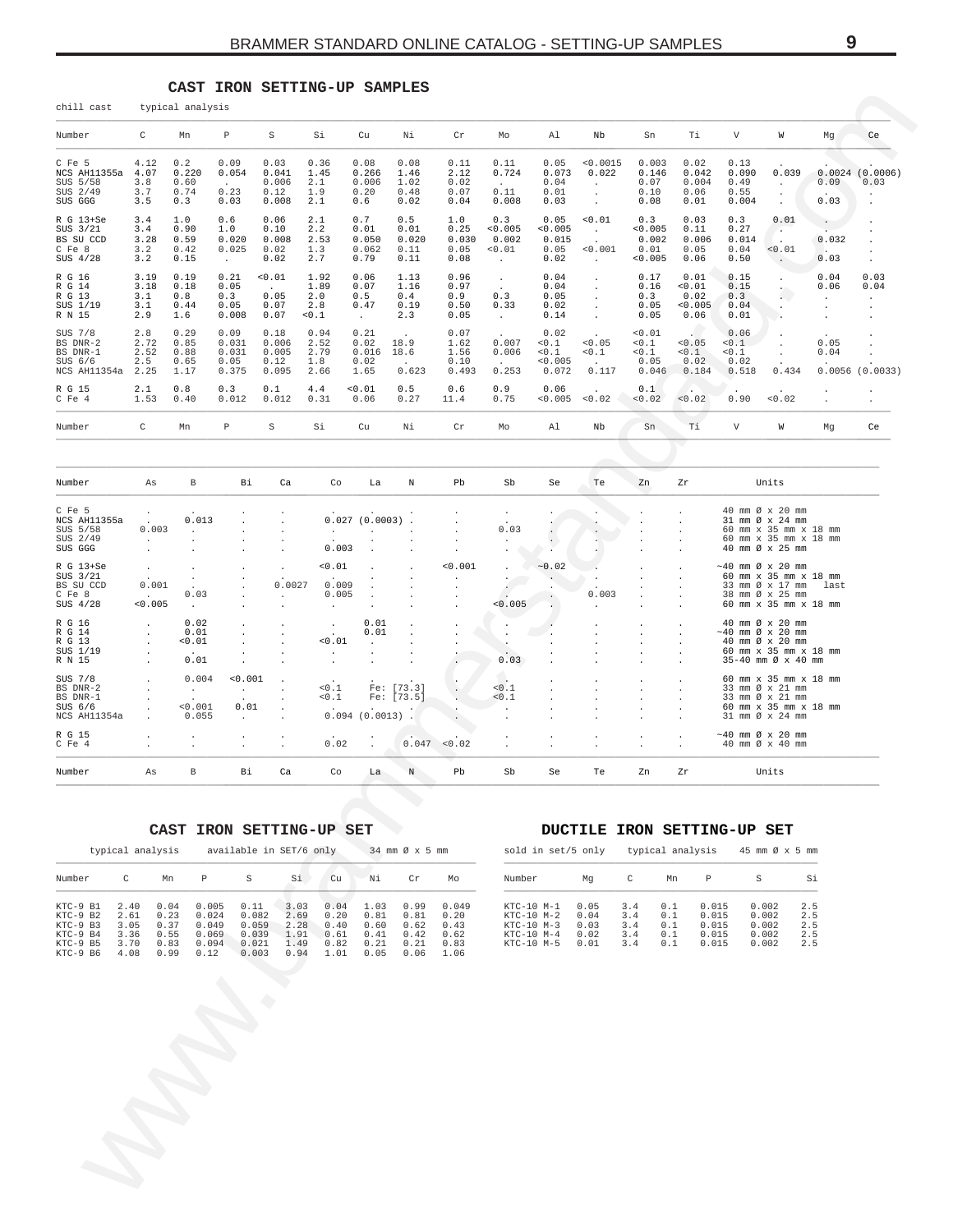#### **CAST IRON SETTING-UP SETS**

| Number                                                    | $\mathsf{C}$      | Mn                                       | P                                  | S                                  |                   | Si Cu                                  | Ni           | Cr                    | Мo                                                                                                | A1                                        | B                                                                                                                                                 | Вi     | Ce            | Ma                                              | Sb                   | Sn                       | Ti.                                   | V                         | Zn                     |
|-----------------------------------------------------------|-------------------|------------------------------------------|------------------------------------|------------------------------------|-------------------|----------------------------------------|--------------|-----------------------|---------------------------------------------------------------------------------------------------|-------------------------------------------|---------------------------------------------------------------------------------------------------------------------------------------------------|--------|---------------|-------------------------------------------------|----------------------|--------------------------|---------------------------------------|---------------------------|------------------------|
| KTC-13/2 A<br>KTC-13/2 B<br>KTC-13/2 C-1<br>$KTC-13/2C-2$ | 3.5<br>2.1<br>0.2 | 0.10<br>0.05<br>0.92<br>$0.2 \quad 0.85$ | < 0.02<br>0.70<br>< 0.01<br>< 0.01 | < 0.01<br>0.06<br>< 0.01<br>< 0.01 | 2.5<br>3.0        | 0.55<br>$0.6 \le 0.01$<br>$0.6$ $0.01$ | 0.01<br>0.52 | 0.50<br>0.01          | the contract of the contract of the contract of the contract of the contract of<br>$0.3 \le 0.01$ | $< 0.01$ 0.08                             | the contract of the contract of the contract of the contract of the contract of<br>< 0.01<br>$0.49$ $0.01$ < $0.01$ $0.10$ < $0.01$ $0.02$ $0.16$ | 0.02   | 0.13          | $0.055$ .<br>$0.10 \le 0.01 \le 0.01 \le 0.001$ | 0.20<br>0.01<br>0.01 | 0.30<br>< 0.01<br>< 0.01 | $\sim 0.01$<br>$\sim$<br>0.30<br>0.28 | < 0.01<br>$-0.31$<br>0.32 | < 0.01<br>0.12<br>0.12 |
| KTC-14 FCD-D<br>KTC-14 FCD-E<br>KTC-14 FCD-F              | 3.4               | 0.1<br>2.4 0.05<br>$4.0 \quad 1.0$       | 0.015<br>0.005<br>0.12             | 0.10<br>0.005                      | 2.5<br>3.0<br>1.0 | 0.05<br>1.0                            | 1.0<br>0.05  | $\sim$<br>1.0<br>0.05 | $\sim$<br>0.05<br>1.0                                                                             | <b>Contract Contract</b><br>$\sim$ $\sim$ | <b>Contract Contract Contract Contract</b>                                                                                                        | $\sim$ | $\sim$ $\sim$ | 0.05<br>$\langle 0.01$ .                        |                      |                          |                                       |                           |                        |

## **CAST IRON SETTING-UP SETS**

<span id="page-9-0"></span>

| typical analysis set KTC-13/1 8 pcs (3 pcs A and B 34mm Ø x 5mm, 1 each C 35mm Ø x 10mm)                                                                                    |                                                                              |                                                                                                                                                                        |                                                                                                                                                                                           |                                                                                                                                    |                                                                                       |                                                                            |                                                                            |                                                                                      |                                                                                                            |                                                                                                   |                                                    |                                                                                        |                                                                                         |                                                                      |                                                                    | set KTC-14 10 pcs (2 pcs D, 4 pcs E and F) 34mm $\emptyset$ x 5mm                                |                        |                                     |
|-----------------------------------------------------------------------------------------------------------------------------------------------------------------------------|------------------------------------------------------------------------------|------------------------------------------------------------------------------------------------------------------------------------------------------------------------|-------------------------------------------------------------------------------------------------------------------------------------------------------------------------------------------|------------------------------------------------------------------------------------------------------------------------------------|---------------------------------------------------------------------------------------|----------------------------------------------------------------------------|----------------------------------------------------------------------------|--------------------------------------------------------------------------------------|------------------------------------------------------------------------------------------------------------|---------------------------------------------------------------------------------------------------|----------------------------------------------------|----------------------------------------------------------------------------------------|-----------------------------------------------------------------------------------------|----------------------------------------------------------------------|--------------------------------------------------------------------|--------------------------------------------------------------------------------------------------|------------------------|-------------------------------------|
| Number                                                                                                                                                                      | C                                                                            | Р<br>Mn                                                                                                                                                                | S                                                                                                                                                                                         | Si                                                                                                                                 | Cu                                                                                    | Νi                                                                         | Cr                                                                         | Mo                                                                                   | Al                                                                                                         | В                                                                                                 | Вi                                                 | Сe                                                                                     | Mg                                                                                      | Sb                                                                   | Sn                                                                 | Тi                                                                                               | V                      | Zn                                  |
| KTC-13/2 A<br>$KTC-13/2 B$<br>$KTC-13/2 C-1$<br>$KTC-13/2 C-2$                                                                                                              | 3.5<br>2.1<br>0.2<br>0.2                                                     | 0.10<br>0.05<br>0.92<br>0.01<br>0.01<br>0.85                                                                                                                           | 0.02<br>0.01<br>0.70<br>0.06<br>0.01<br>0.01                                                                                                                                              | 2.5<br>3.0<br>0.6<br>0.6                                                                                                           | 0.55<br>0.01<br>0.01                                                                  | 0.01<br>0.52<br>0.49                                                       | 0.50<br>0.01<br>0.01                                                       | 0.3<br>0.01<br>0.01                                                                  | <0.01<br>0.08<br>0.10                                                                                      | 0.10<br>0.01<br>0.01                                                                              | 0.01<br>0.02<br>0.02                               | 0.01<br>0.13<br>0.16                                                                   | 0.055<br>0.001<br>$\ddot{\phantom{a}}$                                                  | 0.20<br>0.01<br>0.01                                                 | 0.30<br>0.01<br>0.01                                               | 0.01<br>0.30<br>0.28                                                                             | < 0.01<br>0.31<br>0.32 | 0.01<br>0.12<br>0.12                |
| KTC-14 FCD-D<br>KTC-14 FCD-E<br>KTC-14 FCD-F                                                                                                                                | 3.4<br>2.4<br>4.0                                                            | 0.1<br>0.05<br>1.0                                                                                                                                                     | 0.015<br>0.005<br>0.10<br>0.12<br>0.005                                                                                                                                                   | 2.5<br>3.0<br>1.0                                                                                                                  | 0.05<br>1.0                                                                           | 1.0<br>0.05                                                                | 1.0<br>0.05                                                                | 0.05<br>1.0                                                                          | $\blacksquare$                                                                                             |                                                                                                   | $\cdot$                                            | $\ddot{\phantom{0}}$                                                                   | 0.05<br>0.01                                                                            |                                                                      |                                                                    |                                                                                                  |                        |                                     |
|                                                                                                                                                                             |                                                                              | CAST                                                                                                                                                                   | IRON SETTING-UP SETS                                                                                                                                                                      |                                                                                                                                    |                                                                                       |                                                                            |                                                                            |                                                                                      |                                                                                                            |                                                                                                   |                                                    |                                                                                        |                                                                                         |                                                                      |                                                                    |                                                                                                  |                        |                                     |
|                                                                                                                                                                             | typical analysis                                                             |                                                                                                                                                                        | avaialble in sets only, as grouped                                                                                                                                                        |                                                                                                                                    |                                                                                       |                                                                            |                                                                            |                                                                                      |                                                                                                            |                                                                                                   |                                                    |                                                                                        |                                                                                         |                                                                      | 34 mm Ø x 5 mm                                                     |                                                                                                  |                        |                                     |
| Number                                                                                                                                                                      | C                                                                            | Mn<br>Ρ                                                                                                                                                                | S                                                                                                                                                                                         | Si                                                                                                                                 | Cu                                                                                    | Νi                                                                         | Cr                                                                         | Mo                                                                                   | Al                                                                                                         | Ce                                                                                                |                                                    | Mg                                                                                     | Sn                                                                                      | Тi                                                                   | V                                                                  | Zn                                                                                               |                        |                                     |
| $KTC-11$ $D-1$<br>KTC-11 D-2<br>$KTC-11$ $D-3$<br>$KTC-11$ $D-4$<br>$KTC-11$ $D-5$<br>KTC-11 D-6<br>$KTC-11$ $D-7$<br>$KTC-11$ $D-8$<br>$KTC-11$ $D-9$<br>KTC-11 D-10       | 3.20<br>3.47<br>3.60<br>3.19<br>3.78<br>3.93<br>3.99<br>2.98<br>3.20<br>2.79 | 0.13<br>0.028<br>0.50<br>0.016<br>0.42<br>0.033<br>0.71<br>0.020<br>0.24<br>0.044<br>0.37<br>0.071<br>0.29<br>0.060<br>0.20<br>0.050<br>0.84<br>0.004<br>0.02<br>0.008 | 0.005<br>0.001<br>0.017<br>0.006<br>0.014<br>0.033<br>0.021<br>0.037<br>0.014<br>0.011                                                                                                    | 3.31<br>2.99<br>2.22<br>2.71<br>2.47<br>1.64<br>2.02<br>2.87<br>2.48<br>2.40                                                       | 0.19<br>0.04<br>$\cdot$<br>$\cdot$<br>0.31<br>0.11<br>0.52<br>0.01<br>0.40            | 0.41<br>0.31<br>0.34<br>0.10<br>0.21<br>0.01<br>$\cdot$<br>$\cdot$         | 0.21<br>0.02<br>0.31<br>$\sim$<br>0.29<br>0.11<br>0.40                     | 0.11<br>0.22<br>0.45<br>0.021<br>0.32<br>$\sim$<br>0.062<br>0.008<br>0.004<br>$\sim$ | 0.087<br>0.074<br>0.012<br>0.053<br>0.013<br>0.007<br>0.014<br>0.11<br>0.10<br>0.029                       | 0.035<br>0.011<br>0.008<br>$\cdot$<br>$\cdot$<br>0.064<br>0.092<br>$\ddot{\phantom{a}}$           |                                                    | 0.046<br>0.053<br>0.022<br>0.048<br>0.020<br>0.015<br>0.013<br>0.021<br>0.007<br>0.003 | 0.004<br>0.014<br>0.44<br><b>STATISTICS</b><br>0.054<br>$\sim$<br>0.30<br>0.20<br>0.089 | 0.10<br>0.24<br>$\sim$<br>0.18<br>0.047<br>0.12<br>$\sim$<br>$\cdot$ | 0.10<br>0.20<br>0.25<br>0.15<br>0.055<br>0.009<br>0.37<br>0.003    | 0.009<br>0.002<br>0.018<br>0.029<br>0.051<br>$\cdot$<br>$\cdot$<br>$\cdot$                       |                        |                                     |
| KTC-12 01<br>KTC-12 02<br>KTC-12 03<br>KTC-12 04<br>KTC-12 05<br>KTC-12 06<br>KTC-12 07<br>KTC-12 08<br>KTC-12 09<br>KTC-12 10                                              | 3.96<br>3.87<br>3.73<br>3.52<br>3.40<br>3.35<br>3.30<br>3.04<br>2.92<br>2.50 | 0.80<br>0.002<br>0.63<br>0.009<br>0.05<br>0.017<br>0.50<br>0.30<br>0.41<br>0.11<br>0.35<br>0.076<br>0.32<br>0.050<br>0.26<br>0.030<br>0.21<br>0.52<br>0.10<br>0.68     | 0.034<br>0.018<br>0.076<br>0.061<br>0.047<br>0.026<br>0.016<br>0.010<br>0.005<br>0.0027                                                                                                   | 0.40<br>0.84<br>1.18<br>1.59<br>2.11<br>2.22<br>2.45<br>2.71<br>2.95<br>3.09                                                       | 0.50<br>0.42<br>0.27<br>0.20<br>0.11<br>0.01<br>$\bullet$<br>$\bullet$<br>0.52        | $\cdot$<br>$\cdot$<br>0.02<br>0.54<br>0.42<br>0.28<br>0.20<br>0.10<br>0.01 | 0.10<br>0.21<br>0.28<br>0.43<br>0.26<br>0.35<br>0.03<br>$\cdot$<br>$\cdot$ | 0.30<br>0.24<br>0.11<br>0.42<br>0.047<br>0.002<br>$\cdot$<br>$\cdot$                 | 0.001<br>0.013<br>0.018<br>0.033<br>0.054<br>0.029<br>0.052<br>0.059<br>0.068<br>0.097                     | $\ddot{\phantom{1}}$<br>$\cdot$<br>$\bullet$<br>0.001<br>0.015<br>0.11<br>0.067<br>0.011<br>0.028 | $\ddot{\phantom{0}}$<br>$\cdot$<br>¥.<br>$\bullet$ |                                                                                        | $\cdot$<br>$\cdot$<br>0.001<br>0.41<br>0.30<br>0.20<br>0.11<br>0.045                    | 0.013<br>0.095<br>0.059<br>0.17<br>0.22                              | $\cdot$<br>0.010<br>0.14<br>0.048<br>0.10<br>0.20<br>0.31<br>0.004 | 0.005<br>0.002<br>0.010<br>0.024<br>0.034<br>$\cdot$<br>$\cdot$<br>$\cdot$<br>$\cdot$<br>$\cdot$ |                        |                                     |
| Number                                                                                                                                                                      | В                                                                            | Вi                                                                                                                                                                     | Ca                                                                                                                                                                                        | Pb                                                                                                                                 | Sb                                                                                    |                                                                            |                                                                            |                                                                                      |                                                                                                            |                                                                                                   |                                                    |                                                                                        |                                                                                         |                                                                      |                                                                    |                                                                                                  |                        |                                     |
| $KTC-11$ $D-1$<br>$KTC-11 D-2$<br>$KTC-11$ $D-3$<br>$KTC-11$ $D-4$<br>$KTC-11$ $D-5$<br>$KTC-11$ $D-6$<br>$KTC-11$ $D-7$<br>$KTC-11$ $D-8$<br>$KTC-11$ $D-9$<br>KTC-11 D-10 | 0.12<br>$\cdot$<br>$\cdot$<br>$\cdot$                                        | 0.028<br>0.055<br>$\cdot$<br>0.010<br>0.001<br>0.001<br>0.005<br>0.011<br>0.005<br>$\ddot{\phantom{a}}$<br>0.087<br>0.003                                              | $\cdot$<br>0.0018<br>0.0005<br>0.0005<br>$\cdot$<br>0.0030<br>0.0035                                                                                                                      | 0.001<br>$\cdot$<br>0.004<br>0.007<br>0.016<br>0.009<br>0.009<br>0.037<br>0.026                                                    | 0.062<br>0.094<br>0.024<br>0.009<br>0.16<br>$\cdot$<br>0.21<br>$\bullet$<br>$\bullet$ |                                                                            |                                                                            |                                                                                      |                                                                                                            |                                                                                                   |                                                    |                                                                                        |                                                                                         |                                                                      |                                                                    |                                                                                                  |                        |                                     |
| KTC-12 01<br>KTC-12 02<br>KTC-12 03<br>KTC-12 04<br>KTC-12 05<br>KTC-12 06<br>KTC-12 07<br>KTC-12 08<br>KTC-12 09<br>KTC-12 10                                              | $\cdot$<br>$\cdot$                                                           | 0.089<br>0.077<br>0.010<br>0.052<br>0.013<br>0.029<br>0.004<br>0.008<br>0.001<br>0.001<br>0.001                                                                        | $\cdot$<br>$\cdot$<br>0.0008<br>0.0013<br>0.0017<br>0.0028<br>0.0052                                                                                                                      | $\cdot$<br>$\cdot$<br>$\cdot$<br>0.007<br>0.006<br>0.002<br>0.016<br>0.045<br>0.031                                                | 0.15<br>0.10<br>0.48<br>0.008<br>0.004<br>$\cdot$                                     |                                                                            |                                                                            |                                                                                      |                                                                                                            |                                                                                                   |                                                    |                                                                                        |                                                                                         |                                                                      |                                                                    |                                                                                                  |                        |                                     |
|                                                                                                                                                                             |                                                                              |                                                                                                                                                                        | IRON SETTING-UP SAMPLES                                                                                                                                                                   |                                                                                                                                    |                                                                                       |                                                                            |                                                                            | typical analysis                                                                     |                                                                                                            |                                                                                                   |                                                    |                                                                                        |                                                                                         |                                                                      |                                                                    | C Fe O: no analysis issued                                                                       |                        |                                     |
| Number                                                                                                                                                                      | $\mathbb C$                                                                  | Mn                                                                                                                                                                     | P.                                                                                                                                                                                        | S                                                                                                                                  | Si.                                                                                   |                                                                            | Cu —                                                                       | Ni                                                                                   |                                                                                                            |                                                                                                   |                                                    |                                                                                        | Cr Al Sol.Al Co                                                                         |                                                                      | Mo                                                                 | N                                                                                                | Sn                     |                                     |
| R E 13<br>$C \rvert \rvert \rvert \rvert \rvert$<br>DSZU SUS 50L 0.007<br>MBH RE12-20                                                                                       | 0.010<br>0.009<br>0.0053                                                     | 0.058<br>0.068<br>0.002<br>0.0216                                                                                                                                      | < 0.01<br>0.006<br>0.001<br>0.0035                                                                                                                                                        |                                                                                                                                    | $< 0.01$ $< 0.005$<br>$0.005$ 0.017<br>$0.005$ 0.005<br>$0.0033$ $0.0036$             |                                                                            | 0.009<br>0.015<br>0.010<br>0.0065                                          | 0.015<br>0.022<br>0.004<br>0.0042                                                    |                                                                                                            | 0.02<br>0.028<br>0.002<br>0.0069                                                                  | $< 0.005$ .<br>$0.002$ .<br>0.005<br>$0.0012$ .    | <b>Contract</b>                                                                        | < 0.003<br><b>Contract Contract</b>                                                     | 0.0029<br>0.0016                                                     | < 0.01<br>0.0017<br>0.001<br>0.0010                                | 0.0028<br><b>Contractor</b><br>0.0018                                                            | < 0.002                | 0.002<br>0.002<br>0.0003            |
| SAG 0201<br>NCS AH11351b 0.0042 0.171<br>BS LC-7C SUS 0.003<br>R E 12                                                                                                       | 0.005<br>< 0.0020                                                            | 0.054<br>0.026                                                                                                                                                         | 0.003<br>0.0074<br>0.014<br>< 0.0040 < 0.0010                                                                                                                                             | 0.005<br>$0.0053$ 0.015<br>0.003                                                                                                   | 0.014<br>< 0.0020 < 0.0050 < 0.0010                                                   |                                                                            | 0.008<br>0.0095<br>$0.004$ 0.004                                           | 0.018<br>0.0056<br>0.011                                                             | 0.021<br>$0.0020$ $0.0010$ $0.0030$ .                                                                      | 0.015<br>0.022                                                                                    | $0.0005$ .<br>$0.034$ 0.032<br>$0.019$ .           |                                                                                        | <b>Contractor</b>                                                                       | 0.003<br>0.002<br>< 0.0010                                           | 0.002<br>0.004<br>< 0.0010                                         | $(0.0009)$ 0.0038<br>0.005<br>< 0.0020                                                           | <b>Contractor</b>      | < 0.002<br>< 0.005<br>< 0.0010      |
| NCS AH11351c 0.0017<br>NCS AH11351a  0.0013<br>C Fe 0                                                                                                                       | <b>Contractor</b>                                                            | 0.124<br>0.16<br><b>CONTRACTOR</b>                                                                                                                                     | 0.0079<br>0.0054<br><b>Contract</b>                                                                                                                                                       | 0.0064<br><b>Contract Contract</b>                                                                                                 | 0.0051<br>$0.0013$ $0.0015$<br><b>Contractor</b>                                      |                                                                            | 0.0071<br>0.020<br><b>Contractor</b>                                       | 0.003<br>0.067<br><b>Contract Contract</b>                                           | 0.016                                                                                                      | 0.195<br><b>Contractor</b>                                                                        | $0.030$ .<br>$0.001$ .<br>and the company          | $\sim 10^{-1}$                                                                         |                                                                                         | 0.0072<br>$\sim 10^{11}$ km s $^{-1}$                                | 0.013<br><b>Contractor</b>                                         | $0.0011$ $(0.001)$<br>0.0037<br><b>Contract Contract</b>                                         |                        | 0.0015<br><b>Contractor</b>         |
| Number As                                                                                                                                                                   |                                                                              | $\mathbf{B}$                                                                                                                                                           | Ca                                                                                                                                                                                        | Fe Mg                                                                                                                              |                                                                                       |                                                                            |                                                                            |                                                                                      |                                                                                                            |                                                                                                   |                                                    |                                                                                        |                                                                                         |                                                                      |                                                                    | Nb Pb Sb Ta Ti V W Zr Units (mm)                                                                 |                        |                                     |
| RE 13<br>CFe 1<br>DSZU SUS 50L <0.001 0.0003<br>MBH RE12-20                                                                                                                 |                                                                              | 0.002 < 0.004                                                                                                                                                          | $< 0.003$ $< 0.0002$ $< 0.0005$<br>< 0.001<br>0.0002<br>$0.0021$ $0.00003$ <0.00001 [99.92] 0.00004 0.00003 0.00001 0.00028 <0.000001 0.000022 0.00008 0.000022 <0.00005 50 $\alpha$ x 40 | $\begin{tabular}{cccccc} . & . & . & 0.002 & <0.001 \\ . & . & . & <0.001 & <0.001 \\ . & . & . & 0.002 & 0.0005 \\ \end{tabular}$ |                                                                                       |                                                                            | 0.002 < 0.001                                                              |                                                                                      | $\Delta \sim 10^4$<br>$\begin{array}{cccc} . & . & . & . & . & 0.001 \\ 0.002 & . & . & 0.001 \end{array}$ |                                                                                                   |                                                    | < 0.001                                                                                | . $< 0.004$ $< 0.001$ $< 0.001$ $< 0.002$ $< 0.001$<br>$< 0.001$ $< 0.001$              |                                                                      | $0.001$ $0.001$ .                                                  | < 0.001                                                                                          | 40 Ø x 40<br>40 Ø x 30 | 40 Ø x 30, 40 or 5                  |
| SAG 0201<br>NCS AH11351b<br>BS LC-7C SUS 0.002 0.0001<br>R E 12                                                                                                             |                                                                              | 0.002 < 0.0005<br>< 0.0010 < 0.0010                                                                                                                                    | < 0.002<br>(0.0002)<br>< 0.0010                                                                                                                                                           | <b>Carl Corp.</b><br>$\Delta \sim 10^{-11}$<br>$< 0.0005$ [99.87] $< 0.0005$ 0.0009 $< 0.0005$<br>and the company of the com-      | <b>Contractor</b><br><b>Carl Corporation</b>                                          | <b>Contractor</b>                                                          | $< 0.001$ $< 0.0001$<br>< 0.0010 < 0.0010                                  | <b>Contract Contract Contract</b>                                                    | $< 0.002$ $< 0.002$ $< 0.002$<br><b>Contractor</b><br>< 0.005<br><b>Contractor</b>                         | <b>Contractor</b><br>$\sim 10^{-11}$<br>$\sim 100$                                                | 0.082<br>0.005                                     | < 0.0010                                                                               | $< 0.002$ $< 0.002$<br>$(0.0008)$ .<br>< 0.0005 < 0.005                                 |                                                                      | < 0.0010 < 0.0010 < 0.0010                                         | < 0.002<br><b>Contractor</b><br>0.0008                                                           | 40 Ø x 40<br>40 Ø x 40 | 36 Ø x 40 last<br>38 Ø x 38 0:0.002 |
| NCS AH11351c                                                                                                                                                                |                                                                              |                                                                                                                                                                        |                                                                                                                                                                                           |                                                                                                                                    |                                                                                       |                                                                            | $< 0.001$ $< 0.0005$<br>the company of the company                         |                                                                                      | $\mathcal{A}=\mathcal{A}$ , $\mathcal{A}=\mathcal{A}$<br>$\sim 10^{-11}$                                   | $\sim$                                                                                            |                                                    | <b>Contract Contract</b>                                                               | $0.0005$ < 0.001 (0.002) .<br>and the control of the con-                               |                                                                      |                                                                    | $\sim 100$ km s $^{-1}$                                                                          | 38 Ø x 40<br>40 Ø x 40 | 38 Ø x 40 last                      |

| Number                                                                                                                                                   | B                                                                            | Вi                                                          | Ca                                   | Pb                                                          | Sb                                                                                      |
|----------------------------------------------------------------------------------------------------------------------------------------------------------|------------------------------------------------------------------------------|-------------------------------------------------------------|--------------------------------------|-------------------------------------------------------------|-----------------------------------------------------------------------------------------|
| $KTC-11$ $D-1$<br>$KTC-11$ $D-2$<br>$KTC-11$ $D-3$<br>$KTC-11$ $D-4$<br>KTC-11 D-5<br>$KTC-11$ $D-6$<br>$KTC-11$ $D-7$<br>$KTC-11$ $D-8$<br>$KTC-11$ D-9 | 0.028<br>0.055<br>0.010<br>0.12<br>0.001<br>í.<br>ä.<br>í.<br>$\blacksquare$ | $\blacksquare$<br>0.001<br>0.005<br>0.011<br>0.005          | 0.0018<br>0.0005<br>0.0005<br>0.0030 | 0.001<br>0.004<br>0.007<br>0.016<br>0.009<br>0.009<br>0.037 | 0.062<br>0.094<br>0.024<br>0.009<br>0.16<br>$\overline{\phantom{a}}$<br>۰<br>0.21<br>ä, |
| KTC-11 D-10<br>KTC-12 01                                                                                                                                 | 0.087<br>0.089                                                               | 0.003                                                       | 0.0035<br>$\blacksquare$             | 0.026                                                       | 0.15                                                                                    |
| KTC-12 02<br>KTC-12 03<br>KTC-12 04                                                                                                                      | 0.077<br>0.052<br>0.029                                                      | 0.010<br>0.013<br>0.004                                     |                                      | $\blacksquare$                                              | 0.10<br>0.48<br>0.008                                                                   |
| KTC-12 05<br>KTC-12 06<br>KTC-12 07                                                                                                                      | 0.008<br>0.001                                                               | 0.001<br>0.001                                              | 0.0008<br>0.0013                     | 0.007<br>0.006<br>0.002                                     | 0.004<br>ä,                                                                             |
| KTC-12 08<br>KTC-12 09<br>KTC-12 10                                                                                                                      | ä.<br>$\blacksquare$<br>٠                                                    | $\ddot{\phantom{a}}$<br>ä.<br>$\overline{\phantom{a}}$<br>٠ | 0.0017<br>0.0028<br>0.0052           | 0.016<br>0.045<br>0.031                                     | ä.<br>ä.                                                                                |

|                                                    |                                      | IRON SETTING-UP                     |                                      |                                      | SAMPLES                             |                                      | typical analysis                     |                                     |                                              |        |                             |                                        | C Fe O: no analysis issued  |                                     |
|----------------------------------------------------|--------------------------------------|-------------------------------------|--------------------------------------|--------------------------------------|-------------------------------------|--------------------------------------|--------------------------------------|-------------------------------------|----------------------------------------------|--------|-----------------------------|----------------------------------------|-----------------------------|-------------------------------------|
| Number                                             | C                                    | Mn                                  | P                                    | S                                    | Si                                  | Cu                                   | Νi                                   | Cr                                  | A1                                           | Sol.Al | Co                          | Mo                                     | N                           | Sn                                  |
| R E 13<br>C Fe 1<br>DSZU SUS 50L<br>MBH RE12-20    | 0.010<br>0.009<br>0.007<br>0.0053    | 0.058<br>0.068<br>0.002<br>0.0216   | < 0.01<br>0.006<br>0.001<br>0.0035   | < 0.01<br>0.005<br>0.005<br>0.0033   | < 0.005<br>0.017<br>0.005<br>0.0036 | 0.009<br>0.015<br>0.010<br>0.0065    | 0.015<br>0.022<br>0.004<br>0.0042    | 0.02<br>0.028<br>0.002<br>0.0069    | < 0.005<br>< 0.002<br>0.005<br>0.0012        |        | < 0.003<br>0.0029<br>0.0016 | < 0.01<br>0.0017<br>0.001<br>0.0010    | 0.0028<br>0.0018            | 0.002<br>< 0.002<br>0.002<br>0.0003 |
| SAG 0201<br>NCS AH11351b<br>BS LC-7C SUS<br>R E 12 | 0.005<br>0.0042<br>0.003<br>< 0.0020 | 0.054<br>0.171<br>0.026<br>< 0.0040 | 0.003<br>0.0074<br>0.014<br>< 0.0010 | 0.005<br>0.0053<br>0.003<br>< 0.0020 | 0.014<br>0.015<br>0.004<br>< 0.0050 | 0.008<br>0.0095<br>0.004<br>< 0.0010 | 0.018<br>0.0056<br>0.011<br>< 0.0020 | 0.015<br>0.021<br>0.022<br>< 0.0010 | < 0.0005<br>0.034<br>0.019<br>< 0.0030       | 0.032  | 0.003<br>0.002<br>< 0.0010  | 0.002<br>(0.0009)<br>0.004<br>< 0.0010 | 0.0038<br>0.005<br>< 0.0020 | < 0.002<br>< 0.005<br>< 0.0010      |
| NCS AH11351c<br>NCS AH11351a<br>C Fe 0             | 0.0017<br>0.0013                     | 0.124<br>0.16<br>$\mathbf{r}$       | 0.0079<br>0.0054                     | 0.0064<br>0.0013<br>$\mathbf{r}$     | 0.0051<br>0.0015                    | 0.0071<br>0.020<br>$\overline{a}$    | 0.003<br>0.067<br>$\sim$             | 0.016<br>0.195                      | 0.030<br>< 0.001<br>$\overline{\phantom{a}}$ |        | 0.0072<br>$\cdot$           | 0.0011<br>0.013<br>$\cdot$             | (0.001)<br>0.0037           | 0.0015                              |

| Number                                             | As                                    | B                                        | Ca                                                | Fe | Mq               | Nb                                   | Pb                                      | Sb                                    | Ta      | Тi                                                           | V                                           | W                                                 | Zr                            | Units (mm)                                                            |
|----------------------------------------------------|---------------------------------------|------------------------------------------|---------------------------------------------------|----|------------------|--------------------------------------|-----------------------------------------|---------------------------------------|---------|--------------------------------------------------------------|---------------------------------------------|---------------------------------------------------|-------------------------------|-----------------------------------------------------------------------|
| R E 13<br>C Fe 1<br>DSZU SUS 50L<br>MBH RE12-20    | < 0.003<br>0.002<br>< 0.001<br>0.0021 | < 0.0002<br>< 0.004<br>0.0003<br>0.00003 | < 0.0005<br>< 0.001<br>0.0002<br><0.00001 [99.92] |    | 0.00004          | 0.002<br>< 0.001<br>0.002<br>0.00003 | < 0.001<br>< 0.001<br>0.0005<br>0.00001 | 0.002                                 | < 0.004 | < 0.001<br>< 0.001<br>0.001<br>$0.00028 < 0.000001$ 0.000022 | < 0.001<br>< 0.001<br>0.001<br>0.00008      | < 0.002<br>< 0.001<br>0.001<br>0.000022 < 0.00005 | < 0.001<br>< 0.001            | 40 Ø x 40<br>40 Ø x 30, 40 or 50<br>40 Ø x 30<br>50 Ø x 40            |
| SAG 0201<br>NCS AH11351b<br>BS LC-7C SUS<br>R E 12 | 0.002<br>0.002<br>< 0.0010            | < 0.0005<br>0.0001<br>< 0.0010           | < 0.002<br>(0.0002)<br>< 0.0005<br>< 0.0010       |    | [99.87] < 0.0005 | < 0.001<br>0.0009<br>< 0.0010        | < 0.0001<br>< 0.0005<br>< 0.0010        | < 0.002<br>< 0.005<br><b>Contract</b> | < 0.002 | < 0.002<br>0.082<br>0.005<br>< 0.0010                        | < 0.002<br>(0.0008)<br>< 0.0005<br>< 0.0010 | < 0.002<br>< 0.005<br>< 0.0010                    | < 0.002<br>0.0008<br>< 0.0010 | $40$ Ø x $40$<br>36 Ø x 40 last<br>38 Ø x 38 0:0.002<br>$40$ Ø x $40$ |
| NCS AH11351c<br>NCS AH11351a<br>C Fe 0             |                                       | 0.0058 < 0.0005                          | (0.0003)                                          |    | $\overline{a}$   | $\sim$<br>< 0.001<br>$\sim$          | < 0.0005                                |                                       | $\sim$  | 0.068<br>0.0005                                              | < 0.001                                     | (0.002)                                           |                               | 38 Ø x 40<br>38 Ø x 40 last<br>$40$ Ø x $40$                          |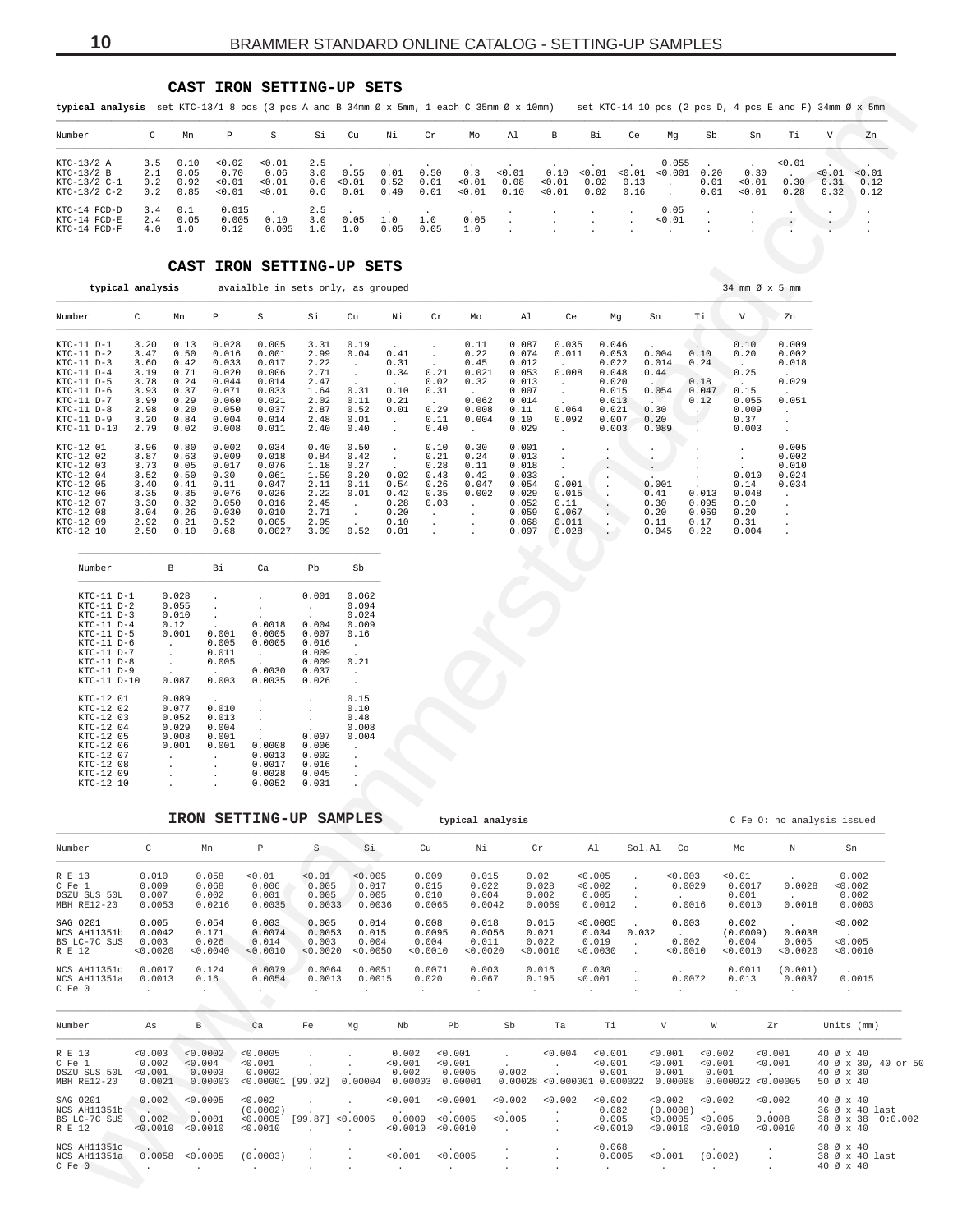## **CARBON AND LOW ALLOY STEEL SETTING-UP SAMPLES CONTINUED ON THE NEXT PAGE**

<span id="page-10-0"></span>

| typical analysis                                                                  |                                         |                                            |                                             |                                            |                                         |                                          |                                                                           |                                         |                                                         |                                                                                      |                                                |                                                |                                                    |                                     |                                               |                                                                       |
|-----------------------------------------------------------------------------------|-----------------------------------------|--------------------------------------------|---------------------------------------------|--------------------------------------------|-----------------------------------------|------------------------------------------|---------------------------------------------------------------------------|-----------------------------------------|---------------------------------------------------------|--------------------------------------------------------------------------------------|------------------------------------------------|------------------------------------------------|----------------------------------------------------|-------------------------------------|-----------------------------------------------|-----------------------------------------------------------------------|
| Number                                                                            | C                                       | Mn                                         | P                                           | $\rm S$                                    | Si                                      | $\operatorname{Cu}$                      | Νi                                                                        | Cr                                      | Mo                                                      | Sn                                                                                   | Al                                             | Co                                             | Ν                                                  | Τi                                  | V                                             | W                                                                     |
| BS SU D2<br>R H 18<br>BR ST2<br>KUT K3<br>BS SU E52100A                           | 1.52<br>1.3<br>1.075<br>1.03<br>1.02    | 0.29<br>0.31<br>2.38<br>0.46<br>0.38       | 0.024<br>0.02<br>0.040<br>(0.02)<br>0.012   | 0.0003<br>0.01<br>0.013<br>0.010<br>0.005  | 0.55<br>0.33<br>0.340<br>0.32<br>0.27   | 0.075<br>0.1<br>0.242<br>0.09<br>0.085   | 0.13<br>0.14<br>0.603<br>0.18<br>0.063                                    | 11.34<br>4.2<br>2.35<br>1.63<br>1.51    | 0.83<br>3.4<br>0.128<br>0.020                           | 0.005<br>0.001<br>0.033<br>0.005                                                     | 0.008<br>0.01<br>0.016<br>0.02                 | 0.017<br>10.3<br>0.013<br>0.007                | (0.0085)<br>0.007                                  | 0.003<br>0.002<br>0.013<br>0.001    | 0.76<br>3.0<br>0.156<br>0.004                 | 0.02<br>10.3<br>0.194<br>0.05                                         |
| BS SU E52100<br>R N 13<br>R H 13<br>R N 16<br>BAM SUS-1 R                         | 1.00<br>1.0<br>1<br>0.99<br>0.9         | 0.40<br>1.9<br>0.3<br>1.79<br>1.1          | 0.016<br>< 0.01<br>0.03<br>0.01<br>0.02     | 0.012<br>0.01<br>0.01<br>0.01<br>0.0174    | 0.24<br>0.01<br>0.4<br>0.01<br>0.8      | 0.090<br>0.01<br>0.10<br>0.01<br>0.7     | 0.046<br>3.0<br>0.3<br>3.00<br>2.9                                        | 1.47<br>0.01<br>3.8<br>0.01<br>1.7      | 0.011<br>0.01<br>4.7<br>0.01<br>0.9                     | 0.006<br>0.05<br>0.01<br>0.05<br>$\ddot{\phantom{a}}$                                | 0.017<br>0.4<br>0.02<br>0.39<br>$\cdot$        | 0.005<br>0.01<br>$\overline{4}$<br>0.01<br>0.3 | 0.0080<br>0.01<br>0.01<br>$\cdot$                  | 0.0014<br>< 0.001<br>0.003<br>0.001 | 0.0035<br>0.01<br>1.7<br>0.01<br>0.5          | < 0.005<br>0.07<br>6<br>0.07<br>0.7                                   |
| NCS AH21311<br>R Fe D<br>SUS D<br>R N 19<br>NCS AH21313                           | 0.856<br>0.81<br>0.80<br>0.75<br>0.75   | 0.312<br>0.25<br>0.40<br>1.6<br>0.16       | 0.017<br>0.01<br>0.01<br>0.10<br>0.017      | 0.005<br>0.01<br>0.03<br>0.09<br>0.002     | 0.33<br>0.85<br>0.80<br>1.0<br>0.282    | 0.261<br>0.07<br>0.11<br>0.44<br>0.137   | 0.048<br>0.13<br>0.10<br>2.9<br>0.041                                     | 3.93<br>2.81<br>3.0<br>3.5<br>4.20      | 4.83<br>1.24<br>1.3<br>0.95<br>0.10                     | 0.005<br>0.01<br>0.11<br>0.045                                                       | 0.36<br>0.19<br>0.19<br>0.62                   | 4.86<br>0.31<br>0.29<br>0.81<br>0.010          | 0.02<br>0.01<br>0.02                               | 0.17<br>0.09<br>0.10<br>0.09        | 1.90<br>0.05<br>0.12<br>0.49<br>1.17          | 6.25<br>0.05<br>0.16<br>0.49<br>17.99                                 |
| BS SU LAS-14<br>KUT K4<br>KUT K6<br>IMZ S-04<br>BS 02H                            | 0.748<br>0.52<br>0.51<br>0.5<br>0.49    | 0.41<br>0.84<br>0.79<br>0.8<br>0.75        | 0.0164<br>(0.02)<br>(0.02)<br>0.03<br>0.007 | 0.0293<br>0.025<br>0.026<br>(0.2)<br>0.028 | 1.4<br>0.46<br>0.30<br>0.2<br>0.19      | 0.024<br>0.28<br>0.26<br>0.21            | 1.53<br>(0.1)<br>1.72<br>0.53<br>0.17                                     | 0.19<br>1.24<br>0.96<br>4.3<br>0.11     | 0.041<br>0.37<br>6.5<br>0.026                           | 0.0061<br>$\cdot$<br>$\cdot$<br>0.016                                                | $\cdot$<br>0.01<br>< 0.001                     | 0.031<br>10.6<br>0.007                         | $\blacksquare$<br>0.0073<br>$\cdot$                | $\sim$<br>0.0222<br>0.001           | 0.023<br>0.20<br>$\cdot$<br>1.5<br>0.029      | 0.031<br>$\cdot$<br>0.001                                             |
| BS SU 4340<br>BS SU 8740<br>BS SU41L40<br>BS SU 4942<br>$C$ Fe $2$ 50mm           | 0.411<br>0.41<br>0.39<br>0.39<br>0.32   | 0.75<br>0.92<br>0.90<br>0.61<br>0.44       | 0.008<br>0.014<br>0.01<br>0.009<br>0.048    | 0.0008<br>0.014<br>0.02<br>0.002<br>0.011  | 0.25<br>0.24<br>0.26<br>0.25<br>0.32    | 0.13<br>0.14<br>0.13<br>0.06<br>0.31     | 1.8<br>0.44<br>0.25<br>0.13<br>0.83                                       | 0.87<br>0.51<br>0.97<br>0.94<br>0.59    | 0.26<br>0.225<br>0.20<br>0.59<br>0.28                   | 0.008<br>0.007<br>0.01<br>0.006<br>0.033                                             | 0.032<br>0.019<br>0.02<br>0.014<br>0.01        | 0.013<br>0.012<br>0.008<br>0.007<br>0.03       | 0.01<br>0.0085<br>< 0.05<br>0.006<br>(0.02)        | 0.002<br>0.002<br>0.002<br>0.015    | 0.003<br>0.002<br>0.27<br>0.3                 | 0.003<br>0.05<br>0.002<br>0.044                                       |
| BS SU 4130A<br>$C$ Fe $2$<br>BS 210<br>BS SU8620MOD<br>BS SU LF-1                 | 0.301<br>0.29<br>0.28<br>0.233<br>0.226 | 0.539<br>0.69<br>0.56<br>0.71<br>0.75      | 0.0104<br>0.042<br>0.021<br>0.014<br>0.012  | 0.011<br>0.013<br>0.018<br>0.026<br>0.017  | 0.246<br>0.45<br>0.42<br>0.17<br>0.20   | 0.219<br>0.36<br>0.084<br>0.18<br>0.030  | 0.09<br>0.83<br>1.86<br>0.38<br>0.020                                     | 0.912<br>0.59<br>0.70<br>0.44<br>0.014  | 0.167<br>0.31<br>0.23<br>0.15<br>0.011                  | 0.0096<br>0.033<br>(0.006)<br>0.008<br>0.002                                         | 0.024<br>0.015<br>0.016<br>0.022<br>< 0.005    | 0.008<br>0.05<br>0.007<br>0.006                | (0.02)<br>0.0092<br>0.006                          | 0.001<br>0.045<br>< 0.001<br>0.005  | 0.0038<br>0.3<br>0.005<br>0.003<br>0.002      | 0.005<br>0.038<br>0.005<br>0.001                                      |
| Number                                                                            | C                                       | Mn                                         | $\mathbb P$                                 | $\rm S$                                    | Si                                      | Cu                                       | Νi                                                                        | Cr                                      | Mо                                                      | Sn                                                                                   | Al                                             | Co                                             | Ν                                                  | Τi                                  | $\boldsymbol{\nabla}$                         | W                                                                     |
| BS SU 8620A<br>BS SU 4620<br>BS SU 4820<br>BS SU LF-2A<br>BS 03D                  | 0.22<br>0.21<br>0.197<br>0.195<br>0.18  | 0.81<br>0.58<br>0.640<br>1.02<br>1.15      | 0.008<br>0.010<br>0.008<br>0.009<br>0.025   | 0.028<br>0.023<br>0.014<br>0.023<br>0.10   | 0.26<br>0.23<br>0.190<br>0.224<br>0.28  | 0.16<br>0.14<br>0.210<br>0.093<br>0.27   | 0.62<br>1.69<br>3.27<br>0.151<br>0.11                                     | 0.54<br>0.15<br>0.165<br>0.146<br>0.18  | 0.20<br>0.26<br>0.201<br>0.024<br>0.04                  | 0.009<br>0.008<br>0.010<br>0.006<br>0.017                                            | 0.022<br>0.022<br>0.030<br>0.031<br>0.001      | 0.006<br>0.009<br>0.009<br>0.007<br>0.02       | 0.009<br>0.0090<br>0.0078<br>0.0080<br>0.011       | 0.0008<br>0.002<br>0.002<br>0.001   | 0.0053<br>0.002<br>0.001<br>0.002<br>$\cdot$  | 0.004<br>$\cdot$                                                      |
| BS SU 1018D<br><b>BS SU 1018F</b><br>IMZ S-07<br>BS SU LF-2<br><b>BS SU 1018C</b> | 0.18<br>0.18<br>0.18<br>0.17<br>0.17    | 0.87<br>0.80<br>0.23<br>1.13<br>0.87       | 0.004<br>0.017<br>0.06<br>0.007<br>0.006    | 0.026<br>0.017<br>0.1<br>0.008<br>0.018    | 0.24<br>0.31<br>1.7<br>0.24<br>0.25     | 0.20<br>0.27<br>0.17<br>0.19<br>0.20     | 0.066<br>0.12<br>2.0<br>0.115<br>0.074                                    | 0.088<br>0.17<br>2.1<br>0.12<br>0.089   | 0.015<br>0.040<br>0.12<br>0.035<br>0.020                | 0.010<br>0.011<br>$\cdot$<br>0.010                                                   | < 0.001<br>0.004<br>0.040<br>0.001             | 0.007<br>0.008<br>0.02<br>0.014<br>0.007       | < 0.05<br>0.0074<br>$\ddot{\phantom{a}}$           | 0.001<br>0.001<br>0.02<br>0.001     | 0.002<br>0.002<br>0.15<br>0.032               | 0.001<br>0.004<br>2.3<br>0.001                                        |
| BS SU LF-3<br>BS SU 11L17<br><b>BS SU 1018E</b><br>BS 213<br>CZ CM-22A (RM) 0.154 | 0.17<br>0.168<br>0.168<br>0.152         | 0.83<br>1.14<br>0.85<br>0.68<br>1.443      | 0.008<br>0.011<br>0.008<br>0.015<br>0.086   | 0.011<br>0.116<br>0.016<br>0.005<br>0.084  | 0.22<br>0.009<br>0.227<br>0.49<br>0.248 | 0.07<br>0.032<br>0.204<br>0.059<br>0.419 | 3.25<br>0.046<br>0.065<br>2.68<br>3.10                                    | 0.11<br>0.081<br>0.094<br>0.37<br>0.167 | 0.017<br>0.018<br>0.021<br>(0.008)<br>0.132             | 0.005<br>0.009<br>(0.002)<br>0.069                                                   | 0.021<br>0.002<br>< 0.005<br>(0.04)<br>(0.004) | 0.010<br>0.006<br>0.130                        | 0.0067<br>0.003<br>$\ddot{\phantom{a}}$<br>0.0065  | 0.002<br>0.002<br>0.001<br>0.0038   | 0.0024<br>0.001<br>0.0296<br>(0.004)<br>0.653 | 0.005<br>< 0.005<br>(0.006)<br>0.59                                   |
| BS 207<br>IMZ 501<br>IMZ S-13<br>IMZ 503<br>BS SU 9310                            | 0.15<br>0.15<br>0.14<br>0.14<br>0.125   | 0.51<br>0.32<br>0.6<br>0.47<br>0.57        | 0.017<br>0.019<br>0.01<br>0.029<br>0.010    | 0.013<br>0.01<br>0.016                     | 0.39<br>0.40<br>0.6<br>0.37<br>0.23     | 0.033<br>0.05<br>0.19                    | 0.017<br>0.11<br>1.1<br>0.19<br>3.25                                      | 0.37<br>13.24<br>10.8<br>11.43<br>1.29  | 0.005<br>$\ddot{\phantom{a}}$<br>$0.8$<br>0.62<br>0.127 | (0.003)<br>$\cdot$<br>$\cdot$<br>0.014                                               | 0.007<br>$\cdot$<br>$\cdot$<br>0.026           | 0.016                                          | 0.0102                                             | 0.02<br>0.002                       | 0.002<br>0.7<br>0.30<br>0.005                 | $\cdot$<br>0.9<br>$\cdot$<br>$\cdot$                                  |
| R Fe C<br>BS SU 9310A<br>BS SU LAS13-2<br>BS 214<br>KUT K9                        | 0.12<br>0.12<br>0.11<br>0.10<br>0.096   | 1.37<br>0.57<br>1.75<br>0.65<br>1.53       | 0.05<br>0.009<br>0.06<br>0.019<br>(0.01)    | 0.06<br>0.016<br>0.006<br>0.012<br>0.018   | 0.33<br>0.22<br>0.25<br>0.34<br>0.59    | 0.67<br>0.19<br>0.47<br>0.10<br>0.73     | 3.10<br>3.2<br>0.18<br>3.70<br>0.97                                       | 0.4<br>1.3<br>1.25<br>0.21<br>0.64      | 0.09<br>0.13<br>0.75<br>0.02<br>0.56                    | 0.04<br>0.014<br>0.06<br>(0.005)                                                     | 0.005<br>0.026<br>0.23<br>0.025<br>(0.01)      | 0.06<br>0.015<br>0.23                          | 0.01<br>0.0096<br>0.02                             | 0.01<br>0.003<br>0.10<br>0.11       | 0.50<br>0.005<br>0.34<br>(0.004)<br>0.27      | 0.50<br>0.12<br>0.008<br>$\cdot$                                      |
| IMZ S-11<br>C Fe 9<br>IARM 218A<br>DSZU SUS 40L<br>R N 14                         | 0.095<br>0.09<br>0.05<br>0.008<br>0.008 | 0.35<br>1.2<br>$2^{\circ}$<br>0.02<br>0.01 | 0.01<br>0.06<br>0.1<br>0.002<br>0.08        | 0.015<br>0.3<br>0.07<br>0.002<br>0.07      | 1.8<br>0.001<br>0.1<br>0.06<br>1.8      | 0.006<br>0.6<br>0.006<br>0.6             | 0.66<br>0.01<br>$5 -$<br>0.006<br>$\leftrightarrow$ $\leftrightarrow$ 005 | 6.5<br>0.01<br>0.1<br>0.007<br>3.0      | 0.005<br>0.1<br>0.005<br>0.5                            | 0.1<br>0.0008<br>$\leftrightarrow$ $\leftrightarrow$ 005                             | 0.0005<br>0.003<br>0.04<br>0.02                | 0.003<br>0.01<br>0.004<br>0.4                  | 0.007<br>0.009<br>0.02                             | $\bullet$<br>0.01<br>0.001<br>0.1   | $\mathbf{1}$<br>0.5                           | $\ensuremath{\mathsf{0}}$ . $\ensuremath{\mathsf{7}}$<br>0.005<br>0.3 |
| R N 17<br>SAG 0203<br>SAG 0204<br>SAG 0202                                        | 0.008<br>$\cdot$<br>$\cdot$<br>$\cdot$  | 0.01<br>1.12<br>0.80<br>0.51               | 0.08<br>0.008<br>0.016<br>0.007             | 0.07<br>$\ddot{\cdot}$                     | 1.8<br>0.16<br>0.29<br>0.22             | 0.6<br>0.020<br>0.020<br>0.010           | <del>&lt;0.005</del><br>0.030<br>0.040<br>0.020                           | 3.0<br>1.00<br>0.18<br>0.020            | 0.5<br>0.01<br>0.040<br>$\sim$                          | $\leftrightarrow$ $\leftrightarrow$ 005 $\leftrightarrow$<br>0.001<br>0.001<br>0.001 | 0.02<br>0.030<br>0.030<br>$\cdot$              | 0.4<br>0.004<br>0.003<br>0.003                 | 0.02<br>$\cdot$<br>$\cdot$<br>$\ddot{\phantom{0}}$ | 0.1<br>0.001<br>0.001<br>$\bullet$  | 0.5<br>0.003<br>< 0.001<br>$\cdot$            | 0.3<br>0.001<br>0.001<br>$\cdot$                                      |
|                                                                                   | C                                       | Mn                                         | $\mathbb P$                                 | S                                          | Si                                      | Cu                                       | Νi                                                                        | Cr                                      | Mо                                                      | Sn                                                                                   | Al                                             | Co                                             | Ν                                                  | Тi                                  | $\boldsymbol{\mathrm{V}}$                     | $\mathbb W$                                                           |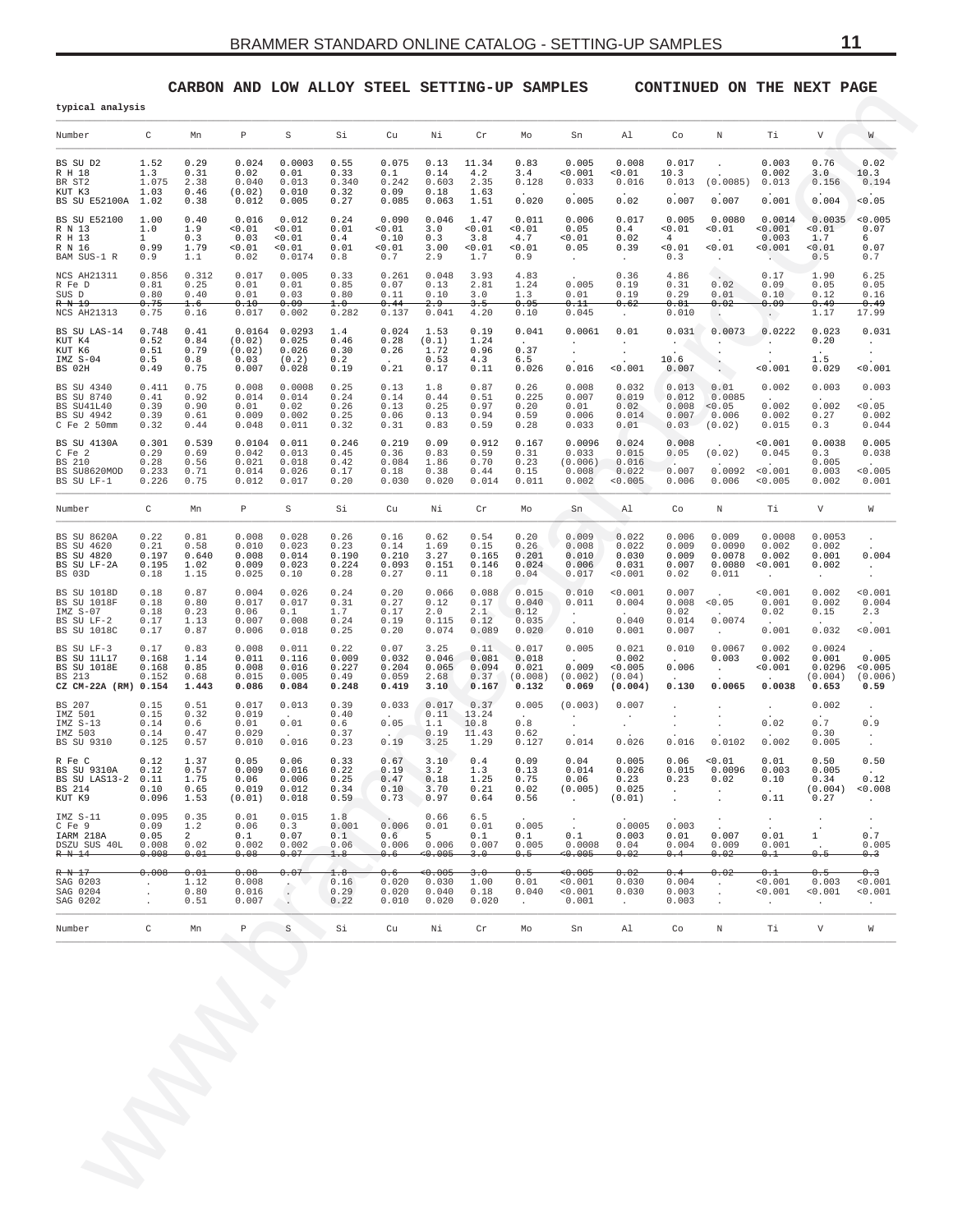CARBON AND LOW ALLOY STEEL SETTING-UP SAMPLES - CONTINUED FROM PREVIOUS

| typıcal analysıs                  |                                    |                                           |                                   |                                     |                                               |                                              |                                               |                            |                                                                                                                                                                                                                                |                                |                                     |                                                      |                                                                                                                   |
|-----------------------------------|------------------------------------|-------------------------------------------|-----------------------------------|-------------------------------------|-----------------------------------------------|----------------------------------------------|-----------------------------------------------|----------------------------|--------------------------------------------------------------------------------------------------------------------------------------------------------------------------------------------------------------------------------|--------------------------------|-------------------------------------|------------------------------------------------------|-------------------------------------------------------------------------------------------------------------------|
| Number                            | As                                 | B                                         | Bi                                | Ca                                  | Nb                                            | $\circ$                                      | Pb                                            | Sb                         | Ta                                                                                                                                                                                                                             | Te                             | Zn                                  | Zr                                                   | Units                                                                                                             |
| BS SU D2                          | 0.003                              | 0.0002                                    |                                   | $\cdot$                             | 0.004                                         | $\sim$                                       | 0.0006                                        | 0.003                      |                                                                                                                                                                                                                                | $\sim$                         | $\sim$                              | <b>Contract Contract</b>                             | 38 mm Ø x 40 mm                                                                                                   |
| R H 18<br>BR ST2                  | 0.027                              | 0.0018                                    | $\cdot$                           | $\sim$<br>$\sim$                    | < 0.001<br>0.086                              | $\sim$                                       | (0.001)                                       | (0.002)                    |                                                                                                                                                                                                                                | $\sim$                         | $\sim$                              |                                                      | $40 \text{ mm} \otimes x 40 \text{ mm}$<br>$0.005$ 45 mm $\emptyset$ x 30 mm ast                                  |
| KUT K3<br>BS SU E52100A 0.003     | $\sim$                             | $\sim$ $-$                                | $\cdot$<br>$\blacksquare$         | 0.005                               |                                               | 0.001 < 0.005                                | 0.005                                         | 0.05                       |                                                                                                                                                                                                                                |                                |                                     | $\sim$ $\sim$<br>0.002                               | 30-35 mm Ø x 39 mm<br>38 mm Ø x 40 mm Fe: [96.6]                                                                  |
| BS SU E52100<br>R N 13            | 0.004<br>< 0.01                    | 0.0001                                    | $< 0.001$ $< 0.005$ $< 0.001$     | < 0.0005                            | $0.0008$ $0.001$<br>< 0.01                    | $\sim 100$                                   | 0.0005<br>< 0.01                              | 0.04                       | 0.01                                                                                                                                                                                                                           | < 0.01                         |                                     | 0.17                                                 | 0.0004 38 mm Ø x 40 mm Fe: [96.7]<br>40 mm Ø x 40 mm                                                              |
| R H 13<br>R N 16<br>BAM SUS-1 R   | 0.01<br>$\sim 100$                 | 0.001<br><b>Contractor</b>                | $< 0.001$ $< 0.001$<br>$\sim 100$ | $\sim 100$ km s $^{-1}$             | 0.02<br>< 0.01<br>0.6                         | $\sim$ $\sim$<br>$\sim$                      | 0.01<br>$\sim 100$                            | 0.04<br><b>Contract</b>    | 0.01<br>$\sim 10^{-11}$                                                                                                                                                                                                        | < 0.01<br>$\sim$ $-$           |                                     | 0.18<br>$\sim$ $\sim$                                | 40 mm Ø x 40 mm<br>40 mm Ø x 40 mm<br>50 mm Ø x 42 mm                                                             |
| NCS AH21311<br>R Fe D             | < 0.01                             | < 0.01                                    | $< 0.001$ $< 0.001$               |                                     | 0.28                                          |                                              | 0.001                                         | 0.07                       | 0.01                                                                                                                                                                                                                           | 0.001                          |                                     | 0.03                                                 | 40 mm Ø x 40 mm<br>40 mm Ø x 40 mm                                                                                |
| SUS D<br>R N 19-                  | <b>College</b><br>0.07             | 0.001<br>0.007                            | $\sim$ $\sim$<br>0.01             | <b>Contractor</b>                   | 0.05<br>0.36                                  |                                              | $\sim$<br>0.02                                | 0.05                       | 0.30                                                                                                                                                                                                                           | 0.01                           | 0.02                                | $\ddot{\phantom{0}}$<br>0.07                         | 44 mm Ø x 25, 75, or 150 mm<br>$40$ mm $\varnothing$ x $40$ mm                                                    |
| NCS AH21313                       | 0.027                              | $\sim$ $-$                                | $\sim$                            | $\sim$                              | $\sim 10^{-1}$                                |                                              | $\sim$ 100 $\pm$                              | $\sim$                     | $\sim 10^{-11}$                                                                                                                                                                                                                | $\sim$                         | $\sim$                              | $\sim$ $-$                                           | 40 mm Ø x 40 mm                                                                                                   |
| BS SU LAS-14<br>KUT K4<br>KUT K6  | 0.004<br>$\sim 10^{-11}$<br>$\sim$ | 0.0006<br>$\sim$<br>$\sim$                | $\sim$<br>$\blacksquare$          | $0.0025$ 0.0008<br>$\sim$<br>$\sim$ | 0.0069<br>$\sim$<br>$\sim$                    | $\cdot$                                      | 0.001<br>$\sim 100$<br>$\sim$                 | 0.023<br>$\sim$<br>$\sim$  | 0.004<br>$\sim$ $-$<br>$\sim 100$                                                                                                                                                                                              | $\sim$<br>$\sim$               | 0.0045 < 0.001<br>$\sim$<br>$\cdot$ | 0.001<br>$\mathcal{L}(\mathcal{C})$<br>$\sim$ $\sim$ | 40 mm Ø x 40 mm Fe: [95.4]<br>30-35 mm Ø x 39 mm<br>30-35 mm Ø x 39 mm                                            |
| IMZ S-04<br>BS 02H                | 0.006                              | 0.0004                                    | $\sim$                            | 0.0012                              | 0.001                                         |                                              | < 0.001                                       | 0.001                      | 0.001                                                                                                                                                                                                                          |                                |                                     | < 0.001                                              | 43 mm $\varnothing$ x ~35 mm<br>38 mm Ø x 150 mm                                                                  |
| BS SU 4340                        | 0.005                              | 0.0002                                    | $\sim 10^{-11}$                   | 0.0002                              |                                               | $0.004$ 0.0007 0.0001                        |                                               | $\sim$                     | $\sim 100$                                                                                                                                                                                                                     | $\sim$                         | $\sim$ $\sim$                       | 0.002                                                | 38 mm Ø x 40 mm Fe: 95.5                                                                                          |
| BS SU 8740<br>BS SU41L40          | $\sim$<br>< 0.05                   | < 0.005                                   | $\sim$<br>$\sim$                  | $\sim$<br>< 0.005                   | <b>Contract Contract</b><br>$< 0.05$ $< 0.05$ | 0.0016                                       | <b>Contract Contract</b><br>0.14              | $\sim$ $-$<br>$\cdot$      | $\sim$ $\sim$<br>$\sim 10^{-10}$                                                                                                                                                                                               | $\ddot{\phantom{1}}$<br>$\sim$ | $\sim$                              | $\sim$<br>< 0.05                                     | 38 mm Ø x 40 mm<br>41 mm Ø x 40+ mm Fe: 96.6                                                                      |
| BS SU 4942<br>C Fe 2 50mm         | 0.053                              | 0.0009 < 0.0005<br>0.0032                 | $\cdot$                           | < 0.005<br>0.0006                   | 0.015                                         | $0.001$ $0.001$ <0.005<br>$\sim 100$         | (0.0006)                                      | 0.02                       | 0.02                                                                                                                                                                                                                           |                                | $\sim$ $\sim$                       | <b>Contract</b>                                      | $<0.005$ 38 mm Ø x 40 mm Fe: [96.7]<br>40 mm Ø x 50 mm                                                            |
| BS SU 4130A<br>C Fe 2             | 0.005<br>0.045                     | 0.0015                                    | $\sim$ 100 $\pm$                  | < 0.001<br>< 0.001                  | 0.002<br>0.018                                | <b>Contractor</b><br>$\sim 100$ km s $^{-1}$ | < 0.0005<br>(0.0009) 0.005                    | < 0.01                     | 0.009<br>0.03                                                                                                                                                                                                                  | $\sim$                         | A.,<br>$\mathcal{O}(\mathcal{E})$   | <b>Contract</b>                                      | $0.001$ 38 mm Ø x 40 mm Fe: [97.4]<br>40 mm Ø x 40 mm                                                             |
| BS 210<br>BS SU8620MOD            | 0.005                              | 0.0002                                    |                                   | <b>Contract</b><br>0.0007           | 0.016<br>0.001<br>< 0.005                     | 0.0009                                       | $[Fe:[97.6] \quad Mg:0.0002$<br>0.001         |                            |                                                                                                                                                                                                                                |                                |                                     |                                                      | 32 mm $\emptyset$ x 17 mm last<br><0.001 38 mm Ø x 40 or 150 mm<br><0.005 ~36 mm $\varnothing$ x ~40 mm Fe: 98.71 |
| BS SU LF-1                        | 0.005                              | < 0.005                                   |                                   | 0.002                               |                                               | 0.010                                        |                                               | $\sim 100$ km s $^{-1}$    | $\sim 10^{-11}$                                                                                                                                                                                                                |                                | last                                |                                                      |                                                                                                                   |
| Number                            | As                                 | B                                         | Bi                                | Ca                                  | Nb                                            | $\circ$                                      | Pb                                            | Sb                         | Ta the state of the state of the state of the state of the state of the state of the state of the state of the state of the state of the state of the state of the state of the state of the state of the state of the state o | Te                             | Zn                                  | Zr                                                   | Units                                                                                                             |
| BS SU 8620A<br>BS SU 4620         | 0.005                              | 0.0003                                    |                                   | 0.0006                              |                                               | $0.003$ $0.0019$ $0.0005$<br>0.002           |                                               | <b>Contract</b>            | $\rightarrow$                                                                                                                                                                                                                  |                                |                                     |                                                      | . Mg: 0.0002 0.0007 38 mm Ø x 40 mm Fe: 97.1<br>44 mm Ø x 40 mm                                                   |
| BS SU 4820                        | 0.006                              | < 0.0005                                  |                                   | 0.0003                              |                                               | $0.003$ $0.0016$ <0.0005                     |                                               | 0.003                      | 0.006                                                                                                                                                                                                                          | Mg:0.0004                      |                                     |                                                      | <0.0005 38 mm Ø x 40 mm Fe: [95.2]                                                                                |
| BS SU LF-2A<br>BS 03D             | 0.003<br><b>Contract</b>           | $\sim 100$ km s $^{-1}$<br>$\sim$         | $\cdot$                           | < 0.0002<br>$\sim 100$              | $\sim 10^{-11}$<br>$\sim$                     | 0.002<br>$\sim$                              | <b>Contract</b><br>$\sim$                     | $\sim$                     | the contract of the contract of<br>$\mathcal{A}^{\mathcal{A}}$                                                                                                                                                                 | <b>Contract Contract</b>       | $\sim 10$                           | $\sim 100$                                           | $0.001$ 48 mm $\varnothing$ x 40-150 mm<br>41 mm Ø x 150 mm                                                       |
| BS SU 1018D<br>BS SU 1018F        | 0.005<br>0.004                     | 0.0005<br>0.0003                          |                                   | 0.001<br>< 0.005                    | 0.003<br>0.001 < 0.05                         | $\sim 10^{-11}$                              | 0.002<br>$\sim 100$ km s $^{-1}$              | < 0.001<br>0.002           | < 0.001<br><b>Section</b>                                                                                                                                                                                                      | $\Delta \sim 100$              | $\sim$ 100 $\pm$<br>$\sim$          | < 0.001<br>0.001                                     | 41 mm $\varnothing$ x $\sim$ 110 mm last<br>38 mm Ø x 150 mm Fe: [98.92]                                          |
| IMZ S-07<br>BS SU LF-2            | $\sim 10^{-1}$                     | <b>Contract</b>                           | $\sim$                            | $\sim 1000$ km s $^{-1}$            | $\frac{1}{2}$ .                               | <b>Contract Contract</b><br>0.002            | $\sim$ 10 $\sim$                              | <b>AND</b>                 | - 11                                                                                                                                                                                                                           | $\sim$                         | $\sim$                              | $\sim 10^{-11}$                                      | 40 mm $\varnothing$ x $\sim$ 30 mm<br>38 mm Ø x 19-40 mm last                                                     |
| BS SU 1018C                       | 0.006                              | 0.0006                                    |                                   | 0.0012                              | 0.002                                         | <b>Contractor</b>                            | 0.002                                         |                            | $< 0.001$ $< 0.001$                                                                                                                                                                                                            |                                |                                     | 0.001                                                | 38 mm Ø x ~40 mm last                                                                                             |
| BS SU LF-3<br>BS SU 11L17         |                                    | < 0.0005                                  |                                   | < 0.0005                            |                                               | 0.002<br>$0.002$ $0.016$                     | 0.27                                          |                            | $\sim 100$                                                                                                                                                                                                                     | $\sim$                         | <b>Contract</b>                     | <b>Contract Contract</b>                             | 44 mm Ø x 40 mm<br>41 mm Ø x 40 mm Fe: [98.1]                                                                     |
| BS SU 1018E<br>BS 213             | 0.006                              | 0.0003                                    |                                   | 0.0010                              | 0.013                                         |                                              | $0.001$ Mg: < $0.0005$ 0.0011                 | < 0.01                     | < 0.01<br>$\sim$                                                                                                                                                                                                               |                                | last<br>$\sim$                      |                                                      | 0.0015 38 mm Ø x 150 mm last<br>32 mm Ø x 17 mm Tl: (0.002)                                                       |
| CZ CM-22A (RM) 0.057              |                                    | $\ddot{\phantom{1}}$                      |                                   | $\sim$ $\sim$                       | 0.019                                         | $\sim$ $\sim$<br>$\bullet$                   | $\sim$                                        | $\sim$                     |                                                                                                                                                                                                                                |                                |                                     | $\sim$                                               | $\sim$ 39 mm Ø x $\sim$ 25 mm                                                                                     |
| BS 207                            |                                    | $\cdot$                                   |                                   | $\cdot$                             | 0.024                                         |                                              |                                               |                            |                                                                                                                                                                                                                                |                                | $\cdot$                             | $\sim$                                               | 32 mm Ø x 17 mm                                                                                                   |
| IMZ 501<br>IMZ S-13               | $\cdot$<br>$\cdot$                 | $\sim$<br>$\sim$                          | $\cdot$                           | $\sim$                              | 0.45                                          |                                              | $\mathcal{L}_{\mathcal{A}}$<br>$\blacksquare$ | $\cdot$<br>$\cdot$         | $\sim$<br>$\sim$                                                                                                                                                                                                               | $\cdot$                        | $\cdot$                             | $\cdot$                                              | 48 mm Ø x 25 mm<br>40 mm Ø x ~29 mm                                                                               |
| IMZ 503<br>BS SU 9310             | $\sim$                             | $\sim$<br>$\sim$                          | $\cdot$                           |                                     | 0.006                                         | 0.002                                        |                                               |                            | $\ddot{\phantom{a}}$<br>$\sim$                                                                                                                                                                                                 |                                |                                     |                                                      | 48 mm Ø x 25 mm<br>38 mm Ø x 40 mm                                                                                |
| R Fe C                            | 0.05                               | < 0.005                                   |                                   | 0.003 < 0.001                       | 0.01                                          |                                              | 0.001                                         | 0.01                       | 0.19                                                                                                                                                                                                                           | 0.002                          |                                     | $0.001$ < $0.001$                                    | 40 mm Ø x 40 mm                                                                                                   |
| BS SU 9310A<br>BS SU LAS13-2 0.04 |                                    | $0.004 \t 0.005$<br>0.005                 | $\sim 10^{-10}$ km $^{-1}$        | < 0.005<br>0.02 0.0005              | 0.008<br>0.05                                 | 0.0016 < 0.005                               | $< 0.05$ 0.003                                | 0.005                      |                                                                                                                                                                                                                                | $0.008$ Ce:0.004 0.01 0.02     |                                     | < 0.005                                              | 38 mm Ø x 40+ mm Fe: [94.1]<br>36 mm Ø x 40 mm also Fe and Mg                                                     |
| BS 214<br>KUT K9                  | $\sim$<br>$\sim$                   | $\sim 1000$ km s $^{-1}$<br>$\sim$ $\sim$ | <b>Contract</b><br>$\sim$         | $\sim 100$<br>$\cdot$               | (0.007)<br>(0.04)                             |                                              | $\sim 10^{-11}$<br>$\sim$                     | $\sim 10^{-11}$<br>$\cdot$ | $\sim 10^{-11}$<br>$\sim$                                                                                                                                                                                                      | <b>Contract</b><br>$\sim$      | $\sim 100$<br>$\sim$                | $\sim 100$ km s $^{-1}$<br>$\cdot$                   | 32 mm Ø x 17 mm Tl: (0.002)<br>30-35 mm Ø x 18 mm                                                                 |
| IMZ S-11                          |                                    |                                           | $\sim$                            | $\sim$ $\sim$                       | $\sim$                                        |                                              |                                               |                            |                                                                                                                                                                                                                                |                                | <b>Contractor</b>                   | $\sim$                                               | 40 mm Ø x ~25 mm                                                                                                  |
| C Fe 9<br>IARM 218A               | 0.003<br>0.1                       | 0.0001<br>0.0004                          | $\blacksquare$                    | $\, - 0.0001$                       | $\sim$<br>< 0.0001                            |                                              | 0.3<br>< 0.001                                | 0.0005<br>0.02             | 0.02                                                                                                                                                                                                                           |                                | $< 0.001$ $< 0.001$                 |                                                      | 40 mm Ø x 30, 40, or 50 mm<br>38 mm Ø x 38 mm last                                                                |
| DSZU SUS 40L<br>R N 14-           | 0.0006<br>0.05                     | $\sim$<br>0.006                           |                                   | $0.0004$ 0.003                      | 0.0006<br>$20.4 -$                            |                                              | 0.0005<br>0.007                               | 0.002<br>0.02              | $\sim 10^{-1}$<br>0.05                                                                                                                                                                                                         | 0.02                           |                                     | $0.001$ $0.002$<br>40.005                            | 40 mm Ø x 50 mm<br>last<br>$40$ mm $\varnothing \times 40$ mm                                                     |
| R N 17                            | 0.05                               | 0.006                                     | 40.005                            | $\leftrightarrow$ 0.001             | $\times 0.4$                                  |                                              | 0.007                                         | 0.02                       | 0.05                                                                                                                                                                                                                           | $-0.02$                        |                                     | 40.005                                               | $40$ mm $\varnothing \times 40$ mm                                                                                |
| SAG 0203<br>SAG 0204              | 0.002<br>0.002                     | < 0.0005<br>< 0.0005                      | $\ddot{\phantom{a}}$<br>$\cdot$   | 0.001<br>< 0.001                    | < 0.001<br>< 0.001                            |                                              | 0.001<br>0.001                                | <0.001<br><0.001           | $< 0.001$ $< 0.001$<br>$< 0.001$ $< 0.001$                                                                                                                                                                                     |                                |                                     | $\cdot$<br>$\cdot$                                   | 32 mm Ø x 40 mm<br>40 mm Ø x 40 mm                                                                                |
| SAG 0202                          | 0.001                              | $\sim$                                    | $\cdot$                           | $\sim$ .                            | $\sim$                                        |                                              | $\sim$                                        | $\sim$                     | $\sim$                                                                                                                                                                                                                         | $\sim$                         |                                     | $\cdot$                                              | 40 mm Ø x 40 mm                                                                                                   |
| Number                            | As                                 | В                                         |                                   | Bi Ca                               | Nb                                            | $\circ$                                      | Pb                                            | Sb                         | Ta                                                                                                                                                                                                                             | Te                             | Zn                                  | Zr                                                   | Units                                                                                                             |
|                                   |                                    |                                           |                                   |                                     |                                               |                                              |                                               |                            |                                                                                                                                                                                                                                |                                |                                     |                                                      |                                                                                                                   |

\* NCS 28301 also contains  $\text{Al}(ins): 0.0049$  and  $\text{Al}(sol): 0.0056$ .

<span id="page-11-0"></span> $12$ 

typical analysis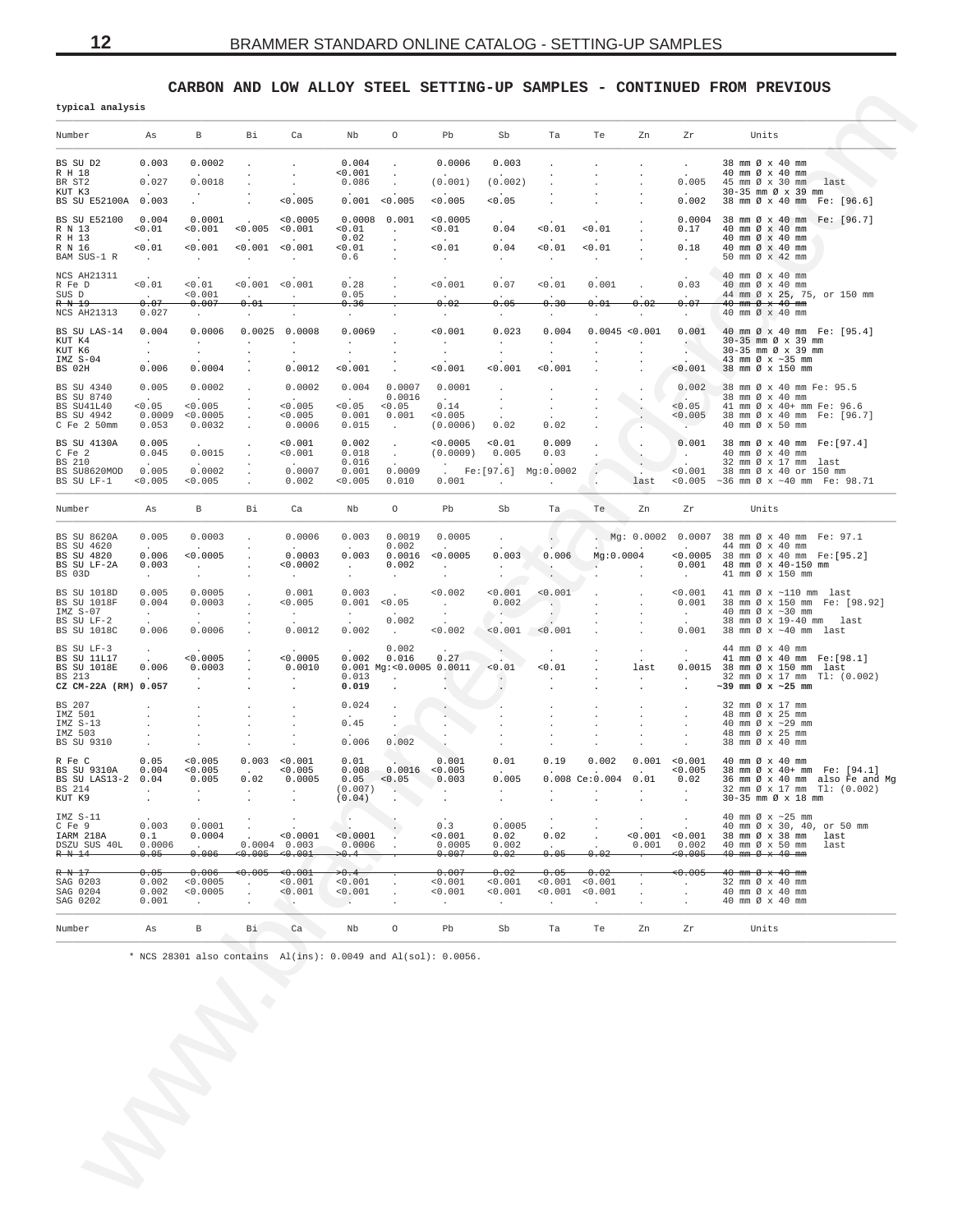## LOW ALLOY STEEL SETTING-UP SETS WITH SOLUBLE/INSOLUBLE VALUES

<span id="page-12-0"></span>

|            | available in SETS only, as grouped |      |       |         | $Sol. = soluble$ |      | $Ins. = insoluble$ |      |              |       | typical analysis |               |        |        |        | 35 mm Ø x 20 mm |
|------------|------------------------------------|------|-------|---------|------------------|------|--------------------|------|--------------|-------|------------------|---------------|--------|--------|--------|-----------------|
| Number     | C                                  | Mn   | P     | S       | Si               | Cu   | Νi                 | Cr   | Mo           | A1    |                  | Sol.Al Ins.Al | B      | Ca     | Sol.N  | Ins.N           |
| KTC-1/5 01 | 0.0008                             | 0.01 | 0.001 | < 0.001 | < 0.01           | 0.01 | 0.01               | 0.01 | < 0.001      |       | < 0.001          | < 0.001       | 0.0002 | 0.0001 |        |                 |
| KTC-1/5 02 | 0.10                               | 0.21 | 0.003 | 0.005   | 0.61             | 0.07 | 0.05               | 3.99 | 0.50         |       | 0.003            | 0.001         |        |        |        | $\cdot$         |
| KTC-1/5 03 | 0.16                               | 0.76 | 0.002 | 0.009   | 0.40             | 0.70 | 0.10               | 3.24 | 0.40         |       | 0.012            | 0.001         |        |        |        | $\cdot$         |
| KTC-1/5 04 | 0.20                               | 2.01 | 0.010 | 0.016   | 0.05             | 0.10 | 0.52               | 2.51 | 0.32         |       | 0.083            | < 0.001       |        |        |        |                 |
| KTC-1/5 05 | 0.24                               | 1.63 | 0.013 | < 0.001 | 0.26             | 0.40 | 1.02               | 2.04 | 0.10         |       | 0.036            | 0.002         |        | 0.0002 |        |                 |
| KTC-1/5 06 | 0.36                               | 1.33 | 0.049 | 0.001   | 0.36             | 0.50 | 1.53               | 1.54 | 0.20         |       | 0.020            | 0.001         | 0.0005 | 0.0006 |        |                 |
| KTC-1/5 07 | 0.51                               | 1.02 | 0.040 | 0.029   | 0.30             | 0.20 | 2.05               | 1.02 | 0.62         |       | 0.029            | 0.001         | 0.0009 | 0.0018 |        |                 |
| KTC-1/5 08 | 0.66                               | 0.50 | 0.031 | 0.023   | 0.16             | 0.31 | 2.54               | 0.51 | 1.01         |       | 0.056            | < 0.001       | 0.0020 | 0.0030 |        |                 |
| KTC-1/5 09 | 0.80                               | 0.31 | 0.019 | < 0.001 | 0.20             | 0.15 | 3.26               | 0.10 | 0.84         |       | 0.064            | < 0.001       | 0.0038 | 0.0031 |        |                 |
| KTC-1/5 10 | 1.05                               | 0.10 | 0.006 | 0.022   | 0.10             | 0.07 | 4.06               | 0.07 | 0.050        |       | 0.090            | 0.001         | 0.0088 |        |        |                 |
| KTC-15 N-1 | 0.015                              | 0.10 | 0.002 | 0.003   | 0.10             |      |                    | 0.21 | $\mathbf{r}$ | 0.050 |                  |               |        |        | 0.0012 | 0.0001          |
| KTC-15 N-2 | 0.014                              | 0.10 | 0.002 | 0.003   | 0.10             |      |                    | 0.29 | $\sim$       | 0.048 |                  |               |        |        | 0.0048 | 0.0002          |
| KTC-15 N-3 | 0.012                              | 0.10 | 0.002 | 0.003   | 0.10             |      |                    | 0.19 | $\mathbf{r}$ | 0.048 |                  |               |        |        | 0.0076 | 0.0003          |
| KTC-15 N-4 | 0.012                              | 0.10 | 0.003 | 0.004   | 0.10             |      |                    | 0.20 | $\sim$       | 0.048 |                  |               |        |        | 0.0110 | 0.0002          |
| KTC-15 N-5 | 0.012                              | 0.11 | 0.003 | 0.004   | 0.10             |      |                    | 0.41 |              | 0.050 |                  |               |        |        | 0.0194 | 0.0008          |

| Number       | As             | Сo             | Nb      | Sn    | Тi              | V                    | W              |
|--------------|----------------|----------------|---------|-------|-----------------|----------------------|----------------|
| KTC-1/5 01   | < 0.001        | < 0.001        | 0.001   | 0.001 | 0.001           | 0.001                | < 0.01         |
| KTC-1/5 02   | $\sim$         | 0.010          | 0.10    | 0.062 | 0.021           | 0.40                 | $\cdot$        |
| KTC-1/5 03   | 0.010          | 0.15           | 0.069   | 0.042 | 0.10            | 0.022                | $\blacksquare$ |
| KTC-1/5 04   | 0.021          | 0.050          | 0.019   | 0.021 | 0.31            | $\sim$               | $\blacksquare$ |
| KTC-1/5 05   | 0.044          | 0.10           | 0.040   | 0.010 | 0.011           | 0.31                 | ä.             |
| KTC-1/5 06   | 0.062          | 0.20           | 0.010   | ×.    | 0.054           | 0.052                | $\blacksquare$ |
| KTC-1/5 07   | $\blacksquare$ | $\cdot$        | ٠       | ×.    | 0.20            | 0.11                 | 0.05           |
| KTC-1/5 08   |                | $\cdot$        | $\cdot$ | ×.    | 0.16            | 0.15                 | 0.12           |
| KTC-1/5 09   |                | $\cdot$        | $\cdot$ | ×.    | $\blacksquare$  | 0.21                 | 0.22           |
| KTC-1/5 10   |                |                | $\cdot$ |       | $\blacksquare$  | 0.50                 | 0.15           |
|              |                |                |         |       |                 |                      |                |
| $KTC-15 N-1$ |                | $\cdot$        | ٠       | ۰     | $\cdot$         | $\cdot$              | ٠              |
| $KTC-15 N-2$ |                | $\cdot$        | $\cdot$ | ۰     |                 | $\cdot$              | $\cdot$        |
| $KTC-15 N-3$ |                | $\cdot$        | $\cdot$ |       |                 | $\ddot{\phantom{1}}$ | $\cdot$        |
| $KTC-15 N-4$ |                | $\blacksquare$ | $\cdot$ | ٠.    |                 | $\blacksquare$       | $\cdot$        |
| KTC-15 N-5   |                |                |         |       | $\cdot$ $\cdot$ | $\cdot$              |                |

## LOW ALLOY STEEL SETTING-UP SET

| SOLD AS SET/3 ONLY<br>typical analysis       |  |                      |                |                |              |                     |      |              |              |       | formerly known as set ST A-C |                        |      |      |                              |   |       | 35 mm Ø x 20 mm |        |              |
|----------------------------------------------|--|----------------------|----------------|----------------|--------------|---------------------|------|--------------|--------------|-------|------------------------------|------------------------|------|------|------------------------------|---|-------|-----------------|--------|--------------|
| Number                                       |  | Mn                   | P              | S.             | Si           | Cu                  | Νi   | Cr           | Mo           | Sn    |                              | Sol.Al Ins.Al Nb       |      | Ti   | V                            | W | As    | B               | Ca     | Co           |
| KTC-2 A 1.00<br>KTC-2 B 0.01<br>KTC-2 C 0.11 |  | 0.01<br>0.52<br>1.96 | 0.002<br>0.045 | 0.001<br>0.028 | 0.05<br>0.57 | $0.11$ 4.09<br>0.69 | 0.50 | 3.98<br>0.50 | 0.20<br>1.00 | 0.093 | 0.019                        | 0.086 < 0.001<br>0.001 | 0.10 | 0.03 | $0.36$ $0.03$ $0.19$<br>0.50 |   | 0.050 | 0.0085          | 0.0035 | 0.01<br>0.20 |

#### STAINLESS STEEL SETTING-UP SAMPLE SETS

|                                                                                                                       | available in SETS only, as grouped                                   |                                                              |                                                                      |                                                                       |                                                              | $Sol. = soluble$                                                     |                                                                   | Ins. = insoluble                                                     |                                                                 |                                                                                         | typical analysis                                                           |                                                                             |                                                                    |                                                                                                                                 |                                                                                          |                         | 35 mm Ø x 20 mm                                                                     |
|-----------------------------------------------------------------------------------------------------------------------|----------------------------------------------------------------------|--------------------------------------------------------------|----------------------------------------------------------------------|-----------------------------------------------------------------------|--------------------------------------------------------------|----------------------------------------------------------------------|-------------------------------------------------------------------|----------------------------------------------------------------------|-----------------------------------------------------------------|-----------------------------------------------------------------------------------------|----------------------------------------------------------------------------|-----------------------------------------------------------------------------|--------------------------------------------------------------------|---------------------------------------------------------------------------------------------------------------------------------|------------------------------------------------------------------------------------------|-------------------------|-------------------------------------------------------------------------------------|
| Number                                                                                                                | С                                                                    | Mn                                                           | Р                                                                    | S                                                                     | Si                                                           | Cu                                                                   | Νi                                                                | cr                                                                   | Mo                                                              | Sol.Al                                                                                  | Ins.Al                                                                     | As                                                                          | Co                                                                 | Nb                                                                                                                              | Тi                                                                                       | Pb                      | Ta                                                                                  |
| KTC-3/1 21<br>KTC-3/1 22<br>KTC-3/1 23<br>KTC-3/1 24<br>KTC-3/1 25<br>KTC-3/1 26<br>KTC-3/1 27<br>KTC-3/1 28          | 0.13<br>0.058<br>0.11<br>0.084<br>0.027<br>0.044<br>0.057<br>0.011   | 0.40<br>0.62<br>1.60<br>0.80<br>1.42<br>1.19<br>1.00<br>0.22 | 0.003<br>0.029<br>0.005<br>0.009<br>0.010<br>0.021<br>0.019<br>0.036 | 0.026<br>0.005<br>0.021<br>0.014<br>0.021<br>0.008<br>0.011<br>0.003  | 0.18<br>0.43<br>0.82<br>0.60<br>1.43<br>1.01<br>1.19<br>0.10 | 0.048<br>0.031<br>0.011                                              | 4.03<br>19.73<br>9.99<br>14.12<br>8.05<br>17.62<br>15.74<br>29.79 | 27.02<br>24.90<br>22.17<br>20.18<br>18.32<br>16.18<br>13.39<br>10.06 | 1.01<br>1.46<br>2.49<br>0.49<br>0.008<br>$\mathbf{r}$           | 0.073<br>0.045<br>0.006<br>0.001<br>0.004<br>0.016<br>0.019                             | $\bullet$<br>0.003<br>0.003<br>0.004<br>0.001<br>0.002<br>0.002<br>< 0.001 | 0.001<br>0.104<br>0.050<br>0.012                                            | 0.003<br>0.050<br>0.21<br>0.014<br>$\blacksquare$                  | $\ddot{\phantom{0}}$<br>$\ddot{\phantom{0}}$<br>< 0.01<br>$\ddot{\phantom{0}}$<br>$\ddot{\phantom{0}}$<br>0.29<br>1.53<br>0.072 | 0.003<br>$\cdot$<br>0.075<br>0.24<br>0.45                                                | 0.005<br>0.018<br>0.044 | 0.40<br>0.24<br>0.054                                                               |
| ST I<br>ST H<br>ST G                                                                                                  | 0.26<br>0.088<br>0.031                                               | 0.21<br>0.47<br>1.37                                         | 0.008<br>0.009<br>0.029                                              | 0.024<br>0.010<br>0.005                                               | 0.19<br>0.50<br>1.26                                         | 0.01<br>0.04<br>0.19                                                 | 0.01<br>0.57<br>3.87                                              | 26.78<br>17.95<br>11.85                                              | 0.046<br>0.49<br>1.14                                           | 0.002<br>0.031<br>0.086                                                                 | 0.004<br>0.005<br>0.005                                                    | < 0.001<br>0.011<br>0.075                                                   | 0.003<br>0.054<br>0.19                                             | 0.013<br>0.094<br>0.98                                                                                                          | 0.010<br>0.094<br>0.30                                                                   |                         | CLEARANCE SALE<br>CLEARANCE SALE<br>CLEARANCE SALE                                  |
| KTC-5 31<br>KTC-5 32<br>$KTC-5$ 33<br>$KTC-5$ 34<br>KTC-5 35<br>KTC-5 36<br>$KTC-5$ 37<br>KTC-5 38                    | 0.068<br>0.040<br>0.044<br>0.084<br>0.22<br>0.15<br>0.11<br>0.30     | 0.51<br>1.16<br>0.30<br>0.99<br>1.35<br>0.43<br>0.74<br>0.19 | 0.023<br>0.030<br>0.008<br>0.025<br>0.002<br>0.014<br>0.007<br>0.010 | 0.005<br>0.007<br>0.022<br>0.004<br>0.029<br>0.009<br>0.019<br>0.013  | 1.24<br>0.52<br>0.32<br>0.78<br>0.58<br>0.14<br>0.99<br>0.40 | 0.19<br>0.01<br>0.10<br>0.04<br>< 0.01<br>< 0.01<br>< 0.01<br>< 0.01 | 3.91<br>2.56<br>1.03<br>0.48<br>0.05<br>0.11<br>0.20<br>0.01      | 11.23<br>12.71<br>15.12<br>16.99<br>24.14<br>22.31<br>19.51<br>25.52 | 0.71<br>1.01<br>1.19<br>0.48<br>0.029<br>0.043<br>0.20<br>0.004 | 0.10<br>0.013<br>0.031<br>0.045<br>0.057<br>0.001<br>0.001<br>0.001                     | 0.003<br>0.004<br>0.004<br>0.006<br>0.007<br>0.008<br>0.002<br>0.002       | 0.10<br>0.008<br>0.001<br>0.009<br>< 0.001<br>< 0.001<br>< 0.001<br>< 0.001 | 0.19<br>0.014<br>0.10<br>0.051<br>0.005<br>0.003<br>0.002<br>0.002 | 0.90<br>0.082<br>0.30<br>0.083<br>0.007<br>0.001<br>< 0.001<br>< 0.001                                                          | 0.31<br>0.051<br>0.007<br>0.098<br>0.005<br>0.005<br>0.003<br>0.003                      |                         |                                                                                     |
| JSM M205 1<br>JSM M205 2<br>JSM M205 3<br>JSM M205 4<br>JSM M205 5<br>JSM M205<br>-6<br><b>JSM M205</b><br>JSM M205 8 | 0.054<br>0.049<br>0.059<br>0.028<br>0.068<br>0.020<br>0.057<br>0.022 | 0.43<br>1.64<br>1.48<br>1.85<br>1.58<br>1.08<br>1.31<br>1.28 | 0.031<br>0.042<br>0.034<br>0.035<br>0.033<br>0.029<br>0.034<br>0.036 | 0.011<br>0.26<br>0.025<br>0.010<br>0.001<br>< 0.001<br>0.026<br>0.017 | 0.27<br>0.36<br>0.49<br>0.27<br>0.32<br>0.39<br>0.47<br>0.51 | 0.09<br>0.35<br>0.38<br>0.52<br>0.26<br>0.32<br>0.30<br>0.27         | 0.26<br>8.46<br>8.16<br>9.09<br>13.1<br>19.1<br>10.2<br>12.1      | 15.9<br>17.0<br>18.2<br>19.4<br>22.1<br>24.2<br>16.6<br>17.2         | 0.13<br>0.29<br>0.22<br>0.31<br>0.19<br>0.17<br>2.04<br>2.02    | AI: <0.005<br>AI: <0.005<br>AI: <0.005<br>AI: <0.005<br>Al:<br>AI: <0.005<br>AI: <0.005 | 0.010                                                                      | ÷.                                                                          | 0.022<br>0.17<br>0.21<br>0.19<br>0.27<br>0.35<br>0.24<br>0.17      |                                                                                                                                 | N:0.0409<br>N:0.077<br>N:0.079<br>N:0.076<br>N:0.067<br>N:0.0281<br>N:0.0472<br>N:0.0432 |                         | V:0.052<br>V:0.049<br>V:0.099<br>V:0.10<br>V:0.080<br>V:0.074<br>V:0.079<br>V:0.046 |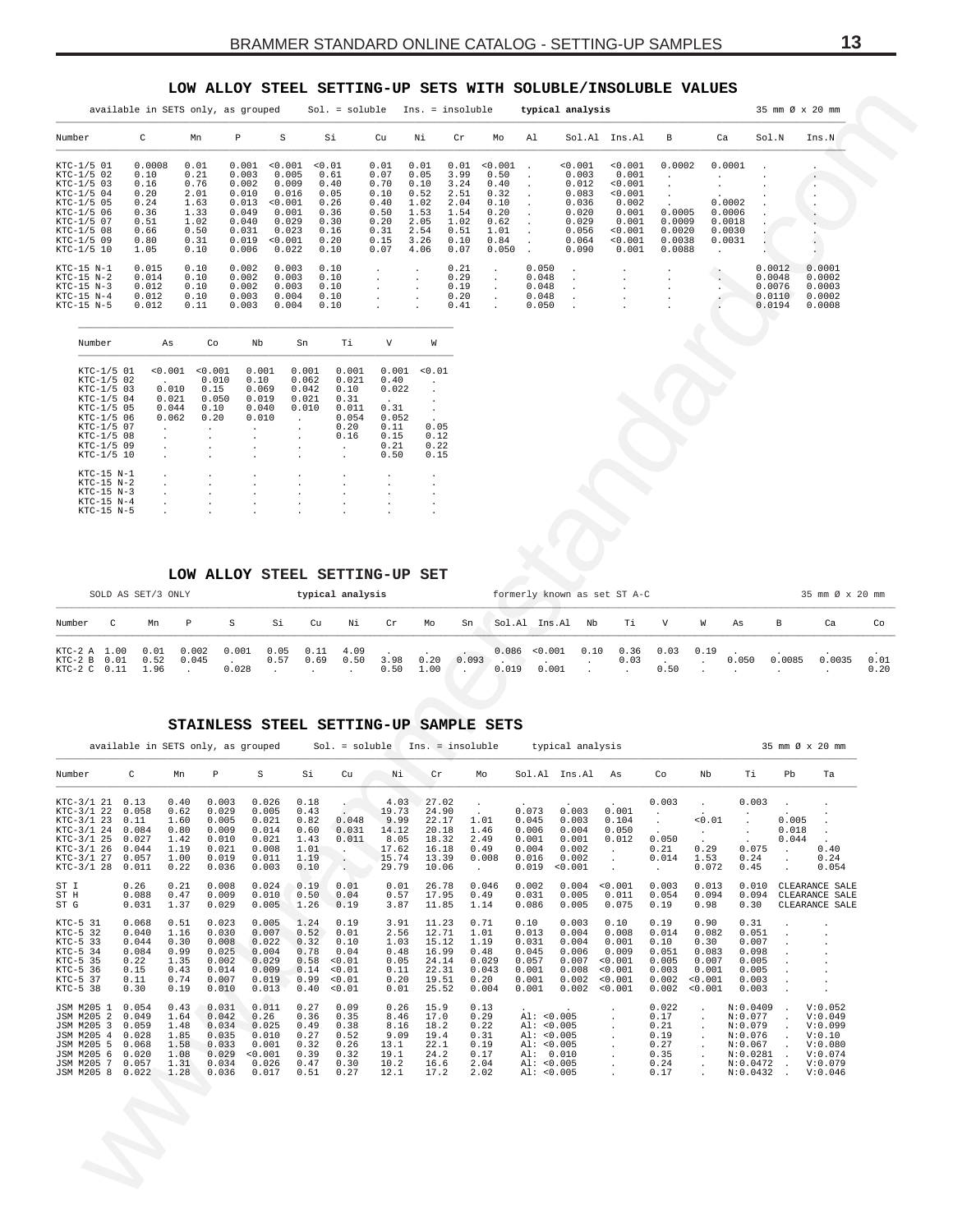<span id="page-13-0"></span>

|                            |                                                                           |                                                                                     |                                      |                                                |                                             |                                        |                                                               |                                                                                                          |                                                   |                                                              |                                                   | STAINLESS AND HIGH ALLOY STEEL SETTING-UP SAMPLES                        |                                                                  | typical analysis                                       |                                                                                                                                                 |                                                |                                                |                                      |
|----------------------------|---------------------------------------------------------------------------|-------------------------------------------------------------------------------------|--------------------------------------|------------------------------------------------|---------------------------------------------|----------------------------------------|---------------------------------------------------------------|----------------------------------------------------------------------------------------------------------|---------------------------------------------------|--------------------------------------------------------------|---------------------------------------------------|--------------------------------------------------------------------------|------------------------------------------------------------------|--------------------------------------------------------|-------------------------------------------------------------------------------------------------------------------------------------------------|------------------------------------------------|------------------------------------------------|--------------------------------------|
| Number                     |                                                                           | c                                                                                   | Mn                                   | P                                              | s                                           | Si                                     | Cu                                                            | Ni                                                                                                       | Cr                                                | Mo                                                           | Sn                                                | Al                                                                       | Co                                                               | Nb                                                     | Тi                                                                                                                                              | v                                              | W                                              | N                                    |
|                            | IMZ S-22<br>162X FeSUS1                                                   | 1.1<br>1.1                                                                          | 1.1<br>0.8                           | 0.01<br>0.15                                   | 0.02<br>0.35                                | 0.94<br>1.8                            | 0.03<br>0.3                                                   | 0.63<br>0.5                                                                                              | 19.1<br>25.0                                      | 0.45                                                         | 0.05                                              | 0.6                                                                      | 0.02<br>1.1                                                      | 0.05                                                   | 0.02<br>0.4                                                                                                                                     | 0.033<br>0.4                                   | 0.2                                            |                                      |
| R N 18<br>R H 12           | BS SU 420                                                                 | $\mathbf{1}$<br>0.47<br>0.32                                                        | 1.1<br>16.6<br>1.0                   | 0.07<br>0.018                                  | 0.2<br>0.01<br>0.27                         | 0.2<br>0.37<br>0.42                    | 7<br>0.09<br>0.12                                             | 10<br>0.12<br>0.45                                                                                       | 3.55<br>12.8                                      | $\sim$<br>0.11<br>0.37                                       | 0.1<br>< 0.01<br>0.005                            | 0.05<br>0.01<br>0.005                                                    | 0.03<br>0.028                                                    | 0.03<br>0.02                                           | 0.01<br>0.001                                                                                                                                   | 0.05<br>0.11                                   | 0.06<br>0.048                                  | 0.034                                |
|                            | IMZ S-15<br>IMZ 502<br>NCS AH21312<br>IMZ S-21<br>$IMZ S-30$              | 0.32<br>0.31<br>0.297<br>0.26<br>0.20                                               | 0.7<br>0.47<br>16.24<br>0.50<br>1.6  | 0.01<br>0.02<br>0.033<br>0.02<br>0.02          | 0.01<br>0.005<br>0.117<br>0.02<br>0.01      | 2.0<br>2.8<br>0.48<br>0.44<br>0.93     | $\ddot{\phantom{0}}$<br>0.208<br>0.30<br>$\ddot{\phantom{a}}$ | 7.3<br>6.7<br>0.43<br>2.2<br>12.6                                                                        | 11.9<br>12.8<br>0.69<br>18.3<br>18.7              | $\ddot{\phantom{0}}$<br>0.506<br>0.4<br>$\ddot{\phantom{a}}$ |                                                   | $\cdot$<br>2.98<br>$\sim$                                                | $\sim$<br>0.032<br>$\cdot$<br>$\cdot$                            | 1.0                                                    | $\ddot{\phantom{0}}$<br>0.045<br>0.12<br>$\cdot$                                                                                                | $\cdot$<br>0.23<br>0.25<br>$\sim$              | $\sim$<br>0.35<br>0.4                          |                                      |
|                            | IMZ S-06A<br>KUT K10<br>KUT K10B<br>KUT K10C<br>$IMZ S-24$                | 0.2<br>0.155<br>0.14<br>0.13<br>0.13                                                | 1.4<br>1.77<br>1.77<br>1.77<br>0.7   | 0.01<br>0.022<br>0.022<br>0.022<br>0.01        | 0.01<br>0.020<br>0.020<br>0.020<br>0.02     | 0.2<br>0.88<br>0.88<br>0.88<br>0.95    | 0.04<br>0.16<br>0.16<br>0.16<br>$\sim$                        | 20<br>11.2<br>11.2<br>11.2<br>0.76                                                                       | 10.8<br>17.5<br>17.5<br>17.5<br>26.8              | 0.5<br>2.98<br>2.98<br>2.98<br>$\cdot$                       |                                                   |                                                                          | $\cdot$<br>$\cdot$<br>$\cdot$                                    | 1.5<br>0.98<br>0.98<br>0.98<br>$\cdot$                 | $\cdot$<br>$\cdot$<br>$\cdot$<br>$\cdot$<br>$\ddot{\phantom{1}}$                                                                                | $\cdot$                                        | 0.4<br>$\cdot$<br>$\cdot$                      |                                      |
| BS 224                     | BS SU 410<br>IMZ S-10<br>$IMZ S-34$<br>$IMZ S-33$                         | 0.124<br>0.12<br>0.11<br>0.11<br>0.10                                               | 0.41<br>0.65<br>1.7<br>0.60<br>1.2   | 0.020<br>0.01<br>0.015<br>0.024<br>0.03        | 0.008<br>0.01<br>0.01<br>0.019<br>0.01      | 0.35<br>0.32<br>0.62<br>1.32<br>0.75   | 0.039<br>2.4<br>0.07<br>$\sim$                                | 0.098<br>1.1<br>9.1<br>0.75<br>8.3                                                                       | 12.02<br>28<br>20.8<br>12.8<br>19.6               | 0.017<br>$\sim$<br>1.6<br>0.056<br>$\sim$                    | 0.004<br>$\cdot$<br>0.007<br>$\ddot{\phantom{a}}$ | 0.010<br>$\sim$<br>0.013<br>0.1                                          | 0.015<br>$\sim$<br>0.03<br>$\cdot$                               | 0.003<br>0.6<br>0.02<br>$\sim$                         | 0.003<br>1.4<br>0.5<br>$\sim$<br>0.6                                                                                                            | 0.029<br>$\cdot$<br>0.041                      | 0.004<br>$\sim$<br>0.5<br>(0.004)              | 0.0284                               |
| KUT K7<br>KUT K8<br>R H 34 | IMZ S-16<br>BS SU 309                                                     | 0.10<br>0.077<br>0.063<br>0.061<br>0.06                                             | 0.65<br>1.68<br>1.44<br>1.10<br>7.4  | 0.015<br>0.027<br>0.026<br>0.026<br>< 0.01     | 0.01<br>0.0009<br>0.012<br>0.017<br>0.01    | 1.3<br>0.50<br>0.89<br>1.38<br>0.3     | 0.12<br>0.26<br>0.20<br>(0.18)<br>1.9                         | 0.59<br>13.68<br>10.45<br>$\overline{a}$<br>18                                                           | 14.3<br>22.50<br>17.8<br>23.5<br>17               | 0.30<br>$\sim$<br>0.08                                       | 0.007<br>$\sim$<br>< 0.01                         | 0.5<br>0.006<br>$\sim$<br>1.53<br>0.01                                   | 0.13<br>$\cdot$<br>0.3                                           | 0.027<br>$\sim$<br>0.44                                | 0.20<br>$\sim$<br>0.27<br>0.04                                                                                                                  | 0.065<br>$\cdot$<br>0.06                       | 0.1                                            | 0.095<br>$\cdot$<br>0.16             |
| C Fe 3                     | BS SU 347<br>BS SU 321<br>NCS AH11333d<br>BS SU 321A                      | 0.056<br>0.055<br>0.054<br>0.05<br>0.046                                            | 1.61<br>1.67<br>1.23<br>1.54<br>1.77 | 0.030<br>0.016<br>0.029<br>0.02<br>0.024       | 0.027<br>0.023<br>0.014<br>0.02<br>0.020    | 0.51<br>0.63<br>0.577<br>0.37<br>0.38  | 0.16<br>0.21<br>0.136<br>0.241<br>0.67                        | 9.43<br>10.15<br>8.08<br>9.92<br>9.09                                                                    | 17.26<br>17.18<br>17.34<br>17.38<br>17.40         | 0.39<br>0.22<br>0.153<br>2.07<br>0.25                        | 0.007<br>0.004<br>0.02<br>0.008                   | 0.005<br>0.19<br>0.082<br>0.10                                           | 0.05<br>0.16<br>0.322<br>0.052                                   | 0.79<br>$\cdot$ .<br>(0.54)<br>0.014                   | 0.45<br>0.399<br>(0.021)<br>0.53                                                                                                                | 0.13<br>0.074<br>0.07<br>0.10                  | $\cdot$<br>0.04                                | 0.060<br>0.012<br>$\cdot$<br>$\cdot$ |
| R H 33                     | BS SU 321B<br>$IMZ S-28$<br>IMZ S-31<br>IMZ 504                           | 0.039<br>0.031<br>0.03<br>0.03<br>0.03                                              | 1.58<br>10.02<br>1.6<br>1.5<br>1.43  | 0.03<br>0.01<br>0.01<br>0.01<br>0.02           | 0.0004<br>0.015<br>0.01<br>0.01<br>0.01     | 0.56<br>0.09<br>0.75<br>0.30<br>0.56   | 0.465<br>1.9<br>$\sim$<br>$\cdot$                             | 9.2<br>18.9<br>14.3<br>11.0<br>11.1                                                                      | 17.65<br>18.0<br>16.3<br>17.6<br>18.2             | 0.357<br>0.02<br>2.25<br>$\sim$<br>$\sim$                    | 0.012<br>< 0.01<br>$\cdot$<br>$\cdot$<br>$\cdot$  | 0.025<br>0.025<br>$\ddot{\phantom{0}}$<br>$\sim$<br>$\ddot{\phantom{0}}$ | 0.1<br>0.027<br>$\cdot$<br>$\sim$<br>$\cdot$                     | 0.012<br>0.51<br>$\cdot$<br>$\cdot$                    | 0.29<br>0.25<br>$\cdot$<br>$\cdot$<br>$\cdot$                                                                                                   | 0.076<br>0.04<br>$\cdot$<br>$\cdot$<br>$\cdot$ | 0.025<br>0.09<br>$\cdot$<br>$\cdot$<br>$\cdot$ | 0.02<br>$\cdot$<br>$\cdot$<br>0.17   |
| R H 31                     | BS SU 2507<br>BS SU 304<br>BS SU 304 BAR 0.024<br>NCS AH11367c            | 0.03<br>0.026<br>0.024<br>0.022                                                     | 1.1<br>0.78<br>1.45<br>1.45<br>0.942 | 0.02<br>0.024<br>0.031<br>0.031<br>0.038       | 0.01<br>0.002<br>0.026<br>0.026<br>0.0038   | 0.6<br>0.32<br>0.367<br>0.367<br>0.348 | 2.0<br>0.23<br>0.47<br>0.47<br>0.062                          | 20.0<br>6.8<br>8.1<br>8.1<br>10.07                                                                       | 17.02<br>25.2<br>18.25<br>18.25<br>16.82          | 2.3<br>3.8<br>0.49<br>0.49<br>2.04                           | 0.01<br>0.005<br>0.014<br>0.014<br>$\sim$         | < 0.01<br>0.007<br>< 0.005<br>0.005<br>0.012                             | 0.06<br>0.042<br>0.125<br>0.125<br>0.226                         | 0.3<br>0.009<br>0.013<br>0.013<br>$\ddot{\phantom{0}}$ | 0.01<br>0.003<br>0.002<br>0.002<br>$\sim$                                                                                                       | 0.04<br>0.06<br>0.072<br>0.072<br>0.090        | 0.06<br>0.085<br>0.032<br>0.032<br>0.0055      | 0.30<br>0.084<br>0.084<br>0.066      |
| SUS G                      | SUS 1.3974<br>SUS F/6<br>SUS F/5<br>BS SU 316L-A 0.017                    | 0.02<br>0.02<br>0.02<br>0.02                                                        | 5.7<br>1.7<br>0.61<br>0.50<br>1.67   | 0.02<br>0.03<br>0.02<br>0.02<br>0.029          | < 0.001<br>0.02<br>0.005<br>0.005<br>0.0232 | 0.40<br>0.32<br>0.53<br>0.26<br>0.41   | 0.12<br>0.30<br>0.63<br>0.59<br>0.41                          | 14.8<br>10.0<br>7.2<br>7.0<br>9.83                                                                       | 23.3<br>16.8<br>25.8<br>24.7<br>16.67             | 2.9<br>2.1<br>3.4<br>3.5<br>2.03                             | 0.006<br>< 0.005<br>0.001<br>0.0088               | < 0.01<br>0.003<br>0.005<br>0.005<br>0.001                               | 0.06<br>0.15<br>0.05<br>0.01<br>0.17                             | 0.14<br>0.01<br>0.005<br>0.005<br>0.007                | 0.01<br>0.005<br>0.005<br>0.005<br>0.0061                                                                                                       | 0.12<br>0.08<br>0.06<br>0.03<br>0.062          | 0.13<br>0.04<br>0.63<br>0.62<br>0.051          | 0.08<br>0.25<br>0.23<br>0.08         |
| Number                     |                                                                           | c                                                                                   | Mn                                   | Р                                              | s                                           | Si                                     | Cu                                                            | Ni                                                                                                       | Cr                                                | Mo                                                           | Sn                                                | Al                                                                       | Co                                                               | Nb                                                     | Тi                                                                                                                                              | v                                              | W                                              | N                                    |
|                            | Number                                                                    | As                                                                                  |                                      | в                                              | Вi                                          | Ca                                     | Fe                                                            | $\circ$<br>Pb                                                                                            | Sb                                                | Ta                                                           | Тe                                                | Zn                                                                       | Zr                                                               |                                                        | Units                                                                                                                                           |                                                |                                                |                                      |
|                            | $IMZ S-22$<br>162X FeSUS1<br>R N 18<br>R H 12<br>BS SU 420                | 0.002<br>0.005<br>0.01<br>0.002                                                     |                                      | 0.001<br>$\cdot$<br>$\cdot$<br>0.0005          | 0.005<br>0.06                               | $\cdot$<br>0.0002                      |                                                               | 0.005<br>0.1<br>$[83.9]$ 0.006 <0.005                                                                    | 0.015<br>$\sim$<br>< 0.005                        |                                                              | 0.06<br>$\ddot{\phantom{0}}$                      | 0.002<br>$\cdot$                                                         | 0.04<br>0.01<br>0.001                                            |                                                        | 45 mm Ø x ~29 mm<br>43 mm Ø x 20 mm<br>40 mm Ø x 40 mm<br>40 mm Ø x 40 mm<br>38 mm Ø x 40+ mm Mg: 0.0001                                        | last                                           |                                                |                                      |
|                            | $IMZ S-15$<br>IMZ 502<br>NCS AH21312<br>IMZ S-21                          |                                                                                     |                                      |                                                |                                             |                                        |                                                               |                                                                                                          |                                                   |                                                              |                                                   |                                                                          |                                                                  |                                                        |                                                                                                                                                 |                                                |                                                |                                      |
|                            | $IMZ S-30$                                                                |                                                                                     |                                      |                                                |                                             |                                        |                                                               |                                                                                                          |                                                   |                                                              |                                                   |                                                                          |                                                                  |                                                        | 40 mm $\varnothing$ x ~23 mm<br>47 mm $\varnothing$ x ~25 mm<br>40 mm Ø x 40 mm<br>40 mm $\varnothing$ x ~30 mm<br>40 mm $\varnothing$ x ~23 mm |                                                |                                                |                                      |
|                            | IMZ S-06A<br>KUT K10<br>KUT K10B<br>KUT K10C<br>$IMZ S-24$                | $\cdot$                                                                             |                                      |                                                |                                             |                                        |                                                               |                                                                                                          |                                                   |                                                              |                                                   |                                                                          |                                                                  |                                                        | 45 mm $\varnothing$ x ~25 mm<br>30-35 mm Ø x 39 mm<br>30-35 mm Ø x 39 mm<br>30-35 mm Ø x 39 mm<br>40 mm Ø x ~30 mm                              |                                                |                                                |                                      |
|                            | <b>BS SU 410</b><br>$IMZ S-10$<br>$IMZ S-34$<br>BS 224<br>$IMZ S-33$      | $\ddot{\phantom{a}}$<br>$\cdot$<br>$\mathbf{r}$<br>$\ddot{\phantom{a}}$             |                                      | 0.0002<br>$\lambda$                            |                                             | 0.0002<br>$\ddot{\phantom{a}}$         | $\mathbf{r}$<br>$\ddot{\phantom{0}}$                          | 0.0038                                                                                                   |                                                   |                                                              |                                                   |                                                                          | $\overline{\phantom{a}}$<br>$\ddot{\phantom{a}}$<br>$\cdot$      |                                                        | 40 mm Ø x 40 mm<br>45 mm $\varnothing$ x $\sim$ 30 mm<br>40 mm $\varnothing$ x ~30 mm<br>32 mm Ø x 17 mm<br>40 mm Ø x ~35 mm                    |                                                |                                                |                                      |
|                            | $IMZ S-16$<br>BS SU 309<br>KUT K7<br>KUT K8<br>R H 34                     | $\cdot$<br>$\ddot{\phantom{a}}$<br>$\cdot$<br>< 0.001                               |                                      | 0.0030<br>$\cdot$<br>$\ddot{\phantom{a}}$      |                                             |                                        | $\ddot{\phantom{a}}$                                          | 0.005<br>$\mathbf{r}$<br>$\overline{\phantom{a}}$                                                        |                                                   |                                                              |                                                   |                                                                          | 0.01<br>$\sim$<br>$\cdot$<br>0.01                                |                                                        | 40 mm Ø x ~30 mm<br>44 mm Ø x 40 mm<br>30-35 mm Ø x 39 mm<br>30-35 mm Ø x 39 mm<br>40 mm Ø x 40 mm                                              |                                                |                                                |                                      |
|                            | BS SU 347<br><b>BS SU 321</b><br>NCS AH11333d<br>$C$ Fe $3$<br>BS SU 321A | $\cdot$<br>$\cdot$<br>$\sim$<br>0.004                                               |                                      | 0.0040<br>$\cdot$<br>$\cdot$<br>0.0005         | $\cdot$                                     | 0.0003                                 |                                                               | 0.004<br>$\blacksquare$<br>0.002<br>$\ddot{\phantom{a}}$<br>$\cdot$<br>$\overline{\phantom{a}}$<br>0.001 | 0.01                                              |                                                              |                                                   |                                                                          | $\cdot$<br>$\ddot{\phantom{a}}$<br>$\ddot{\phantom{a}}$<br>0.001 |                                                        | 38 mm Ø x 40 mm<br>39 mm Ø x 40 mm<br>38 mm Ø x 35 mm<br>40 mm Ø x 30 or 40 mm<br>38 mm Ø x 40 mm                                               |                                                |                                                |                                      |
|                            | BS SU 321B<br>R H 33<br>$IMZ S-28$<br>$IMZ S-31$<br>IMZ 504               | 0.006<br>0.001<br>$\sim$                                                            |                                      | 0.002<br>$\sim$<br>0.005<br>0.005<br>$\cdot$ . |                                             | 0.0009<br>$\mathbf{r}$                 | [69.6]<br>$\ddot{\phantom{a}}$                                | 0.0002<br>$\sim$<br>$\ddot{\phantom{a}}$                                                                 | 0.001<br>$\ddot{\phantom{a}}$                     |                                                              |                                                   |                                                                          | 0.003<br>0.016<br>0.005<br>$\cdot$<br>$\ddot{\phantom{a}}$       |                                                        | 41 mm Ø x 40 mm<br>40 mm Ø x 40 mm<br>40 mm $\varnothing$ x ~30 mm<br>40 mm $\varnothing$ x $\sim$ 30 mm<br>50 mm Ø x ~23 mm                    |                                                |                                                |                                      |
|                            | R H 31<br>BS SU 2507<br>BS SU 304<br>BS SU 304 BAR<br>NCS AH11367c        | < 0.001<br>0.006<br>$\sim$<br>$\ddot{\phantom{1}}$<br>$\mathcal{L}_{\mathcal{A}}$ . |                                      | 0.002<br>0.0007<br>0.0007<br>$\mathbf{r}$      | $\cdot$<br>$\overline{\phantom{a}}$         | < 0.005<br>0.0016<br>0.0016<br>$\cdot$ | [70.5] 0.015<br>$\cdot$                                       | [62.6]<0.005 <0.005<br>0.002<br>$[70.5]$ 0.015 0.002<br>$\overline{a}$<br>$\mathbf{r}$                   | 0.005<br>$\mathbf{r}$<br>$\overline{\phantom{a}}$ |                                                              |                                                   |                                                                          | 0.014<br>< 0.007<br>0.007<br>0.007<br>$\sim$                     |                                                        | 40 mm Ø x 40 mm<br>38 mm Ø x 40 mm<br>38 mm Ø x 40 mm<br>38 mm Ø x 150 mm<br>38 mm Ø x 35 mm                                                    |                                                |                                                |                                      |
|                            | SUS 1.3974                                                                | < 0.001                                                                             |                                      | $\cdot$                                        |                                             |                                        |                                                               |                                                                                                          |                                                   |                                                              |                                                   |                                                                          | 0.01                                                             |                                                        | 40 mm Ø x 30 mm                                                                                                                                 |                                                |                                                |                                      |
|                            | SUS G<br>$SUS$ $F/6$<br>$SUS$ $F/5$<br>BS SU 316L-A 0.0043<br>Number      | $\sim$<br>0.005<br>0.005<br>As                                                      |                                      | 0.002<br>0.002<br>0.0007<br>в                  | $\cdot$<br>Вi                               | 0.003<br>$\sim$<br>0.0015<br>Ca        | [60.7]<br>62.9<br>[68.6]<br>Fe                                | $\sim$<br>0.0006<br>$\mathbf{r}$<br>$\circ$<br>Pb                                                        | $\cdot$<br>$\ddot{\phantom{a}}$<br>0.002<br>Sb    | 0.001<br>$\ddot{\phantom{a}}$<br>0.007<br>Тa                 | Тe                                                | Zn                                                                       | < 0.005<br>$\sim$<br>0.0041<br>Zr                                |                                                        | 44 mm Ø X 25, 75, or 150 mm<br>44 mm Ø X 25, 75, or 150 mm<br>44 mm Ø x 25 or 75 mm, last of batch<br>38 mm Ø x 40 mm<br>Units                  |                                                |                                                |                                      |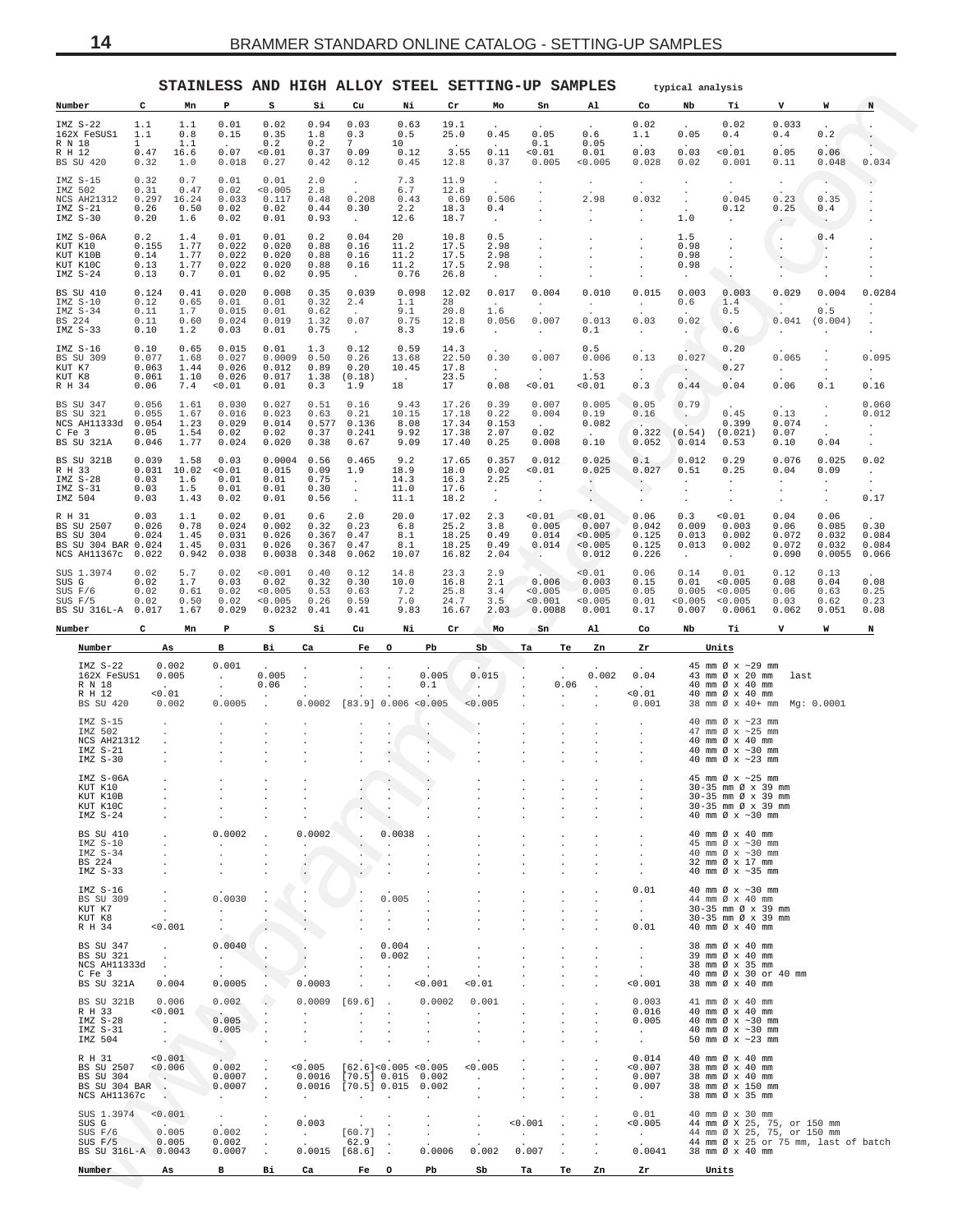<span id="page-14-0"></span>

|                                           |                                  |                                         | <b>ALUMINUM</b>                |                          |                           | IN XRF DISCS                   |                                |                             | typical analysis         |                              |                          |                          |                              |             |             |                                |                           | $30-40$ mm $\varnothing \times 5$ mm |                            |
|-------------------------------------------|----------------------------------|-----------------------------------------|--------------------------------|--------------------------|---------------------------|--------------------------------|--------------------------------|-----------------------------|--------------------------|------------------------------|--------------------------|--------------------------|------------------------------|-------------|-------------|--------------------------------|---------------------------|--------------------------------------|----------------------------|
| Number                                    | $A1_{2}O_{3}$                    | $A \cdot S_2$ <sup>O</sup> <sub>3</sub> | $B_2O_3$                       | BaO                      | $Bi_{2}O_{3}$             | CaO                            | Fe <sub>2</sub> O <sub>3</sub> | $\mathrm{Geo}_{2}$          | $k_{2}^{\circ}$          | MgO                          | $MOO_{\alpha}$           | $Na_{2}O$                | $P_2O_5$                     | PbO         | $Sb_2O_3$   | $\frac{\text{SiO}}{2}$         | $\mathcal{I}^{10}$        | $V_2O_5$                             | WO <sub>3</sub>            |
| BR CH1<br>SV C<br>BR PC 3<br>BR CS1       | 28.0<br>27.15<br>27.1<br>27.1    | 0.8<br>0.78<br>0.78<br>0.78             | 20.0<br>19.23<br>19.1<br>19.23 | 1.0<br>1.0<br>1.0<br>1.0 | 1.0<br>0.5<br>0.50<br>0.5 | 0.03<br>0.03<br>0.03           | 7.0<br>5.4<br>5.4<br>5.4       | 0.3<br>0.27<br>0.27<br>0.27 | 8.0<br>6.9<br>6.9<br>6.9 |                              | 2.0<br>2.0<br>2.0        | 6.5<br>7.9<br>7.9<br>7.9 | 14.0<br>15.6<br>15.6<br>15.6 |             |             | 9.11<br>9.9<br>9.9<br>11.3     | 0.1<br>0.1<br>0.10<br>0.1 | 0.3<br>0.26<br>0.26<br>0.26          | 1.2<br>0.9<br>0.90<br>0.05 |
| FLX CH2/1<br>BR ACEM<br>FLX PR3<br>FLX S7 | 24.83<br>21.68<br>17.68<br>15.46 | 2.68                                    | 8.76<br>19.88                  |                          | 0.82<br>$\sim$            | 15.57<br>10.53<br>3.16<br>10.1 | 0.79<br>11.93<br>11.52         | 1.86                        | 0.30<br>3.14<br>3.14     | 7.99<br>7.03<br>6.76<br>4.71 | 1.03<br>$\sim$<br>$\sim$ | 10.11<br>11.15<br>3.38   | 4.87<br>0.20<br>9.72<br>0.28 | 3.20<br>2.0 | 2.16<br>2.0 | 8.40<br>9.56<br>41.28<br>48.06 | 0.20<br>3.32<br>2.36      | 1.54                                 | 0.45                       |

| Number    |          |                 |                                     |                                   |                                     |                   |                                   |                                   |           | CdO Ce <sub>2</sub> O <sub>3</sub> Cr <sub>2</sub> O <sub>3</sub> La <sub>2</sub> O <sub>3</sub> MnO Mn <sub>2</sub> O <sub>3</sub> Nb <sub>2</sub> O <sub>5</sub> Nd <sub>2</sub> O <sub>3</sub> NiO Pr <sub>2</sub> O <sub>3</sub> Rb <sub>2</sub> O SO <sub>3</sub> SrO U <sub>3</sub> O <sub>8</sub> ZrO <sub>2</sub> |                   |                                                                                 |  |        |
|-----------|----------|-----------------|-------------------------------------|-----------------------------------|-------------------------------------|-------------------|-----------------------------------|-----------------------------------|-----------|---------------------------------------------------------------------------------------------------------------------------------------------------------------------------------------------------------------------------------------------------------------------------------------------------------------------------|-------------------|---------------------------------------------------------------------------------|--|--------|
| BR CH1    |          |                 |                                     | $0.15$ 0.5 .                      |                                     |                   | 0.7                               | 0.5                               | 0.3       | $0.4$ $0.04$ . $0.1$ .                                                                                                                                                                                                                                                                                                    |                   |                                                                                 |  |        |
| SV C      | 0.66     |                 |                                     | <b>Contract Contract Contract</b> | 0.47                                | <b>Contractor</b> | 0.6                               | 0.46                              | 0.29      | 0.2                                                                                                                                                                                                                                                                                                                       |                   |                                                                                 |  | . last |
| BR PC 3   | 0.16     | <b>Contract</b> |                                     |                                   | $0.47$ .                            |                   | 0.60                              | 0.46                              | 0.29      | 0.20                                                                                                                                                                                                                                                                                                                      |                   | the company of the company of the company                                       |  |        |
| BR CS1    | $0.16$ . |                 |                                     | $\sim$ 0.47 $\sim$                |                                     |                   | <b>Contract Contract Contract</b> | $0.46$ $0.29$ $0.2$               |           |                                                                                                                                                                                                                                                                                                                           |                   | the company of the company of the company                                       |  |        |
| FLX CH2/1 |          | $1.23$ .        |                                     | 0.87                              | and the company of the company      |                   | $\sim$                            |                                   |           | $0.44$ Li <sub>n</sub> O:1.20 0.55 . 0.33                                                                                                                                                                                                                                                                                 |                   |                                                                                 |  |        |
| BR ACEM   |          |                 | the company of the company of       | $\sim$ $\sim$                     |                                     | 0.20              | $\sim$                            | <b>Contract Contract Contract</b> |           | the company of the company of                                                                                                                                                                                                                                                                                             | <b>Contractor</b> | $0.50$                                                                          |  |        |
| FLX PR3   |          |                 | 1.07                                | <b>Contractor</b>                 | the contract of the contract of the |                   | and the company of the com-       |                                   | $0.373$ . |                                                                                                                                                                                                                                                                                                                           |                   | the contract of the contract of the contract of the contract of the contract of |  |        |
| FLX S7    |          |                 | the contract of the contract of the |                                   |                                     |                   |                                   |                                   |           |                                                                                                                                                                                                                                                                                                                           |                   |                                                                                 |  |        |

|                                                                                                                                                             | typical analysis |  |  |  | $40 \text{ mm}$ $\varnothing$ $\times$ 6 mm |  |
|-------------------------------------------------------------------------------------------------------------------------------------------------------------|------------------|--|--|--|---------------------------------------------|--|
| Number $As_0O_3$ CaO Co <sub>2</sub> O <sub>4</sub> K <sub>2</sub> O MnO MoO <sub>2</sub> Na <sub>2</sub> O Sb <sub>2</sub> O <sub>2</sub> SiO <sub>2</sub> |                  |  |  |  |                                             |  |
| FLX K04 2.12 14.8 0.52 2.18 6.81 2.9 5.22 2.12 29.9                                                                                                         |                  |  |  |  |                                             |  |

| Number                        |  |  |      |  |  |                      |  |      | BaO SiO, TiO, Al <sub>2</sub> O, As <sub>2</sub> O, B <sub>2</sub> O, CaO CeO, Cr <sub>2</sub> O, CuO Fe <sub>2</sub> O, K <sub>2</sub> O MgO Na <sub>2</sub> O PbO Sb <sub>2</sub> O, SrO ZnO ZrO,                                      |      |       |          |  |
|-------------------------------|--|--|------|--|--|----------------------|--|------|------------------------------------------------------------------------------------------------------------------------------------------------------------------------------------------------------------------------------------------|------|-------|----------|--|
| BR M 1<br>BR $4/L$<br>BR BG18 |  |  | 4.25 |  |  | 4.77 0.0 . 0.02 1.85 |  | 1 08 | 18 70<br>and the contract of $\begin{bmatrix} 3.5 & 1 \end{bmatrix}$ , $\begin{bmatrix} 3.6 & 1 \end{bmatrix}$ , $\begin{bmatrix} 1.0 & 1 \end{bmatrix}$ , $\begin{bmatrix} 1 & 0 \end{bmatrix}$ , $\begin{bmatrix} 1 & 0 \end{bmatrix}$ | 0.20 | 4 9 8 | 0.0 last |  |

| Number                                                                                                        | $A1_{2}O_{3}$                                           | $\mathrm{As}_{2}\mathrm{O}_{2}$<br>3             | $B_2O_3$                                                                  | Ba0                                                              | $Bi_{2}O_{3}$               | CaO                                  | $Fe_2O_3$                                                                                 | GeO.                                                     | $k_{2}^{\circ}$                                   | MgO                                               | MoO                                  | Na <sub>2</sub> O                                  | $P_2O_5$                                        | PbO                                                  | $\mathrm{Sb}_{2}$ <sup>O</sup> <sub>3</sub> | SiO,                             | $\overline{110}$ <sub>2</sub>        | $v_2^o$ <sub>5</sub>                      |                                      | WO.<br>3                             |                          |
|---------------------------------------------------------------------------------------------------------------|---------------------------------------------------------|--------------------------------------------------|---------------------------------------------------------------------------|------------------------------------------------------------------|-----------------------------|--------------------------------------|-------------------------------------------------------------------------------------------|----------------------------------------------------------|---------------------------------------------------|---------------------------------------------------|--------------------------------------|----------------------------------------------------|-------------------------------------------------|------------------------------------------------------|---------------------------------------------|----------------------------------|--------------------------------------|-------------------------------------------|--------------------------------------|--------------------------------------|--------------------------|
| BR CH1<br>SV C<br>BR PC 3<br>BR CS1                                                                           | 28.0<br>27.15<br>27.1<br>27.1                           | 0.8<br>0.78<br>0.78<br>0.78                      | 20.0<br>19.23<br>19.1<br>19.23                                            | 1.0<br>1.0<br>1.0<br>1.0                                         | 1.0<br>0.5<br>0.50<br>0.5   | 0.03<br>0.03<br>0.03                 | 7.0<br>5.4<br>5.4<br>5.4                                                                  | 0.3<br>0.27<br>0.27<br>0.27                              | 8.0<br>6.9<br>6.9<br>6.9                          |                                                   | 2.0<br>2.0<br>2.0                    | 6.5<br>7.9<br>7.9<br>7.9                           | 14.0<br>15.6<br>15.6<br>15.6                    |                                                      |                                             | 9.11<br>9.9<br>9.9<br>11.3       | 0.1<br>0.1<br>0.10<br>0.1            | 0.3<br>0.26<br>0.26<br>0.26               |                                      | 1.2<br>0.9<br>0.90<br>0.05           |                          |
| FLX CH2/1<br>BR ACEM<br>FLX PR3<br>FLX S7                                                                     | 24.83<br>21.68<br>17.68<br>15.46                        | 2.68<br>$\cdot$<br>$\bullet$                     | 8.76<br>19.88<br>$\cdot$                                                  |                                                                  | 0.82                        | 15.57<br>10.53<br>3.16<br>10.1       | 0.79<br>11.93<br>11.52                                                                    | 1.86<br>$\cdot$                                          | 0.30<br>3.14<br>3.14                              | 7.99<br>7.03<br>6.76<br>4.71                      | $\cdot$                              | 1.03 10.11<br>11.15<br>3.38                        | 4.87<br>0.20<br>9.72<br>0.28                    | 3.20<br>2.0<br>$\cdot$                               | 2.16<br>2.0<br>$\cdot$                      | 8.40<br>9.56<br>41.28<br>48.06   | 0.20<br>3.32<br>2.36                 | 1.54<br>$\cdot$<br>$\cdot$                |                                      | 0.45<br>$\cdot$                      |                          |
| Number                                                                                                        |                                                         | CdO $Ce_{2}O_{3}$                                |                                                                           | $\mathrm{Cr}_{2}\mathrm{O}_{3}$ La <sub>2</sub> $\mathrm{O}_{3}$ | MnO                         |                                      | $\mathrm{Mn}_2\mathrm{O}_3\quad \mathrm{Nb}_2\mathrm{O}_5\quad \mathrm{Nd}_2\mathrm{O}_3$ |                                                          | NiO                                               | $Pr_2O_3$                                         | $Rb_2$ <sup>O</sup>                  | SO <sub>3</sub>                                    | $S_{r0}$ $U_{30g}$                              |                                                      | $\mbox{zro}_{2}$                            |                                  |                                      |                                           |                                      |                                      |                          |
| BR CH1<br>SV C<br>BR PC 3<br>BR CS1                                                                           | 0.15<br>0.66<br>0.16<br>0.16                            |                                                  |                                                                           |                                                                  | 0.5<br>0.47<br>0.47<br>0.47 |                                      | 0.7<br>0.6<br>0.60                                                                        | 0.5<br>$0.46\,$<br>0.46<br>0.46                          | 0.3<br>0.29<br>0.29<br>0.29                       | 0.4<br>0.2<br>0.20<br>0.2                         | 0.04                                 |                                                    |                                                 | 0.1                                                  | last                                        |                                  |                                      |                                           |                                      |                                      |                          |
| FLX CH2/1<br>BR ACEM<br>FLX PR3<br>FLX S7                                                                     |                                                         | 1.23                                             | 1.07                                                                      | 0.87<br>$\cdot$                                                  | 0.234                       | 0.20                                 | $\bullet$                                                                                 | 0.44<br>$\cdot$                                          | $Li_2$ 0:1.20<br>0.373                            |                                                   |                                      | 0.50                                               | 0.55                                            | 0.33                                                 |                                             |                                  |                                      |                                           |                                      |                                      |                          |
|                                                                                                               |                                                         |                                                  |                                                                           |                                                                  |                             |                                      | ANTIMONY AND ARSENIC IN XRF DISC                                                          |                                                          |                                                   |                                                   |                                      |                                                    |                                                 |                                                      |                                             |                                  |                                      |                                           |                                      |                                      |                          |
| Number                                                                                                        | typical analysis<br>$As_2O_3$                           | CaO                                              | CO <sub>3</sub> O <sub>4</sub>                                            | $K_2$ O                                                          |                             | MnO                                  | MOO <sub>3</sub>                                                                          | Na <sub>2</sub> O                                        | 40 mm Ø x 6 mm<br>$\mathrm{Sb}_{2}\mathrm{O}_{3}$ | $\mathop{\mathsf{Si0}}\nolimits_2$                |                                      |                                                    |                                                 |                                                      |                                             |                                  |                                      |                                           |                                      |                                      |                          |
| FLX K04                                                                                                       | 2.12                                                    | 14.8                                             | 0.52                                                                      | 2.18                                                             |                             | 6.81                                 | 2.9                                                                                       | 5.22                                                     | 2.12                                              | 29.9                                              |                                      |                                                    |                                                 |                                                      |                                             |                                  |                                      |                                           |                                      |                                      |                          |
|                                                                                                               |                                                         |                                                  | BARIUM IN XRF DISCS                                                       |                                                                  |                             |                                      |                                                                                           |                                                          | typical analysis                                  |                                                   |                                      |                                                    |                                                 |                                                      |                                             |                                  |                                      | 40 mm Ø x 5 mm                            |                                      |                                      |                          |
| Number                                                                                                        | Ba0                                                     | $\mathop{\mathsf{Si0}}\nolimits_2$               | $\mathcal{I}^{10}$                                                        |                                                                  | $A1_2O_3$ $As_2O_3$         | $B_2O_3$                             | CaO                                                                                       | ceo <sub>2</sub>                                         | $\operatorname{Cr}_2O_3$                          | CuO $Fe_2O_3$                                     |                                      | $K_2^o$                                            | MgO                                             | $\sqrt{N}a_2$ O                                      | PbO                                         | $Sb_2O_3$                        | SrO                                  | ZnO                                       |                                      | $z_{x0}$                             |                          |
| BR M 1<br>BR $4/L$<br>BR BG18                                                                                 | 62.2<br>24.70<br>11.5                                   | 0.2<br>35.00<br>78.4                             | 33.5<br>2.33                                                              | 1.3<br>0.70                                                      | 0.31                        | 4.25<br>3.5                          | 4.77                                                                                      | 0.0                                                      | 2.8<br>$\cdot$                                    | 3.6                                               | 0.02<br>$0.02 \quad 1.85$<br>$\sim$  | 1.0                                                | 0.0                                             | 1.08                                                 | 18.70                                       | 0.20                             | 0.22                                 | 1.0                                       | 4.98                                 | 0.0                                  | last<br>last             |
|                                                                                                               |                                                         |                                                  | BORON IN XRF DISCS                                                        |                                                                  |                             |                                      |                                                                                           | typical analysis                                         |                                                   |                                                   |                                      |                                                    |                                                 |                                                      |                                             |                                  |                                      |                                           | $30-40$ mm $\varnothing \times 5$ mm |                                      |                          |
| Number                                                                                                        | $B_2O_3$                                                | $\mathrm{^{Al}_{2}O_{3}}$                        | $As_{2}O_{3}$                                                             | CaO                                                              | cdo                         | $\mathrm{cr}_2\mathrm{O}_3$          | $Fe_2O_3$                                                                                 | $K_2^o$                                                  | MgO                                               | MnO                                               | $\mathrm{Na}_2\mathrm{O}$            | NiO                                                | $P_2O_5$                                        | PbO                                                  | SO <sub>3</sub>                             | $Sb_2O_3$                        | $\frac{\text{SiO}}{2}$               | SnO                                       | $_{\rm SnO}_{2}$                     | $\mathbb{T}^{10}$ <sub>2</sub>       | ZnO                      |
| BR AN1/1<br>BR DSH2<br>BR DSH1<br>FLX PR2<br>BR WR2                                                           | 61.43<br>45.0<br>41.82<br>41.0<br>40.0                  | 22.6<br>21.80<br>21.82<br>0.1                    |                                                                           | 0.03<br>0.71<br>0.71<br>1.1                                      | 1.04<br>2.0                 | 0.68<br>0.68<br>0.68<br>0.1          | 0.1<br>0.70<br>0.70<br>9.0                                                                | 0.83<br>0.83<br>0.83<br>9.02<br>5.0                      | 0.6<br>0.60<br>0.60<br>19.45<br>15.0              | 2.0<br>0.5                                        | 1.7<br>17.82<br>17.0<br>10.0         | 0.78<br>0.78<br>0.78                               | 0.4<br>0.57<br>0.57<br>0.5                      | 0.92<br>0.92<br>0.92<br>2.79<br>$\ddot{\phantom{a}}$ | 0.5<br>0.50<br>0.50<br>0.5                  | $\cdot$<br>$\cdot$<br>0.5        | 3.0<br>3.0<br>$3.0$<br>23.57<br>15.8 |                                           | 0.79<br>1.05                         | 0.6<br>0.60<br>0.60<br>0.5           | 1.2<br>0.80<br>0.80      |
| BR BP2<br>BR MM1<br>BR WR1<br>BR OS1<br>SV D                                                                  | 36.0<br>31.10<br>30.0<br>26.68<br>25.2                  | 20.33<br>9.0<br>13.0<br>15.11<br>15.3            | 1.0<br>$\cdot$<br>2.0                                                     | 14.0<br>3.0<br>30.0<br>14.0<br>$2.0$ 15.0                        |                             | 0.7<br>1.5                           | 0.50<br>0.1<br>0.5                                                                        | 2.0<br>2.0<br>$\left\langle \cdot , \cdot \right\rangle$ | 6.0<br>5.0<br>5.0<br>13.43<br>9.0                 | 10.0<br>0.2<br>$\sim$                             | 12.0<br>16.0<br>5.0<br>10.78<br>10.0 | 2.0<br>$\sim$<br>$\cdot$                           | 0.50<br>0.1<br>5.0<br>5.0                       | 4.0<br>$\sim$ $-$<br>1.0                             | 0.10<br>0.1<br>$\cdot$                      | 2.0<br>0.50<br>0.5<br>2.0<br>2.0 | 4.27<br>6.0<br>12.5<br>5.0<br>3.0    |                                           | 1.0<br>$\cdot$                       | 0.33<br>3.0<br>$\cdot$               | 4.0<br>5.0<br>6.0<br>5.0 |
| BR DS1<br>BR AX3<br>BR PD 3<br>BR U 30<br>BR WIE3/II                                                          | 23.62<br>23.28<br>22.2<br>22.0<br>21.77                 | 20.0<br>18.89<br>20.6<br>20.0<br>$\sim 100$      | $\cdot$<br>$\sim$<br>$\cdot$                                              | 14.40<br>7.0<br>1.86 14.4<br>8.0                                 |                             |                                      | 0.58 0.09<br>12.0<br>0.58<br>$\sim$ $\sim$<br>$\mathcal{L}^{\text{max}}$                  | 3.14<br>0.09<br>$\sim$<br>10.0                           | 7.4<br>7.03<br>7.4<br>14.0<br>$\sim 100$          | $\cdot$<br>$\cdot$<br>$\cdot$<br>$\sim$<br>$\sim$ | 9.6<br>11.15<br>9.6<br>14.0<br>15.0  | $\cdot$<br>$\cdot$<br>$\cdot$<br>12.73             | 5.8<br>0.2<br>5.8<br>$\cdot$<br>$\sim$          | 1.7<br>4.0<br>1.7<br>10.77                           | 0.5<br>$\sim$<br>$\cdot$<br>$\cdot$         | 1.85<br>2.0<br>1.85<br>2.0       | 6.6<br>9.56<br>5.48<br>7.28          |                                           |                                      | 0.03<br>0.03                         | 3.7<br>3.7<br>12.45      |
| BR KA1<br>BR WIE3/I<br>BR ARL2                                                                                | 20.79<br>20.0<br>20.0                                   | 20.0<br>18.9<br>12.0                             | $\sim$<br>$\cdot$<br>0.5                                                  | 10.0<br>5.0<br>0.5                                               | 2.0                         |                                      | 0.01<br>14.3<br>and a series                                                              | 1.0<br>3.0<br>$\sim 10^{-1}$                             | 15.0<br>$\sim 100$<br>3.0                         | $\ddot{\phantom{a}}$<br>25.0                      | 11.0<br>11.0<br>12.0                 | $\cdot$<br>$\cdot$<br>$\ddot{\phantom{a}}$         | 2.0<br>$\ddot{\phantom{a}}$<br>1.0              | $\cdot$<br>$\cdot$                                   | 0.2<br>$\ddot{\phantom{a}}$<br>0.5          | 1.0<br>2.0<br>$\sim 10^{-1}$     | 4.0<br>19.4                          | $7.28$ 11.32.<br>$\ddots$ 0.5             | $\cdot$                              |                                      | 15.0<br>2.0              |
|                                                                                                               |                                                         |                                                  |                                                                           |                                                                  |                             | $Ce_{2}O_{3}$                        | Cl $Ga_2O_3$                                                                              |                                                          |                                                   |                                                   |                                      | GeO <sub>2</sub> $In_2O_3$ $La_2O_3$ $Nb_2O_5$ MoO | $^{MO}$ <sub>3</sub>                            |                                                      | Se Sr0 Ta $_2$ <sup>O</sup> <sub>5</sub>    |                                  | $Te_{2}O_{3}$                        | $V_2O_5$                                  | WO <sub>3</sub>                      | $z_{x0}$                             |                          |
|                                                                                                               | $Ag_2O$                                                 | BaO                                              | $Bi_{2}O_{3}$                                                             | CuO $CeO2$                                                       |                             |                                      |                                                                                           |                                                          |                                                   |                                                   |                                      |                                                    |                                                 |                                                      |                                             |                                  |                                      |                                           |                                      |                                      |                          |
|                                                                                                               | $\sim$<br>0.93<br>$\sim$ $\sim$<br>$\ddot{\phantom{a}}$ | 0.89<br>0.89<br>0.89<br>$\sim$<br>$\blacksquare$ | 1.2<br>1.20<br>$\sim$<br>$\overline{\phantom{a}}$<br>$\ddot{\phantom{a}}$ | 0.8<br>0.80<br>0.80<br>$\cdot$                                   |                             |                                      | 0.1<br>0.60<br>$\cdot$<br>$\cdot$                                                         |                                                          |                                                   |                                                   |                                      | 0.66<br>$\cdot$                                    |                                                 |                                                      |                                             |                                  |                                      | 0.6<br>0.60<br>$\cdot$<br>$\epsilon$      | $\cdot$<br>$\cdot$<br>3.76<br>$\sim$ | $\cdot$<br>$\cdot$<br>$\cdot$<br>1.5 |                          |
| Number<br>BR AN1/1<br>BR DSH2<br>BR DSH1<br>FLX PR2<br>BR WR2<br>BR BP2<br>BR MM1<br>BR WR1<br>BR OS1<br>SV D |                                                         | $\bullet$                                        | 0.30<br>$\Delta \phi$<br>1.0                                              | ٠.                                                               | $\cdot$<br>1.0              | $\ddot{\phantom{a}}$                 |                                                                                           | $\cdot$<br>1.5                                           |                                                   | $\cdot$<br>$\cdot$<br>$\cdot$<br>$1.0$            |                                      |                                                    | $\cdot$<br>$\cdot$<br>1.0                       | 1.0<br>$\cdot$                                       |                                             |                                  |                                      | $\ddot{\phantom{a}}$<br>$1.0$             | $\cdot$                              | $\cdot$<br>$\cdot$<br>$\cdot$<br>0.5 |                          |
| BR DS1<br>BR AX3<br>BR PD 3<br>BR U 30<br>BR WIE3/II                                                          |                                                         | $\cdot$                                          | 0.18<br>$\cdot$<br>$\cdot$                                                | 1.25<br>$\cdot$                                                  | $\cdot$                     | 0.84<br>0.84<br>$\ddot{\phantom{a}}$ | 0.46<br>0.46<br>$\cdot$<br>$\cdot$                                                        | $\cdot$<br>0.41<br>$\cdot$                               | $\cdot$                                           | 0.88<br>0.88<br>$\sim$<br>$\cdot$                 |                                      |                                                    | 0.87<br>0.87<br>$\cdot$<br>$\ddot{\phantom{a}}$ |                                                      | 0.13<br>0.13<br>$\cdot$                     |                                  |                                      | 0.86<br>0.86<br>$\cdot$<br>$\blacksquare$ | 0.05<br>0.32<br>$\cdot$<br>$\cdot$   | 0.34<br>$\bullet$<br>$\cdot$         | 0.34                     |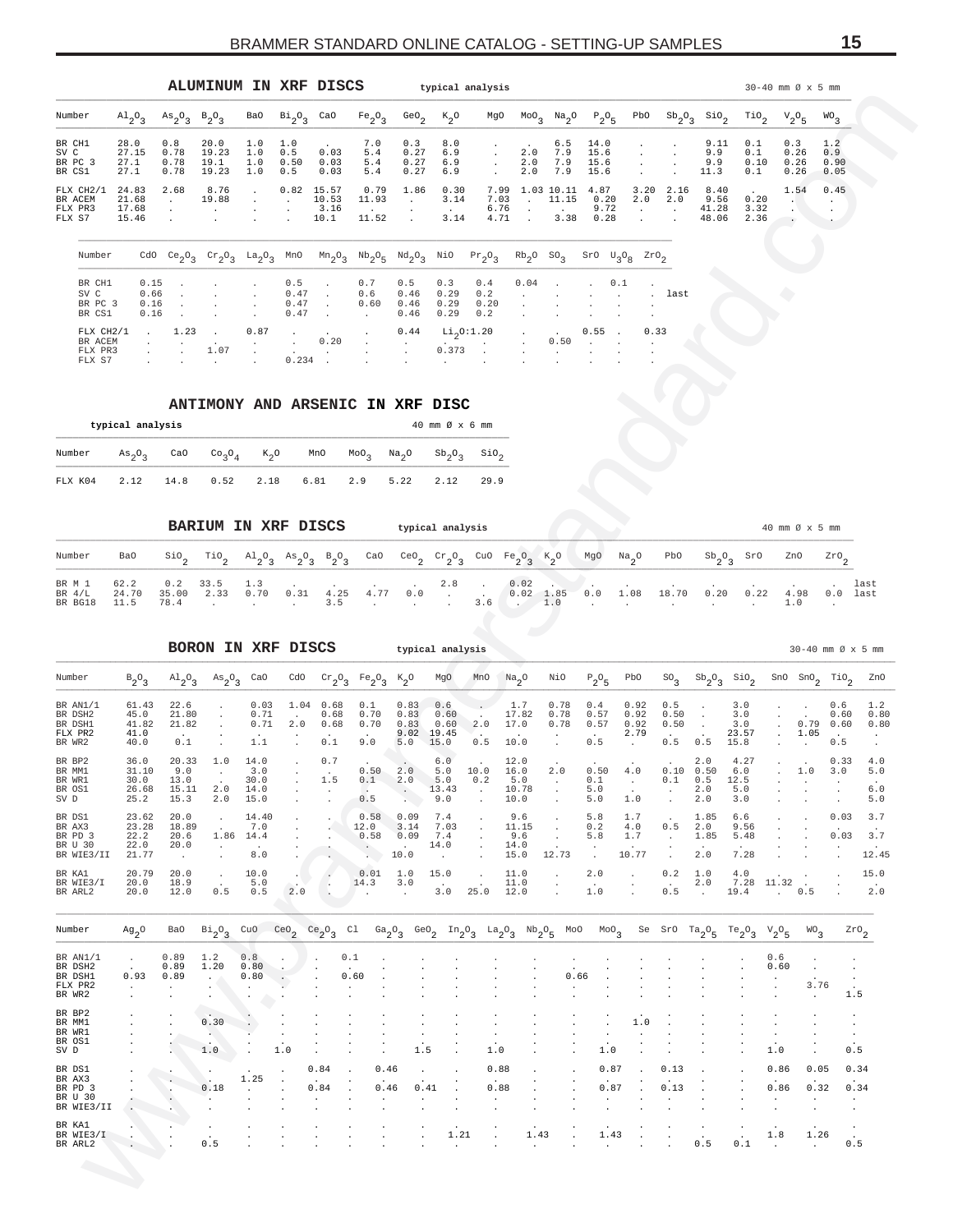# <span id="page-15-0"></span>**16** BRAMMER STANDARD ONLINE CATALOG - SETTING-UP SAMPLES

|                    |                 |                |                          | CARBONATE IN XRF DISC |        |                                                                                                  | typical analysis                                                                                                                                         |       |       | 38-40 mm Ø x 5-8 mm |               |      |
|--------------------|-----------------|----------------|--------------------------|-----------------------|--------|--------------------------------------------------------------------------------------------------|----------------------------------------------------------------------------------------------------------------------------------------------------------|-------|-------|---------------------|---------------|------|
| Number             | CO <sub>2</sub> |                |                          |                       |        |                                                                                                  | $\text{Al}_2\text{O}_2$ BaO CaO Cl F Fe <sub>2</sub> O <sub>2</sub> MgO Na <sub>2</sub> O P <sub>2</sub> O <sub>5</sub> SO <sub>2</sub> SiO <sub>2</sub> |       |       |                     | SrO           |      |
| FLX MB2<br>ASO TUD | Rem<br>47.51    | $0.02 \t 0.03$ | 50.04<br>$0.207$ . 30.28 | 0.013                 | < 0.01 | the company's company's company's company's company's company's company's<br>$0.023$ 21.76 0.046 | $0.91 \quad 0.07 \qquad .$                                                                                                                               | 0.012 | 0.023 | 0.02<br>0.093       | 0.02<br>0.004 | last |

| Cl<br>Ba0<br>CaO<br>F<br>SO <sub>3</sub><br>$\sin \theta_2$<br>Number<br>$\rm{CO}_{2}$<br>$\mathrm{Al}_{2}\mathrm{O}_{3}$<br>Fe <sub>2</sub> O <sub>3</sub><br>MgO<br>Na <sub>2</sub> O<br>$P_2O_5$<br>SrO<br>0.02<br>0.03<br>50.04<br>0.07<br>0.02<br>FLX MB2<br>0.91<br>0.02<br>Rem<br>$0.013$ < $0.01$ 0.023 21.76<br>$0.046$ $0.012$ $0.023$ 0.093<br>ASO TUD<br>47.51<br>0.207<br>30.28<br>0.004 last<br>$\sim 10^{-11}$<br>CALCIUM AND FLUORITE IN XRF DISCS<br>typical analysis<br>$38 - 40$ mm $\varnothing$ x 5-8 mm<br>Number<br>CaO<br>$\text{Al}_2\text{O}_3$ $\text{As}_2\text{O}_3$ $\text{B}_2\text{O}_3$ $\text{Cr}_2\text{O}_3$ F<br>$K_2O$<br>MgO<br>$Mn2$ <sup>O</sup> <sub>3</sub> $Na2$ <sup>O</sup><br>SO <sub>3</sub><br>SiO <sub>2</sub><br>TiO <sub>2</sub><br>$\texttt{CaF}_2$<br>$Fe_2O_3$<br>MnO<br>$P_2O_5$<br>BR U 33<br>56<br>0.25<br>0.2<br>0.3<br>23.8<br>0.07<br>0.76<br>0.80<br>0.17<br>0.53<br>FLX C1<br>44.11<br>10.09<br>2.27<br>1.51<br>0.16<br>16.59<br>0.14<br>40.60<br>5.0<br>25.65<br>2.0<br>2.0<br>8.0<br>1.0<br>0.05<br>15.0<br>BR SP1/1<br>$\sim$<br>$\sim$<br>$\sim$<br>$\sim$<br>$0\,.77$<br>3.43<br>0.2<br>BR BF2<br>37.0<br>1.0<br>0.4<br>8.0<br>2.0<br>36.0<br>1.0<br>10.0<br>$\cdot$<br>2.40<br>BR BCEM<br>35.00<br>2.25<br>2.37<br>0.01<br>2.12<br>0.01<br>0.50<br>49.15<br>4.88<br>0.99<br>$\sim 10^{-11}$<br>0.01<br>$\cdot$<br>FLX C2<br>33.69<br>2.75<br>18.1<br>$0.18$ 1.63<br>0.51<br>1.27<br>0.07<br>0.3<br>0.45<br>0.18<br>0.12<br>1.6<br>36.16<br>$\cdot$<br>$\cdot$<br>$\cdot$<br>32.77<br>FLX Z1<br>0.42<br>41.6<br>3.54<br>0.09<br>0.29<br>0.05<br>5.51<br>0.23<br>3.59<br>12.18<br>0.08<br>0.09<br>$\sim$<br>$\cdot$<br>BR SP2<br>30.0<br>9.0<br>19.50<br>2.0<br>6.0<br>2.0<br>0.30<br>25.0<br>5.0<br>$\sim$ $-$<br>$\cdot$<br>$\cdot$<br>0.2<br>BR WR1<br>30.0<br>30.0<br>1.5<br>0.1<br>2.0<br>5.0<br>5.0<br>0.1<br>0.1<br>12.5<br>13.0<br>$\cdot$<br>$\cdot$<br>29.36<br>11.16<br>31.0<br>0.09<br>1.87<br>0.733<br>0.16<br>2.22<br>0.58<br>0.40<br>19.76<br>FLX C3<br>2.87<br>0.19<br>$\ddot{\phantom{a}}$<br>$\sim$<br>$\sim$<br>FLX SP1<br>28.61<br>2.72<br>45.57<br>3.53<br>14.84<br>$\sim$<br>$\sim 100$<br>27.8<br>$0.28$ 1.05<br>2.53<br>1.59<br>FLX SLAG2<br>6.0<br>5.68<br>0.14<br>10.8<br>1.61<br>31.4<br>1.41<br>$\pm$<br>$\sim$<br>21.5<br>FLX D1<br>26.52<br>0.51<br>19.14<br>0.35<br>0.47<br>0.01<br>30.46<br>0.43<br>$\sim 10^{-11}$<br>$\sim$<br>0.44<br>$\cdot$<br>0.147<br>0.37<br>0.179<br>FLX Z4<br>24.93<br>16.07<br>$\sim 100$<br>0.249<br>0.701<br>56.94<br>0.253<br>$\sim$<br>$\sim$<br>0.9<br>BR SS3<br>24.0<br>17.6<br>16.6<br>0.2<br>10.5<br>0.4<br>3.5<br>21.4<br>$\sim$<br>4.1<br>0.8<br><b>Contractor</b><br>$\ddot{\phantom{1}}$<br>$\cdot$<br>FLX Z5<br>0.19<br>9.39<br>0.41<br>4.07<br>2.7<br>0.89<br>0.73<br>22.67<br>18.16<br>25.63<br>$\cdot$<br>$\cdot$<br>$\sim$<br>$\cdot$<br>0.09 0.91<br>0.57<br>0.54<br>FLX SLAG1<br>19.12<br>1.02<br>0.46<br>0.55<br>2.04<br>0.07<br>0.51<br>41.95<br>0.49<br>Rem<br>$\cdot$<br>$\cdot$<br>BR VA2/2<br>15.0<br>5.0<br>3.0<br>0.1<br>13.2<br>10.0<br>8.7<br>12.0<br>15.0<br>4.0<br>14.0<br>$\sim$<br>$\sim$<br>$\ddot{\phantom{0}}$<br>$\cdot$<br>FLX S10<br>12.15<br>0.285<br>0.223<br>0.104<br>65.94<br>4.25<br>2.29<br>9.09<br>0.116<br>$\sim$<br>$\ddot{\phantom{0}}$<br>$\sim$<br>$\sim$<br>. 71.0<br>BR U 29<br>48<br>$\sim$<br>$\sim$<br>$\cdot$ .<br>$\sim$<br>$\sim$<br>$\sim$ $^{-1}$<br>$\sim$<br>$\sim$<br>$\ddot{\phantom{1}}$<br>$\cdot$<br>$\sim$<br>$\cdot$<br>. 20.00<br>25.00<br>5.00<br>10.00 0.15<br>38.10 0.80<br>BR WC<br>0.80<br>41<br>$\cdot$<br>Cl $Cr_2O_3$ CuO FeO GeO <sub>2</sub> Li <sub>2</sub> O MoO <sub>3</sub> Nb <sub>2</sub> O <sub>5</sub><br>NiO PbO<br>Ba0<br>$Sb_2O_3$<br>SrO<br>$V_2O_5$<br>ZnO<br>2r0 <sub>2</sub><br>Number<br>BR U 33<br>0.07<br>0.17<br>FLX C1<br>$\cdot$<br>0.20<br>0.50<br>BR SP1/1<br>$\blacksquare$ .<br>$\sim$<br>BR BF2<br>$\sim$<br>0.31<br>BR BCEM<br>$\sim$<br>$\bullet$<br>0.15<br>0.08<br>FLX C2<br>3.9<br>0.1<br>$\cdot$<br>FLX Z1<br>1.15<br>0.01<br>$\ddot{\phantom{a}}$<br>$\sim$<br>$\cdot$<br>BR SP2<br>0.70<br>0.50<br>$\sim$<br>×.<br>$\cdot$<br>$\ddot{\phantom{1}}$<br>BR WR1<br>0.5<br>1.5<br>$\sim$<br>$\cdot$<br>0.09<br>0.21<br>1.5<br>0.21<br>FLX C3<br>$\ddot{\phantom{a}}$<br>$\cdot$<br>$\sim$<br>3.76<br>FLX SP1<br>5.37<br>$\cdot$<br>0.09<br>0.11<br>0.08<br>0.06<br>0.08<br>0.09<br>0.08<br>FLX SLAG2<br>0.09<br>1.61<br>Rem<br>FLX D1<br>$\cdot$<br>$\cdot$<br>$\cdot$<br>$\cdot$<br>$\cdot$<br>$\cdot$<br>$\cdot$<br>$\bullet$<br>FLX Z4<br>$\cdot$<br>$\cdot$<br>$\cdot$<br>0.2<br>BR SS3<br>$\cdot$<br>FLX 25<br>0.09<br>0.09<br>5.0<br>0.11<br>0.09<br>0.09<br>0.09<br>0.49<br>0.10<br>FLX SLAG1<br>0.11<br>BR VA2/2<br>$\cdot$<br>$\ddot{\phantom{a}}$<br>$\cdot$<br>$\cdot$<br>FLX S10<br>$\cdot$<br>BR U 29<br>BR WC<br>0.15<br>CLASSIC XRF DISC SET<br>available in set/6 or individually typical analysis<br>40 mm Ø x 5 mm<br>Number $\text{Al}_2\text{O}_3$ $\text{As}_2\text{O}_3$ $\text{B}_2\text{O}_3$ BaO CaO CoO CuO<br>F Fe <sub>2</sub> O <sub>3</sub> K <sub>2</sub> O MgO MnO Na <sub>2</sub> O NiO P <sub>2</sub> O <sub>5</sub> PbO Sb <sub>2</sub> O <sub>3</sub> SiO <sub>2</sub> TiO <sub>2</sub> V <sub>2</sub> O <sub>5</sub> WO <sub>3</sub> ZnO<br>$0.17$ 1.16 2.16 3.2 20.3 0.13<br>36.52 3.9 0.01 .<br>$0.58$ .<br>7.4<br>BR PA 15.8 . 4.2 2.0 0.83 . 0.17 1.16<br>BR PB 6.75 0.04 21.3 1.62 0.25 1.4 12.2<br>$\sim 10^{-11}$<br>$\sim$ $\sim$<br>$0.04$ 0.23 0.89 0.09 0.79 2.1 4.4<br>42.54 1.2 . 1.85 0.45<br>BR PC 27.18 0.78 19.1 1.0<br>0.47, 7.9<br>$9.9 \quad 0.10 \quad 0.26 \quad 0.90 \quad .$<br>$0.29$ 15.6 .<br>$0.03$<br>6.9<br>5.4<br><b>Contractor</b><br>$\sim 10^{-11}$<br>$\sim$<br>$0.58$ $0.09$ 7.3<br>BR PD 20.22 1.86 22.2 .<br>14.3<br>9.6<br>5.8 1.7 1.85 5.48 0.03 0.86 0.32 3.7<br>$0.60$ 0.74 0.82 1.3 0.03 0.95 . 6.5 15.3 1.85<br>$0.45$ 0.43 50.07 0.02 0.92<br>BR PE 8.5 0.44 4.0 4.6<br>$2.0$ $0.34$ $2.84$ $0.25$ $1.8$ $5.0$ $0.07$ $18.3$ $0.82$ $1.2$<br>BR PF 3.85.<br>$0.05$ 0.86 56.31 0.04 1.7<br><b>Contractor</b><br>Number Ag <sub>2</sub> O Ga <sub>2</sub> O <sub>3</sub> Bi <sub>2</sub> O <sub>3</sub> CdO Ce <sub>2</sub> O <sub>3</sub> Cr <sub>2</sub> O <sub>3</sub> Cs <sub>2</sub> O GeO <sub>2</sub> In <sub>2</sub> O <sub>3</sub> La <sub>2</sub> O <sub>3</sub> NoO <sub>3</sub> Nb <sub>2</sub> O <sub>3</sub> Nd <sub>2</sub> O <sub>3</sub> Pr <sub>2</sub> O <sub>3</sub> Rb <sub>2</sub> O <sub>3</sub> Sm <sub>2</sub> O <sub>3</sub> SnO <sub>2</sub> SrO <sub>2</sub> TeO <sub>2</sub> Y <sub>2</sub> O <sub>3</sub> ZrO <sub>2</sub><br>0.39<br>$0.15$ 0.04 0.08 0.04<br>BR PA<br>$0.04$ .<br>0.71<br>0.04<br>0.15<br>$\sim$<br>$0.92$ 0.008 0.85 0.08 .<br>BR PB<br>$\mathbf{A} = \{ \mathbf{A} \in \mathcal{A} \}$ .<br>$\sim$ $-$<br>0.50 0.16<br>$2.0$ 0.60 0.46 0.20 .<br>$\sim 10^7$<br>$0.27$ .<br>BR PC<br><b>ALCOHOL</b><br>$\sim$<br>$\sim$<br>$0.88$ $0.87$ .<br>0.34<br>$0.60$ $0.31$ $0.05$ $0.03$ $0.18$ .<br>BR PF<br>$0.36$ .<br>$0.45$ 0.74 |  |  |  |  |  |  |  |  |  |  |  |
|---------------------------------------------------------------------------------------------------------------------------------------------------------------------------------------------------------------------------------------------------------------------------------------------------------------------------------------------------------------------------------------------------------------------------------------------------------------------------------------------------------------------------------------------------------------------------------------------------------------------------------------------------------------------------------------------------------------------------------------------------------------------------------------------------------------------------------------------------------------------------------------------------------------------------------------------------------------------------------------------------------------------------------------------------------------------------------------------------------------------------------------------------------------------------------------------------------------------------------------------------------------------------------------------------------------------------------------------------------------------------------------------------------------------------------------------------------------------------------------------------------------------------------------------------------------------------------------------------------------------------------------------------------------------------------------------------------------------------------------------------------------------------------------------------------------------------------------------------------------------------------------------------------------------------------------------------------------------------------------------------------------------------------------------------------------------------------------------------------------------------------------------------------------------------------------------------------------------------------------------------------------------------------------------------------------------------------------------------------------------------------------------------------------------------------------------------------------------------------------------------------------------------------------------------------------------------------------------------------------------------------------------------------------------------------------------------------------------------------------------------------------------------------------------------------------------------------------------------------------------------------------------------------------------------------------------------------------------------------------------------------------------------------------------------------------------------------------------------------------------------------------------------------------------------------------------------------------------------------------------------------------------------------------------------------------------------------------------------------------------------------------------------------------------------------------------------------------------------------------------------------------------------------------------------------------------------------------------------------------------------------------------------------------------------------------------------------------------------------------------------------------------------------------------------------------------------------------------------------------------------------------------------------------------------------------------------------------------------------------------------------------------------------------------------------------------------------------------------------------------------------------------------------------------------------------------------------------------------------------------------------------------------------------------------------------------------------------------------------------------------------------------------------------------------------------------------------------------------------------------------------------------------------------------------------------------------------------------------------------------------------------------------------------------------------------------------------------------------------------------------------------------------------------------------------------------------------------------------------------------------------------------------------------------------------------------------------------------------------------------------------------------------------------------------------------------------------------------------------------------------------------------------------------------------------------------------------------------------------------------------------------------------------------------------------------------------------------------------------------------------------------------------------------------------------------------------------------------------------------------------------------------------------------------------------------------------------------------------------------------------------------------------------------------------------------------------------------------------------------------------------------------------------------------------------------------------------------------------------------------------------------------------------------------------------------------------------------------------------------------------------------------------------------------------------------------------------------------------------------------------------------------------------------------------------------------------------------------------------------------------------------------------------------------------------------------------------------------------------------------------------------------------------------------------------------------------------------------------------------------------------------------------------------------------------------------------------------------------------------------------------------------------------------------------------------------------------------------------------------------------------------------------------------------------------------------------------------------------------------------------------------------------------------------------------------------------------------------------------------------------------------------------------------------------------------------------------------------------------------|--|--|--|--|--|--|--|--|--|--|--|
|                                                                                                                                                                                                                                                                                                                                                                                                                                                                                                                                                                                                                                                                                                                                                                                                                                                                                                                                                                                                                                                                                                                                                                                                                                                                                                                                                                                                                                                                                                                                                                                                                                                                                                                                                                                                                                                                                                                                                                                                                                                                                                                                                                                                                                                                                                                                                                                                                                                                                                                                                                                                                                                                                                                                                                                                                                                                                                                                                                                                                                                                                                                                                                                                                                                                                                                                                                                                                                                                                                                                                                                                                                                                                                                                                                                                                                                                                                                                                                                                                                                                                                                                                                                                                                                                                                                                                                                                                                                                                                                                                                                                                                                                                                                                                                                                                                                                                                                                                                                                                                                                                                                                                                                                                                                                                                                                                                                                                                                                                                                                                                                                                                                                                                                                                                                                                                                                                                                                                                                                                                                                                                                                                                                                                                                                                                                                                                                                                                                                                                                                                                                                                                                                                                                                                                                                                                                                                                                                                                                                                                                                                                               |  |  |  |  |  |  |  |  |  |  |  |
|                                                                                                                                                                                                                                                                                                                                                                                                                                                                                                                                                                                                                                                                                                                                                                                                                                                                                                                                                                                                                                                                                                                                                                                                                                                                                                                                                                                                                                                                                                                                                                                                                                                                                                                                                                                                                                                                                                                                                                                                                                                                                                                                                                                                                                                                                                                                                                                                                                                                                                                                                                                                                                                                                                                                                                                                                                                                                                                                                                                                                                                                                                                                                                                                                                                                                                                                                                                                                                                                                                                                                                                                                                                                                                                                                                                                                                                                                                                                                                                                                                                                                                                                                                                                                                                                                                                                                                                                                                                                                                                                                                                                                                                                                                                                                                                                                                                                                                                                                                                                                                                                                                                                                                                                                                                                                                                                                                                                                                                                                                                                                                                                                                                                                                                                                                                                                                                                                                                                                                                                                                                                                                                                                                                                                                                                                                                                                                                                                                                                                                                                                                                                                                                                                                                                                                                                                                                                                                                                                                                                                                                                                                               |  |  |  |  |  |  |  |  |  |  |  |
|                                                                                                                                                                                                                                                                                                                                                                                                                                                                                                                                                                                                                                                                                                                                                                                                                                                                                                                                                                                                                                                                                                                                                                                                                                                                                                                                                                                                                                                                                                                                                                                                                                                                                                                                                                                                                                                                                                                                                                                                                                                                                                                                                                                                                                                                                                                                                                                                                                                                                                                                                                                                                                                                                                                                                                                                                                                                                                                                                                                                                                                                                                                                                                                                                                                                                                                                                                                                                                                                                                                                                                                                                                                                                                                                                                                                                                                                                                                                                                                                                                                                                                                                                                                                                                                                                                                                                                                                                                                                                                                                                                                                                                                                                                                                                                                                                                                                                                                                                                                                                                                                                                                                                                                                                                                                                                                                                                                                                                                                                                                                                                                                                                                                                                                                                                                                                                                                                                                                                                                                                                                                                                                                                                                                                                                                                                                                                                                                                                                                                                                                                                                                                                                                                                                                                                                                                                                                                                                                                                                                                                                                                                               |  |  |  |  |  |  |  |  |  |  |  |
|                                                                                                                                                                                                                                                                                                                                                                                                                                                                                                                                                                                                                                                                                                                                                                                                                                                                                                                                                                                                                                                                                                                                                                                                                                                                                                                                                                                                                                                                                                                                                                                                                                                                                                                                                                                                                                                                                                                                                                                                                                                                                                                                                                                                                                                                                                                                                                                                                                                                                                                                                                                                                                                                                                                                                                                                                                                                                                                                                                                                                                                                                                                                                                                                                                                                                                                                                                                                                                                                                                                                                                                                                                                                                                                                                                                                                                                                                                                                                                                                                                                                                                                                                                                                                                                                                                                                                                                                                                                                                                                                                                                                                                                                                                                                                                                                                                                                                                                                                                                                                                                                                                                                                                                                                                                                                                                                                                                                                                                                                                                                                                                                                                                                                                                                                                                                                                                                                                                                                                                                                                                                                                                                                                                                                                                                                                                                                                                                                                                                                                                                                                                                                                                                                                                                                                                                                                                                                                                                                                                                                                                                                                               |  |  |  |  |  |  |  |  |  |  |  |
|                                                                                                                                                                                                                                                                                                                                                                                                                                                                                                                                                                                                                                                                                                                                                                                                                                                                                                                                                                                                                                                                                                                                                                                                                                                                                                                                                                                                                                                                                                                                                                                                                                                                                                                                                                                                                                                                                                                                                                                                                                                                                                                                                                                                                                                                                                                                                                                                                                                                                                                                                                                                                                                                                                                                                                                                                                                                                                                                                                                                                                                                                                                                                                                                                                                                                                                                                                                                                                                                                                                                                                                                                                                                                                                                                                                                                                                                                                                                                                                                                                                                                                                                                                                                                                                                                                                                                                                                                                                                                                                                                                                                                                                                                                                                                                                                                                                                                                                                                                                                                                                                                                                                                                                                                                                                                                                                                                                                                                                                                                                                                                                                                                                                                                                                                                                                                                                                                                                                                                                                                                                                                                                                                                                                                                                                                                                                                                                                                                                                                                                                                                                                                                                                                                                                                                                                                                                                                                                                                                                                                                                                                                               |  |  |  |  |  |  |  |  |  |  |  |
|                                                                                                                                                                                                                                                                                                                                                                                                                                                                                                                                                                                                                                                                                                                                                                                                                                                                                                                                                                                                                                                                                                                                                                                                                                                                                                                                                                                                                                                                                                                                                                                                                                                                                                                                                                                                                                                                                                                                                                                                                                                                                                                                                                                                                                                                                                                                                                                                                                                                                                                                                                                                                                                                                                                                                                                                                                                                                                                                                                                                                                                                                                                                                                                                                                                                                                                                                                                                                                                                                                                                                                                                                                                                                                                                                                                                                                                                                                                                                                                                                                                                                                                                                                                                                                                                                                                                                                                                                                                                                                                                                                                                                                                                                                                                                                                                                                                                                                                                                                                                                                                                                                                                                                                                                                                                                                                                                                                                                                                                                                                                                                                                                                                                                                                                                                                                                                                                                                                                                                                                                                                                                                                                                                                                                                                                                                                                                                                                                                                                                                                                                                                                                                                                                                                                                                                                                                                                                                                                                                                                                                                                                                               |  |  |  |  |  |  |  |  |  |  |  |
|                                                                                                                                                                                                                                                                                                                                                                                                                                                                                                                                                                                                                                                                                                                                                                                                                                                                                                                                                                                                                                                                                                                                                                                                                                                                                                                                                                                                                                                                                                                                                                                                                                                                                                                                                                                                                                                                                                                                                                                                                                                                                                                                                                                                                                                                                                                                                                                                                                                                                                                                                                                                                                                                                                                                                                                                                                                                                                                                                                                                                                                                                                                                                                                                                                                                                                                                                                                                                                                                                                                                                                                                                                                                                                                                                                                                                                                                                                                                                                                                                                                                                                                                                                                                                                                                                                                                                                                                                                                                                                                                                                                                                                                                                                                                                                                                                                                                                                                                                                                                                                                                                                                                                                                                                                                                                                                                                                                                                                                                                                                                                                                                                                                                                                                                                                                                                                                                                                                                                                                                                                                                                                                                                                                                                                                                                                                                                                                                                                                                                                                                                                                                                                                                                                                                                                                                                                                                                                                                                                                                                                                                                                               |  |  |  |  |  |  |  |  |  |  |  |
|                                                                                                                                                                                                                                                                                                                                                                                                                                                                                                                                                                                                                                                                                                                                                                                                                                                                                                                                                                                                                                                                                                                                                                                                                                                                                                                                                                                                                                                                                                                                                                                                                                                                                                                                                                                                                                                                                                                                                                                                                                                                                                                                                                                                                                                                                                                                                                                                                                                                                                                                                                                                                                                                                                                                                                                                                                                                                                                                                                                                                                                                                                                                                                                                                                                                                                                                                                                                                                                                                                                                                                                                                                                                                                                                                                                                                                                                                                                                                                                                                                                                                                                                                                                                                                                                                                                                                                                                                                                                                                                                                                                                                                                                                                                                                                                                                                                                                                                                                                                                                                                                                                                                                                                                                                                                                                                                                                                                                                                                                                                                                                                                                                                                                                                                                                                                                                                                                                                                                                                                                                                                                                                                                                                                                                                                                                                                                                                                                                                                                                                                                                                                                                                                                                                                                                                                                                                                                                                                                                                                                                                                                                               |  |  |  |  |  |  |  |  |  |  |  |
|                                                                                                                                                                                                                                                                                                                                                                                                                                                                                                                                                                                                                                                                                                                                                                                                                                                                                                                                                                                                                                                                                                                                                                                                                                                                                                                                                                                                                                                                                                                                                                                                                                                                                                                                                                                                                                                                                                                                                                                                                                                                                                                                                                                                                                                                                                                                                                                                                                                                                                                                                                                                                                                                                                                                                                                                                                                                                                                                                                                                                                                                                                                                                                                                                                                                                                                                                                                                                                                                                                                                                                                                                                                                                                                                                                                                                                                                                                                                                                                                                                                                                                                                                                                                                                                                                                                                                                                                                                                                                                                                                                                                                                                                                                                                                                                                                                                                                                                                                                                                                                                                                                                                                                                                                                                                                                                                                                                                                                                                                                                                                                                                                                                                                                                                                                                                                                                                                                                                                                                                                                                                                                                                                                                                                                                                                                                                                                                                                                                                                                                                                                                                                                                                                                                                                                                                                                                                                                                                                                                                                                                                                                               |  |  |  |  |  |  |  |  |  |  |  |
|                                                                                                                                                                                                                                                                                                                                                                                                                                                                                                                                                                                                                                                                                                                                                                                                                                                                                                                                                                                                                                                                                                                                                                                                                                                                                                                                                                                                                                                                                                                                                                                                                                                                                                                                                                                                                                                                                                                                                                                                                                                                                                                                                                                                                                                                                                                                                                                                                                                                                                                                                                                                                                                                                                                                                                                                                                                                                                                                                                                                                                                                                                                                                                                                                                                                                                                                                                                                                                                                                                                                                                                                                                                                                                                                                                                                                                                                                                                                                                                                                                                                                                                                                                                                                                                                                                                                                                                                                                                                                                                                                                                                                                                                                                                                                                                                                                                                                                                                                                                                                                                                                                                                                                                                                                                                                                                                                                                                                                                                                                                                                                                                                                                                                                                                                                                                                                                                                                                                                                                                                                                                                                                                                                                                                                                                                                                                                                                                                                                                                                                                                                                                                                                                                                                                                                                                                                                                                                                                                                                                                                                                                                               |  |  |  |  |  |  |  |  |  |  |  |
|                                                                                                                                                                                                                                                                                                                                                                                                                                                                                                                                                                                                                                                                                                                                                                                                                                                                                                                                                                                                                                                                                                                                                                                                                                                                                                                                                                                                                                                                                                                                                                                                                                                                                                                                                                                                                                                                                                                                                                                                                                                                                                                                                                                                                                                                                                                                                                                                                                                                                                                                                                                                                                                                                                                                                                                                                                                                                                                                                                                                                                                                                                                                                                                                                                                                                                                                                                                                                                                                                                                                                                                                                                                                                                                                                                                                                                                                                                                                                                                                                                                                                                                                                                                                                                                                                                                                                                                                                                                                                                                                                                                                                                                                                                                                                                                                                                                                                                                                                                                                                                                                                                                                                                                                                                                                                                                                                                                                                                                                                                                                                                                                                                                                                                                                                                                                                                                                                                                                                                                                                                                                                                                                                                                                                                                                                                                                                                                                                                                                                                                                                                                                                                                                                                                                                                                                                                                                                                                                                                                                                                                                                                               |  |  |  |  |  |  |  |  |  |  |  |
|                                                                                                                                                                                                                                                                                                                                                                                                                                                                                                                                                                                                                                                                                                                                                                                                                                                                                                                                                                                                                                                                                                                                                                                                                                                                                                                                                                                                                                                                                                                                                                                                                                                                                                                                                                                                                                                                                                                                                                                                                                                                                                                                                                                                                                                                                                                                                                                                                                                                                                                                                                                                                                                                                                                                                                                                                                                                                                                                                                                                                                                                                                                                                                                                                                                                                                                                                                                                                                                                                                                                                                                                                                                                                                                                                                                                                                                                                                                                                                                                                                                                                                                                                                                                                                                                                                                                                                                                                                                                                                                                                                                                                                                                                                                                                                                                                                                                                                                                                                                                                                                                                                                                                                                                                                                                                                                                                                                                                                                                                                                                                                                                                                                                                                                                                                                                                                                                                                                                                                                                                                                                                                                                                                                                                                                                                                                                                                                                                                                                                                                                                                                                                                                                                                                                                                                                                                                                                                                                                                                                                                                                                                               |  |  |  |  |  |  |  |  |  |  |  |
|                                                                                                                                                                                                                                                                                                                                                                                                                                                                                                                                                                                                                                                                                                                                                                                                                                                                                                                                                                                                                                                                                                                                                                                                                                                                                                                                                                                                                                                                                                                                                                                                                                                                                                                                                                                                                                                                                                                                                                                                                                                                                                                                                                                                                                                                                                                                                                                                                                                                                                                                                                                                                                                                                                                                                                                                                                                                                                                                                                                                                                                                                                                                                                                                                                                                                                                                                                                                                                                                                                                                                                                                                                                                                                                                                                                                                                                                                                                                                                                                                                                                                                                                                                                                                                                                                                                                                                                                                                                                                                                                                                                                                                                                                                                                                                                                                                                                                                                                                                                                                                                                                                                                                                                                                                                                                                                                                                                                                                                                                                                                                                                                                                                                                                                                                                                                                                                                                                                                                                                                                                                                                                                                                                                                                                                                                                                                                                                                                                                                                                                                                                                                                                                                                                                                                                                                                                                                                                                                                                                                                                                                                                               |  |  |  |  |  |  |  |  |  |  |  |
|                                                                                                                                                                                                                                                                                                                                                                                                                                                                                                                                                                                                                                                                                                                                                                                                                                                                                                                                                                                                                                                                                                                                                                                                                                                                                                                                                                                                                                                                                                                                                                                                                                                                                                                                                                                                                                                                                                                                                                                                                                                                                                                                                                                                                                                                                                                                                                                                                                                                                                                                                                                                                                                                                                                                                                                                                                                                                                                                                                                                                                                                                                                                                                                                                                                                                                                                                                                                                                                                                                                                                                                                                                                                                                                                                                                                                                                                                                                                                                                                                                                                                                                                                                                                                                                                                                                                                                                                                                                                                                                                                                                                                                                                                                                                                                                                                                                                                                                                                                                                                                                                                                                                                                                                                                                                                                                                                                                                                                                                                                                                                                                                                                                                                                                                                                                                                                                                                                                                                                                                                                                                                                                                                                                                                                                                                                                                                                                                                                                                                                                                                                                                                                                                                                                                                                                                                                                                                                                                                                                                                                                                                                               |  |  |  |  |  |  |  |  |  |  |  |
|                                                                                                                                                                                                                                                                                                                                                                                                                                                                                                                                                                                                                                                                                                                                                                                                                                                                                                                                                                                                                                                                                                                                                                                                                                                                                                                                                                                                                                                                                                                                                                                                                                                                                                                                                                                                                                                                                                                                                                                                                                                                                                                                                                                                                                                                                                                                                                                                                                                                                                                                                                                                                                                                                                                                                                                                                                                                                                                                                                                                                                                                                                                                                                                                                                                                                                                                                                                                                                                                                                                                                                                                                                                                                                                                                                                                                                                                                                                                                                                                                                                                                                                                                                                                                                                                                                                                                                                                                                                                                                                                                                                                                                                                                                                                                                                                                                                                                                                                                                                                                                                                                                                                                                                                                                                                                                                                                                                                                                                                                                                                                                                                                                                                                                                                                                                                                                                                                                                                                                                                                                                                                                                                                                                                                                                                                                                                                                                                                                                                                                                                                                                                                                                                                                                                                                                                                                                                                                                                                                                                                                                                                                               |  |  |  |  |  |  |  |  |  |  |  |
|                                                                                                                                                                                                                                                                                                                                                                                                                                                                                                                                                                                                                                                                                                                                                                                                                                                                                                                                                                                                                                                                                                                                                                                                                                                                                                                                                                                                                                                                                                                                                                                                                                                                                                                                                                                                                                                                                                                                                                                                                                                                                                                                                                                                                                                                                                                                                                                                                                                                                                                                                                                                                                                                                                                                                                                                                                                                                                                                                                                                                                                                                                                                                                                                                                                                                                                                                                                                                                                                                                                                                                                                                                                                                                                                                                                                                                                                                                                                                                                                                                                                                                                                                                                                                                                                                                                                                                                                                                                                                                                                                                                                                                                                                                                                                                                                                                                                                                                                                                                                                                                                                                                                                                                                                                                                                                                                                                                                                                                                                                                                                                                                                                                                                                                                                                                                                                                                                                                                                                                                                                                                                                                                                                                                                                                                                                                                                                                                                                                                                                                                                                                                                                                                                                                                                                                                                                                                                                                                                                                                                                                                                                               |  |  |  |  |  |  |  |  |  |  |  |
|                                                                                                                                                                                                                                                                                                                                                                                                                                                                                                                                                                                                                                                                                                                                                                                                                                                                                                                                                                                                                                                                                                                                                                                                                                                                                                                                                                                                                                                                                                                                                                                                                                                                                                                                                                                                                                                                                                                                                                                                                                                                                                                                                                                                                                                                                                                                                                                                                                                                                                                                                                                                                                                                                                                                                                                                                                                                                                                                                                                                                                                                                                                                                                                                                                                                                                                                                                                                                                                                                                                                                                                                                                                                                                                                                                                                                                                                                                                                                                                                                                                                                                                                                                                                                                                                                                                                                                                                                                                                                                                                                                                                                                                                                                                                                                                                                                                                                                                                                                                                                                                                                                                                                                                                                                                                                                                                                                                                                                                                                                                                                                                                                                                                                                                                                                                                                                                                                                                                                                                                                                                                                                                                                                                                                                                                                                                                                                                                                                                                                                                                                                                                                                                                                                                                                                                                                                                                                                                                                                                                                                                                                                               |  |  |  |  |  |  |  |  |  |  |  |
|                                                                                                                                                                                                                                                                                                                                                                                                                                                                                                                                                                                                                                                                                                                                                                                                                                                                                                                                                                                                                                                                                                                                                                                                                                                                                                                                                                                                                                                                                                                                                                                                                                                                                                                                                                                                                                                                                                                                                                                                                                                                                                                                                                                                                                                                                                                                                                                                                                                                                                                                                                                                                                                                                                                                                                                                                                                                                                                                                                                                                                                                                                                                                                                                                                                                                                                                                                                                                                                                                                                                                                                                                                                                                                                                                                                                                                                                                                                                                                                                                                                                                                                                                                                                                                                                                                                                                                                                                                                                                                                                                                                                                                                                                                                                                                                                                                                                                                                                                                                                                                                                                                                                                                                                                                                                                                                                                                                                                                                                                                                                                                                                                                                                                                                                                                                                                                                                                                                                                                                                                                                                                                                                                                                                                                                                                                                                                                                                                                                                                                                                                                                                                                                                                                                                                                                                                                                                                                                                                                                                                                                                                                               |  |  |  |  |  |  |  |  |  |  |  |
|                                                                                                                                                                                                                                                                                                                                                                                                                                                                                                                                                                                                                                                                                                                                                                                                                                                                                                                                                                                                                                                                                                                                                                                                                                                                                                                                                                                                                                                                                                                                                                                                                                                                                                                                                                                                                                                                                                                                                                                                                                                                                                                                                                                                                                                                                                                                                                                                                                                                                                                                                                                                                                                                                                                                                                                                                                                                                                                                                                                                                                                                                                                                                                                                                                                                                                                                                                                                                                                                                                                                                                                                                                                                                                                                                                                                                                                                                                                                                                                                                                                                                                                                                                                                                                                                                                                                                                                                                                                                                                                                                                                                                                                                                                                                                                                                                                                                                                                                                                                                                                                                                                                                                                                                                                                                                                                                                                                                                                                                                                                                                                                                                                                                                                                                                                                                                                                                                                                                                                                                                                                                                                                                                                                                                                                                                                                                                                                                                                                                                                                                                                                                                                                                                                                                                                                                                                                                                                                                                                                                                                                                                                               |  |  |  |  |  |  |  |  |  |  |  |
|                                                                                                                                                                                                                                                                                                                                                                                                                                                                                                                                                                                                                                                                                                                                                                                                                                                                                                                                                                                                                                                                                                                                                                                                                                                                                                                                                                                                                                                                                                                                                                                                                                                                                                                                                                                                                                                                                                                                                                                                                                                                                                                                                                                                                                                                                                                                                                                                                                                                                                                                                                                                                                                                                                                                                                                                                                                                                                                                                                                                                                                                                                                                                                                                                                                                                                                                                                                                                                                                                                                                                                                                                                                                                                                                                                                                                                                                                                                                                                                                                                                                                                                                                                                                                                                                                                                                                                                                                                                                                                                                                                                                                                                                                                                                                                                                                                                                                                                                                                                                                                                                                                                                                                                                                                                                                                                                                                                                                                                                                                                                                                                                                                                                                                                                                                                                                                                                                                                                                                                                                                                                                                                                                                                                                                                                                                                                                                                                                                                                                                                                                                                                                                                                                                                                                                                                                                                                                                                                                                                                                                                                                                               |  |  |  |  |  |  |  |  |  |  |  |
|                                                                                                                                                                                                                                                                                                                                                                                                                                                                                                                                                                                                                                                                                                                                                                                                                                                                                                                                                                                                                                                                                                                                                                                                                                                                                                                                                                                                                                                                                                                                                                                                                                                                                                                                                                                                                                                                                                                                                                                                                                                                                                                                                                                                                                                                                                                                                                                                                                                                                                                                                                                                                                                                                                                                                                                                                                                                                                                                                                                                                                                                                                                                                                                                                                                                                                                                                                                                                                                                                                                                                                                                                                                                                                                                                                                                                                                                                                                                                                                                                                                                                                                                                                                                                                                                                                                                                                                                                                                                                                                                                                                                                                                                                                                                                                                                                                                                                                                                                                                                                                                                                                                                                                                                                                                                                                                                                                                                                                                                                                                                                                                                                                                                                                                                                                                                                                                                                                                                                                                                                                                                                                                                                                                                                                                                                                                                                                                                                                                                                                                                                                                                                                                                                                                                                                                                                                                                                                                                                                                                                                                                                                               |  |  |  |  |  |  |  |  |  |  |  |
|                                                                                                                                                                                                                                                                                                                                                                                                                                                                                                                                                                                                                                                                                                                                                                                                                                                                                                                                                                                                                                                                                                                                                                                                                                                                                                                                                                                                                                                                                                                                                                                                                                                                                                                                                                                                                                                                                                                                                                                                                                                                                                                                                                                                                                                                                                                                                                                                                                                                                                                                                                                                                                                                                                                                                                                                                                                                                                                                                                                                                                                                                                                                                                                                                                                                                                                                                                                                                                                                                                                                                                                                                                                                                                                                                                                                                                                                                                                                                                                                                                                                                                                                                                                                                                                                                                                                                                                                                                                                                                                                                                                                                                                                                                                                                                                                                                                                                                                                                                                                                                                                                                                                                                                                                                                                                                                                                                                                                                                                                                                                                                                                                                                                                                                                                                                                                                                                                                                                                                                                                                                                                                                                                                                                                                                                                                                                                                                                                                                                                                                                                                                                                                                                                                                                                                                                                                                                                                                                                                                                                                                                                                               |  |  |  |  |  |  |  |  |  |  |  |
|                                                                                                                                                                                                                                                                                                                                                                                                                                                                                                                                                                                                                                                                                                                                                                                                                                                                                                                                                                                                                                                                                                                                                                                                                                                                                                                                                                                                                                                                                                                                                                                                                                                                                                                                                                                                                                                                                                                                                                                                                                                                                                                                                                                                                                                                                                                                                                                                                                                                                                                                                                                                                                                                                                                                                                                                                                                                                                                                                                                                                                                                                                                                                                                                                                                                                                                                                                                                                                                                                                                                                                                                                                                                                                                                                                                                                                                                                                                                                                                                                                                                                                                                                                                                                                                                                                                                                                                                                                                                                                                                                                                                                                                                                                                                                                                                                                                                                                                                                                                                                                                                                                                                                                                                                                                                                                                                                                                                                                                                                                                                                                                                                                                                                                                                                                                                                                                                                                                                                                                                                                                                                                                                                                                                                                                                                                                                                                                                                                                                                                                                                                                                                                                                                                                                                                                                                                                                                                                                                                                                                                                                                                               |  |  |  |  |  |  |  |  |  |  |  |
|                                                                                                                                                                                                                                                                                                                                                                                                                                                                                                                                                                                                                                                                                                                                                                                                                                                                                                                                                                                                                                                                                                                                                                                                                                                                                                                                                                                                                                                                                                                                                                                                                                                                                                                                                                                                                                                                                                                                                                                                                                                                                                                                                                                                                                                                                                                                                                                                                                                                                                                                                                                                                                                                                                                                                                                                                                                                                                                                                                                                                                                                                                                                                                                                                                                                                                                                                                                                                                                                                                                                                                                                                                                                                                                                                                                                                                                                                                                                                                                                                                                                                                                                                                                                                                                                                                                                                                                                                                                                                                                                                                                                                                                                                                                                                                                                                                                                                                                                                                                                                                                                                                                                                                                                                                                                                                                                                                                                                                                                                                                                                                                                                                                                                                                                                                                                                                                                                                                                                                                                                                                                                                                                                                                                                                                                                                                                                                                                                                                                                                                                                                                                                                                                                                                                                                                                                                                                                                                                                                                                                                                                                                               |  |  |  |  |  |  |  |  |  |  |  |
|                                                                                                                                                                                                                                                                                                                                                                                                                                                                                                                                                                                                                                                                                                                                                                                                                                                                                                                                                                                                                                                                                                                                                                                                                                                                                                                                                                                                                                                                                                                                                                                                                                                                                                                                                                                                                                                                                                                                                                                                                                                                                                                                                                                                                                                                                                                                                                                                                                                                                                                                                                                                                                                                                                                                                                                                                                                                                                                                                                                                                                                                                                                                                                                                                                                                                                                                                                                                                                                                                                                                                                                                                                                                                                                                                                                                                                                                                                                                                                                                                                                                                                                                                                                                                                                                                                                                                                                                                                                                                                                                                                                                                                                                                                                                                                                                                                                                                                                                                                                                                                                                                                                                                                                                                                                                                                                                                                                                                                                                                                                                                                                                                                                                                                                                                                                                                                                                                                                                                                                                                                                                                                                                                                                                                                                                                                                                                                                                                                                                                                                                                                                                                                                                                                                                                                                                                                                                                                                                                                                                                                                                                                               |  |  |  |  |  |  |  |  |  |  |  |
|                                                                                                                                                                                                                                                                                                                                                                                                                                                                                                                                                                                                                                                                                                                                                                                                                                                                                                                                                                                                                                                                                                                                                                                                                                                                                                                                                                                                                                                                                                                                                                                                                                                                                                                                                                                                                                                                                                                                                                                                                                                                                                                                                                                                                                                                                                                                                                                                                                                                                                                                                                                                                                                                                                                                                                                                                                                                                                                                                                                                                                                                                                                                                                                                                                                                                                                                                                                                                                                                                                                                                                                                                                                                                                                                                                                                                                                                                                                                                                                                                                                                                                                                                                                                                                                                                                                                                                                                                                                                                                                                                                                                                                                                                                                                                                                                                                                                                                                                                                                                                                                                                                                                                                                                                                                                                                                                                                                                                                                                                                                                                                                                                                                                                                                                                                                                                                                                                                                                                                                                                                                                                                                                                                                                                                                                                                                                                                                                                                                                                                                                                                                                                                                                                                                                                                                                                                                                                                                                                                                                                                                                                                               |  |  |  |  |  |  |  |  |  |  |  |
|                                                                                                                                                                                                                                                                                                                                                                                                                                                                                                                                                                                                                                                                                                                                                                                                                                                                                                                                                                                                                                                                                                                                                                                                                                                                                                                                                                                                                                                                                                                                                                                                                                                                                                                                                                                                                                                                                                                                                                                                                                                                                                                                                                                                                                                                                                                                                                                                                                                                                                                                                                                                                                                                                                                                                                                                                                                                                                                                                                                                                                                                                                                                                                                                                                                                                                                                                                                                                                                                                                                                                                                                                                                                                                                                                                                                                                                                                                                                                                                                                                                                                                                                                                                                                                                                                                                                                                                                                                                                                                                                                                                                                                                                                                                                                                                                                                                                                                                                                                                                                                                                                                                                                                                                                                                                                                                                                                                                                                                                                                                                                                                                                                                                                                                                                                                                                                                                                                                                                                                                                                                                                                                                                                                                                                                                                                                                                                                                                                                                                                                                                                                                                                                                                                                                                                                                                                                                                                                                                                                                                                                                                                               |  |  |  |  |  |  |  |  |  |  |  |
|                                                                                                                                                                                                                                                                                                                                                                                                                                                                                                                                                                                                                                                                                                                                                                                                                                                                                                                                                                                                                                                                                                                                                                                                                                                                                                                                                                                                                                                                                                                                                                                                                                                                                                                                                                                                                                                                                                                                                                                                                                                                                                                                                                                                                                                                                                                                                                                                                                                                                                                                                                                                                                                                                                                                                                                                                                                                                                                                                                                                                                                                                                                                                                                                                                                                                                                                                                                                                                                                                                                                                                                                                                                                                                                                                                                                                                                                                                                                                                                                                                                                                                                                                                                                                                                                                                                                                                                                                                                                                                                                                                                                                                                                                                                                                                                                                                                                                                                                                                                                                                                                                                                                                                                                                                                                                                                                                                                                                                                                                                                                                                                                                                                                                                                                                                                                                                                                                                                                                                                                                                                                                                                                                                                                                                                                                                                                                                                                                                                                                                                                                                                                                                                                                                                                                                                                                                                                                                                                                                                                                                                                                                               |  |  |  |  |  |  |  |  |  |  |  |
|                                                                                                                                                                                                                                                                                                                                                                                                                                                                                                                                                                                                                                                                                                                                                                                                                                                                                                                                                                                                                                                                                                                                                                                                                                                                                                                                                                                                                                                                                                                                                                                                                                                                                                                                                                                                                                                                                                                                                                                                                                                                                                                                                                                                                                                                                                                                                                                                                                                                                                                                                                                                                                                                                                                                                                                                                                                                                                                                                                                                                                                                                                                                                                                                                                                                                                                                                                                                                                                                                                                                                                                                                                                                                                                                                                                                                                                                                                                                                                                                                                                                                                                                                                                                                                                                                                                                                                                                                                                                                                                                                                                                                                                                                                                                                                                                                                                                                                                                                                                                                                                                                                                                                                                                                                                                                                                                                                                                                                                                                                                                                                                                                                                                                                                                                                                                                                                                                                                                                                                                                                                                                                                                                                                                                                                                                                                                                                                                                                                                                                                                                                                                                                                                                                                                                                                                                                                                                                                                                                                                                                                                                                               |  |  |  |  |  |  |  |  |  |  |  |
|                                                                                                                                                                                                                                                                                                                                                                                                                                                                                                                                                                                                                                                                                                                                                                                                                                                                                                                                                                                                                                                                                                                                                                                                                                                                                                                                                                                                                                                                                                                                                                                                                                                                                                                                                                                                                                                                                                                                                                                                                                                                                                                                                                                                                                                                                                                                                                                                                                                                                                                                                                                                                                                                                                                                                                                                                                                                                                                                                                                                                                                                                                                                                                                                                                                                                                                                                                                                                                                                                                                                                                                                                                                                                                                                                                                                                                                                                                                                                                                                                                                                                                                                                                                                                                                                                                                                                                                                                                                                                                                                                                                                                                                                                                                                                                                                                                                                                                                                                                                                                                                                                                                                                                                                                                                                                                                                                                                                                                                                                                                                                                                                                                                                                                                                                                                                                                                                                                                                                                                                                                                                                                                                                                                                                                                                                                                                                                                                                                                                                                                                                                                                                                                                                                                                                                                                                                                                                                                                                                                                                                                                                                               |  |  |  |  |  |  |  |  |  |  |  |
|                                                                                                                                                                                                                                                                                                                                                                                                                                                                                                                                                                                                                                                                                                                                                                                                                                                                                                                                                                                                                                                                                                                                                                                                                                                                                                                                                                                                                                                                                                                                                                                                                                                                                                                                                                                                                                                                                                                                                                                                                                                                                                                                                                                                                                                                                                                                                                                                                                                                                                                                                                                                                                                                                                                                                                                                                                                                                                                                                                                                                                                                                                                                                                                                                                                                                                                                                                                                                                                                                                                                                                                                                                                                                                                                                                                                                                                                                                                                                                                                                                                                                                                                                                                                                                                                                                                                                                                                                                                                                                                                                                                                                                                                                                                                                                                                                                                                                                                                                                                                                                                                                                                                                                                                                                                                                                                                                                                                                                                                                                                                                                                                                                                                                                                                                                                                                                                                                                                                                                                                                                                                                                                                                                                                                                                                                                                                                                                                                                                                                                                                                                                                                                                                                                                                                                                                                                                                                                                                                                                                                                                                                                               |  |  |  |  |  |  |  |  |  |  |  |
|                                                                                                                                                                                                                                                                                                                                                                                                                                                                                                                                                                                                                                                                                                                                                                                                                                                                                                                                                                                                                                                                                                                                                                                                                                                                                                                                                                                                                                                                                                                                                                                                                                                                                                                                                                                                                                                                                                                                                                                                                                                                                                                                                                                                                                                                                                                                                                                                                                                                                                                                                                                                                                                                                                                                                                                                                                                                                                                                                                                                                                                                                                                                                                                                                                                                                                                                                                                                                                                                                                                                                                                                                                                                                                                                                                                                                                                                                                                                                                                                                                                                                                                                                                                                                                                                                                                                                                                                                                                                                                                                                                                                                                                                                                                                                                                                                                                                                                                                                                                                                                                                                                                                                                                                                                                                                                                                                                                                                                                                                                                                                                                                                                                                                                                                                                                                                                                                                                                                                                                                                                                                                                                                                                                                                                                                                                                                                                                                                                                                                                                                                                                                                                                                                                                                                                                                                                                                                                                                                                                                                                                                                                               |  |  |  |  |  |  |  |  |  |  |  |
|                                                                                                                                                                                                                                                                                                                                                                                                                                                                                                                                                                                                                                                                                                                                                                                                                                                                                                                                                                                                                                                                                                                                                                                                                                                                                                                                                                                                                                                                                                                                                                                                                                                                                                                                                                                                                                                                                                                                                                                                                                                                                                                                                                                                                                                                                                                                                                                                                                                                                                                                                                                                                                                                                                                                                                                                                                                                                                                                                                                                                                                                                                                                                                                                                                                                                                                                                                                                                                                                                                                                                                                                                                                                                                                                                                                                                                                                                                                                                                                                                                                                                                                                                                                                                                                                                                                                                                                                                                                                                                                                                                                                                                                                                                                                                                                                                                                                                                                                                                                                                                                                                                                                                                                                                                                                                                                                                                                                                                                                                                                                                                                                                                                                                                                                                                                                                                                                                                                                                                                                                                                                                                                                                                                                                                                                                                                                                                                                                                                                                                                                                                                                                                                                                                                                                                                                                                                                                                                                                                                                                                                                                                               |  |  |  |  |  |  |  |  |  |  |  |

| Number    | Ba0                        | C1              | $Cr_2O_3$ CuO                       |                |                            |               |                                                 |              | FeO GeO <sub>2</sub> Li <sub>2</sub> O MoO <sub>3</sub> Nb <sub>2</sub> O <sub>5</sub> | NiO PbO |      | $Sb_2O_3$ SrO |                          | $V_2O_5$                    | ZnO                               | 2r0 <sub>2</sub> |
|-----------|----------------------------|-----------------|-------------------------------------|----------------|----------------------------|---------------|-------------------------------------------------|--------------|----------------------------------------------------------------------------------------|---------|------|---------------|--------------------------|-----------------------------|-----------------------------------|------------------|
| BR U 33   |                            |                 |                                     |                |                            |               |                                                 |              |                                                                                        |         |      |               |                          |                             |                                   |                  |
| FLX C1    |                            | $\sim$ $\sim$   | $\sim$                              |                | $\sim$                     |               |                                                 |              |                                                                                        |         |      |               | 0.17                     | $\mathcal{L}^{\mathcal{A}}$ | 0.07                              |                  |
| BR SP1/1  |                            | 0.20            |                                     |                | and the control            |               |                                                 |              | $\sim$                                                                                 |         |      | 0.50          |                          |                             |                                   |                  |
| BR BF2    |                            |                 |                                     |                |                            |               |                                                 |              |                                                                                        |         |      |               |                          |                             |                                   |                  |
| BR BCEM   |                            |                 |                                     |                |                            |               |                                                 |              |                                                                                        |         |      | 0.31          |                          |                             |                                   |                  |
| FLX C2    |                            | 0.15            | $\sim$                              |                |                            | $\sim$ $\sim$ | 3.9                                             |              |                                                                                        |         |      |               | 0.1                      | $\sim$                      | 0.08                              |                  |
| FLX Z1    | $\mathcal{L}^{\text{max}}$ | 1.15            |                                     | <b>Service</b> |                            |               | the contract of the contract of the contract of |              | $\sim$                                                                                 |         |      |               | 0.01                     | $\sim$                      |                                   |                  |
| BR SP2    |                            | 0.70            | $\sim$                              | $\sim$         |                            | $\sim$ $\sim$ | $\sim$                                          |              |                                                                                        |         |      | 0.50          | $\sim$                   |                             |                                   |                  |
| BR WR1    |                            | $\sim 10^{-11}$ | 1.5                                 | $\sim 10$      | <b>Contract Contract</b>   |               | $\sim$                                          |              | $\mathbf{r}$                                                                           |         |      | 0.5           | $\sim$                   | $\mathcal{L}^{\pm}$         | $\sim$                            |                  |
| FLX C3    | $\sim$                     | 0.21            | $\sim$                              |                | and the state of the state |               | 1.5                                             |              |                                                                                        |         |      | $\sim$        | 0.21                     |                             | 0.09                              |                  |
| FLX SP1   |                            |                 | $\ddot{\phantom{0}}$                |                | $\ddot{\phantom{0}}$       | $\sim$        | $\sim$                                          | 5.37         | $\sim$                                                                                 |         |      | $\cdot$       | <b>Contract Contract</b> | 3.76                        |                                   |                  |
| FLX SLAG2 | 0.09                       | n.              | $\mathbf{r}$                        | 0.09           | $\sim$                     | 0.11          | Rem                                             | $\sim$       | 0.08                                                                                   | 0.06    | 0.08 | $\sim$        | <b>Contractor</b>        | 1.61                        | 0.09                              | 0.08             |
| FLX D1    |                            | $\sim$          | and the contract of the contract of |                |                            |               |                                                 | $\mathbf{r}$ |                                                                                        |         |      |               |                          |                             |                                   |                  |
| FLX Z4    |                            |                 | and the state of the state of the   |                |                            | $\sim$ $\sim$ |                                                 |              |                                                                                        |         |      |               |                          |                             |                                   |                  |
| BR SS3    | and the contract of the    |                 | 0.2                                 | $\sim 10^{-1}$ |                            |               |                                                 |              | $\sim$                                                                                 |         |      |               |                          |                             |                                   |                  |
| FLX Z5    |                            |                 |                                     |                |                            |               | $\cdot$                                         |              | $\ddot{\phantom{1}}$                                                                   |         |      |               |                          |                             |                                   |                  |
| FLX SLAG1 | 0.11                       | $\sim$          | $\sim$                              | 0.09           |                            | and the state | 5.0                                             |              | 0.11                                                                                   | 0.09    | 0.09 | n.            | 0.09                     | 0.49                        | 0.09                              | 0.10             |
| BR VA2/2  |                            |                 | $\sim$                              |                |                            |               | $\mathbf{r}$                                    |              |                                                                                        |         |      |               |                          | $\cdot$                     |                                   |                  |
| FLX S10   |                            |                 | the company of the company of       |                |                            |               |                                                 |              |                                                                                        |         |      |               |                          |                             | and the state of the state of the |                  |
| BR U 29   |                            |                 |                                     |                |                            |               |                                                 |              |                                                                                        |         |      |               |                          |                             |                                   |                  |
| BR WC     |                            |                 |                                     |                |                            |               |                                                 |              |                                                                                        |         |      |               | $\sim$                   | 0.15                        |                                   |                  |

## **CLASSIC XRF DISC SET**

|  |  | available in set/6 or individually                                                                                                                                                                                                                                                                                                                      |  | typical analysis |  |  |  |  |  | 40 mm Ø x 5 mm |  |
|--|--|---------------------------------------------------------------------------------------------------------------------------------------------------------------------------------------------------------------------------------------------------------------------------------------------------------------------------------------------------------|--|------------------|--|--|--|--|--|----------------|--|
|  |  | Number Al <sub>2</sub> O <sub>3</sub> As <sub>2</sub> O <sub>3</sub> B <sub>2</sub> O <sub>3</sub> BaO CaO CoO CuO F Fe <sub>2</sub> O <sub>3</sub> K <sub>2</sub> O MgO MnO Na <sub>2</sub> O NiO P <sub>2</sub> O <sub>5</sub> PbO Sb <sub>2</sub> O <sub>3</sub> SiO <sub>2</sub> TiO <sub>2</sub> V <sub>2</sub> O <sub>5</sub> WO <sub>3</sub> ZnO |  |                  |  |  |  |  |  |                |  |
|  |  | BR PA 15.8 . 4.2 2.0 0.83 . 0.17 1.16 2.16 3.2 20.3 0.13 . 0.58 36.52 3.9 0.01 . 7.4<br>BR PB 6.75 . 0.04 21.3 1.62 0.25 1.4 12.2 0.04 0.23 0.89 0.09 0.79 2.1 4.4 . 42.54 1.2 . 1.85 0.45<br>BR PC 27.18 0.78 19.1 1.0 0.03 5.4 6.9 . 0.47 7.9 0.29 15.6 9.9 0.10 0.26 0.90 .                                                                          |  |                  |  |  |  |  |  |                |  |
|  |  | BR PD 20.22 1.86 22.2 . 14.3 0.58 0.09 7.3 . 9.6 . 5.8 1.7 1.85 5.48 0.03 0.86 0.32 3.7<br>BR PE 8.5 0.44 4.0 4.6 0.60 0.74 0.82 1.3 0.03 0.95 . 6.5 15.3 1.85 . 0.45 0.43 50.07 0.02 0.92<br>BR PF 3.85 . 2.0 0.34 2.84 0.25 1.8 5.0 0.07 18.3 0.82 . 1.2 . 0.05 0.86 56.31 0.04 1.7                                                                   |  |                  |  |  |  |  |  |                |  |

| Number Ag <sub>2</sub> O Ga <sub>2</sub> O <sub>3</sub> Bi <sub>2</sub> O <sub>3</sub> CdO Ce <sub>2</sub> O <sub>3</sub> Cr <sub>2</sub> O <sub>3</sub> Cs <sub>2</sub> O GeO <sub>2</sub> In <sub>2</sub> O <sub>3</sub> La <sub>2</sub> O <sub>3</sub> MoO <sub>3</sub> Nb <sub>2</sub> O <sub>5</sub> Nd <sub>2</sub> O <sub>3</sub> Pr <sub>2</sub> O <sub>3</sub> Rb <sub>2</sub> O Sm <sub>2</sub> O <sub>3</sub> SnO <sub>2</sub> SrO Ta <sub>2</sub> O <sub>5</sub> TeO <sub>2</sub> Y <sub>2</sub> O <sub>3</sub> ZrO <sub>2</sub> |  |  |  |  |  |  |  |  |                                                    |  |  |
|----------------------------------------------------------------------------------------------------------------------------------------------------------------------------------------------------------------------------------------------------------------------------------------------------------------------------------------------------------------------------------------------------------------------------------------------------------------------------------------------------------------------------------------------|--|--|--|--|--|--|--|--|----------------------------------------------------|--|--|
| BR PA 0.39 . 0.15 0.04 0.08 0.04 0.04 0.71 . 0.04 . 0.15<br>BRPC 0.50 0.16 0.27 2.0 0.60 0.46 0.20                                                                                                                                                                                                                                                                                                                                                                                                                                           |  |  |  |  |  |  |  |  |                                                    |  |  |
| BRPE 0.13 . 0.08 0.56 0.09 0.40 . 0.05 0.60 0.31 0.05 0.03 0.18 .<br>BR PF . 0.09 . 0.96 0.39 0.27 0.13 . 0.26 0.38 0.16 0.18 0.20 . 0.36 . 0.45 0.74                                                                                                                                                                                                                                                                                                                                                                                        |  |  |  |  |  |  |  |  | BRPD . 0.46 0.18 . 0.84 0.41 . 0.88 0.87 0.13 0.34 |  |  |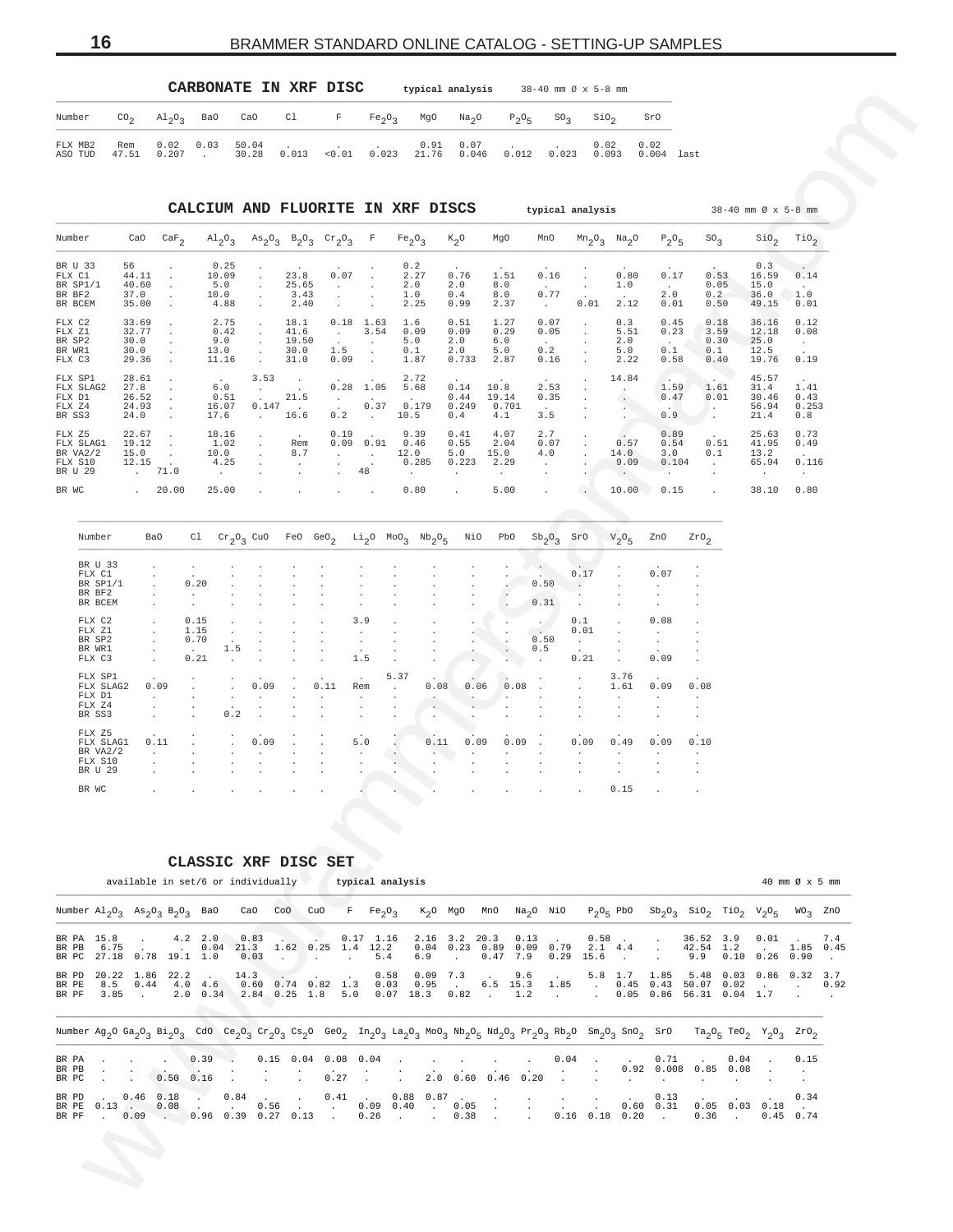<span id="page-16-0"></span>

|                                      |                              |      | LEAD IN XRF DISCS                                               |          |     |             |     |                                                            |                           |                       | typical analysis                          |                    |             |                 | 40 mm $\varnothing$ x 5 mm   |              |
|--------------------------------------|------------------------------|------|-----------------------------------------------------------------|----------|-----|-------------|-----|------------------------------------------------------------|---------------------------|-----------------------|-------------------------------------------|--------------------|-------------|-----------------|------------------------------|--------------|
| Number                               | PbO                          |      | $\mathrm{Al}_{2}\mathrm{O}_{2}$ $\mathrm{As}_{2}\mathrm{O}_{2}$ | $B_2O_2$ | Ba0 | CaO         |     | CdO $Fe_2O_2$                                              | $K_{\gamma}O$             | MgO                   | MnO                                       |                    | $Na2O5O5$   | SO <sub>2</sub> | SiO.                         | ZnO          |
| BR SF6<br>BR SF1<br>BR AK2<br>BR VA1 | 71.5<br>62.2<br>50.0<br>50.0 | 0.5  | 0.3<br>0.5                                                      | 20.96    | 1.0 | 1.0<br>2.79 | 1.0 | the contract of the contract of the con-<br>$\sim$<br>4.27 | 2.0<br>3.2<br>0.50<br>0.1 | $\sim$ $\sim$<br>3.31 | <b>Contract Contract Contract</b><br>0.64 | 1.0<br>10.0<br>0.4 | 4.0<br>0.23 | 0.67<br>0.3     | 25.2<br>34.1<br>30.83<br>1.2 | 1.00<br>15.0 |
| BR H 1                               | 23.5                         | 4.00 |                                                                 |          |     | 3.8         |     |                                                            | 8.7                       | 2.6                   |                                           | 6.2                |             |                 | 51.1                         |              |

|  |  |  |  |  |  | Number $\text{Nd}_2\text{O}_3$ $\text{Al}_2\text{O}_3$ CaO F Fe <sub>2</sub> O <sub>3</sub> K <sub>2</sub> O MgO Na <sub>2</sub> O SO <sub>3</sub> Sb <sub>2</sub> O <sub>3</sub> SiO <sub>2</sub> ZnO Units |
|--|--|--|--|--|--|--------------------------------------------------------------------------------------------------------------------------------------------------------------------------------------------------------------|
|  |  |  |  |  |  | BRU 38 2.5 1.2 5.3 0.5 0.04 7.5 0.07 9.2 0.11 0.2 72.0 1.1 40 mm Ø x 5-8 mm                                                                                                                                  |

| Number                                                                                                            |  |  |  |  |  |  |  |  | P <sub>2</sub> O <sub>5</sub> Al <sub>2</sub> O <sub>3</sub> B <sub>2</sub> O <sub>3</sub> BaO CaO Cl CoO Cr <sub>2</sub> O <sub>3</sub> F Fe <sub>2</sub> O <sub>3</sub> K <sub>2</sub> O MgO MnO MoO <sub>3</sub> Na <sub>2</sub> O NiO SO <sub>3</sub> SiO <sub>2</sub> SrO TiO <sub>2</sub> V <sub>2</sub> O <sub>5</sub> ZnO |        |  |  |
|-------------------------------------------------------------------------------------------------------------------|--|--|--|--|--|--|--|--|-----------------------------------------------------------------------------------------------------------------------------------------------------------------------------------------------------------------------------------------------------------------------------------------------------------------------------------|--------|--|--|
| BR UG5                                                                                                            |  |  |  |  |  |  |  |  | $67.88$ $6.0$ $11.0$ $11.0$ $8.99$ $11.0$ $11.0$ $11.0$ $11.0$ $11.0$ $11.0$ $11.0$ $11.0$ $11.0$ $11.0$ $11.0$ $11.0$ $11.0$ $11.0$ $11.0$ $11.0$ $11.0$ $11.0$ $11.0$ $11.0$ $11.0$ $11.0$ $11.0$ $11.0$ $11.0$ $11.0$ $11.$                                                                                                    |        |  |  |
| BR HPII 30.0 25.0 20.0 5.0 10.0 10.0<br>FLX R5 18.61 0.195 . 5.87 0.11 1.01 4.19 . 4.22 6.18 13.47 42.04 2.94 5.9 |  |  |  |  |  |  |  |  |                                                                                                                                                                                                                                                                                                                                   |        |  |  |
| FLX PR3 9.72 17.68 3.16 1.07 6.76 0.373 .                                                                         |  |  |  |  |  |  |  |  | 41.28                                                                                                                                                                                                                                                                                                                             | $3.32$ |  |  |
|                                                                                                                   |  |  |  |  |  |  |  |  | 29.97  0.05  0.98  .  0.10                                                                                                                                                                                                                                                                                                        |        |  |  |

|                  | Number                                                            | PbO                                                               |                                                                                           | $A1_2O_3$ $As_2O_3$                            | $B_2O_3$                                       | Ba0                                                                              | CaO                                                                                                                               | CdO $Fe_2O_3$                                  | $K_2$ O<br>MgO                                                    | MnO                                                                        | Na <sub>2</sub> O                                      | $P_2O_5$                                           | ${\rm SO}_3$                                   | $\sin_2$                                                    | ZnO                                                        |                                                                            |                                                |                                                                                     |                                                |
|------------------|-------------------------------------------------------------------|-------------------------------------------------------------------|-------------------------------------------------------------------------------------------|------------------------------------------------|------------------------------------------------|----------------------------------------------------------------------------------|-----------------------------------------------------------------------------------------------------------------------------------|------------------------------------------------|-------------------------------------------------------------------|----------------------------------------------------------------------------|--------------------------------------------------------|----------------------------------------------------|------------------------------------------------|-------------------------------------------------------------|------------------------------------------------------------|----------------------------------------------------------------------------|------------------------------------------------|-------------------------------------------------------------------------------------|------------------------------------------------|
|                  | BR SF6<br>BR SF1<br>BR AK2<br>BR VA1<br>BR H 1                    | 71.5<br>62.2<br>50.0<br>50.0<br>23.5                              | 0.5<br>4.00                                                                               | 0.3<br>0.5<br>$\cdot$                          | 20.96<br>$\sim$                                | 1.0<br>$\sim$                                                                    | 1.0<br>1.0<br>2.79<br>$\cdot$<br>3.8                                                                                              | 4.27<br>$\ddot{\phantom{a}}$                   | 2.0<br>3.2<br>$\cdot$<br>0.50<br>3.31<br>0.1<br>8.7<br>2.6        | 0.64<br>$\sim$                                                             | 1.0<br>10.0<br>0.4<br>6.2                              | 4.0<br>0.23                                        | $\cdot$<br>0.67<br>0.3<br>$\ddot{\phantom{a}}$ | 25.2<br>34.1<br>30.83<br>1.2<br>51.1                        | 1.00<br>15.0                                               |                                                                            |                                                |                                                                                     |                                                |
|                  |                                                                   |                                                                   |                                                                                           |                                                |                                                |                                                                                  | NEODYMIUM IN XRF DISCS                                                                                                            |                                                |                                                                   |                                                                            | typical analysis                                       |                                                    |                                                |                                                             |                                                            |                                                                            |                                                |                                                                                     |                                                |
|                  | Number                                                            |                                                                   | $^{Nd}2^03$ $^{Al}2^03$                                                                   | CaO                                            | F                                              | Fe <sub>2</sub> O <sub>3</sub>                                                   | $K_{2}O$                                                                                                                          | MgO<br>Na <sub>2</sub> O                       | SO <sub>3</sub>                                                   | $\mathrm{Sb}_{2}\mathrm{O}_{3}$                                            | $\sin \sigma$                                          | ZnO                                                | Units                                          |                                                             |                                                            |                                                                            |                                                |                                                                                     |                                                |
|                  | BR U 38                                                           | 2.5                                                               | 1.2                                                                                       | 5.3                                            | 0.5                                            | 0.04                                                                             | 7.5<br>0.07                                                                                                                       | 9.2                                            | 0.11                                                              | 0.2                                                                        | 72.0                                                   | 1.1                                                | 40 mm Ø x 5-8 mm                               |                                                             |                                                            |                                                                            |                                                |                                                                                     |                                                |
|                  |                                                                   |                                                                   |                                                                                           |                                                |                                                |                                                                                  |                                                                                                                                   |                                                |                                                                   |                                                                            |                                                        |                                                    |                                                |                                                             |                                                            |                                                                            |                                                |                                                                                     |                                                |
| Number           |                                                                   | $P_2O_5$                                                          | $A1_{2}O_{3}$                                                                             | $B_2O_3$ BaO                                   |                                                | CaO                                                                              | PHOSPHORUS IN XRF DISCS<br>C1<br>CoO                                                                                              | $cr_2O_3$                                      | typical analysis<br>$\mathbf F$<br>Fe <sub>2</sub> O <sub>3</sub> | $K_2$ <sup>O</sup>                                                         | MgO                                                    | MnO                                                | $MO_{2}$<br>Na <sub>2</sub> O                  | NiO                                                         | SO <sub>3</sub>                                            | SiO <sub>2</sub>                                                           | SrO                                            | 40 mm Ø x 5-6 mm<br>$\text{TiO}_2 \quad \text{V}_2\text{O}_5$                       | ZnO                                            |
| BR UG5<br>FLX Z2 | BR HPII<br>FLX R5<br>FLX PR3                                      | 67.88<br>30.0<br>18.61<br>9.72<br>6.75                            | 6.0<br>25.0<br>0.195<br>17.68<br>7.17 34.8                                                | 20.0<br>$\sim$                                 | 11.0<br>5.87<br>$\cdot$                        | $\cdot$<br>$\cdot$<br>1.01<br>0.11<br>3.16<br>$\sim$<br>7.35<br>0.15             | 8.99                                                                                                                              | $\cdot$<br>1.07<br>0.23                        | $\cdot$<br>$\cdot$<br>0.91<br>1.92                                | 3.7<br>5.0<br>4.19<br>2.17                                                 | $\cdot$<br>6.76<br>7.33                                | 4.22<br>0.50                                       | 10.0<br>6.18<br>13.47<br>$\cdot$<br>0.73       | 2.43<br>$\mathbf{A}$<br>0.373<br>$\sim$ $\sim$              | ٠.<br>0.11                                                 | 10.0<br>42.04<br>41.28<br>29.97                                            | $\cdot$<br>0.05                                | 2.94<br>3.32<br>0.98                                                                | 5.9<br>0.10                                    |
|                  |                                                                   |                                                                   |                                                                                           |                                                |                                                | <b>ELEMENTS IN XRF DISCS</b>                                                     |                                                                                                                                   |                                                |                                                                   |                                                                            |                                                        |                                                    |                                                |                                                             |                                                            |                                                                            |                                                |                                                                                     |                                                |
|                  | Number                                                            | typical analysis                                                  | Aq                                                                                        | listed in mass %<br>Al                         | As                                             | $B_2O_3$                                                                         | all available individually<br>Ba                                                                                                  | Ca                                             | Cd                                                                | Cl                                                                         | Co                                                     | Cr                                                 | Cu                                             | Fe                                                          | К                                                          | Li <sub>2</sub> O                                                          | Mg                                             | 40 mm Ø x 6 mm<br>Mn                                                                | Mo                                             |
|                  | FLX OME 5<br>FLX OME 10<br>FLX OME 25<br>FLX OME 50<br>FLX OME 60 |                                                                   | 0.0001<br>0.0001<br>0.0025<br>0.0050<br>0.0044                                            | 0.0005<br>0.0010<br>0.0025<br>0.0050<br>0.0060 | $\cdot$                                        |                                                                                  | 0.0005<br>0.0010<br>0.0025<br>0.0050<br>0.0060                                                                                    | 0.0005<br>0.0010<br>0.0026<br>0.0050<br>0.0060 | < 0.0001<br>0.0010<br>0.0025<br>0.0055<br>0.0055                  | 0.0001<br>0.0001<br>0.0001<br>0.0004<br>0.0030                             | $\cdot$<br>$\cdot$<br>$\ddot{\phantom{0}}$             | 0.0005<br>0.0010<br>0.0025<br>0.0050<br>0.0060     | 0.0001<br>0.0001<br>0.0008<br>0.0033<br>0.0028 | 0.0005<br>0.0010<br>0.0025<br>0.0050<br>0.0060              | 0.0005<br>0.0010<br>0.0025<br>0.0050<br>0.0060             | $\bullet$<br>$\blacksquare$<br>$\blacksquare$                              | 0.0005<br>0.0010<br>0.0025<br>0.0050<br>0.0060 | 0.0005<br>0.0010<br>0.0025<br>0.0050<br>0.0060                                      | 0.0005<br>0.0010<br>0.0025<br>0.0050<br>0.0060 |
|                  | FLX OME 100<br>FLX OME 250<br>FLX OME 500<br>FLX OME 900          |                                                                   | 0.0100<br>0.0250<br>0.0500<br>0.0900                                                      | 0.0100<br>0.0250<br>0.0500<br>0.0900           |                                                |                                                                                  | 0.0100<br>0.0250<br>0.0500<br>0.0900                                                                                              | 0.0100<br>0.0250<br>0.0500<br>0.0900           | 0.0100<br>0.0250<br>0.0500<br>0.0900                              | 0.0003<br>0.0058<br>0.0123<br>0.0250                                       | $\bullet$ .<br>$\cdot$                                 | 0.0100<br>0.0250<br>0.0500<br>0.0900               | 0.0056<br>0.0203<br>0.0500<br>0.0900           | 0.0100<br>0.0250<br>0.0500<br>0.0900                        | 0.0100<br>0.0250<br>0.0500<br>0.0900                       | $\blacksquare$                                                             | 0.0100<br>0.0250<br>0.0500<br>0.0900           | 0.0100<br>0.0250<br>0.0500<br>0.0900                                                | 0.0100<br>0.0250<br>0.0500<br>0.0900           |
|                  | FLX OME 1000<br>FLX OME 2500<br>FLX OME 5000<br>FLX 01<br>FLX L2  |                                                                   | 0.0684<br>0.1960<br>0.2560<br>0.52                                                        | 0.0886<br>0.2500<br>0.5000<br>1.93<br>5.88     | $\cdot$<br>$\sim$<br>0.12                      | $\cdot$<br>$\cdot$<br>37.2                                                       | 0.0924<br>0.2500<br>0.5000<br>5.61                                                                                                | 0.1010<br>0.2500<br>0.5000<br>4.3<br>0.17      | 0.0967<br>0.2500<br>0.3750<br>0.53                                | 0.0190<br>0.0808<br>0.3180<br>0.35                                         | $\cdot$<br>$\mathbf{L}_{\mathbf{L}}$<br>$\sim$<br>0.56 | 0.0906<br>0.2500<br>0.5000<br>0.63                 | 0.0925<br>0.2500<br>0.5000<br>0.90             | 0.0961<br>0.2500<br>0.5000<br>0.80<br>0.25                  | 0.0864<br>0.2500<br>0.5000<br>0.87                         | $\sim$<br>$\sim$<br>8.0                                                    | 0.0958<br>0.2500<br>0.5000<br>2.82             | 0.0934<br>0.2500<br>0.5000<br>0.27                                                  | 0.1120<br>0.2500<br>0.5000<br>1.55<br>2.59     |
|                  | Number                                                            |                                                                   | Na                                                                                        |                                                | Νi                                             | Р                                                                                | Pb                                                                                                                                | S                                              | Si                                                                | $\sin \theta_2$                                                            | Sn                                                     | Тi                                                 | V                                              | W                                                           | Zn                                                         | Zr                                                                         |                                                |                                                                                     |                                                |
|                  |                                                                   | FLX OME 5<br>FLX OME 10<br>FLX OME 25<br>FLX OME 50<br>FLX OME 60 |                                                                                           | 0.0005<br>0.0010<br>0.0025<br>0.0050<br>0.0060 | 0.0001<br>0.0001<br>0.0016<br>0.0041<br>0.0049 | 0.0005<br>0.0010<br>0.0025<br>0.0050<br>0.0060                                   | 0.0005<br>0.0010<br>0.0025<br>0.0050<br>0.0060                                                                                    | 0.0004<br>0.0001<br>0.0001<br>0.0024<br>0.0029 | 0.0005<br>0.0010<br>0.0025<br>0.0050<br>0.0060                    | $\cdot$<br>$\cdot$                                                         | 0.0001<br>< 0.0001<br>0.0008<br>0.0029<br>0.0022       | 0.0005<br>0.0010<br>0.0025<br>0.0050<br>0.0060     | 0.0005<br>0.0010<br>0.0025<br>0.0050<br>0.0060 | $\cdot$<br>$\bullet$<br>$\cdot$                             | 0.0005<br>0.0010<br>0.0025<br>0.0050<br>0.0060             | 0.0005<br>0.0010<br>0.0025<br>0.0050<br>0.0060                             |                                                |                                                                                     |                                                |
|                  |                                                                   | FLX OME 100<br>FLX OME 250<br>FLX OME 500<br>FLX OME 900          |                                                                                           | 0.0100<br>0.0250<br>0.0500<br>0.0900           | 0.0086<br>0.0250<br>0.0500<br>0.0900           | 0.0100<br>0.0250<br>0.0500<br>0.0900                                             | 0.0100<br>0.0250<br>0.0500<br>0.0900                                                                                              | 0.0057<br>0.0215<br>0.0366<br>0.0790           | 0.0100<br>0.0250<br>0.0500<br>0.0900                              | $\cdot$                                                                    | 0.0057<br>0.0250<br>0.0500<br>0.0900                   | 0.0100<br>0.0250<br>0.0500<br>0.0900               | 0.0100<br>0.0250<br>0.0500<br>0.0900           | $\cdot$<br>$\cdot$<br>$\bullet$                             | 0.0100<br>0.0250<br>0.0500<br>0.0900                       | 0.0100<br>0.0250<br>0.0500<br>0.0900                                       |                                                |                                                                                     |                                                |
|                  | FLX 01<br>FLX L2                                                  | FLX OME 1000<br>FLX OME 2500<br>FLX OME 5000                      | 5.26<br>0.18                                                                              | 0.0938<br>0.2500<br>0.5000                     | 0.0995<br>0.2500<br>0.5000<br>0.92<br>1.21     | 0.0967<br>0.2500<br>0.5000<br>0.58<br>0.59                                       | 0.0908<br>0.2500<br>0.5000<br>2.79<br>0.11                                                                                        | 0.0801<br>0.2007<br>0.5350<br>0.07<br>0.02     | 0.0926<br>0.2500<br>0.5000<br>24.75<br>$\ddot{\phantom{a}}$       | $\cdot$<br>$\ddot{\phantom{1}}$<br>$\sim$<br>$\ddot{\phantom{0}}$<br>43.55 | 0.1030<br>0.2500<br>0.5000<br>0.90<br>$\sim$           | 0.0939<br>0.2500<br>0.5000<br>0.66<br>$\sim$ $-$   | 0.0946<br>0.2500<br>0.5000<br>0.63<br>0.55     | $\cdot$<br>$\sim$<br>$\sim$<br>$\ddot{\phantom{a}}$<br>0.22 | 0.0921<br>0.2500<br>0.5000<br>3.51<br>$\ddot{\phantom{a}}$ | 0.2500<br>0.5000<br>$\ddot{\phantom{1}}$<br>$\ddot{\phantom{a}}$           | last                                           |                                                                                     |                                                |
| CRM              |                                                                   |                                                                   | analysis listed in mass %                                                                 |                                                |                                                |                                                                                  | GLASS XRF DISCS AND PLATES<br>typical analysis                                                                                    |                                                |                                                                   |                                                                            |                                                        |                                                    |                                                |                                                             |                                                            |                                                                            |                                                |                                                                                     |                                                |
|                  | Number                                                            | Type                                                              |                                                                                           |                                                |                                                | $\operatorname{SiO}_2$                                                           | $A1_{2}O_3$<br>$B_2O_3$                                                                                                           | Ba0                                            | CaO                                                               | FeO                                                                        | Fe <sub>2</sub> O <sub>3</sub>                         |                                                    | $K_{2}O$                                       | MgO                                                         | $Na_{2}$ <sup>O</sup>                                      | $SO_{\mathcal{R}}$                                                         | SrO                                            | $\mathcal{T}$ <sub>10</sub><br>ZnO                                                  |                                                |
|                  | SRM 93a<br>SRM 1831<br>SRM 1830<br>SRM 620<br>SRM 1411            |                                                                   | Borosilicate<br>Soda-Lime Sheet<br>Soda-Lime Float<br>Soda-Lime Flat<br>Soft Borosilicate |                                                |                                                | 80.8<br>2.28<br>73.08<br>1.21<br>73.07<br>0.12<br>72.08<br>1.80<br>58.04<br>5.68 | 12.56<br>$\cdot$<br>$\cdot$<br>$\ddot{\phantom{a}}$<br>10.94                                                                      | $\cdot$<br>$\cdot$<br>5.00                     | 0.01<br>8.20<br>8.56<br>7.11<br>2.18                              | 0.016<br>0.025<br>0.032<br>$\sim$                                          | 0.043<br>0.050                                         | $0.028$ (T.Fe)<br>$0.087$ (T.Fe)<br>$0.121$ (T.Fe) | 0.014<br>0.33<br>0.04<br>0.41<br>2.97          | 0.005<br>3.51<br>3.90<br>3.69<br>0.33                       | 3.98<br>13.32<br>13.75<br>14.39<br>10.14                   | 0.25<br>$\cdot$<br>0.26<br>$\cdot$<br>0.28<br>0.09<br>$\ddot{\phantom{a}}$ |                                                | 0.014<br>0.019<br>$\ddot{\phantom{a}}$<br>0.011<br>$\cdot$<br>0.018<br>0.02<br>3.85 |                                                |
|                  |                                                                   | continued                                                         |                                                                                           |                                                |                                                |                                                                                  |                                                                                                                                   |                                                |                                                                   |                                                                            |                                                        |                                                    |                                                |                                                             |                                                            |                                                                            |                                                |                                                                                     |                                                |
|                  | Number                                                            |                                                                   | $As$ <sub>2</sub> <sup>O</sup> <sub>3</sub>                                               | C1                                             | ZrO                                            |                                                                                  |                                                                                                                                   | Units                                          |                                                                   |                                                                            |                                                        |                                                    |                                                |                                                             |                                                            |                                                                            |                                                |                                                                                     |                                                |
|                  | SRM 93a<br>SRM 620                                                | SRM 1831<br>SRM 1830<br>SRM 1411                                  | $\cdot$<br>Ĭ,<br>0.056<br>$\mathcal{L} \subset \mathcal{L}$                               | 0.060<br>$\cdot$<br>$\ddot{\phantom{a}}$       | 0.042<br>$\cdot$                               | 1 Disc                                                                           | 3 Plates 37 mm x 37 mm x 3 mm<br>3 Plates 32 mm x 32 mm x 6 mm<br>3 Plates 35 mm x 35 mm x 3 mm<br>10 Plates 32 mm x 32 mm x 3 mm | 32 mm Ø x 6 mm                                 |                                                                   |                                                                            |                                                        |                                                    |                                                |                                                             |                                                            |                                                                            |                                                |                                                                                     |                                                |

#### **CRM GLASS XRF DISCS AND PLATES**

| Number                                                 | Type                                                                                      | SiO,                                     | $A1_{2}0_{2}$                        | $B_{2}O_{2}$   | BaO  | CaO                            | FeO                          | Fe <sub>2</sub> O <sub>2</sub>                                       | $K_{\alpha}O$                         | MgO                           | Na O                                               |              | $SO_2$ SrO | TiO <sub>2</sub> ZnO                     |      |
|--------------------------------------------------------|-------------------------------------------------------------------------------------------|------------------------------------------|--------------------------------------|----------------|------|--------------------------------|------------------------------|----------------------------------------------------------------------|---------------------------------------|-------------------------------|----------------------------------------------------|--------------|------------|------------------------------------------|------|
| SRM 93a<br>SRM 1831<br>SRM 1830<br>SRM 620<br>SRM 1411 | Borosilicate<br>Soda-Lime Sheet<br>Soda-Lime Float<br>Soda-Lime Flat<br>Soft Borosilicate | 80.8<br>73.08<br>73.07<br>72.08<br>58.04 | 2.28<br>1.21<br>0.12<br>1.80<br>5.68 | 12.56<br>10.94 | 5.00 | 0.01<br>8.20<br>7.11 .<br>2.18 | 0.016<br>0.025<br>8.56 0.032 | $0.028$ (T.Fe)<br>$0.087$ (T.Fe)<br>$0.121$ (T.Fe)<br>0.043<br>0.050 | 0.014<br>0.33<br>0.04<br>0.41<br>2.97 | 0.005<br>3.90<br>3.69<br>0.33 | 3.98<br>3.51 13.32 0.25<br>13.75<br>14.39<br>10.14 | 0.26<br>0.28 | 0.09       | 0.014<br>0.019<br>0.011<br>0.018<br>0.02 | 3.85 |

| Number   | As O  | C1    | ZrO   |                                | Units |  |  |  |
|----------|-------|-------|-------|--------------------------------|-------|--|--|--|
| SRM 93a  |       | 0.060 | 0.042 | 1 Disc 32 mm Ø x 6 mm          |       |  |  |  |
| SRM 1831 |       |       |       | 3 Plates 37 mm x 37 mm x 3 mm  |       |  |  |  |
| SRM 1830 |       |       |       | 3 Plates 32 mm x 32 mm x 6 mm  |       |  |  |  |
| SRM 620  | 0.056 |       |       | 3 Plates 35 mm x 35 mm x 3 mm  |       |  |  |  |
| SRM 1411 |       |       |       | 10 Plates 32 mm x 32 mm x 3 mm |       |  |  |  |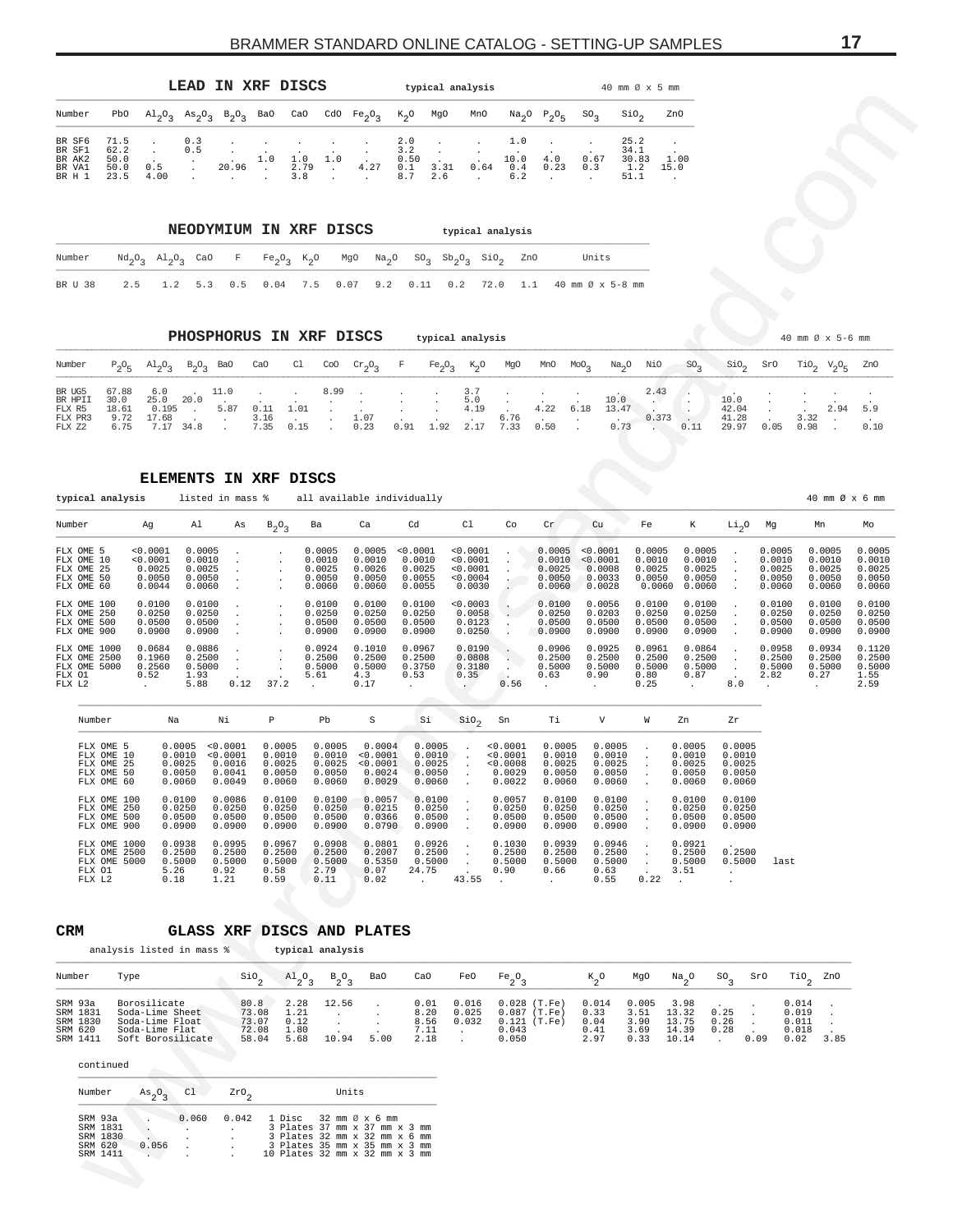## **HIGH SILICA IN XRF DISCS**

|                               | typical analysis       |               |                          |      |                                                                                                                                                                                                 |      |               | 40 mm $\varnothing$ x 5-6 mm |                  |      |
|-------------------------------|------------------------|---------------|--------------------------|------|-------------------------------------------------------------------------------------------------------------------------------------------------------------------------------------------------|------|---------------|------------------------------|------------------|------|
| Number                        |                        |               |                          |      | $\sin \theta_2$ al <sub>2</sub> <sup>0</sup> <sub>3</sub> CaO Cl Fe <sub>2</sub> <sup>0</sup> <sub>3</sub> K <sub>2</sub> <sup>0</sup> Na <sub>2</sub> <sup>0</sup> S <sup>0</sup> <sub>3</sub> |      |               |                              | TiO <sub>o</sub> |      |
| ASO TU1<br>FLX 00<br>BR K 1/3 | 99.99<br>99.99<br>99.5 | 0.005<br>0.17 | 0.005<br>$\cdot$<br>0.02 | 0.05 | < 0.01<br>0.02                                                                                                                                                                                  | 0.07 | 0.005<br>0.10 | 0.04                         | 0.02             | last |

## **CRM URANIUM IN XRF DISCS** typical analysis listed in mg/kg  $12 \text{ mm } \emptyset \times 5 \text{ mm}$ Number U

#### **URANIUM IN XRF DISCS typical analysis by a set of the set of the set of the set of the set of the set of the set of the set of the set of the set of the set of the set of the set of the set of the set of the set of th**

<span id="page-17-0"></span>

|                                         |                                    | typical analysis                                                           |                             |                                                                                                                                                                                                                                                                                                                                                                                                                     |                                 |                                            | 40 mm Ø x 5-6 mm                                          |                                                       |                               |                                               |                                     |                               |                                            |                                                                                                                       |                                      |                              |                                    |                                                                           |                   |                          |
|-----------------------------------------|------------------------------------|----------------------------------------------------------------------------|-----------------------------|---------------------------------------------------------------------------------------------------------------------------------------------------------------------------------------------------------------------------------------------------------------------------------------------------------------------------------------------------------------------------------------------------------------------|---------------------------------|--------------------------------------------|-----------------------------------------------------------|-------------------------------------------------------|-------------------------------|-----------------------------------------------|-------------------------------------|-------------------------------|--------------------------------------------|-----------------------------------------------------------------------------------------------------------------------|--------------------------------------|------------------------------|------------------------------------|---------------------------------------------------------------------------|-------------------|--------------------------|
| Number                                  | $\mathop{\mathsf{Si0}}\nolimits_2$ | $A1_{2}O_3$                                                                | CaO                         | C1                                                                                                                                                                                                                                                                                                                                                                                                                  | $Fe_2O_3$                       | $K_2^o$<br>$Na_{2}O$                       | $^{SO}$ <sub>3</sub>                                      | $\mathbb{T}^{i0}$ <sub>2</sub>                        |                               |                                               |                                     |                               |                                            |                                                                                                                       |                                      |                              |                                    |                                                                           |                   |                          |
| ASO TU1<br>FLX Q0<br>BR K 1/3           | 99.99<br>99.99<br>99.5             | 0.005<br>0.17                                                              | 0.005<br>0.02               | 0.05                                                                                                                                                                                                                                                                                                                                                                                                                | 0.01<br>0.02                    | 0.07                                       | 0.005<br>0.10<br>0.04                                     | $\cdot$<br>0.02                                       | last                          |                                               |                                     |                               |                                            |                                                                                                                       |                                      |                              |                                    |                                                                           |                   |                          |
| <b>CRM</b>                              |                                    | typical analysis listed in mg/kg                                           |                             | URANIUM IN XRF DISCS                                                                                                                                                                                                                                                                                                                                                                                                |                                 | 12 mm Ø x 5 mm                             |                                                           |                                                       |                               |                                               |                                     |                               |                                            |                                                                                                                       |                                      |                              |                                    |                                                                           |                   |                          |
| Number                                  |                                    |                                                                            |                             |                                                                                                                                                                                                                                                                                                                                                                                                                     | $\mathbf U$                     |                                            |                                                           |                                                       |                               |                                               |                                     |                               |                                            |                                                                                                                       |                                      |                              |                                    |                                                                           |                   |                          |
| IRMM 540R                               |                                    |                                                                            |                             |                                                                                                                                                                                                                                                                                                                                                                                                                     | 15.0                            | last                                       |                                                           |                                                       |                               |                                               |                                     |                               |                                            |                                                                                                                       |                                      |                              |                                    |                                                                           |                   |                          |
|                                         |                                    |                                                                            |                             | URANIUM IN XRF DISCS                                                                                                                                                                                                                                                                                                                                                                                                |                                 |                                            |                                                           | typical analysis                                      |                               |                                               |                                     |                               |                                            |                                                                                                                       |                                      |                              |                                    | $30-40$ mm $\varnothing \times 5$ mm                                      |                   |                          |
| Number                                  |                                    |                                                                            |                             | $\sigma_3$ $\sigma_3$ $\sigma_8$ Al <sub>2</sub> O <sub>3</sub> As2O3 B <sub>2</sub> O <sub>3</sub> BaO                                                                                                                                                                                                                                                                                                             | CaO                             | CdO                                        | Coo $cr_2O_3$ CuO                                         |                                                       | F                             |                                               | $Fe_2O_3$ K <sub>2</sub> O          | MgO                           | MnO                                        | $Na2O$ NiO                                                                                                            |                                      |                              |                                    | $P_2O_5$ SiO <sub>2</sub> Sb <sub>2</sub> O <sub>3</sub> TiO <sub>2</sub> |                   | ZnO                      |
| SV F<br>SV E<br>BR AS1<br>BR U 26       | 1.0<br>0.5<br>0.01                 | 2.0<br>$\cdot$<br>1.5<br>$\sim$<br>15.8<br>$\sim$ 100 $\sim$<br>1.5<br>1.0 | 0.5<br>$0.44$ 3.22          | 3.0<br>0.3<br>6.0<br>3.0<br>$\sim$<br>0.1<br>$\ddot{\phantom{a}}$                                                                                                                                                                                                                                                                                                                                                   | 3.0<br>5.0<br>6.5               | $0.83$ 0.39<br>$\sim$                      | 0.5<br>1.0<br>$\cdot$<br>$\cdot$                          | 4.0<br>1.0<br>0.15<br>$\sim$                          | 4.0<br>0.8<br>0.17<br>1.0     | 1.16<br>0.07                                  | 29.3<br>2.5<br>2.16<br>3.0          | 1.0<br>3.20<br>$\cdot$        | 5.0<br>20.3<br>$\sim$                      | 1.0<br>15.0<br>0.13<br>13.3                                                                                           | 0.5<br>$\sim$                        | 0.58<br>$\ddot{\phantom{a}}$ | 58.23 1.0<br>50.9<br>38.9<br>69.98 | 0.25                                                                      | 1.0<br>3.9        | 0.2<br>2.0<br>7.4<br>1.0 |
| BR U 21<br>BR EK01<br>BR U 25<br>BR CH1 |                                    | 0.40 2.0<br>0.10<br>$\sim$<br>0.10 3.0<br>$0.1$ 28.0 0.8 20.0              | 10                          | $0.13$ $0.74$ 2.24<br>$\sim$<br>$\overline{\phantom{a}}$<br>1.0                                                                                                                                                                                                                                                                                                                                                     | 6.5<br>4.96<br>6.9<br>$\sim 10$ | 1.5<br>$0.02 \quad 0.38$<br>$\sim$<br>0.15 | 0.25<br>0.6<br>$\cdot$<br>$\cdot$<br>$\ddot{\phantom{a}}$ | $\mathbf{1}$<br>1.17 0.63<br>$0.27$ $0.18$<br>$\cdot$ | $\cdot$<br>$\cdot$<br>$\cdot$ | 0.05<br>0.34<br>7.0                           | 5.8<br>6.82<br>2.9<br>8.0           | 0.05<br>0.15<br>$\sim$ $\sim$ | $0.15 \quad 10.0$<br>$\cdot$<br>6.0<br>0.5 | 8.54<br>9.3<br>6.5                                                                                                    | 0.15<br>0.64<br>$\sim$<br>$0.3$ 14.0 | $\cdot$<br>$\cdot$           | 60.0<br>69.3<br>9.11               | 0.25<br>67.05 0.44<br>0.20<br><b>Contractor</b>                           | 0.1               | 3.73<br>0.8<br>$\cdot$   |
| Number                                  |                                    |                                                                            |                             | $\mathrm{Bi_{2}O_{3}}\;\,\mathrm{CeO_{2}}\;\,\mathrm{Cs_{2}O}\;\,\mathrm{Ga_{2}O_{3}}\;\,\mathrm{GeO_{2}}\;\,\mathrm{In_{2}O_{3}}\;\,\mathrm{La_{2}O_{3}}\;\,\mathrm{Mo_{3}}\;\,\mathrm{Nb_{2}O_{5}}\;\,\mathrm{Nd_{2}O_{3}}\;\,\mathrm{Pbo}\;\,\mathrm{Pr_{2}O_{3}}\;\,\mathrm{Rb_{2}O}\;\,\mathrm{SO_{3}}\qquad \mathrm{SeO_{2}}\;\,\mathrm{SnO}\quad \mathrm{SrO}$                                               |                                 |                                            |                                                           |                                                       |                               |                                               |                                     |                               |                                            | $\text{ra}_2\text{o}_5 \text{ TeO}_2$ ThO <sub>2</sub> V <sub>2</sub> O <sub>5</sub> WO <sub>3</sub> ZrO <sub>2</sub> |                                      |                              |                                    |                                                                           |                   |                          |
| SV F<br>SV E<br>BR AS1<br>BR U 26       |                                    | 0.5<br>0.04<br>2.0                                                         | 0.1                         | 0.08<br>0.04                                                                                                                                                                                                                                                                                                                                                                                                        | 0.5                             | 0.5                                        | 0.6                                                       | 0.5                                                   | 0.15<br>0.04<br>$\sim$        | $\sim$ $ \sim$<br>Ø,<br>$\overline{a}$<br>0.2 | $\cdot$<br>0.14                     | 1.0<br>0.5<br>0.71            | 0.12<br>0.3<br>$\sim$                      |                                                                                                                       | $0.04$ 0.04                          | 0.01                         | $\ddot{\phantom{0}}$               | $1.0$ last<br>last<br>0.15<br>$\cdot$                                     |                   |                          |
| BR U 21<br>BR EK01<br>BR U 25<br>BR CH1 | 1.0                                | 0.15                                                                       |                             | 0.3                                                                                                                                                                                                                                                                                                                                                                                                                 |                                 | 0.30<br>0.7                                | 0.5                                                       | 0.65<br>$\cdot$                                       | $\cdot$<br>0.4 0.04           | 0.12<br>$\sim$ $\sim$                         | $0.15 \quad 0.02$<br>$\sim 10^{-1}$ | 0.57                          |                                            |                                                                                                                       |                                      | 0.89                         | $0.3 \quad 1.2$                    |                                                                           |                   |                          |
|                                         |                                    |                                                                            |                             | ZINC AND ZIRCONIUM IN XRF DISCS                                                                                                                                                                                                                                                                                                                                                                                     |                                 |                                            |                                                           |                                                       |                               |                                               |                                     | typical analysis              |                                            |                                                                                                                       |                                      |                              |                                    | 40 mm Ø x 5-6 mm                                                          |                   |                          |
| Number                                  | ZnO                                | ZrO <sub>2</sub>                                                           | $\text{SiO}_2$              | $A1_2O_3$                                                                                                                                                                                                                                                                                                                                                                                                           | $B_2O_3$                        | BaO                                        | $Bi_2O_3$                                                 | CaO                                                   | $\mathrm{cr}_2\mathrm{O}_3$   | cdo                                           | CO <sub>2</sub> O <sub>3</sub>      | F                             | Fe <sub>2</sub> O <sub>3</sub>             | $K_2$ <sup>O</sup>                                                                                                    |                                      | Li <sub>2</sub>              | MgO                                | MnO <sub>2</sub>                                                          | Na <sub>2</sub> O |                          |
| BR TL2<br>BR N 1                        | 80.2                               | 30                                                                         | 10<br>0.2                   | 0.5<br>${\tt FLX~F1} \qquad \qquad 12.92 \qquad . \qquad \qquad 65.81 \qquad \qquad 2.14 \qquad . \qquad . \qquad \qquad 1.62 \qquad . \qquad \qquad 0.181 \qquad . \qquad \qquad 2.57 \qquad \qquad 0.116 \qquad \qquad 0.781 \qquad . \qquad \qquad . \qquad \qquad . \qquad \qquad 13.53$ ${\tt FLX~SP2} \qquad \qquad 2.50 \qquad \qquad 2.17 \qquad \qquad 44.75 \qquad . \qquad \qquad 20.0 \qquad \qquad 5.$ | 9.3                             |                                            | 4.5                                                       |                                                       | 1.6                           |                                               | 1.9                                 |                               | 0.1                                        | 15                                                                                                                    | 5                                    |                              |                                    | 0.7                                                                       | 15                |                          |
| Number                                  |                                    | NiO $P_2O_5$                                                               | PbO                         |                                                                                                                                                                                                                                                                                                                                                                                                                     | $Sb_2O_3$ $SO_3$                | TiO <sub>2</sub>                           |                                                           |                                                       |                               |                                               |                                     |                               |                                            |                                                                                                                       |                                      |                              |                                    |                                                                           |                   |                          |
| BR TL2<br>BR N 1<br>FLX F1<br>FLX SP2   |                                    | 0.1<br><b>Contractor</b><br>$0.7$ .<br>$\sim 10^{-1}$<br><b>Carl Corp.</b> | 10<br>$\sim$ $\sim$<br>4.65 | 9.3<br>$\sim$                                                                                                                                                                                                                                                                                                                                                                                                       | $\Delta$<br>0.264               | 5 <sup>1</sup><br>$\sim$ $\sim$ $\sim$     | 0.9 last of stock                                         |                                                       |                               |                                               |                                     |                               |                                            |                                                                                                                       |                                      |                              |                                    |                                                                           |                   |                          |
|                                         |                                    |                                                                            |                             |                                                                                                                                                                                                                                                                                                                                                                                                                     |                                 |                                            |                                                           |                                                       |                               |                                               |                                     |                               |                                            |                                                                                                                       |                                      |                              |                                    |                                                                           |                   |                          |
|                                         |                                    |                                                                            |                             |                                                                                                                                                                                                                                                                                                                                                                                                                     |                                 |                                            |                                                           |                                                       |                               |                                               |                                     |                               |                                            |                                                                                                                       |                                      |                              |                                    |                                                                           |                   |                          |
|                                         |                                    |                                                                            |                             |                                                                                                                                                                                                                                                                                                                                                                                                                     |                                 |                                            |                                                           |                                                       |                               |                                               |                                     |                               |                                            |                                                                                                                       |                                      |                              |                                    |                                                                           |                   |                          |
|                                         |                                    |                                                                            |                             |                                                                                                                                                                                                                                                                                                                                                                                                                     |                                 |                                            |                                                           |                                                       |                               |                                               |                                     |                               |                                            |                                                                                                                       |                                      |                              |                                    |                                                                           |                   |                          |
|                                         |                                    |                                                                            |                             |                                                                                                                                                                                                                                                                                                                                                                                                                     |                                 |                                            |                                                           |                                                       |                               |                                               |                                     |                               |                                            |                                                                                                                       |                                      |                              |                                    |                                                                           |                   |                          |

| Number                                  | $Bi_2O_3$ CeO <sub>2</sub> Cs <sub>2</sub> O Ga <sub>2</sub> O <sub>3</sub> GeO <sub>2</sub> In <sub>2</sub> O <sub>3</sub> La <sub>2</sub> O <sub>3</sub> MoO <sub>3</sub> Nb <sub>2</sub> O <sub>5</sub> Nd <sub>2</sub> O <sub>3</sub> Pb0 Pr <sub>2</sub> O <sub>3</sub> Rb <sub>2</sub> O SO <sub>3</sub> SeO <sub>2</sub> SnO SrO |                              |        |     |                                     |  |                                             |                                                                                                                                                      |  |                                                      |                                   |              | $Ta_{2}O_{E}$ TeO <sub>2</sub>                     |                                           | ThO <sub>2</sub> $V_2O_F$ WO <sub>2</sub> $ZrO_2$                                                                                                                                                                                                         |                         |  |  |
|-----------------------------------------|-----------------------------------------------------------------------------------------------------------------------------------------------------------------------------------------------------------------------------------------------------------------------------------------------------------------------------------------|------------------------------|--------|-----|-------------------------------------|--|---------------------------------------------|------------------------------------------------------------------------------------------------------------------------------------------------------|--|------------------------------------------------------|-----------------------------------|--------------|----------------------------------------------------|-------------------------------------------|-----------------------------------------------------------------------------------------------------------------------------------------------------------------------------------------------------------------------------------------------------------|-------------------------|--|--|
| SV F<br>SV E<br>BR AS1<br>BR U 26       |                                                                                                                                                                                                                                                                                                                                         |                              |        |     |                                     |  |                                             | the contract of the contract of the contract of the contract of the contract of the contract of the contract of<br>$\blacksquare$ . 0.04 . 0.08 0.04 |  |                                                      | $0.5$ 0.04 . 0.71 .               | $0.5 \t 0.3$ | . 0.5 . 0.1 0.5 . 0.5 0.6 . 0.15 1.0 0.12 1.0 last |                                           | and the contract of the contract of the contract of the contract of the contract of the contract of the contract of the contract of the contract of the contract of the contract of the contract of the contract of the contra<br>$0.04$ 0.04 0.01 . 0.15 |                         |  |  |
| BR U 21<br>BR EK01<br>BR U 25<br>BR CH1 | $\sim$<br>1.0                                                                                                                                                                                                                                                                                                                           | and the contract of the con- | $\sim$ | 0.3 | the contract of the contract of the |  | $0.30$<br>the common contract of the common | $0.15$ 0.15 0.02                                                                                                                                     |  | $\cdot$ $\cdot$ $\cdot$ $\cdot$ $\cdot$ $\cdot$ 0.12 | the company's company's company's |              | . 0.7 0.5 . 0.4 0.04                               | <b>Contract Contract</b><br>$\sim$ $\sim$ | the contract of the contract of the contract of the contract of the contract of<br><b>Contract Contract</b><br>$\sim$                                                                                                                                     | $0.89$<br>$0.3 \t1.2$ . |  |  |

| ZINC AND ZIRCONIUM IN XRF DISCS | typical analysis | 40 mm $\varnothing$ x 5-6 mm |
|---------------------------------|------------------|------------------------------|
|---------------------------------|------------------|------------------------------|

| Number                                                                                                                                                   | ZnO  |      | ZrO <sub>2</sub> SiO <sub>2</sub> Al <sub>2</sub> O <sub>3</sub> B <sub>2</sub> O <sub>3</sub> BaO Bi <sub>2</sub> O <sub>3</sub> CaO Cr <sub>2</sub> O <sub>3</sub> CdO Co <sub>2</sub> O <sub>3</sub> F Fe <sub>2</sub> O <sub>3</sub> K <sub>2</sub> O Li <sub>2</sub> O MgO MnO <sub>2</sub> Na <sub>2</sub> O |  |  |  |  |  |  |  |  |
|----------------------------------------------------------------------------------------------------------------------------------------------------------|------|------|--------------------------------------------------------------------------------------------------------------------------------------------------------------------------------------------------------------------------------------------------------------------------------------------------------------------|--|--|--|--|--|--|--|--|
| BRTL2 . 30 10 0.5 9.3 0.1 15 5 15<br>BRN1 80.2 . 0.2 4.5 . 1.6 . 1.9 0.7 .<br>FLX F1 12.92 . 65.81 2.14 1.62 . 0.181 . 2.57 0.116 0.781 13.53<br>FLX SP2 | 2.50 | 2.17 | $44.75$ . 20.0 5.35 3.71 18.42                                                                                                                                                                                                                                                                                     |  |  |  |  |  |  |  |  |

| Number            |     |             | NiO $P_2O_E$ PbO $Sb_2O_2$ SO <sub>2</sub> |                |       | TiO <sub>0</sub> |               |
|-------------------|-----|-------------|--------------------------------------------|----------------|-------|------------------|---------------|
| BR TL2<br>BR N 1  | 0.7 | . 0.1       | 10                                         | 9.3            |       | 0.9              | last of stock |
| FLX F1<br>FLX SP2 |     | ٠<br>$\sim$ | 4.65                                       | $\blacksquare$ | 0.264 |                  |               |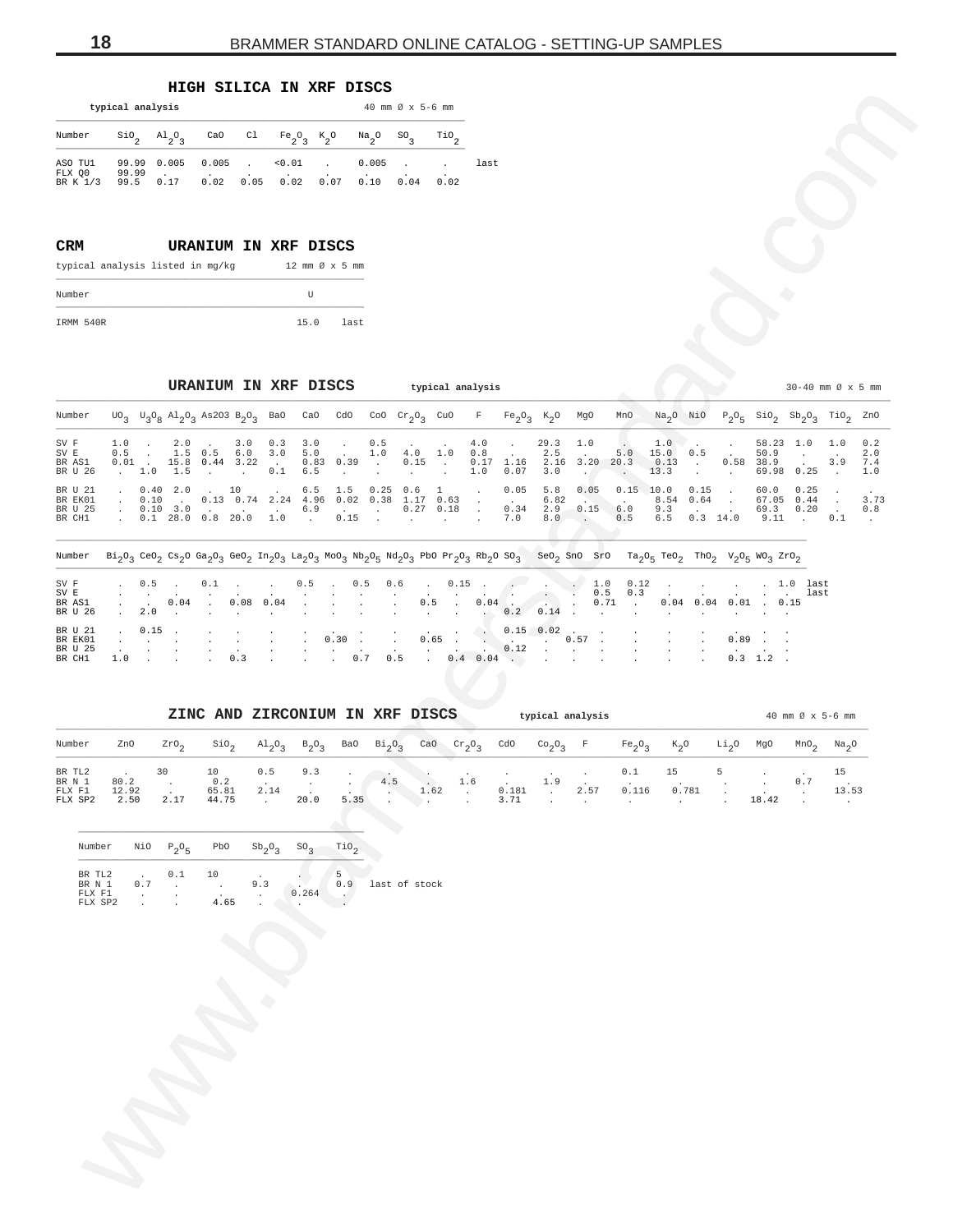<span id="page-18-0"></span>

|                                                         |                                                     |                                                    |                                                                          |                                                   | MULTI-ELEMENT XRF DISCS                             |                                                         |                                                                               | typical analysis                             |                                                                                      |                                                                       |                                               |                                                    |                                                           |                                                                 | 40 mm Ø x 5-6 mm                                  |                                                     |
|---------------------------------------------------------|-----------------------------------------------------|----------------------------------------------------|--------------------------------------------------------------------------|---------------------------------------------------|-----------------------------------------------------|---------------------------------------------------------|-------------------------------------------------------------------------------|----------------------------------------------|--------------------------------------------------------------------------------------|-----------------------------------------------------------------------|-----------------------------------------------|----------------------------------------------------|-----------------------------------------------------------|-----------------------------------------------------------------|---------------------------------------------------|-----------------------------------------------------|
| Number                                                  | $Ag_2O$                                             | $A1_{2}O_3$                                        | $As_{2}O_{3}$                                                            | $B_2O_3$                                          | Ba0                                                 | $\mathrm{Bi}_2\mathrm{O}_3$                             | Br                                                                            | CaO                                          | cdo                                                                                  | $\mathrm{ceo}_2$                                                      | $ce_2^o$ <sub>3</sub>                         | C1                                                 | CoO                                                       | $\begin{smallmatrix} \mathbb{C} & 0 \\ 3 & 4 \end{smallmatrix}$ | $\mathrm{cr}_2\mathrm{O}_3$                       | $\frac{\text{Cs}}{2}$ <sup>0</sup>                  |
| BR AS1<br>BR CH3<br>FLX CH3<br>BR ES1<br>FLX B2         | 0.5<br>0.56<br>0.13<br>$\cdot$                      | 15.8<br>15.0<br>13.59<br>13.2<br>9.23              | 0.05<br>0.5<br>0.53<br>0.2<br>$\cdot$                                    | 3.22<br>5.0<br>$\ddot{\phantom{a}}$<br>1.1<br>Rem | 5.0<br>5.51<br>4.6<br>$\ddot{\phantom{a}}$          | 0.08<br>2.07<br>0.08<br>$\cdot$                         |                                                                               | 0.83<br>0.6<br>0.59<br>0.60<br>32.48         | 0.39<br>$\ddot{\phantom{0}}$                                                         |                                                                       |                                               |                                                    | 1.0<br>0.74                                               | $\bullet$<br>0.93<br>$\blacksquare$                             | 0.15<br>0.6<br>0.64<br>0.56                       | 0.04<br>0.05<br>0.05                                |
| FLX B4<br>BR PE 3<br>FLX B1<br>FLX S6M<br>FLX MON-UT    | 0.13<br>$\sim$<br>0.16                              | 8.59<br>8.5<br>7.34<br>6.14<br>5.75                | 0.44<br>0.57<br>0.15<br>0.19                                             | Rem<br>4.0<br>$\ddot{\phantom{a}}$<br>6.9<br>Rem  | 4.6<br>0.10<br>1.57<br>0.19                         | 0.08<br>$\bullet$<br>0.18                               | $\cdot$<br>0.23                                                               | 7.31<br>0.60<br>17.37<br>4.87<br>9.32        | $\blacksquare$<br>0.28<br>0.17                                                       | 0.37<br>0.43                                                          |                                               | 0.24                                               | 0.74                                                      | 1.72<br>0.52<br>0.17                                            | 0.56<br>0.31<br>0.13                              |                                                     |
| FLX MON<br>FLX S5<br>FLX S13<br>BR PF 3<br>BR FS1       | 0.15<br>0.27<br>$\cdot$<br>$\cdot$                  | 5.07<br>4.11<br>3.95<br>3.85<br>3.85               | 0.17<br>0.18<br>$\cdot$<br>$\cdot$                                       | Rem<br>$\ddot{\phantom{a}}$<br>8.8<br>2.0<br>2.0  | 0.21<br>0.84<br>1.20<br>0.34<br>0.34                | 0.19<br>2.26<br>2.17<br>$\ddot{\phantom{a}}$<br>$\cdot$ | 0.19<br>0.21<br>$\ddot{\phantom{a}}$                                          | 8.53<br>4.6<br>5.21<br>2.84<br>2.84          | 0.16<br>0.339<br>0.42<br>0.96<br>0.2                                                 | 0.36<br>0.409<br>0.46<br>$\ddot{\phantom{0}}$<br>$\ddot{\phantom{0}}$ | $\cdot$<br>$\cdot$<br>$\cdot$<br>0.39<br>0.39 | 0.24<br>0.42<br>$\blacksquare$<br>$\blacksquare$   | $\cdot$<br>$\bullet$<br>0.25<br>0.25                      | 0.17<br>0.418<br>0.45<br>$\ddot{\phantom{0}}$                   | 0.14<br>0.427<br>0.47<br>0.27<br>0.27             | 0.13<br>0.13                                        |
| BR CH4<br>BR WIE2<br>FLX B3<br>BR WIE1/1<br>FLX B5      | 0.54<br>0.11<br>$\cdot$                             | 3.0<br>1.89<br>0.37<br>0.19                        | 0.66<br>0.13                                                             | 2.65<br>5.0<br>Rem<br>9.05<br>Rem                 | 0.30<br>2.0<br>2.0<br>$\cdot$                       | 0.56<br>0.11                                            |                                                                               | 4.00<br>3.0<br>5.73<br>3.0<br>8.67           | 1.00<br>0.57<br>0.12                                                                 |                                                                       | 0.40<br>$\cdot$                               | $\cdot$<br>0.09<br>$\ddot{\phantom{a}}$            | 0.50<br>1.27<br>0.13                                      | $\cdot$<br>$\cdot$                                              | 0.10<br>1.46<br>0.29<br>0.15                      | 0.15<br>$\bullet$                                   |
| Number                                                  | CuO                                                 | $Dy_2O_3$                                          | $Er_2O_3$                                                                | F                                                 | $Fe_2O_3$                                           | $Ga_{2}O_{3}$                                           | $^{Gd}2^{O}3$                                                                 | GeO $_2$                                     | $^{HfO}$ <sub>2</sub>                                                                | $In_{2}O_{3}$                                                         | $K_2^0$                                       | $a_2^0$                                            | MgO                                                       | MnO                                                             | $\mbox{\tt MnO}_2$                                | $^{MOO}$                                            |
| BR AS1<br>BR CH3<br>FLX CH3<br>BR ES1<br>FLX B2         | 0.3<br>0.33<br>0.25                                 |                                                    |                                                                          | 0.17<br>$\cdot$<br>1.3<br>$\ddot{\phantom{a}}$    | 1.16<br>$\cdot$<br>0.03<br>0.94                     | 1.0<br>1.19<br>$\cdot$                                  |                                                                               | 0.08                                         |                                                                                      | 0.04<br>$0.1\,$<br>0.11<br>0.09<br>$\cdot$                            | 2.16<br>2.0<br>1.73<br>2.7<br>0.43            | 0.3<br>0.25<br>0.40<br>$\blacksquare$              | 3.20<br>0.1<br>0.18<br>5.01                               | 20.3<br>12.0<br>10.17<br>6.2<br>0.83                            |                                                   |                                                     |
| FLX B4<br>BR PE 3<br>FLX B1<br>FLX S6M<br>FLX MON-UT    | 0.82<br>0.10<br>0.39<br>0.15                        | $\cdot$<br>0.19                                    | $\cdot$<br>0.18                                                          | 1.3<br>1.16<br>$\cdot$<br>2.26                    | 10.04<br>0.03<br>9.48<br>0.47<br>0.95               |                                                         | $\ddot{\phantom{a}}$<br>0.17<br>0.35                                          | $\ddot{\phantom{a}}$<br>$\cdot$<br>0.26      | $\cdot$<br>0.40<br>0.18                                                              | 0.09<br>$\cdot$<br>$\cdot$                                            | 3.60<br>0.95<br>0.40<br>3.27<br>1.53          | 0.40<br>$\sim$<br>0.38<br>0.34                     | 9.83<br>10.32<br>1.43<br>2.67                             | 3.73<br>6.5<br>0.88<br>0.15<br>0.88                             | $Li_2O:1.5$<br>$Li_2^2O:3.4$                      | 0.47<br>0.22                                        |
| FLX MON<br>FLX S5<br>FLX S13<br>BR PF 3<br>BR FS1       | 0.16<br>0.412<br>0.42<br>1.8<br>1.8                 | $\bullet$<br>0.27                                  | $\cdot$<br>0.21                                                          | 1.47<br>0.89<br>1.21<br>5.0<br>2.9                | 1.20<br>0.478<br>0.45<br>0.07<br>0.07               | $\cdot$<br>$\cdot$<br>0.09<br>0.09                      | 0.36<br>0.26<br>$\ddot{\phantom{0}}$                                          | 0.26<br>0.09<br>$\ddot{\phantom{0}}$         | 0.19<br>$\ddot{\phantom{0}}$<br>0.29<br>(0.01)                                       | 0.25<br>0.26<br>0.26                                                  | 1.91<br>3.95<br>4.76<br>18.3<br>18.4          | 0.41<br>0.426<br>0.42<br>$\blacksquare$<br>$\cdot$ | 2.51<br>1.68<br>1.88<br>0.82<br>0.82                      | 0.69<br>0.382<br>0.43<br>$\cdot$                                | $Li_2$ 0:3.4<br>$\rm{Li}_{2}$ 0:1.8               | 0.22<br>0.43<br>0.25<br>$\cdot$                     |
| BR CH4<br>BR WIE2<br>FLX B3<br>BR WIE1/1<br>FLX B5      | 2.00<br>2.5<br>0.27<br>0.13                         |                                                    |                                                                          | $\cdot$                                           | 0.10<br>2.86<br>0.30<br>0.15                        | 0.10                                                    |                                                                               |                                              | $\,$ .<br>$\cdot$                                                                    | 0.40<br>$\cdot$<br>0.12                                               | 20.00<br>5.0<br>7.11<br>12.0<br>9.02          |                                                    | 1.00<br>1.66<br>0.17                                      |                                                                 | 3.16<br>0.16<br>$\cdot$                           | 0.20<br>$\blacksquare$<br>0.15                      |
| Number                                                  | $\mathrm{Na}_2\mathrm{O}$                           | $^{\mathrm{Nb}}\mathrm{_{2}^{O}}\mathrm{_{5}}$     | $^{Nd}2^0$ 3                                                             | NiO                                               | $P_2O_5$                                            | PbO                                                     | $Pr_2O_3$                                                                     | $Pr_{6}O_{11}$                               | $Rb_2^0$                                                                             | S                                                                     | $^{SO}$ <sub>3</sub>                          | $\mathrm{Sb}_{2}$ <sup>O</sup> <sub>3</sub>        | $\mathrm{Sc}_{2}\mathrm{O}_{3}$                           | Se                                                              | $\mathop{\mathsf{si}}\nolimits_2$                 | $\mathrm{Sm}_2\mathrm{O}_3$                         |
| BR AS1<br>BR CH3<br>FLX CH3<br>BR ES1<br>FLX B2         | 0.13<br>16.0<br>17.39<br>14.6                       | $\cdot$<br>0.05                                    |                                                                          | 2.0<br>2.04<br>1.85                               | 0.58<br>0.6<br>0.60<br>2.17                         | 0.5<br>0.5<br>0.48<br>0.3                               | 0.15<br>$\blacksquare$<br>$\blacksquare$                                      | 0.18                                         | 0.04                                                                                 |                                                                       | $\cdot$<br>0.21                               | 0.4<br>0.42<br>0.43                                |                                                           |                                                                 | 38.9<br>31.83<br>36.76<br>48.03<br>42.33          |                                                     |
| FLX B4<br>BR PE 3<br>FLX B1<br>FLX S6M<br>FLX MON-UT    | 15.40<br>15.3<br>0.56<br>9.16<br>5.61               | 0.05<br>0.60<br>0.90<br>0.21                       | 0.29<br>0.24                                                             | 1.85<br>0.80<br>0.48<br>0.17                      | 2.81<br>2.16<br>0.70<br>1.56                        | 0.45<br>4.55<br>1.83<br>0.22                            | $\sim$<br>$\cdot$                                                             | 0.22<br>0.15                                 | $\sim$<br>0.12                                                                       | (0.01)<br>$\blacksquare$                                              | 0.12<br>$\sim$<br>0.11                        | 0.43<br>0.22<br>0.17                               | $\sim$<br>0.19                                            | $\cdot$<br>$\cdot$                                              | 34.60<br>50.07<br>33.80<br>47.26<br>44.39         | 0.12<br>0.27                                        |
| FLX MON<br>FLX S5<br>FLX S13<br>BR PF 3<br>BR FS1       | 5.09<br>10.04<br>7.74<br>1.2<br>1.2                 | 0.20<br>0.615<br>0.28<br>0.38<br>0.38              | 0.16<br>$\sim 10^{-11}$<br>0.36<br>$\mathcal{L}^{\mathcal{L}}$<br>$\sim$ | 0.18<br>0.444<br>0.49<br>$\sim$<br>$\sim$         | 1.47<br>0.453<br>0.55<br>$\sim$<br>$\sim$           | 0.18<br>2.64<br>1.81<br>0.05<br>0.05                    | $\ddot{\phantom{a}}$                                                          | 0.09<br>$\sim$<br>0.27<br>$\sim$<br>$\Delta$ | 0.14<br>$\sim$<br>0.10<br>0.16<br>0.16                                               | $\ddot{\phantom{a}}$<br>$\cdot$<br>$\sim$<br>(0.01)<br>$\sim$         | 0.11<br>0.47<br>$\sim$<br>$\cdot$             | 0.17<br>$\sim$<br>0.16<br>0.86<br>0.25             | 0.20<br>0.09<br>$\cdot$<br>$\cdot$                        | $\texttt{SeO}_{2} \!:\! 0.01$<br>$\ddot{\phantom{0}}$           | 47.02<br>54.36<br>45.13<br>56.31<br>59.6          | 0.27<br>$\sim 10^{-11}$<br>0.26<br>0.18<br>0.18     |
| BR CH4<br>BR WIE2<br>FLX B3<br>BR WIE1/1<br>FLX B5      | 0.80<br>14.0<br>9.66<br>17.0<br>10.62               | 0.10<br>$\sim 10^{-11}$<br>0.14<br>$\sim 10^{-10}$ | $\cdot$<br>$\cdot$<br>$\cdot$<br>$\cdot$<br>$\cdot$                      | 2.55<br>0.24<br>0.13<br>8.24                      | 1.15<br>0.47<br>0.23<br>$\sim 100$                  | 0.10<br>2.15<br>0.25<br>0.11<br>11.26                   | $\cdot$<br>$\cdot$<br>$\ddot{\phantom{a}}$                                    | $\cdot$<br>$\cdot$<br>$\ddot{\phantom{a}}$   | 0.20<br>$\ddot{\phantom{0}}$<br>$\ddot{\phantom{a}}$<br>$\blacksquare$               | $\cdot$<br>$\blacksquare$<br>$\ddot{\phantom{a}}$<br>$\blacksquare$   | 1.25<br>0.48<br>0.25<br>$\sim$                | 1.00<br>0.6<br>0.58<br>0.12<br>2.21                | $\bullet$<br>$\cdot$<br>$\cdot$<br>$\cdot$                | 0.5<br>$\sim 10^{-11}$<br>0.10<br>$\sim$                        | 56.83<br>38.95<br>64.18<br>53.10<br>29.78         | $\cdot$<br>$\cdot$<br>$\cdot$<br>$\cdot$<br>$\cdot$ |
| Number                                                  | SnO                                                 | $\sin\phi_2$                                       | SrO                                                                      | $ra_20_5$                                         | Te                                                  | $Te0$ <sub>2</sub>                                      | $\text{tho}_2$                                                                | $\mathsf{rio}_2$                             | $\mathrm{UO}_3$                                                                      | ${\rm v}_{2}^{\rm o}$ $\!$                                            | $WO_3$                                        | $Y_2O_3$                                           | $\mathrm{^{Yb}2^0_3}$                                     | ZnO                                                             | $z_{x0}$                                          |                                                     |
| BR AS1<br>BR CH3<br>FLX CH3<br>BR ES1<br>FLX B2         | $\cdot$<br>$\cdot$<br>$\cdot$<br>$\cdot$<br>$\cdot$ | 0.8<br>0.86<br>0.6<br>$\sim$                       | 0.71<br>0.1<br>0.08<br>0.31<br><b>Contract</b>                           | $0.05*$<br>0.03<br>0.05<br>$\sim$                 | $\cdot$<br>$\cdot$<br>$\cdot$                       | 0.04<br>$\sim$<br>0.03<br>$\sim$                        | 0.04<br>0.44<br>0.5<br>0.44<br>$\cdot$                                        | 3.9<br>1.0<br>1.03<br>0.8<br>1.04            | 0.01<br>$\ddot{\phantom{0}}$<br>$\blacksquare$<br>$\cdot$                            | 0.01<br>$\sim$<br>0.2<br>$\cdot$                                      | $\cdot$<br>$\cdot$                            | 0.20<br>0.18<br>0.18<br>$\sim$                     | $\cdot$                                                   | 7.4<br>1.8<br>1.82<br>0.15<br>$\sim$                            | 0.15<br>$\cdot$<br>$\cdot$<br>$\cdot$<br>$\cdot$  |                                                     |
| FLX B4<br>BR PE 3<br>FLX B1<br>FLX S6M<br>FLX MON-UT    | $\cdot$<br>$\cdot$<br>$\cdot$<br>$\cdot$<br>$\cdot$ | 0.60<br>0.21<br>0.57<br>0.18                       | 0.31<br>0.11<br>1.02<br>0.20                                             | 0.05<br>$\sim 10^{-11}$<br>0.53<br>0.18           | $\cdot$<br>$\cdot$<br>$\cdot$<br>$\cdot$            | 0.03<br>0.11<br>0.17                                    | $\cdot$<br>$\sim$<br>$\sim$<br>0.19                                           | 0.02<br>1.15<br>4.93<br>1.16                 | $\sim$<br>$\sim$<br>$\sim$<br>$\sim$<br>0.19                                         | $\sim$<br>$\sim$<br>$\sim$<br>0.49<br>0.18                            | $\sim$<br>1.97<br>$\sim$<br>0.18              | 0.18<br><b>Contract</b><br>0.31<br>0.25            | $\cdot$<br>$\sim$<br>$\ddot{\phantom{a}}$<br>0.23<br>0.19 | 0.92<br>0.11<br>1.10<br>0.15                                    | $\bullet$<br>$\sim$<br>0.63<br>0.18               |                                                     |
| FLX MON<br>FLX S5<br>FLX S13<br>BR PF 3<br>BR FS1       | ÷.<br>$\overline{\phantom{a}}$<br>- A.              | 0.17<br>0.451<br>0.41<br>0.20<br>0.2               | 0.20<br>0.783<br>0.99<br>$\sim$<br>$\cdot$                               | 0.21<br>0.431<br>0.46<br>0.36<br>0.36             | $\cdot$<br>$\cdot$<br>$\cdot$<br>$\cdot$<br>$\cdot$ | 0.13<br>0.42<br>$\cdot$<br>$\blacksquare$               | $\cdot$<br>$\cdot$<br>$\ddot{\phantom{a}}$<br>$\cdot$<br>$\ddot{\phantom{a}}$ | 1.13<br>0.476<br>0.48<br>0.04<br>0.04        | $\cdot$<br>$\ddot{\phantom{a}}$<br>$\cdot$<br>$\ddot{\phantom{a}}$<br>$\blacksquare$ | 0.19<br>0.451<br>0.46<br>1.7<br>1.7                                   | 0.17<br>0.414<br>0.42<br>$\sim$<br>$\sim$     | 0.17<br>$\sim$ $\sim$<br>0.19<br>0.45<br>0.45      | 0.31<br>$\sim$<br>0.19<br>$\sim$<br>$\sim$                | 0.20<br>0.908<br>0.94<br>$\sim$<br>$\sim$                       | 0.17<br>0.453<br>0.47<br>0.74<br>0.74             |                                                     |
| BR CH4<br>BR WIE2<br>FLX B3<br>BR WIE1/1 0.11<br>FLX B5 | 2.27<br>$\sim$<br>$\sim$ $\sim$                     | 0.20<br>$\ddot{\phantom{0}}$                       | $\cdot$                                                                  | $0.50*$<br>$\ddot{\phantom{0}}$<br>$\cdot$        | 0.5<br>0.10<br>$\sim$                               | $\cdot$<br>$\cdot$                                      |                                                                               | 2.00<br>0.83<br>$\sim$<br>0.17<br>$\sim$     | $\cdot$<br>$\cdot$                                                                   | 0.70<br>$\sim 10^{-11}$<br>0.18<br>$\sim 10^{-1}$                     | 0.10<br>$\sim$<br>0.13<br>$\sim$ $-$          | 0.60<br>$\sim$<br>$\cdot$<br>$\cdot$               | $\cdot$                                                   | 0.80<br>2.49<br>0.25<br>0.12<br>13.70                           | 1.00<br>0.68<br>$\sim$<br>0.14<br>$\sim 10^{-11}$ |                                                     |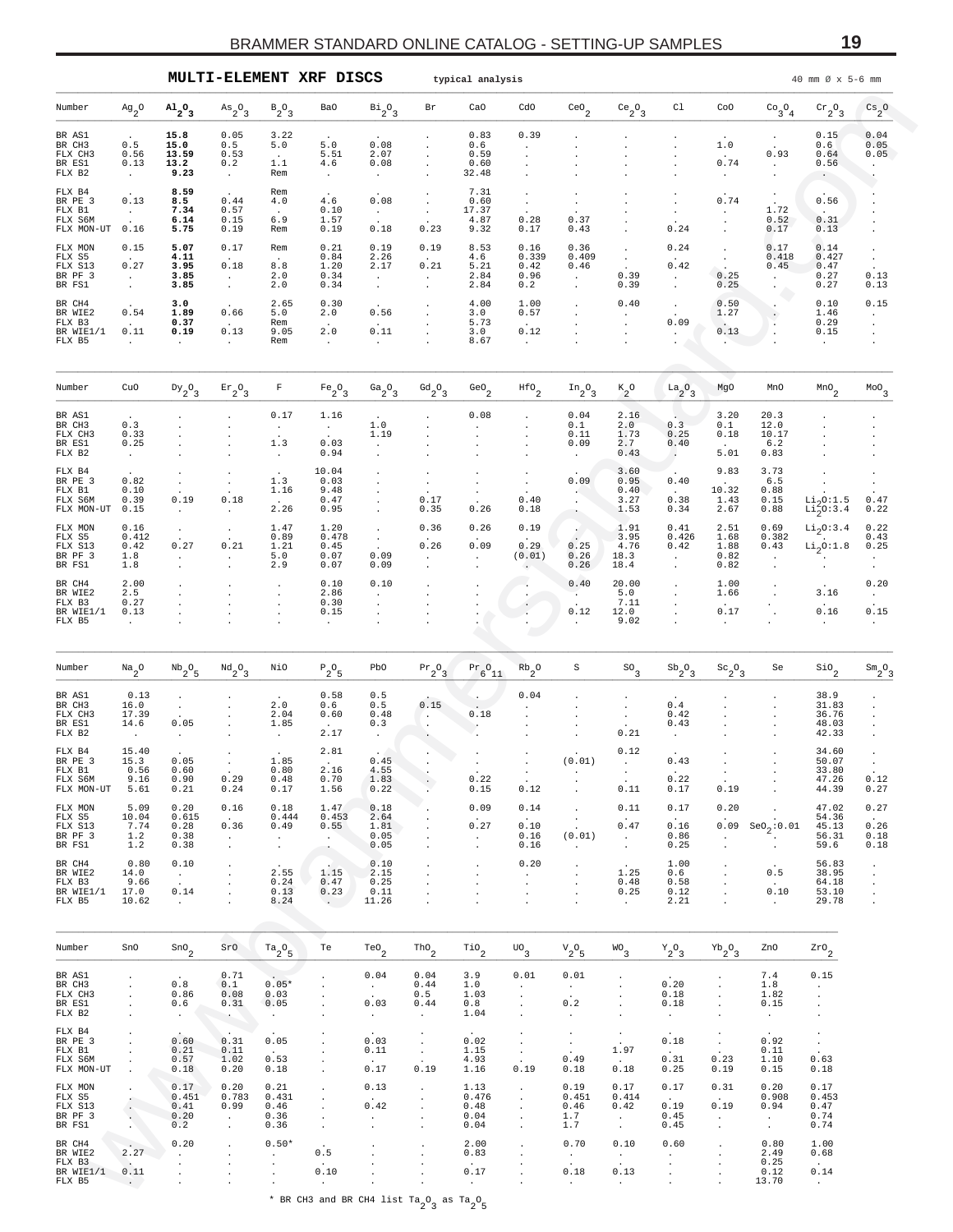## **VARIOUS XRF DISCS, chart 1 of 4**

<span id="page-19-0"></span>

|                                                      |                                           |                                                                     |                                                       | $*$ B                                                                                                                                     |                                                                                   |                                                          |                                                                                                       |                                                     | typical analysis                                                        |                                                 |                                                                 |                                                                |                                                                             |                                                                                                                       |                                                      |                                                         |                                        | $38 - 40$ mm $\varnothing$ x 5-8 mm                                                    |                                          |  |
|------------------------------------------------------|-------------------------------------------|---------------------------------------------------------------------|-------------------------------------------------------|-------------------------------------------------------------------------------------------------------------------------------------------|-----------------------------------------------------------------------------------|----------------------------------------------------------|-------------------------------------------------------------------------------------------------------|-----------------------------------------------------|-------------------------------------------------------------------------|-------------------------------------------------|-----------------------------------------------------------------|----------------------------------------------------------------|-----------------------------------------------------------------------------|-----------------------------------------------------------------------------------------------------------------------|------------------------------------------------------|---------------------------------------------------------|----------------------------------------|----------------------------------------------------------------------------------------|------------------------------------------|--|
| Number                                               | $^{\text{SiO}}{}_{2}$                     | $A1_{2}O_{3}$                                                       |                                                       | $B_2O_3$                                                                                                                                  | Ba0                                                                               | CaO                                                      |                                                                                                       |                                                     | Cl $Fe_2O_3$                                                            | $\kappa_{2}$ o                                  | MgO                                                             |                                                                |                                                                             | $Na2O2O5$                                                                                                             | PbO                                                  | $SO_3$                                                  |                                        | $\text{Sb}_{2}^{\phantom{2}0}$ $\text{G}$                                              | ZnO                                      |  |
| BR RB<br>BR KC1<br>BR FR2<br>BR KC2<br>BR DEA1       | 73.75<br>73.50<br>73.5<br>73.45<br>73.193 | $\sim 100$ km s $^{-1}$<br>0.015<br><b>Carlos</b><br>0.378          |                                                       | $0.10*$<br>2.00<br>10.00<br>2.00<br>0.67                                                                                                  | $\sim 100$ km s $^{-1}$<br>$\sim 10^{-1}$<br>$\sim 10^{-1}$<br>$\sim$             | 3.94<br>$\sim 10^{-10}$<br>0.011<br>0.0140<br>5.60       | 0.50<br>0.2                                                                                           | 0.006                                               | $\sim 100$<br>$\sim 10^{-11}$<br><b>Contract</b><br>0.50 0.0028<br>0.29 | 10.77<br>15.00<br>3.40<br>15.00<br>7.70         | 3.94<br>$\sim 10^{-11}$<br>0.013<br>0.0083<br><b>Contractor</b> |                                                                | 6.90<br>2.00<br>9.00<br>2.00<br>9.54                                        | $\sim 100$ km s $^{-1}$<br>$\sim 10^{-10}$<br>0.014<br>$\sim 10^{-10}$<br>0.46                                        | 4.00<br>3.00<br>4.00<br>0.23                         | $\frac{1}{2}$ , $\frac{1}{2}$<br>0.022<br>0.0125<br>0.2 | 0.49<br>1.00<br>1.00<br>1.00<br>0.50   | $\frac{1}{2}$ .<br>0.008<br>$\sim 10^{-10}$<br>$\sim 10$                               | 2.00<br>0.007<br>2.00<br>0.249           |  |
| BR U 27<br>BR U 37<br>BR DK1/1<br>BR U 40<br>BR U 13 | 73.0<br>73.0<br>72.92<br>72.6<br>71.5     | 1.4<br>1.9<br><b>Contract</b><br>1.0<br>1.5                         |                                                       | $\sim$<br><b>All Contracts</b><br>$\sim$<br>$\mathcal{A}^{\mathcal{A}}$ and $\mathcal{A}^{\mathcal{A}}$<br>$\sim 100$ km s $^{-1}$        | $\sim$<br>$\sim$<br>$\sim$<br>$\sim$<br>$\sim$                                    | 10<br>8<br>4.0<br>6.0<br>7.5                             | $\sim 100$<br>$\sim 100$ km s $^{-1}$<br>$\sim 100$ km s $^{-1}$<br>$\sim 100$ km s $^{-1}$<br>$\sim$ |                                                     | 0.2<br>0.05<br>$\sim 10^{-10}$ km s $^{-1}$<br>0.05<br>0.06             | 0.4<br>$6.0$<br>0.5<br>3.0                      | 2.5 0.05<br>$\sim 10^{-11}$<br>4.0<br>$\sim 100$ km s $^{-1}$   |                                                                | 14.5<br>12.0<br>16.0<br>14.9<br>13.5                                        | $\sim 10^{-11}$<br>$\sim 100$ km s $^{-1}$<br>$\sim 100$ km s $^{-1}$<br>$\sim 100$ km s $^{-1}$<br><b>Contractor</b> | $\cdot$<br>$\sim$<br>$\sim$<br>$\sim$<br>$\sim$      | 0.04<br>0.15<br><b>Contract</b><br>0.35<br>0.25         | 0.29<br>0.5<br>$\sim 10^{-11}$<br>0.25 | $\sim 100$ km s $^{-1}$                                                                | 1.0<br>$\sim$ $\sim$<br>1.0              |  |
| BR W 1<br>FLX S9<br>BR U 14<br>BR X 1<br>BR U 17     | 71.29<br>71.25<br>71.0<br>70.87<br>70.5   | 2.59<br>1.3<br>$\sim 100$<br>1.7                                    |                                                       | <b>Contractor</b><br><b>Contract Contract</b><br>$\mathbf{A} = \mathbf{0}$ , $\mathbf{0} = \mathbf{0}$<br>$\sim 100$<br><b>Contractor</b> | $\sim 100$ km s $^{-1}$<br>$\sim 100$<br>1.3<br>$\sim 100$ km s $^{-1}$<br>$\sim$ | 5.09<br>9.36<br>7.7<br>4.99<br>7.9                       | $\frac{1}{2}$<br>$\mathcal{L}^{\text{max}}_{\text{max}}$<br><b>Contract</b>                           |                                                     | 0.502<br>0.05<br>$\sim 10^{-10}$<br>0.10                                | 5.3<br>3.5                                      | $2.46$ $3.22$<br>0.07<br>$2.26$ $3.12$<br>$\sim 10^{-11}$       |                                                                | 17.16<br>12.1<br>16.96<br>13.0                                              | 1.19  0.946  12.73  0.191<br>$\sim 10^{-10}$ km $^{-1}$<br>$\sim$ $-$<br><b>Service</b>                               | $\sim$<br>$\sim 100$<br>$\sim$<br>$\cdot$<br>$\cdot$ | $\frac{1}{2}$ .<br>0.28<br>$\sim 100$ $\mu$<br>0.1      | $\sim$                                 | $\begin{array}{ccc}\n\cdot & & \circ & 216 \\ \end{array}$<br>$0.36$ .<br>$0.18$ . 0.6 | $\mathcal{L}(\mathcal{C})$<br>$\sqrt{2}$ |  |
| BR Y 1<br>BR AB1                                     | 70.38<br>70.00                            | $\sim 100$<br><b>Contract Contract</b>                              |                                                       | $\mathcal{L}(\mathcal{A})$ and $\mathcal{L}(\mathcal{A})$ and $\mathcal{L}(\mathcal{A})$<br><b>CALL CO</b>                                | $\sim$                                                                            | 4.99<br>$4.99$ .<br>$4.99$ .                             |                                                                                                       |                                                     | 0.04                                                                    |                                                 | $2.16$ $3.12$<br>$6.25$ $3.12$                                  |                                                                | 16.60<br>14.20                                                              | $\mathcal{L}^{\text{max}}_{\text{max}}$                                                                               | $\sim$<br>$\ddot{\phantom{a}}$                       | 0.45                                                    |                                        |                                                                                        | 0.95                                     |  |
| Number                                               |                                           | $*$ Br-                                                             |                                                       |                                                                                                                                           |                                                                                   |                                                          |                                                                                                       |                                                     |                                                                         |                                                 |                                                                 |                                                                |                                                                             |                                                                                                                       |                                                      |                                                         |                                        |                                                                                        |                                          |  |
| BR RB<br>BR KC1<br>BR FR2<br>BR KC2<br>BR DEA1       |                                           | $\sim$ $-$<br>$0.010*$<br>$\sim 10^{-10}$                           | $\cdot$<br>$\cdot$<br>$\sim$<br>$\sim 100$            |                                                                                                                                           | $\cdot$<br>$\cdot$                                                                | $\cdot$<br>$\cdot$<br>0.29                               | 0.25                                                                                                  | $\sim 10^{-10}$ km $^{-1}$                          | $\sim$                                                                  | $\cdot$<br>$\cdot$<br>0.25                      | $\ddot{\phantom{a}}$                                            | 0.11<br>$\cdot$<br>$\cdot$<br>$\cdot$                          |                                                                             |                                                                                                                       |                                                      |                                                         |                                        | 0.004<br>$\sim 10^{-11}$<br>$\cdot$                                                    |                                          |  |
| BR U 27<br>BR U 37<br>BR DK1/1<br>BR U 40<br>BR U 13 |                                           | $\sim 100$<br>$\sim$<br>$\sim$<br>$\cdot$<br>$\sim$                 | 0.16<br>$\sim 10^{-11}$<br>$\sim$<br>$\sim$<br>$\sim$ | $\ddot{\phantom{0}}$<br>0.25<br>$\sim 10^{-1}$<br>$\cdot$<br>$\cdot$                                                                      | $\cdot$<br>$\cdot$<br>$\cdot$<br>$\cdot$                                          | $\sim$<br>$\sim$<br>$\cdot$<br>$\sim$                    | $\sim 10^{-1}$<br>$\sim 100$ km s $^{-1}$<br><b>Contract</b><br>$\sim 10^{-1}$                        | 0.5<br>$\sim 100$<br>$\sim 100$ km s $^{-1}$<br>1.0 | $\sim$ 100 $\sim$<br><b>Contractor</b><br>0.05<br>$\sim 100$            | $\sim$<br>$\sim$<br>$\sim$<br>$\sim$<br>$\cdot$ | $\sim$<br>0.58<br>$\sim 10^{-11}$<br>$\cdot$                    | $\bullet$<br>$\sim$<br>$\bullet$<br>$\Box$<br>$\cdot$          | $\cdot$<br>$\bullet$<br>$\ddot{\phantom{a}}$<br>0.1<br>$\ddot{\phantom{a}}$ | $\mathcal{L}_{\text{max}}$<br>$\mathcal{L}_{\mathcal{D}}$<br>he i                                                     | $\cdot$<br>$\cdot$<br>0.05<br>$\cdot$                | 0.1<br>$\sim$                                           | 0.1<br>$\cdot$                         |                                                                                        |                                          |  |
| BR W 1<br>FLX S9<br>BR U 14<br>BR X 1<br>BR U 17     |                                           | $\cdot$<br>$\cdot$<br>$\sim$<br>$\sim$ 100 $\mu$<br>$\sim 10^{-11}$ | $\cdot$<br>$\cdot$<br>$\cdot$<br>$\cdot$<br>$\sim$    | $\cdot$<br>$\cdot$<br>$\cdot$<br>$\sim$<br>$\cdot$                                                                                        | $\sim$<br>$\sim$<br>$\sim$<br>0.2<br>$\sim 10^{-1}$                               | 0.30<br>$\sim 100$<br>$\mathcal{L}^{\mathcal{L}}$<br>0.6 | 0.51<br>$\sim 100$<br>$\sim$ 100 $\mu$<br>1.60<br>1.0 0.5                                             | $\sim 100$<br>$\sim$<br>$\cdot$<br>$\sim$           | $\cdot$<br>$\cdot$<br>$\ddot{\phantom{a}}$                              | $\cdot$<br>$\cdot$<br>$\cdot$<br>$\cdot$        | $\cdot$<br>$\overline{\phantom{a}}$                             | $\mathbf{C}$<br>$\cdot$<br>$\overline{\phantom{a}}$<br>$\cdot$ | $\sim$<br>$\sim$<br>$\cdot$                                                 | 0.20<br>$\sim$ $\sim$<br>$\cdot$                                                                                      |                                                      |                                                         |                                        |                                                                                        |                                          |  |
| BR Y 1<br>BR AB1                                     |                                           | <b>Contract Contract</b><br>$\sim$                                  | $\cdot$                                               | the control of the control of                                                                                                             | $\cdot$                                                                           | $0.13$ 2.62                                              | the committee of the                                                                                  | <b>Contractor</b><br>$\sim 100$                     | $\overline{\phantom{a}}$                                                |                                                 |                                                                 |                                                                |                                                                             | $\ddot{\phantom{a}}$                                                                                                  | $\cdot$<br>$\cdot$                                   | $\cdot$                                                 | $\cdot$                                |                                                                                        |                                          |  |
|                                                      |                                           |                                                                     |                                                       |                                                                                                                                           |                                                                                   |                                                          |                                                                                                       |                                                     |                                                                         |                                                 |                                                                 |                                                                |                                                                             |                                                                                                                       |                                                      |                                                         |                                        |                                                                                        |                                          |  |
|                                                      |                                           |                                                                     |                                                       |                                                                                                                                           |                                                                                   |                                                          |                                                                                                       |                                                     |                                                                         |                                                 |                                                                 |                                                                |                                                                             |                                                                                                                       |                                                      |                                                         |                                        |                                                                                        |                                          |  |

| Number   | Br       | C       |           | $\cos \cos^2 2^3$ $\cos^2 2^3$ $\cos^2 2^3$ |                      |                      | $\mathbf F$          |                      |                      |                          |                      | Ga <sub>2</sub> <sup>O</sup> <sub>3</sub> NiO PtO <sub>2</sub> Rb <sub>2</sub> <sup>O</sup> Sm <sub>2</sub> <sup>O</sup> <sub>3</sub> SrO |                          | TeO <sub>2</sub> | $T1_2O_3$ $Y_2O_3$ $ZrO_2$ |                      |           |
|----------|----------|---------|-----------|---------------------------------------------|----------------------|----------------------|----------------------|----------------------|----------------------|--------------------------|----------------------|-------------------------------------------------------------------------------------------------------------------------------------------|--------------------------|------------------|----------------------------|----------------------|-----------|
| BR RB    |          |         |           |                                             |                      |                      |                      |                      |                      |                          | 0.11                 |                                                                                                                                           |                          |                  |                            |                      |           |
| BR KC1   |          |         |           |                                             |                      |                      |                      |                      |                      |                          |                      |                                                                                                                                           |                          |                  | $\bullet$                  | $\ddot{\phantom{0}}$ |           |
| BR FR2   |          |         |           |                                             |                      |                      |                      |                      |                      |                          |                      |                                                                                                                                           |                          |                  |                            | $\blacksquare$       | 0.004     |
| BR KC2   | $0.010*$ |         |           |                                             |                      |                      |                      |                      |                      |                          |                      |                                                                                                                                           |                          |                  |                            |                      |           |
| BR DEA1  |          |         |           |                                             | $\cdot$              | $\cdot$<br>0.25      | $\bullet$            | ٠                    | $\cdot$              | $\cdot$                  | $\cdot$              |                                                                                                                                           |                          |                  |                            |                      | $\bullet$ |
|          | $\sim$   |         |           | $\ddot{\phantom{a}}$                        | 0.29                 |                      | $\sim$               | $\sim$ $\sim$        | 0.25                 | $\ddot{\phantom{a}}$     |                      |                                                                                                                                           |                          |                  |                            |                      | $\sim$    |
| BR U 27  |          | 0.16    | $\sim$    | $\mathbf{r}$                                |                      | $\cdot$              | $\cdot$              |                      |                      |                          |                      |                                                                                                                                           |                          |                  |                            |                      |           |
| BR U 37  |          | $\sim$  | 0.25      |                                             |                      | $\ddot{\phantom{0}}$ | 0.5                  | $\Delta$             | $\bullet$            | $\cdot$                  | $\sim$               | $\bullet$                                                                                                                                 |                          |                  |                            |                      |           |
| BR DK1/1 |          |         |           |                                             |                      | $\cdot$              | $\cdot$              | $\sim$               | $\sim$               | 0.58                     | $\cdot$              |                                                                                                                                           |                          |                  |                            |                      |           |
| BR U 40  |          |         |           |                                             | $\mathbf{r}$         | $\ddot{\phantom{0}}$ | $\ddot{\phantom{0}}$ | 0.05                 | $\sim$               | $\cdot$                  | $\mathbf{r}$         | 0.1                                                                                                                                       | $\overline{\phantom{a}}$ | 0.05             | 0.1                        | 0.1                  |           |
| BR U 13  |          |         |           |                                             | $\cdot$              | $\sim$               | 1.0                  | $\ddot{\phantom{0}}$ | $\cdot$              |                          |                      |                                                                                                                                           |                          |                  |                            |                      |           |
|          |          |         |           |                                             |                      |                      |                      |                      |                      | $\cdot$                  | $\cdot$              |                                                                                                                                           |                          |                  | $\bullet$                  |                      | $\cdot$   |
| BR W 1   |          |         |           | $\cdot$                                     | 0.30                 | 0.51                 | $\sim$               | $\cdot$              |                      |                          | $\sim$               |                                                                                                                                           | $\cdot$                  |                  |                            |                      |           |
| FLX S9   |          |         |           | $\cdot$                                     | $\cdot$              |                      |                      |                      |                      |                          |                      |                                                                                                                                           |                          | $\bullet$        |                            |                      |           |
| BR U 14  |          |         |           | $\cdot$                                     | $\cdot$              | $\cdot$              | $\cdot$              | $\bullet$            |                      |                          | $\cdot$              |                                                                                                                                           | 0.20                     | $\epsilon$       |                            |                      |           |
| BR X 1   |          |         |           | 0.2                                         | $\ddot{\phantom{0}}$ | 1.60                 | $\sim 10$            | $\lambda$            | $\cdot$              |                          | $\cdot$ .            |                                                                                                                                           |                          |                  |                            |                      |           |
| BR U 17  |          |         | $\cdot$   | $\ddot{\phantom{a}}$                        | 0.6                  | 1.0                  | 0.5                  | $\ddot{\phantom{a}}$ | $\ddot{\phantom{0}}$ | $\cdot$                  | $\sim$               |                                                                                                                                           |                          |                  |                            | $\cdot$              |           |
|          |          |         |           |                                             |                      |                      |                      |                      |                      |                          |                      |                                                                                                                                           |                          |                  |                            |                      |           |
| BR Y 1   |          |         |           | $\cdot$                                     | 0.13                 | 2.62                 | $\sim$               | $\cdot$              |                      | $\cdot$                  |                      |                                                                                                                                           | $\bullet$                |                  |                            |                      |           |
| BR AB1   |          | $\cdot$ | $\bullet$ | $\cdot$                                     | $\cdot$              | $\bullet$            | $\blacksquare$       | $\cdot$              | $\bullet$            | $\overline{\phantom{a}}$ | $\ddot{\phantom{1}}$ | $\sim$                                                                                                                                    | $\bullet$                | $\cdot$          | $\sim$                     | $\bullet$            | $\bullet$ |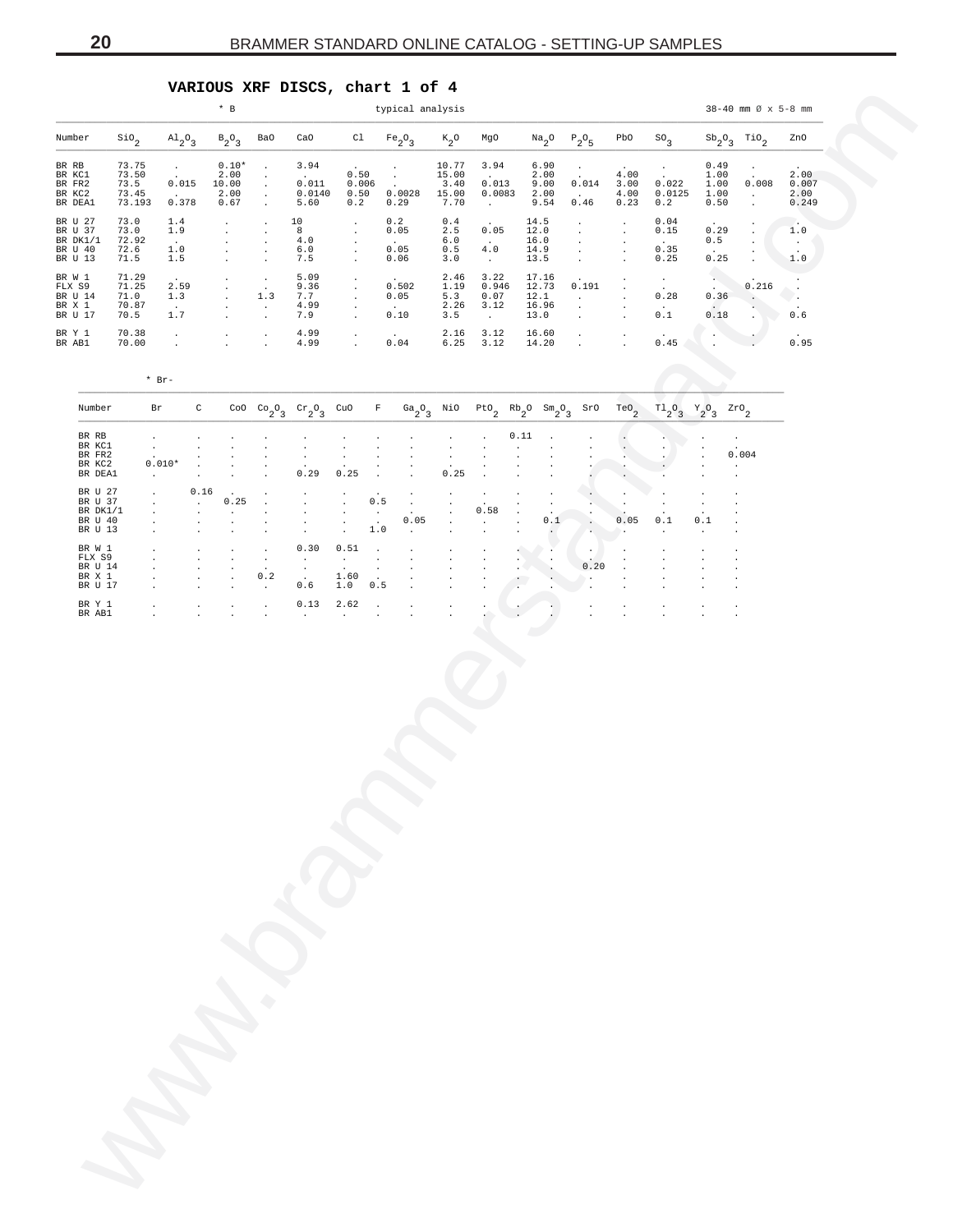<span id="page-20-0"></span>

|                                                     |                                            |                                                  |                                                        |                                                 |                                       |                                                                     |                                                                 | * Tot Fe                                  |                                               |                                                           |                                     |                                     | typical analysis                                     |                                                         |                                            |                                                 |                                    | $38 - 40$ mm $\varnothing$ x 5-8 mm |
|-----------------------------------------------------|--------------------------------------------|--------------------------------------------------|--------------------------------------------------------|-------------------------------------------------|---------------------------------------|---------------------------------------------------------------------|-----------------------------------------------------------------|-------------------------------------------|-----------------------------------------------|-----------------------------------------------------------|-------------------------------------|-------------------------------------|------------------------------------------------------|---------------------------------------------------------|--------------------------------------------|-------------------------------------------------|------------------------------------|-------------------------------------|
| Number                                              | $\sin \frac{\pi}{2}$                       | $\mathrm{^{Al}2^O_3}$                            | $B_2O_3$                                               | <b>BaO</b>                                      | CaO                                   | $\mathrm{cr}_2\mathrm{O}_3$                                         | F                                                               | $Fe_2O_3$                                 | $\kappa_{2}^{\phantom{2}}$ o                  | MgO                                                       | $\mathrm{Na}_2\mathrm{O}$           |                                     | $P_2O_5$                                             | PbO                                                     | $^{SO}$ 3                                  | $\mathrm{Sb}_{2}^{\phantom{2}}$ 0 $\phantom{0}$ | $\mathcal{T}^{\texttt{io}}{}_{2}$  | ZnO                                 |
| BR U 34<br>BR GS1<br>BR DEA2<br>BR GE<br>BR GE2     | 69.7<br>69.605<br>69.294<br>68.4<br>67.9   | 0.95<br>0.945<br>0.75<br>0.75                    | $\cdot$<br>0.67<br>$\sim$<br>$\sim$                    | 7.8<br>$\cdot$<br>0.025<br>0.025                | 6.5<br>0.3<br>5.60<br>0.15<br>0.15    | 0.25<br>0.15<br>0.73<br>$\sim 10^{-1}$<br>$\sim$                    | $\cdot$<br>$\blacksquare$<br>$\ddot{\phantom{a}}$<br>0.4<br>0.4 | 0.03<br>0.07<br>0.72<br>0.1<br>0.1        | 5.4<br>3.0<br>7.70<br>7.5<br>7.5              | 8.3<br>$\sim$<br>$\ddot{\phantom{a}}$<br>$\cdot$          | 9.3<br>13.5<br>9.54<br>9.5<br>9.5   |                                     | 1.15<br>1.15<br>$\sim$<br>$\ddot{\phantom{a}}$       | $\cdot$<br>$\ddot{\phantom{a}}$<br>0.58<br>0.05<br>0.05 | $\cdot$<br>0.5<br>0.5<br>0.5               | 0.35<br>0.66<br>0.50<br>$\sim$<br>0.5           | 0.17<br>$\sim$<br>0.025<br>0.025   | 0.025<br>0.623<br>11.5<br>11.5      |
| BR SVCL1<br>FLX R4<br>BR Z 1<br>BR Fe2Fe3<br>BR AC1 | 67.3<br>67.22<br>67.0<br>67<br>66.84       | 0.8<br>$\sim$<br>3.9<br>$1\,.7$<br>$\sim$ $\sim$ | 2.3<br>$\blacksquare$<br>0.8<br>$\sim$                 | 0.1<br>$\cdot$<br>$\cdot$                       | 3.1<br>$\sim$<br>2.25<br>2.5<br>4.86  | 1.05<br>$\sim 10^{-1}$<br>$\cdot$<br>0.40                           | $\cdot$<br>$\cdot$<br>$4\,.7$<br>$\sim$<br>$\cdot$              | 0.1<br>6.68<br>$\sim$<br>$10*$<br>$\cdot$ | 5.8<br>12.32<br>5.27<br>$\cdot$<br>2.50       | $\cdot$<br>$\ddot{\phantom{a}}$<br>1.65<br>$\sim$<br>3.04 | 8.4<br>4.45<br>12.48<br>17<br>15.79 |                                     |                                                      | 7.4<br>$\cdot$                                          | 0.157<br>$\cdot$                           |                                                 | 0.5<br>1.99<br>$\cdot$             | 2.75<br>0.6<br>$\cdot$              |
| BR BG1<br>FLX Q4<br>BR V 1<br>BR U 4/2<br>BR U 12   | 66.84<br>66.77<br>66.75<br>66.05<br>65.5   | 0.617<br>$\sim 100$<br>1.0<br>7.0                | 2.0<br>$\blacksquare$<br>$\cdot$<br>$\cdot$<br>$\cdot$ |                                                 | 12.0<br>0.257<br>1.93<br>2.0<br>4.5   | $\cdot$<br>$\bullet$<br>$\cdot$<br>$\bullet$<br>$\cdot$             | $\mathbb{C}$<br>1.23<br>1.20<br>6.0                             | 1.18<br>$\sim$<br>0.05<br>0.02            | 18.8<br>1.01<br>7.79<br>0.60<br>2.5           | 0.566<br>$\sim 10^{-11}$<br>$\ddot{\phantom{a}}$<br>0.05  | 0.39<br>12.15<br>12.0<br>14.0       |                                     | $\cdot$<br>$\cdot$                                   |                                                         | $\cdot$<br>$\cdot$<br>1.70<br>$\cdot$      | 0.2                                             | Ω.<br>$\cdot$                      | 9.67<br>15.0<br>2.0                 |
| BR U 7<br>FLX R1<br>FLX Z3<br>BR TEL1<br>BR GE3     | 65.3<br>64.67<br>61.7<br>61.58<br>61.3     | 7.1<br>7.72<br>1.36<br>$5^{\circ}$<br>0.75       | 0.5<br>$\ddot{\phantom{a}}$<br>9.0<br>$\sim$<br>7.0    | 0.5<br>0.564<br>$\sim 10^{-11}$<br>0.2<br>0.025 | 3.6<br>4.12<br>5.25<br>8.39<br>0.15   | $\bullet$<br>$\mathcal{L}_{\mathcal{A}}$<br>$\sim$<br>0.2<br>$\sim$ | 2.8<br>2.9<br>$\ddot{\phantom{1}}$<br>1.5<br>$\sim$             | 0.14<br>0.147<br>$\sim$<br>0.43<br>0.1    | 5.1<br>4.9<br>4.57<br>1.2<br>7.5              | 0.05<br>$\sim$<br>$\cdot$<br>5<br>$\sim$                  | 11.5<br>11.23<br>15.48<br>12<br>9.5 |                                     | 2.5<br>2.48<br>$\ddot{\phantom{a}}$<br>0.5<br>$\sim$ | 0.1<br>$\sim$<br>$\cdot$<br>0.2<br>0.05                 | $\ddot{\phantom{a}}$<br>0.85<br>0.1<br>0.5 | 0.14<br>0.154<br>0.47<br>0.5<br>0.5             | $\cdot$<br>$\cdot$<br>0.2<br>0.025 | 0.05<br>$\cdot$<br>11.5             |
| BR U 35<br>BR VM1<br>FLX Q2<br>BR U 32              | 60.48<br>60.285<br>60.21<br>60.0           | 1.2<br>$\sim$ $\sim$<br>7.82<br>$\sim$           | 3.0<br>10.0<br>11.6<br>$\cdot$                         | $\cdot$                                         | 0.75<br>$\sim 10^{-11}$<br>4.55<br>30 | 0.0017<br>0.59<br>$\ddot{\phantom{a}}$                              | 0.5<br>$\sim$<br>$\blacksquare$<br>$\ddot{\phantom{0}}$         | 0.05<br><b>Carlos</b><br>4.95<br>$\sim$   | 5.3<br>12.0<br>3.5<br>$\sim$                  | 0.02<br>$\sim 10^{-11}$<br>1.52<br>$\sim 10^{-11}$        | 13.5<br>17.7<br>2.19<br>10.0        |                                     | $\sim$<br>0.5<br>$\sim$                              | 0.0016<br>$\sim$                                        | 0.1<br>-140<br>$\sim$<br>$\sim$            | 0.03<br>0.0018<br>$\blacksquare$ .              | $\cdot$<br>0.87<br>$\sim$          | 14.5<br>$\cdot$                     |
|                                                     |                                            |                                                  |                                                        |                                                 | $*$ $C1 -$                            |                                                                     |                                                                 |                                           |                                               |                                                           |                                     |                                     |                                                      |                                                         |                                            |                                                 |                                    |                                     |
| Number<br>BR U 34                                   | $\mathrm{As}_{2}O_{3}$<br>$\cdot$          | Br                                               | CdO                                                    | $\mathrm{ceo}_2$                                | C1                                    | CoO                                                                 | CuO<br>0.1                                                      |                                           | $\scriptstyle\rm I\quad Li_{2}0$              | MnO                                                       | $MnO2$ $Moo3$                       |                                     | NiO                                                  | Se                                                      | $\mathop{\rm sno}\nolimits_2$              | SrO                                             | ${\rm v}_{2}^{\rm ~o}{}_{5}$       | $z_{\texttt{r0}}_{2}$               |
| BR GS1<br>BR DEA2<br>BR GE<br>BR GE2                | $\cdot$<br>$\cdot$<br>$\cdot$<br>$\cdot$   | 0.03<br>$\cdot$<br>$\cdot$                       | $\cdot$<br>0.8<br>0.8                                  |                                                 | 0.5<br>0.5                            | 0.07<br>$\ddot{\phantom{a}}$                                        | 0.025<br>0.62<br>$\cdot$<br>$\cdot$                             | 0.2<br>$\cdot$                            | $\cdot$<br>$\ddot{\phantom{a}}$<br>0.1<br>0.1 | 0.06                                                      |                                     | 1.0<br>$\sim$<br>$\cdot$<br>$\cdot$ | 0.025<br>0.64<br>$\cdot$                             | $\cdot$<br>0.15<br>0.15                                 | $\cdot$                                    |                                                 | 0.18<br>$\cdot$<br>$\blacksquare$  | $\cdot$<br>0.05<br>0.05             |
| BR SVCL1<br>FLX R4<br>BR Z 1<br>BR Fe2Fe3<br>BR AC1 |                                            |                                                  |                                                        |                                                 | $0.9*$                                | $\cdot$<br>0.01                                                     | 1.5<br>$\cdot$<br>$\cdot$                                       |                                           |                                               | $\ddot{\phantom{0}}$                                      | $\cdot$<br>ä,<br>6.57               |                                     |                                                      |                                                         | 1.8                                        |                                                 |                                    |                                     |
| BR BG1<br>FLX Q4<br>BR V 1                          | $\cdot$<br>$\cdot$                         |                                                  | 0.26                                                   |                                                 |                                       | 0.36                                                                |                                                                 |                                           |                                               |                                                           |                                     |                                     |                                                      | 0.19                                                    |                                            |                                                 |                                    |                                     |
| BR U 4/2<br>BR U 12<br>BR U 7                       | $\cdot$<br>$\cdot$                         |                                                  | 0.40<br>$\cdot$                                        |                                                 | 0.6                                   |                                                                     |                                                                 |                                           |                                               | $\cdot$                                                   |                                     |                                     |                                                      |                                                         |                                            | 0.25                                            |                                    |                                     |
| FLX R1<br>FLX Z3<br>BR TEL1<br>BR GE3               | $\cdot$<br>$\cdot$<br>$\cdot$              |                                                  | $\cdot$<br>$\cdot$<br>0.8                              |                                                 | 0.65<br>0.33<br>0.4                   |                                                                     | $\cdot$<br>0.2<br>$\cdot$                                       |                                           | $\cdot$<br>0.1                                | $\cdot$<br>0.2                                            |                                     | $\cdot$<br>0.2                      |                                                      | $\cdot$<br>$\cdot$<br>0.15                              |                                            | 0.237<br>2.19                                   | $\cdot$                            | 0.05                                |
| BR U 35<br>BR VM1<br>FLX Q2                         | 0.0019<br>$\blacksquare$<br>$\blacksquare$ | $\cdot$                                          | 0.52<br>0.0017                                         |                                                 |                                       |                                                                     | 0.0018<br>$\blacksquare$ .                                      | $\cdot$                                   |                                               | 0.67                                                      |                                     | $\cdot$                             | 0.0019                                               | $\cdot$                                                 |                                            |                                                 | 0.12                               |                                     |
| BR U 32                                             |                                            |                                                  |                                                        |                                                 |                                       |                                                                     |                                                                 |                                           |                                               |                                                           |                                     |                                     |                                                      |                                                         |                                            |                                                 |                                    |                                     |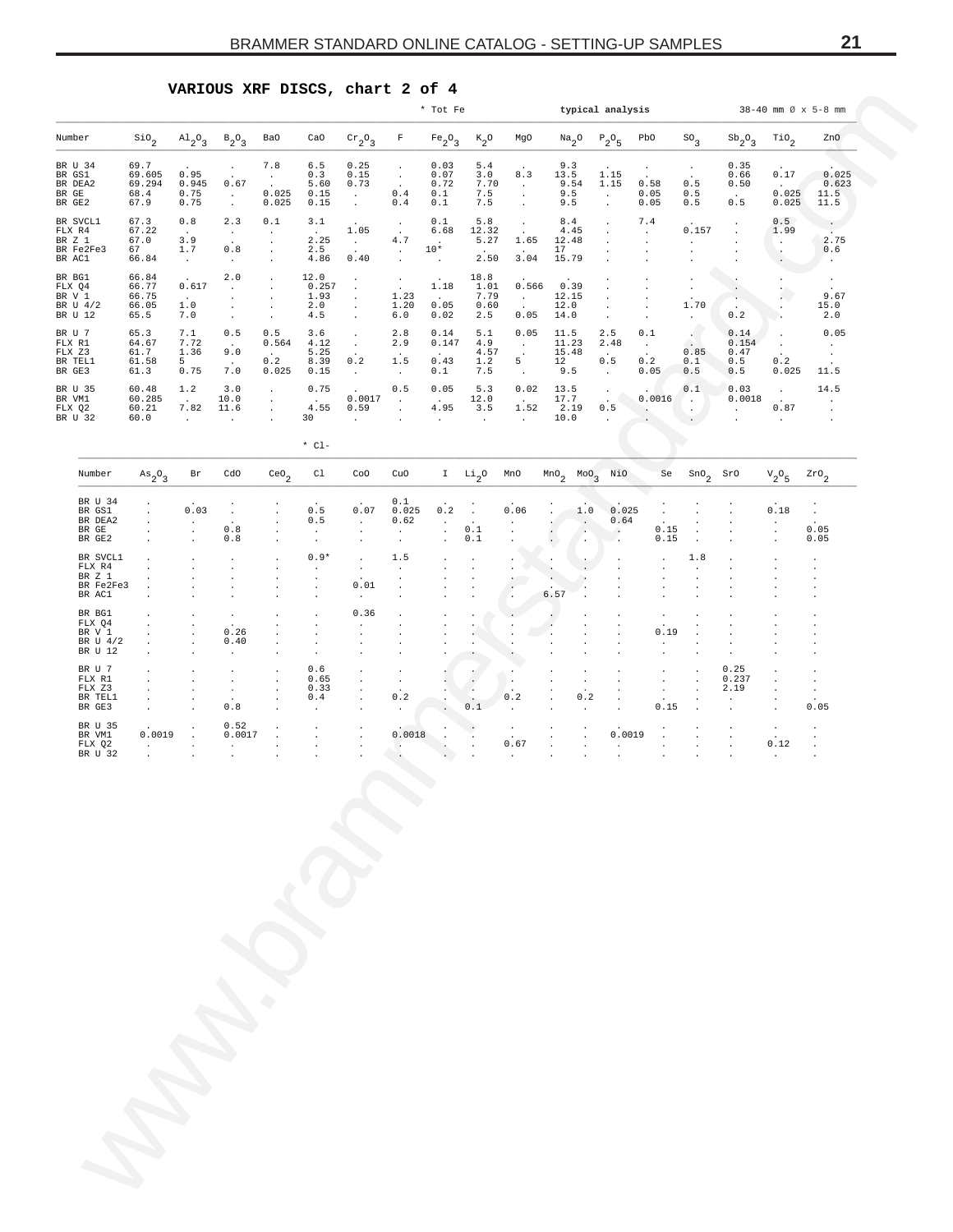## **VARIOUS XRF DISCS, chart 3 of 4**

|                                                          |                                          |                                                                        |                                          |                                                 |        |                                         | $^{\star}$ $\rm{cr}_{2} \rm{O}_{5}$                      |                                      |                                                |                                                     |                               |                                        | typical analysis                                        |                                         |                                                               |                                                       |                                                                | $38 - 40$ mm $\varnothing$ x 5-8 mm |                                                 |
|----------------------------------------------------------|------------------------------------------|------------------------------------------------------------------------|------------------------------------------|-------------------------------------------------|--------|-----------------------------------------|----------------------------------------------------------|--------------------------------------|------------------------------------------------|-----------------------------------------------------|-------------------------------|----------------------------------------|---------------------------------------------------------|-----------------------------------------|---------------------------------------------------------------|-------------------------------------------------------|----------------------------------------------------------------|-------------------------------------|-------------------------------------------------|
| Number                                                   | $\mathop{\mathsf{Si0}}\nolimits_2$       | $\mathrm{^{Al}_{2}O_{3}}$                                              | $B_2O_3$                                 | Ba0                                             |        | CaO                                     | $\mathrm{cr}_2\mathrm{O}_3$                              | $Fe_2O_3$                            | $\kappa_{2}$ o                                 | MgO                                                 |                               | $\mathrm{Na}_2\mathrm{O}$              | NiO                                                     | $P_2O_5$                                | PbO                                                           | $^{SO}$ <sub>3</sub>                                  | $\mathrm{Sb}_{2}^{\phantom{2}}$ $\mathrm{O}_{3}^{\phantom{2}}$ | $\mathop{\rm TiO}\nolimits_2$       | ZnO                                             |
| FLX Q1<br>BR PN1/1<br>FLX R3<br>FLX R2<br>BR UG1         | 59.06<br>59.0<br>58.63<br>57.76<br>56.2  | 1.52<br>7.99<br>$\cdot$<br>$\cdot$                                     | $\cdot$<br>Rem<br>2.0                    | $\cdot$                                         |        | 2.0<br>6.18<br>$\cdot$<br>$\cdot$       |                                                          | 0.157                                | 0.28<br>4.63<br>3.05<br>16.0                   | $\bullet$<br>4.71<br>$\cdot$<br>$\cdot$             |                               | 0.315<br>9.8<br>10.26<br>14.7<br>1.0   | $\cdot$<br>1.77<br>$\sim$<br>3.5                        | $\cdot$<br>$\cdot$<br>4.76<br>$\cdot$   | $\cdot$<br>$\cdot$<br>$\ddot{\phantom{a}}$<br>1.63<br>$\cdot$ | 2.0<br>0.21<br>$\cdot$<br>$\cdot$                     |                                                                |                                     | 16.0<br>1.02<br>20.0                            |
| BR SOLO2<br>BR BP1<br>BR BP1/3<br>BR $BP1/4$<br>BR BP1/5 | 55.5<br>55.5<br>55.5<br>55.5<br>55.5     |                                                                        | 8.8<br>5.0<br>10.85<br>8.7<br>6.4        | 1.2<br>$\cdot$<br>$\cdot$<br>$\cdot$            |        | 0.15<br>3.0<br>3.0<br>3.0<br>3.0        | $\cdot$<br>0.15<br>0.3<br>0.6                            | $\cdot$<br>$\cdot$<br>$\cdot$        | 12.0<br>12.0<br>12.0<br>12.0<br>12.0           | $\cdot$<br>$\cdot$<br>$\cdot$<br>$\cdot$<br>$\cdot$ |                               | 17.0<br>17.0<br>17.0<br>17.0<br>17.0   | $\cdot$<br>٠                                            |                                         | $\cdot$                                                       | 0.35<br>$\cdot$                                       | 0.5<br>0.5<br>0.5<br>0.5<br>0.5                                | 7.0<br>1.0<br>3.0<br>5.0            | 3.0<br>$\cdot$<br>$\cdot$<br>$\cdot$<br>$\cdot$ |
| BR BP1/6<br>BR BP1/7<br>BR SOLO1<br>BR LOE1/1<br>BR LK1  | 55.5<br>55.5<br>55.5<br>55.4<br>55.14    | $\cdot$<br>$\cdot$<br>10.0<br>$\cdot$                                  | 4.2<br>1.0<br>9.15<br>4.0<br>9.68        | $\cdot$<br>1.2<br>0.15                          | 0.0055 | 3.0<br>3.0<br>0.15<br>0.014<br>3.0      | 0.8<br>1.0<br>$\cdot$<br>$\cdot$<br>$\ddot{\phantom{a}}$ | $\cdot$<br>$\cdot$                   | 12.0<br>12.0<br>12.0<br>12.0<br>12.0           | $\cdot$<br>$\cdot$<br>$\cdot$                       | 0.0017                        | 17.0<br>17.0<br>17.0<br>17.0<br>17.0   | $\cdot$<br>$\ddot{\phantom{0}}$<br>$\ddot{\phantom{a}}$ | $\cdot$<br>$\cdot$<br>0.0184<br>$\cdot$ | $\cdot$<br>$\cdot$<br>$\cdot$<br>$\Delta$<br>0.21             | $\cdot$<br>0.050<br>$\sim$                            | 0.5<br>0.5<br>0.5<br>1.0<br>1.19                               | 7.0<br>10.0<br>$\cdot$<br>0.33      | $\cdot$<br>$\cdot$<br>3.0<br>0.025<br>0.74      |
| BR $3/L$<br>BR HS4<br>BR TL3<br>BR ME2<br>BR SH4         | 55.1<br>53.1<br>53.0<br>52.53<br>52.34   | 0.08<br>$\sim$<br>10.00<br>$\sim$                                      | 6.83<br>5.0<br>13.0<br>$\cdot$<br>19.998 | 0.0<br>$\cdot$<br>$\cdot$<br>$\cdot$<br>$\cdot$ |        | 0.06<br>$\sim$<br>4.0<br>20.00<br>0.014 | 1.2<br>$0.036*$<br>$\cdot$                               | 0.02<br>7.0<br>0.1<br>0.036<br>0.028 | 16.90<br>12.0<br>10.0<br>$\sim$ $\sim$<br>5.00 | 0.0<br>$\sim$<br>15.00<br>$\sim$                    |                               | 1.11<br>17.7<br>18.0<br>0.033<br>0.019 | $\cdot$<br>$\cdot$<br>$\cdot$<br>0.012                  | 0.0<br>1.0<br>1.0<br>2.00<br>$\cdot$    | $0.0$<br>$\sim$<br>0.2<br>0.026<br>$\epsilon$                 | 0.0<br>0.5<br>$\cdot$<br>$\ddot{\phantom{a}}$<br>1.50 | 0.0<br>0.5<br>$\cdot$<br>$\cdot$<br>$\cdot$                    | 0.03<br>2.0<br>0.041<br>$\cdot$     | 19.50<br>$\sim$<br>0.031<br>20.00               |
| BR AX1<br>BR LOE2<br>BR LOE2/1                           | 52.31<br>51.967<br>51.96                 | 5.67<br>10.0<br>$\cdot$                                                | 5.0<br>4.0<br>11.08                      | 0.23<br>0.69                                    |        | 2.8<br>0.7<br>0.7                       |                                                          | 4.29<br>$\cdot$<br>$\cdot$           | 6.02<br>12.0<br>12.0                           | 0.83<br>0.25<br>0.75                                |                               | 17.0<br>17.0                           | $\cdot$                                                 | 1.15<br>0.35<br>1.05                    | 1.08<br>$\left( \cdot \right)$<br>$\cdot$                     | 1.25<br>1.87<br>1.87                                  | 1.0<br>1.0                                                     |                                     | 2.49<br>0.19<br>0.57                            |
| Number                                                   | $\mathrm{Ag}_{2}\mathrm{O}$              | $\mathrm{As}_{2}O_{3}$                                                 | $B_1^1{}_{2}^0{}_{3}$                    |                                                 | Br     | cdo                                     | $\mathsf{ceo}_2$                                         | C1                                   | CoO                                            | $^{Co}2^{O}3$                                       | CuO                           | $\mathbb F$                            | GeO $_2$                                                | $a_2^0a_3$                              | MnO <sub>2</sub>                                              | $^{MO}$ <sub>3</sub>                                  | $^{\mathrm{Nb}} 2^{\mathrm{O}} 5$                              |                                     |                                                 |
| FLX Q1<br>BR PN1/1<br>FLX R3<br>FLX R2<br>BR UG1         | 0.35<br>$\cdot$                          | 1.47<br>0.3                                                            | 0.49<br>$\cdot$                          | $\ddot{\phantom{a}}$<br>$\ddot{\phantom{a}}$    | 0.11   | 7.2<br>$\cdot$                          | $\cdot$<br>1.48<br>$\cdot$                               | $\cdot$                              | $1.0$                                          | $\ddot{\phantom{a}}$<br>$\ddot{\phantom{a}}$<br>1.0 |                               | 1.0<br>$\cdot$<br>$\cdot$              | $\ddot{\phantom{a}}$<br>1.54                            | 1.43                                    |                                                               | 1.04<br>$\cdot$                                       | $0.97$ as $Nb_2O_3$<br>$\ddot{\phantom{a}}$                    |                                     |                                                 |
| BR SOLO2<br>BR BP1<br>BR BP1/3<br>BR BP1/4<br>BR BP1/5   |                                          |                                                                        |                                          |                                                 |        |                                         |                                                          |                                      |                                                |                                                     | $\cdot$<br>Ġ.<br>×.           | $\cdot$<br>$\cdot$                     |                                                         |                                         |                                                               |                                                       |                                                                |                                     |                                                 |
| BR BP1/6<br>BR BP1/7<br>BR SOLO1<br>BR LOE1/1<br>BR LK1  |                                          |                                                                        |                                          |                                                 |        |                                         | $\cdot$<br>$\cdot$<br>$\cdot$<br>$\cdot$                 | 0.005<br>$\cdot$                     |                                                | $\cdot$<br>$\sim$<br>$\ddot{\phantom{1}}$           | ٠<br>0.0013                   |                                        |                                                         |                                         |                                                               | $\cdot$<br>0.03<br>$\cdot$                            | $\cdot$<br>$\cdot$<br>$\cdot$                                  |                                     |                                                 |
| BR $3/L$<br>BR HS4<br>BR TL3<br>BR ME2<br>BR SH4         | $\cdot$<br>$\cdot$<br>0.026<br>$\bullet$ | 0.30<br>$\ddot{\phantom{a}}$<br>0.7<br>$\ddot{\phantom{a}}$<br>$\cdot$ |                                          |                                                 |        | $0.0$<br>$\cdot$<br>0.028<br>1.00       | $0.0$<br>$\cdot$<br>$\cdot$<br>$\cdot$                   | $\cdot$                              | $\cdot$<br>0.031                               | $\cdot$<br>$\cdot$<br>$\ddot{\phantom{a}}$          | 0.031<br>$\ddot{\phantom{0}}$ | 0.0<br>$\ddot{\phantom{a}}$<br>$\cdot$ |                                                         | 0.0<br>$\cdot$                          | $\ddot{\phantom{0}}$<br>$\ddot{\phantom{a}}$<br>0.04          | 0.037<br>$\cdot$                                      | $1.0$<br>$\cdot$<br>$\ddot{\phantom{a}}$                       |                                     |                                                 |
| BR AX1<br>BR LOE2<br>BR LOE2/1                           |                                          | 0.6<br>$\cdot$                                                         | 0.0055                                   | $\ddot{\phantom{a}}$                            |        | $\cdot$<br>$\cdot$                      | $\ddot{\phantom{a}}$                                     | 0.15<br>0.45                         |                                                |                                                     | 2.5<br>0.063<br>0.19          | 14.0<br>$\cdot$                        |                                                         |                                         | $\ddot{\phantom{a}}$<br>$\ddot{\phantom{a}}$                  | 0.0058<br>0.23<br>0.69                                | $\cdot$<br>$\ddot{\phantom{a}}$                                |                                     |                                                 |
| Number                                                   | Se                                       | SnO                                                                    | $_{\rm SnO}_{2}$                         | SrO                                             | Te     | $V \cap$<br>$2^{\circ}5$                | WO <sub>3</sub>                                          | $z$ ro $\rm _2$                      |                                                |                                                     |                               |                                        |                                                         |                                         |                                                               |                                                       |                                                                |                                     |                                                 |
| FLX Q1<br>BR PN1/1<br>FLX R3<br>FLX R2<br>BR UG1         | 1.0                                      |                                                                        | 1.19<br>$\blacksquare$                   |                                                 | 1.0    | 2.71<br>$\cdot$                         | 1.32                                                     |                                      |                                                |                                                     |                               |                                        |                                                         |                                         |                                                               |                                                       |                                                                |                                     |                                                 |
| BR SOLO2<br>BR BP1<br>BR BP1/3<br>BR BP1/4<br>BR BP1/5   |                                          |                                                                        |                                          | 1.5                                             |        |                                         |                                                          |                                      |                                                |                                                     |                               |                                        |                                                         |                                         |                                                               |                                                       |                                                                |                                     |                                                 |
| BR BP1/6<br>BR BP1/7<br>BR SOLO1<br>BR LOE1/1<br>BR LK1  |                                          | 0.56                                                                   |                                          | $\cdot$<br>1.5                                  |        |                                         |                                                          |                                      |                                                |                                                     |                               |                                        |                                                         |                                         |                                                               |                                                       |                                                                |                                     |                                                 |
| BR 3/L<br>BR HS4<br>BR TL3<br>BR ME2<br>BR SH4           |                                          |                                                                        |                                          | 0.002<br>Ĉ<br>0.03                              |        | 0.044<br>0.089                          |                                                          | 0.0<br>$\cdot$                       | last                                           |                                                     |                               |                                        |                                                         |                                         |                                                               |                                                       |                                                                |                                     |                                                 |
| BR AX1<br>BR LOE2                                        | BR LOE2/1                                |                                                                        |                                          |                                                 |        |                                         |                                                          |                                      |                                                |                                                     |                               |                                        |                                                         |                                         |                                                               |                                                       |                                                                |                                     |                                                 |

| Number    | $Ag2$ <sup>0</sup>   | $A\mathbf{s}$ <sub>2</sub> <sup>O</sup> <sub>3</sub> | $B_2^1O_3$           | Br           | cdo                  | ceo <sub>2</sub>         | C1                   | CoO          | $\begin{array}{cc} {\rm Co}_{2} {\rm O}_{3} & {\rm CuO} \end{array}$ |                      | F                    |        | GeO <sub>2</sub> $La_2O_3$ MnO <sub>2</sub> |              | $^{MO}$ <sub>3</sub> | $Nb_2O_5$               |
|-----------|----------------------|------------------------------------------------------|----------------------|--------------|----------------------|--------------------------|----------------------|--------------|----------------------------------------------------------------------|----------------------|----------------------|--------|---------------------------------------------|--------------|----------------------|-------------------------|
| FLX Q1    |                      |                                                      |                      |              |                      |                          |                      |              |                                                                      |                      |                      |        |                                             |              |                      |                         |
| BR PN1/1  | $\ddot{\phantom{0}}$ | $\cdot$                                              | $\ddot{\phantom{1}}$ |              | 7.2                  |                          |                      | 1.0          |                                                                      |                      | $1.0$                |        |                                             |              |                      |                         |
| FLX R3    | 0.35                 | $\sim$                                               | 0.49                 | 0.11         | $\Delta$             |                          |                      |              |                                                                      |                      | $\ddot{\phantom{0}}$ |        |                                             |              | $\cdot$              | $0.97$ as $Nb_{2}O_{3}$ |
| FLX R2    | $\mathbf{r}$         | 1.47                                                 | $\sim$               | $\sim$       | $\mathcal{L}^{\pm}$  | 1.48                     |                      | $\cdot$      | $\cdot$                                                              |                      | ÷                    | 1.54   | 1.43                                        |              | 1.04                 | $\ddot{\phantom{1}}$    |
| BR UG1    | $\mathbf{r}$         | 0.3                                                  | $\mathbf{r}$         |              | $\overline{a}$       | $\lambda$                |                      | $\mathbf{r}$ | 1.0                                                                  |                      | $\cdot$              |        | $\sim$                                      | $\mathbf{r}$ |                      | $\cdot$                 |
| BR SOLO2  |                      |                                                      |                      |              |                      |                          |                      |              |                                                                      |                      |                      |        |                                             |              |                      |                         |
| BR BP1    |                      |                                                      |                      |              |                      |                          |                      |              |                                                                      |                      |                      |        |                                             |              |                      |                         |
| BR BP1/3  |                      |                                                      |                      |              |                      |                          |                      |              |                                                                      |                      |                      |        |                                             |              |                      |                         |
| BR BP1/4  |                      |                                                      |                      |              |                      |                          |                      |              |                                                                      |                      |                      |        |                                             |              |                      |                         |
| BR BP1/5  |                      |                                                      |                      |              |                      |                          |                      |              |                                                                      |                      |                      |        |                                             |              |                      |                         |
| BR BP1/6  |                      |                                                      |                      |              |                      |                          |                      |              |                                                                      |                      |                      |        |                                             |              |                      |                         |
| BR BP1/7  |                      |                                                      |                      |              |                      |                          |                      |              |                                                                      |                      |                      |        |                                             |              |                      |                         |
| BR SOLO1  |                      |                                                      |                      |              |                      |                          |                      |              |                                                                      |                      |                      |        |                                             |              |                      |                         |
| BR LOE1/1 |                      |                                                      |                      |              |                      | $\mathbf{r}$             | 0.005                |              |                                                                      | 0.0013               |                      |        |                                             |              | 0.03                 |                         |
| BR LK1    |                      |                                                      |                      |              | $\cdot$              | $\overline{\phantom{a}}$ |                      |              |                                                                      |                      |                      |        |                                             |              | $\cdot$              |                         |
| BR $3/L$  | $\mathbf{r}$         | 0.30                                                 | $\mathbf{r}$         | $\mathbf{r}$ | 0.0                  | 0.0                      | $\ddot{\phantom{0}}$ |              |                                                                      | $\ddot{\phantom{a}}$ | 0.0                  | $\sim$ | 0.0                                         |              |                      | $\ddot{\phantom{1}}$    |
| BR HS4    | $\ddot{\phantom{0}}$ | $\cdot$                                              |                      | $\sim$       | $\ddot{\phantom{a}}$ |                          |                      |              |                                                                      |                      |                      |        |                                             | $\mathbf{r}$ | $\sim$               | 1.0                     |
| BR TL3    | $\ddot{\phantom{a}}$ | 0.7                                                  |                      |              | $\cdot$              |                          |                      |              |                                                                      |                      |                      |        |                                             |              |                      |                         |
| BR ME2    | 0.026                | $\sim$                                               |                      |              | 0.028                | $\mathbf{r}$             |                      | 0.031        | $\mathbf{r}$                                                         | 0.031                |                      |        |                                             | 0.04         | 0.037                |                         |
| BR SH4    | $\cdot$              | $\cdot$                                              |                      | $\sim$       | 1.00                 | $\cdot$                  | $\mathbf{r}$         |              |                                                                      |                      |                      |        |                                             |              |                      | $\cdot$                 |
| BR AX1    |                      | 0.6                                                  | 0.0055               |              | $\sim$               | $\cdot$                  | $\cdot$              |              |                                                                      | 2.5                  | 14.0                 |        | a.                                          | $\sim$       | 0.0058               | $\ddot{\phantom{a}}$    |
| BR LOE2   |                      |                                                      |                      |              |                      | $\cdot$                  | 0.15                 | $\cdot$      |                                                                      | 0.063                |                      |        |                                             | $\mathbf{r}$ | 0.23                 | $\sim$                  |
| BR LOE2/1 |                      |                                                      |                      |              |                      | $\cdot$                  | 0.45                 |              |                                                                      | 0.19                 |                      |        |                                             |              | 0.69                 | $\blacksquare$          |

| Number    | Se  | SnO  | $_{\rm SnO}_{2}$ | SrO   | Te  | ${\rm v}_{2}^{\rm ~o}{}_{5}$ | WO <sub>3</sub> | $2x0$ <sub>2</sub> |      |
|-----------|-----|------|------------------|-------|-----|------------------------------|-----------------|--------------------|------|
| FLX Q1    |     |      |                  |       |     |                              |                 |                    |      |
| BR PN1/1  | 1.0 |      |                  |       | 1.0 |                              |                 |                    |      |
| FLX R3    |     |      |                  |       |     |                              |                 |                    |      |
| FLX R2    |     |      | 1.19             |       |     | 2.71                         | 1.32            |                    |      |
| BR UG1    |     |      |                  |       |     |                              |                 |                    |      |
| BR SOLO2  |     |      |                  | 1.5   |     |                              |                 |                    |      |
| BR BP1    |     |      |                  |       |     |                              |                 |                    |      |
| BR BP1/3  |     |      |                  |       |     |                              |                 |                    |      |
| BR BP1/4  |     |      |                  |       |     |                              |                 |                    |      |
| BR BP1/5  |     |      |                  |       |     |                              |                 |                    |      |
| BR BP1/6  |     |      |                  |       |     |                              |                 |                    |      |
| BR BP1/7  |     |      |                  |       |     |                              |                 |                    |      |
| BR SOLO1  |     |      |                  | 1.5   |     |                              |                 |                    |      |
| BR LOE1/1 |     |      |                  |       |     |                              |                 |                    |      |
| BR LK1    |     | 0.56 |                  |       |     |                              |                 |                    |      |
| $BR$ 3/L  |     |      |                  | 0.002 |     |                              |                 | 0.0                | last |
| BR HS4    |     |      |                  |       |     |                              |                 |                    |      |
| BR TL3    |     |      |                  |       |     |                              |                 |                    |      |
| BR ME2    |     |      |                  | 0.03  |     | 0.044                        |                 |                    |      |
| BR SH4    |     |      |                  |       |     | 0.089                        |                 |                    |      |
| BR AX1    |     |      |                  |       |     |                              |                 |                    |      |
| BR LOE2   |     |      |                  |       |     |                              |                 |                    |      |
| BR LOE2/1 |     |      |                  |       |     |                              |                 |                    |      |

<span id="page-21-0"></span>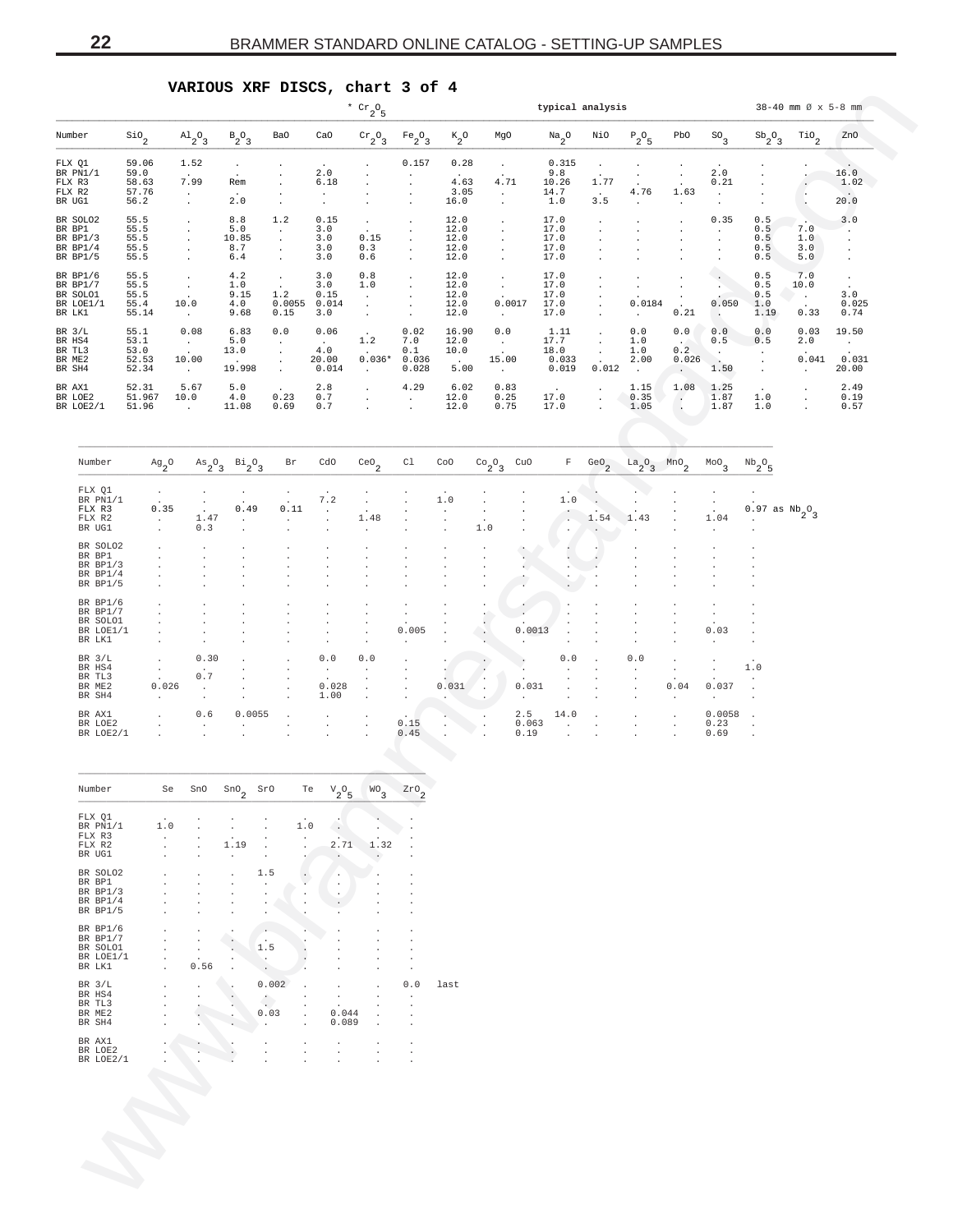**VARIOUS XRF DISCS, chart 4 of 4**

<span id="page-22-0"></span>

| Number                                             |                                                    |                                                                |                                                                  |                                                       |                                                   |                                         |                                                       |                                     |                                            |                                                     | typical analysis                         |                                                                             |                                          |                                                       |                                                       |                                      |                                                |                                                           | $30 - 40$ mm $\varnothing$ x 5-8 mm                  |
|----------------------------------------------------|----------------------------------------------------|----------------------------------------------------------------|------------------------------------------------------------------|-------------------------------------------------------|---------------------------------------------------|-----------------------------------------|-------------------------------------------------------|-------------------------------------|--------------------------------------------|-----------------------------------------------------|------------------------------------------|-----------------------------------------------------------------------------|------------------------------------------|-------------------------------------------------------|-------------------------------------------------------|--------------------------------------|------------------------------------------------|-----------------------------------------------------------|------------------------------------------------------|
|                                                    |                                                    | $\mathsf{Sio}_2$                                               | $A1_{2}O_3$                                                      | $B_2O_3$                                              | CaO                                               | $Fe_2O_3$                               | $\kappa_2$ o                                          |                                     | MgO                                        | MnO                                                 | $\mathrm{Na}_2\mathrm{O}$                | NiO                                                                         | $\mathbb{P}_2\mathbb{O}_5$               | PbO                                                   |                                                       | SO <sub>3</sub>                      | $\mathrm{Sb}_{2}\mathrm{O}_{3}$                | $\text{rio}_2$                                            | ZnO                                                  |
| BR SH1<br>BR SH2<br>BR HS3<br>BR ME1<br>BR ECH1    |                                                    | 51.34<br>51.34<br>51.2<br>51.00<br>51.0                        | $\sim$<br>7.0<br>0.049<br>2.8                                    | 22.648<br>22.41<br>2.0<br>28.26<br>$\sim$             | $\cdot$<br>10.0<br>0.035<br>10.0                  | $\cdot$<br>$\cdot$<br>$\cdot$<br>5.0    | 5.00<br>5.00<br>0.030<br>$\sim$                       |                                     | $\cdot$<br>$6.5$<br>0.041<br>$\bullet$     | $\cdot$<br>$\cdot$<br>$\cdot$<br>5.0                | $\cdot$<br>17.1<br>$15.00$<br>$17.0$     | $\cdot$<br>2.0<br>0.031<br>2.0                                              | $\cdot$<br>$\cdot$<br>3.00               |                                                       |                                                       | 0.012<br>0.25<br>$\cdot$<br>$\cdot$  | $\cdot$<br>1.0<br>0.50<br>1.00                 | $\cdot$<br>$\sim$<br>2.00<br>1.00                         | 20.00<br>20.00<br>1.0<br>3.00<br>$\cdot$ .           |
| BR ECH2<br>SV B<br>BR TAB1/2<br>BR U 31B<br>BR HS2 |                                                    | 51.0<br>51.0<br>49.1<br>49.1<br>48.75                          | 2.8<br>3.0<br>1.5<br>$\sim$                                      | 15.18<br>$\sim$<br>$\sim$<br>14.5                     | 10.0<br>25.0<br>0.30<br>20.0<br>$\sim$            | 1.0<br>19.0<br>16.0<br>$\sim$           | $\sim$<br>2.00<br>3.0<br>$\cdot$                      |                                     | $\cdot$<br>$\cdot$<br>$\cdot$<br>$\bullet$ | 1.0<br>$\bullet$<br>$\ddot{\phantom{a}}$<br>$\cdot$ | 17.0<br>40.00<br>16.25                   | 0.5<br>1.0<br>$\cdot$<br>$\cdot$<br>$\cdot$                                 | 0.75<br>$\sim$<br>1.0<br>5.0             | $\cdot$<br>$\cdot$<br>4.0<br>1.5                      |                                                       | $\cdot$<br>$\cdot$<br>0.4<br>$\cdot$ | 0.25<br>0.60<br>1.0                            | 0.25<br>$\sim$<br>3.0<br>$\cdot$                          | $\cdot$<br>$\cdot$<br>$\ddot{\phantom{a}}$<br>$\sim$ |
| BR AK1<br>BR BO2<br>BR TAB2<br>BR U 22<br>BR AX2   |                                                    | 47.82<br>46.5<br>45.6<br>45.0<br>42.78                         | 8.0<br>$\frac{3}{7}.\frac{0}{0}$<br>5.67                         | $\cdot$<br>$\sim$<br>8.0<br>$\sim$ $\sim$             | 10.00<br>20.0<br>0.20<br>10<br>21.4               | $\cdot$<br>$\bullet$<br>$\cdot$<br>14.3 | 2.00<br>7.00<br>$2:4$                                 | 13.0                                | 3.6<br>6.5<br>3.32                         | $\cdot$<br>$\cdot$<br>$\cdot$<br>$\cdot$<br>$\cdot$ | 10.00<br>5.0<br>35.00<br>16.0<br>$\cdot$ | $\cdot$<br>$\cdot$<br>2.0<br>$\cdot$                                        | 3.38<br>7.0<br>0.3<br>2.33               | 5.00<br>$\sim$<br>$\cdot$<br>0.54                     |                                                       | 1.80<br>$\sim$<br>$\cdot$            | 0.5<br>0.60<br>$\ddotsc$<br>$\cdot$            | $\cdot$<br>$\cdot$<br>$\blacksquare$<br>$\cdot$<br>$\sim$ | 10.00<br>$\sim$<br>1.0<br>$\cdot$                    |
| BR PB 2<br>FLX Q3<br>BR HKM2<br>BR U 16<br>BR TAB5 |                                                    | 41.8<br>41.72<br>41.00<br>40.0<br>38.40                        | 8.6<br>2.25<br>11.0<br>3.0                                       | 42.8<br>5.98<br>24.0<br>15.00                         | 21.0<br>0.45<br>$\sim$<br>$\sim$<br>$\cdot$       | 12.3<br>3.0<br>0.10<br>$\sim$           | 0.04<br>$5.0$<br>5.0<br>$\cdot$                       | 10.0                                | 0.23<br>5.33<br>28.00                      | 0.89<br>$\sim$<br>$\cdot$<br>$\sim$<br>$\cdot$      | 0.09<br>10.0<br>10.0<br>10.00            | 0.79<br>0.07<br>$\cdot$<br>$\cdot$                                          | 2.1<br>0.02<br>$\blacksquare$<br>$\cdot$ | 4.4<br>$\sim$<br>2.0<br>3.00                          |                                                       | $\sim$                               | $\cdot$<br>$\cdot$<br>$\cdot$<br>0.60          | 1.2<br>5.0<br>$\cdot$<br>$\ddot{\phantom{a}}$             | 0.45<br>$\sim$<br>$\cdot$                            |
| SV A<br>BR PA 4<br>BR HKM1<br>BR BS1<br>BR AL2     |                                                    | 36.8<br>36.52<br>35.6<br>$31.942$<br>$19.4$                    | 11.9<br>15.8<br>10.0<br>6.75<br>12.0                             | 3.5<br>4.2<br>32.00<br>20.0                           | 0.7<br>0.83<br>21.5<br>0.5                        | 0.4<br>1.16<br>12.3<br>$\cdot$          | $^{2.5}_{2.16}$<br>5.0<br>0.04<br>$\cdot$             |                                     | 3.5<br>3.2<br>12.00<br>3.0                 | 31.9<br>20.3<br>0.89<br>25.0                        | 0.3<br>0.13<br>10.0<br>0.09<br>12.0      | $\cdot$<br>$\cdot$<br>0.79<br>$\cdot$                                       | 0.6<br>0.56<br>2.1<br>1.0                | $\cdot$<br>$\bullet$<br>4.4<br>$\ddot{\phantom{0}}$   |                                                       | 0.5                                  | $\cdot$                                        | 3.9<br>$1.2\,$<br>$\cdot$                                 | 6.6<br>7.4<br>0.1<br>2.0                             |
| Number                                             |                                                    | $Ag_2^0$                                                       | $\mathrm{As}_{2}\mathrm{O}_{3}$                                  | Ba0                                                   | $Bi_{2}O_{3}$                                     | Br                                      | CdO                                                   | $CeO2$ $CoO$                        |                                            | $\rm{cr_{2}O_{3}}$                                  | CuO                                      | $\mathbb F$                                                                 | $a_2^o$ <sub>3</sub>                     | GeO $_2$                                              | $\mathbf{I}$                                          | $In_{2}O_{3}$                        | $a_2^0a_3$                                     | $\mbox{\tt MnO}_2$                                        | $Mn_{3}O_{4}$                                        |
| BR SH2                                             | BR SH1<br>BR HS3<br>BR ME1<br>BR ECH1              | $\cdot$<br>$0.5$<br>$\blacksquare$<br>$\overline{\phantom{a}}$ |                                                                  | $\bullet$<br>$\sim$<br>0.027<br>$\sim$                | $\cdot$<br>0.5<br>0.027<br>$\sim$                 | $\cdot$<br>$0.2\,$<br>0.20              | 1.00<br>1.00<br>$\cdot$<br>$\cdot$<br>$\cdot$         |                                     | $\cdot$<br>$\cdot$<br>2.00                 | $\cdot$<br>$\ddot{\phantom{a}}$                     |                                          | $\cdot$                                                                     |                                          | $\cdot$                                               |                                                       |                                      |                                                |                                                           |                                                      |
| SV B                                               | BR ECH2<br>BR TAB1/2<br>BR U 31B<br>BR HS2         | $\mathbf{r}$                                                   | $\cdot$<br>$\cdot$<br>$\cdot$<br>1.5                             | $\cdot$<br>2.0<br>$\cdot$<br>$\cdot$                  | $\cdot$                                           | 0.02<br>$\cdot$<br>$\cdot$              | $\cdot$<br>$\ddot{\phantom{a}}$                       | $\cdot$<br>$\blacksquare$<br>1.5    | 0.25<br>$\cdot$<br>$\cdot$                 | $\cdot$<br>$\cdot$<br>2.0                           | 0.5<br>$\cdot$                           | 0.5<br>$\ddot{\phantom{1}}$<br>$\ddot{\phantom{a}}$<br>$\ddot{\phantom{0}}$ | ÷                                        | $\cdot$<br>1.5                                        |                                                       |                                      | $\cdot$<br>$\cdot$<br>1.5                      |                                                           |                                                      |
|                                                    | BR AK1<br>BR BO2<br>BR TAB2<br>BR U 22<br>BR AX2   | $\cdot$<br>$\sim$<br>0.50<br>$\ddot{\phantom{1}}$              | $\cdot$<br>$\cdot$<br>$\cdot$                                    | 5.00<br>2.0<br>$\ddot{\phantom{1}}$<br>$\blacksquare$ | $\cdot$<br>$\cdot$<br>0.5<br>$\ddot{\phantom{a}}$ | $\cdot$<br>$\cdot$<br>0.1<br>$\cdot$    | 5.00<br>$\cdot$<br>$\cdot$                            | $\blacksquare$                      | $\cdot$                                    | $\cdot$                                             | $\cdot$<br>$\cdot$<br>6.26               | $\cdot$<br>$\cdot$<br>1.0                                                   |                                          | $\cdot$<br>$\cdot$                                    | $\cdot$<br>$\cdot$<br>0.1<br>$\overline{\phantom{a}}$ | $\cdot$                              | $\cdot$<br>$\cdot$                             |                                                           |                                                      |
|                                                    | BR PB 2<br>FLX 03<br>BR HKM2<br>BR U 16<br>BR TAB5 | $\cdot$<br>$\mathbf{r}$                                        | $\cdot$<br>$\bullet$<br>$\bullet$<br>1.5<br>$\ddot{\phantom{a}}$ | 0.04<br>$\sim$<br>$\cdot$<br>2.00                     | $\cdot$<br>$\cdot$<br>$\cdot$                     | $\cdot$<br>$\cdot$<br>$\bullet$         | $\cdot$<br>$\cdot$<br>$\cdot$<br>$\ddot{\phantom{a}}$ | 0.47<br>1.0<br>$\ddot{\phantom{a}}$ | 1.62<br>$\cdot$<br>$\cdot$                 | $\cdot$<br>$\cdot$<br>$\cdot$                       | 0.25<br>0.03                             | 1.4<br>$\cdot$<br>$\cdot$                                                   |                                          | $\cdot$<br>$\cdot$<br>1.5<br>$\overline{\phantom{a}}$ | $\cdot$<br>$\cdot$                                    |                                      | $\text{Li}_2\text{O}\colon\text{9.1}$<br>$1.0$ | $\cdot$<br>$\cdot$                                        | 5.0                                                  |
| SV A<br>BR AL2                                     | BR PA 4<br>BR HKM1<br>BR BS1                       |                                                                | $\cdot$<br>$\sim$<br>0.05<br>0.5                                 | 2.0<br>0.04                                           | $\cdot$<br>0.5                                    | $\cdot$<br>$\cdot$<br>$\cdot$           | 0.8<br>0.39<br>$\blacksquare$<br>2.0                  | $\cdot$                             | $\cdot$<br>1.62                            | 0.15<br>Ŷ                                           | $\cdot$<br>0.1                           | 0.5<br>0.17<br>1.4                                                          |                                          | 0.08<br>$\cdot$                                       |                                                       | 0.04                                 |                                                |                                                           |                                                      |
|                                                    | Number                                             | $\mathbf{r}$<br>$^{MO}$ <sub>3</sub>                           | $^{\mathrm{Nb}}\mathrm{_{2}^{O}}\mathrm{_{5}}$                   | $\ddot{\phantom{a}}$<br>$^{Nd}2^0$ 3                  | $Pr_2O_3$                                         | $Rb_2^0$                                | Se                                                    | $\mathrm{Sm}_2\mathrm{O}_3$         | $\cdot$<br>SnO                             | $\cdot$<br>$\text{Sno}_2$                           | $\cdot$<br>SrO                           | $\cdot$<br>$\mathrm{^{Ta} _2^O _5}$                                         | TeO <sub>2</sub>                         | T120                                                  | $v_{2^03}$                                            | $v_{2}$ <sup>o</sup> <sub>5</sub>    | $WO\over 3$                                    | $Y_2O_3$                                                  | $z_{\texttt{r0}}_{2}$                                |
|                                                    | BR SH1<br>BR SH2<br>BR HS3<br>BR ME1<br>BR ECH1    |                                                                |                                                                  |                                                       |                                                   |                                         |                                                       |                                     |                                            |                                                     |                                          |                                                                             |                                          |                                                       |                                                       |                                      |                                                |                                                           |                                                      |
| $\texttt{SV}\ \texttt{B}$                          | BR ECH2<br>BR TAB1/2<br>BR U 31B<br>BR HS2         | $\blacksquare$<br>$\cdot$<br>$1\,.$ $0\,$                      |                                                                  | $\cdot$                                               |                                                   |                                         | $\cdot$                                               |                                     | $\cdot$<br>$1\,.0$                         | $\cdot$                                             |                                          | $\ddot{\phantom{0}}$                                                        | $\ddot{\phantom{0}}$                     |                                                       | $\cdot$                                               | $\cdot$<br>$\cdot$<br>$4\,.$ $0\,$   | $\cdot$<br>$\cdot$<br>1.0                      |                                                           | last<br>$\cdot$                                      |
|                                                    | BR AK1<br>BR BO2<br>BR TAB2<br>BR U 22<br>BR AX2   | ٠<br>$\blacksquare$<br>$\blacksquare$                          |                                                                  | $\cdot$<br>0.5                                        | $\cdot$<br>0.5                                    | $\cdot$                                 | $\cdot$                                               |                                     | $\cdot$                                    | $\cdot$                                             |                                          | $\ddot{\phantom{a}}$                                                        |                                          |                                                       |                                                       | $\cdot$<br>$\cdot$                   | $\cdot$<br>$\cdot$                             |                                                           |                                                      |
|                                                    | BR PB 2<br>FLX Q3<br>BR HKM2<br>BR U 16<br>BR TAB5 | ٠<br>$\frac{4.0}{1.0}$<br>$\cdot$                              | $\cdot$<br>4.0<br>$\cdot$                                        |                                                       |                                                   | $\cdot$                                 |                                                       |                                     | 0.5                                        | 0.92<br>$\cdot$<br>$\cdot$<br>$\cdot$               | 0.008                                    | 0.85<br>$\cdot$<br>0.1                                                      | 0.08<br>$\cdot$                          |                                                       | $\cdot$<br>1.5                                        | ٠<br>5.5<br>$\cdot$                  | 1.85<br>$\cdot$<br>$1\,.$ $0\,$<br>$\cdot$     |                                                           |                                                      |
| SV A                                               | BR PA 4<br>BR HKM1<br>BR BS1<br>BR AL2             | $\cdot$<br>$\blacksquare$<br>$\blacksquare$                    | $\bullet$<br>2.0<br>0.6                                          |                                                       |                                                   | 0.04                                    | (0.01)<br>$\cdot$<br>$\cdot$                          |                                     |                                            | $\cdot$<br>0.2<br>0.5                               | 0.71<br>0.008                            | 0.4<br>$\blacksquare$<br>0.5                                                | 0.04<br>0.08                             |                                                       | $\blacksquare$<br>$\cdot$                             | $\frac{0.01}{2.5}$<br>$\cdot$        | $\cdot$<br>1.85<br>$\cdot$                     | $\cdot$<br>$\cdot$                                        | last<br>0.15<br>$\cdot$<br>$0.5$                     |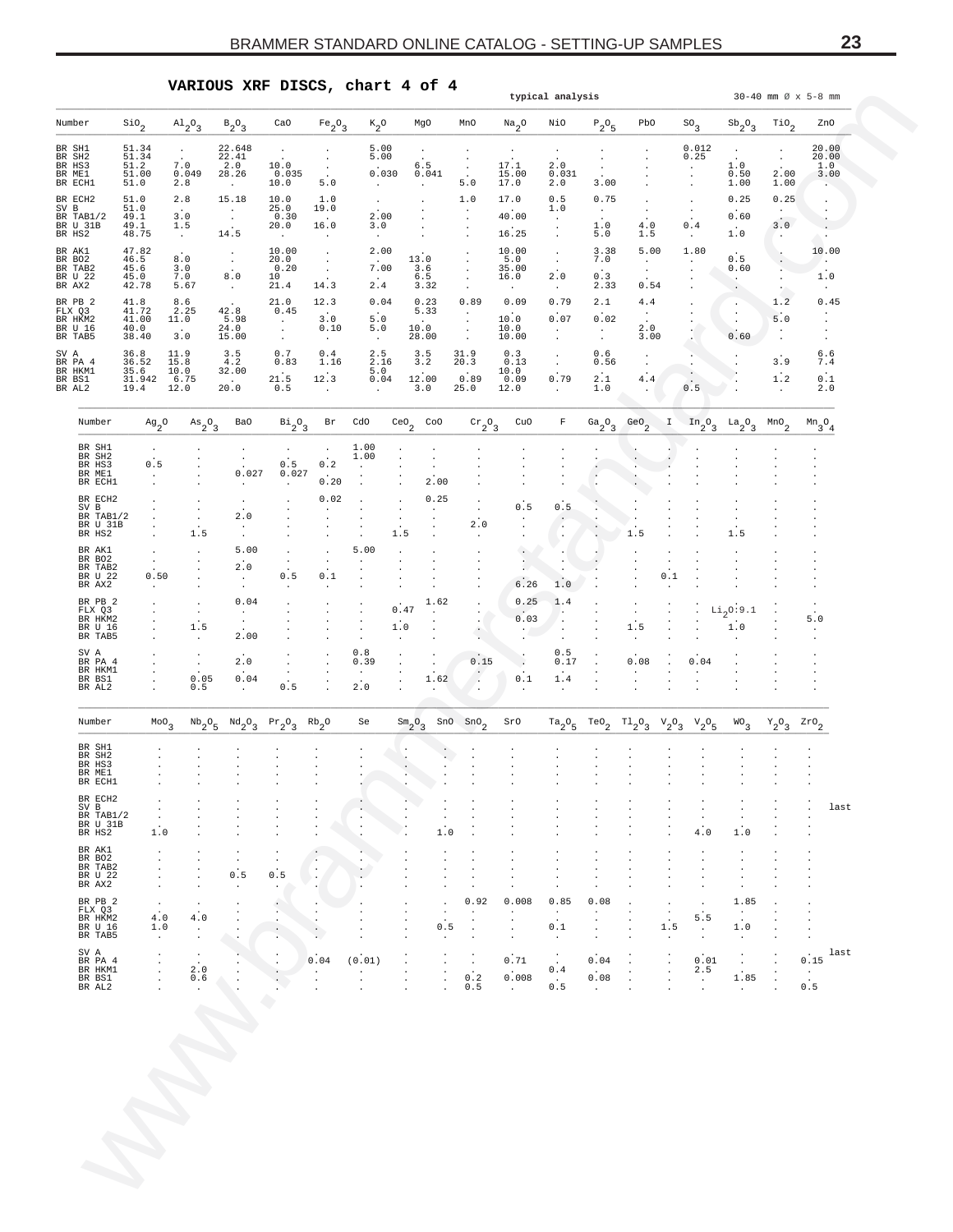## **GEOLOGICAL POWDER SETTING-UP SAMPLES**

<span id="page-23-0"></span>

| US GXR-6 | 33.4 |     |                             |       |                      |                     |                                                             |          |                           |                    |                    |                         |                           |             |            |      |       |       |      |         |        |
|----------|------|-----|-----------------------------|-------|----------------------|---------------------|-------------------------------------------------------------|----------|---------------------------|--------------------|--------------------|-------------------------|---------------------------|-------------|------------|------|-------|-------|------|---------|--------|
|          |      |     | 0.13                        | 0.25  |                      | 0.0066              | 0.022                                                       |          | 7.98                      | 2.25               | 1.01               | 0.13                    | $0\,.14$                  | 0.08        | 0.0101     |      | 0.016 | 46.68 | 0.83 | 0.00019 | 0.0118 |
|          |      |     | continued analysis in mg/kg |       |                      |                     |                                                             |          |                           |                    |                    |                         |                           |             |            |      |       |       |      |         |        |
| Number   |      | Ag  | Αs                          | Au    |                      | $\, {\bf B}$        | Be                                                          | Вi       | $\operatorname{Br}$       | Cd Ce              | $\mathbb{C} \circ$ | $\operatorname{\sf Cr}$ | $\mathtt{Cs}$             | Hg          | La         |      |       |       |      |         |        |
| US GXR-6 |      | 1.3 | 330                         | 0.095 |                      | $9.8$               | $1.4\,$                                                     | $0\,.29$ | 1.4                       | $\mathbf{1}$<br>36 | 13.8               | 96                      | $4\,\ldotp 2$             | 0.068       | 13.9       |      |       |       |      |         |        |
| Number   |      | Li  | Mo                          | Νi    | $\mathbb R\mathbb b$ | $\operatorname{Sc}$ | Se                                                          |          | ${\rm Sn}$<br>$\mbox{Sr}$ | Te                 | Th                 | $\mathbf U$             | $\boldsymbol{\mathrm{V}}$ | $\mathbf Y$ | ${\tt Zr}$ | Type |       |       |      |         |        |
| US GXR-6 |      | 32  | $2.4\,$                     | 27    | 90                   | 27.6                | $\ensuremath{\mathbf{0}}$ .<br>$\ensuremath{\mathbf{9}}\,4$ | 1.7      | 35                        | 0.018              | 5.3                | 1.54                    | 186                       | $1\,4$      | 110        | Soil |       |       |      |         |        |
|          |      |     |                             |       |                      |                     |                                                             |          |                           |                    |                    |                         |                           |             |            |      |       |       |      |         |        |
|          |      |     |                             |       |                      |                     |                                                             |          |                           |                    |                    |                         |                           |             |            |      |       |       |      |         |        |
|          |      |     |                             |       |                      |                     |                                                             |          |                           |                    |                    |                         |                           |             |            |      |       |       |      |         |        |
|          |      |     |                             |       |                      |                     |                                                             |          |                           |                    |                    |                         |                           |             |            |      |       |       |      |         |        |
|          |      |     |                             |       |                      |                     |                                                             |          |                           |                    |                    |                         |                           |             |            |      |       |       |      |         |        |
|          |      |     |                             |       |                      |                     |                                                             |          |                           |                    |                    |                         |                           |             |            |      |       |       |      |         |        |
|          |      |     |                             |       |                      |                     |                                                             |          |                           |                    |                    |                         |                           |             |            |      |       |       |      |         |        |
|          |      |     |                             |       |                      |                     |                                                             |          |                           |                    |                    |                         |                           |             |            |      |       |       |      |         |        |
|          |      |     |                             |       |                      |                     |                                                             |          |                           |                    |                    |                         |                           |             |            |      |       |       |      |         |        |
|          |      |     |                             |       |                      |                     |                                                             |          |                           |                    |                    |                         |                           |             |            |      |       |       |      |         |        |
|          |      |     |                             |       |                      |                     |                                                             |          |                           |                    |                    |                         |                           |             |            |      |       |       |      |         |        |
|          |      |     |                             |       |                      |                     |                                                             |          |                           |                    |                    |                         |                           |             |            |      |       |       |      |         |        |
|          |      |     |                             |       |                      |                     |                                                             |          |                           |                    |                    |                         |                           |             |            |      |       |       |      |         |        |
|          |      |     |                             |       |                      |                     |                                                             |          |                           |                    |                    |                         |                           |             |            |      |       |       |      |         |        |
|          |      |     |                             |       |                      |                     |                                                             |          |                           |                    |                    |                         |                           |             |            |      |       |       |      |         |        |
|          |      |     |                             |       |                      |                     |                                                             |          |                           |                    |                    |                         |                           |             |            |      |       |       |      |         |        |
|          |      |     |                             |       |                      |                     |                                                             |          |                           |                    |                    |                         |                           |             |            |      |       |       |      |         |        |
|          |      |     |                             |       |                      |                     |                                                             |          |                           |                    |                    |                         |                           |             |            |      |       |       |      |         |        |
|          |      |     |                             |       |                      |                     |                                                             |          |                           |                    |                    |                         |                           |             |            |      |       |       |      |         |        |
|          |      |     |                             |       |                      |                     |                                                             |          |                           |                    |                    |                         |                           |             |            |      |       |       |      |         |        |
|          |      |     |                             |       |                      |                     |                                                             |          |                           |                    |                    |                         |                           |             |            |      |       |       |      |         |        |
|          |      |     |                             |       |                      |                     |                                                             |          |                           |                    |                    |                         |                           |             |            |      |       |       |      |         |        |
|          |      |     |                             |       |                      |                     |                                                             |          |                           |                    |                    |                         |                           |             |            |      |       |       |      |         |        |
|          |      |     |                             |       |                      |                     |                                                             |          |                           |                    |                    |                         |                           |             |            |      |       |       |      |         |        |
|          |      |     |                             |       |                      |                     |                                                             |          |                           |                    |                    |                         |                           |             |            |      |       |       |      |         |        |
|          |      |     |                             |       |                      |                     |                                                             |          |                           |                    |                    |                         |                           |             |            |      |       |       |      |         |        |
|          |      |     |                             |       |                      |                     |                                                             |          |                           |                    |                    |                         |                           |             |            |      |       |       |      |         |        |
|          |      |     |                             |       |                      |                     |                                                             |          |                           |                    |                    |                         |                           |             |            |      |       |       |      |         |        |
|          |      |     |                             |       |                      | man de              |                                                             |          |                           |                    |                    |                         |                           |             |            |      |       |       |      |         |        |
|          |      |     |                             |       |                      |                     |                                                             |          |                           |                    |                    |                         |                           |             |            |      |       |       |      |         |        |
|          |      |     |                             |       |                      |                     |                                                             |          |                           |                    |                    |                         |                           |             |            |      |       |       |      |         |        |
|          |      |     |                             |       |                      |                     |                                                             |          |                           |                    |                    |                         |                           |             |            |      |       |       |      |         |        |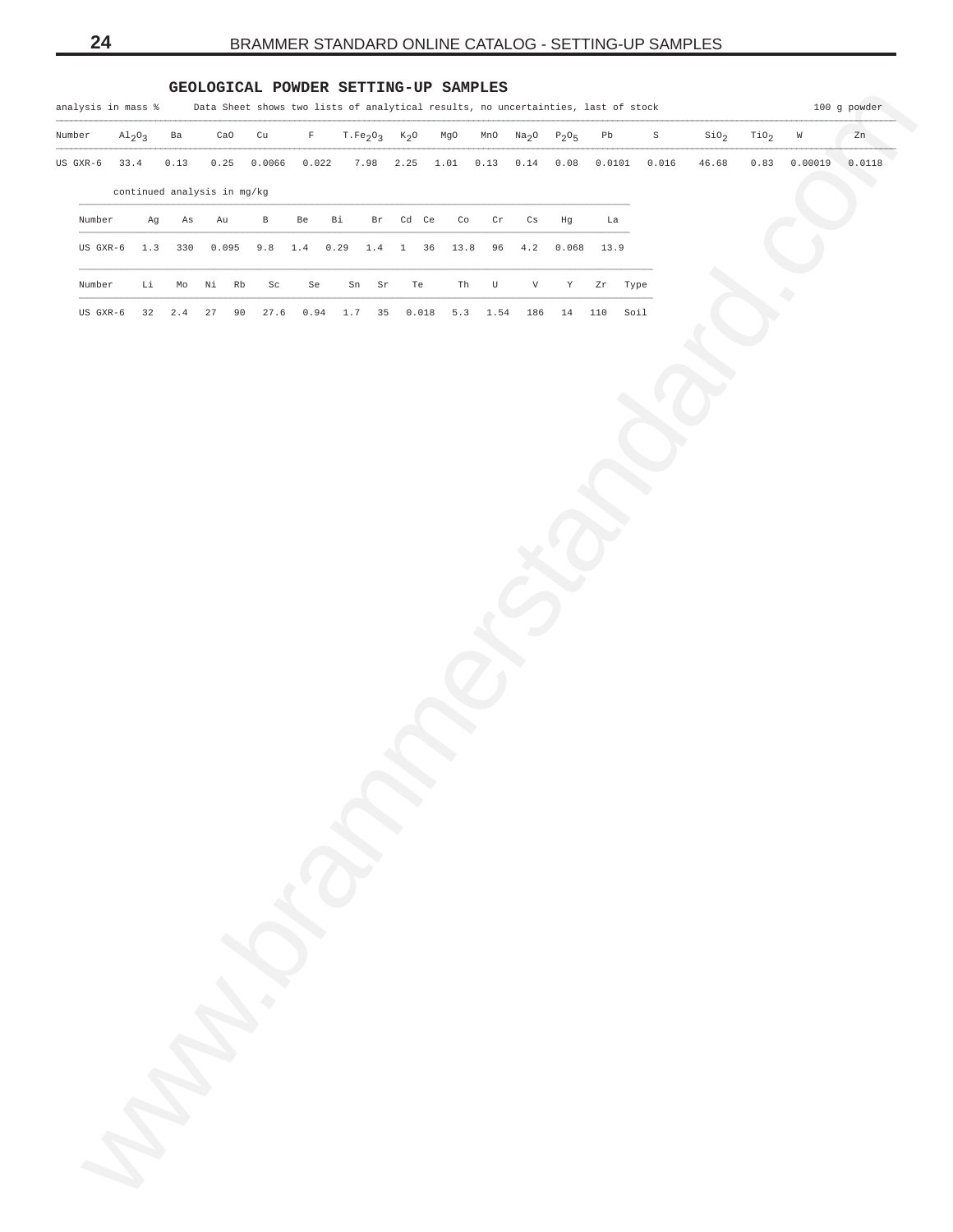# **AUSMON XRF DRIFT MONITORS (wavelength dispersive XRF)**

The monitors listed below have been formulated so that they have appropriate count rates for different ores and products. The monitors contain little flux and most have been in use for many years and have given excellent stability.

The monitor discs are 32 or 40mm diameter and about 4mm high. The monitors are polished flat so that they can be mounted precisely and are easily cleaned. The following types for wavelength dispersive XRF are available:

## **AUSMON Bauxite**

Suitable with bauxites and other materials with high Aluminum and contain **Fe, Si, Al, Ca, F, Na, Mg, P, S, Cl, K, Ti, V, Cr, Mn, Co, Ni, Cu, Zn, As, Br, Sn, and Ga.** (24 elements)

## **AUSMON Cement A**

Suitable when making detailed analyses of cements or other materials with high Calcium and contain **Ca, Si, Al, Mg, Fe, Na, Cl, S, F**, **P, K, Ti, Cr, Mn, Zn, Sr, Br, Ba, and Pb.** (19 elements)

## **AUSMON Iron Ore**

Suitable with iron ores and related materials, containing **Fe, Si, Al, Ca, F, Na, Mg, P, S, Cl, K, Ti, V, Cr, Mn, Co, Ni, Cu, Zn, As, Br, Sn, Cd, Sb, Bi, Mo, Ba, and Pb.** (28 elements)

## **AUSMON Manganese Ore**

Suitable with manganese ores and contain: **Mn, Fe, Si, Na, Mg, Al, P, K, Ca, Ti, V, Sr, Br**, **Ba, and Pb.** (15 elements)

## **AUSMON Mineral Sands**

Suitable with mineral sand products, including but not limited to ilmenite, rutile, zircon, monazite and xenotime. The following elements are present: **Ti, Fe, Zr, Si, Y, La, Ce, Nd, Pr , Yb, P, F, Na, Mg, Al, S, Cl, K, Ca, Sc, V, Mn, Cr, Co, Ni, Cu, Zn, Br**, **As, Sr, Nb, Mo, Cd, Sn, Ba, Hf, Pb, Th, and U.** (39 elements)

## **AUSMON Nickel Ore**

Suitable with nickel ores and related materials, containing **Ni, Fe, S, Si, F, Na, Mg, Al, P, Cl, K, Ca, Ti, Mn, Cr, Co, Cu, Zn, As, Se, Br**, **Mo, Ag, Pb, and Bi.** (25 elements)

### **AUSMON Rare Earths**

Suitable with monazite, xenotime and other rare earth minerals for the rare earth oxides. The following elements are present: **La, Ce, Pr, Nd, Sm, Eu, Gd, Tb, Dy, Ho, Er, Tm, Yb, Lu, Y, P, F**, **Na, Mg, Al, Si, S, Cl, K, Ca, Sc, Ti, Mn, Fe, Ni, Br, Sr, Zr, Nb, Ba, Hf, Pb, Th, and U.** (39 elements)

## **AUSMON Silicates**

<span id="page-24-0"></span>AUSMON XRF DRIFT MONITORS (wavelength dispersive XRF)<br>montar sixted becomes the formulated to native wee appear and the measurement one and provide.<br>montar sixted becomes the beam of the beam of the vehicle proposes and he These monitors were designed for the analysis of rocks, soils and related materials. They can also be used as general purpose monitors for a wide range of materials, eg. vegetables, etc. They contain the following elements as majors: **Fe, Mn, Ti, Ca, K, Cl, S, P, Si, Al, Mg, Na and F.** In addition about 2000ppm of each of the following are present: **Sc** (1000ppm)**, V, Cr, Co, Cu, Ni, Zn, Ga, Ge, Se, As, Rb, Sr, Br, Y, Zr, Nb, Mo, Ag, Cd, Sn, Sb, Te, Cs, Ba, La, Ce, Nd, Pr, Gd, Sm, Yb, Hf, Ta, W, Bi, Tl, Pb, Th, and U.** (53 elements)

### **AUSMON Sulfides**

These monitors are for use with lead, zinc, iron and copper sulphides, as ores, concentrates and related products. They contain: **Pb, Zn, Fe, Cu, S, F, Na, Mg, Al, Si, P, K, Ca, Cl, Ti, Co, Ni, Cr, Mn, As, Sr, Se, Ag, Cd, Sn, Sb, Ba, Te, Tl, Mo, U, and Bi**. (32 elements)